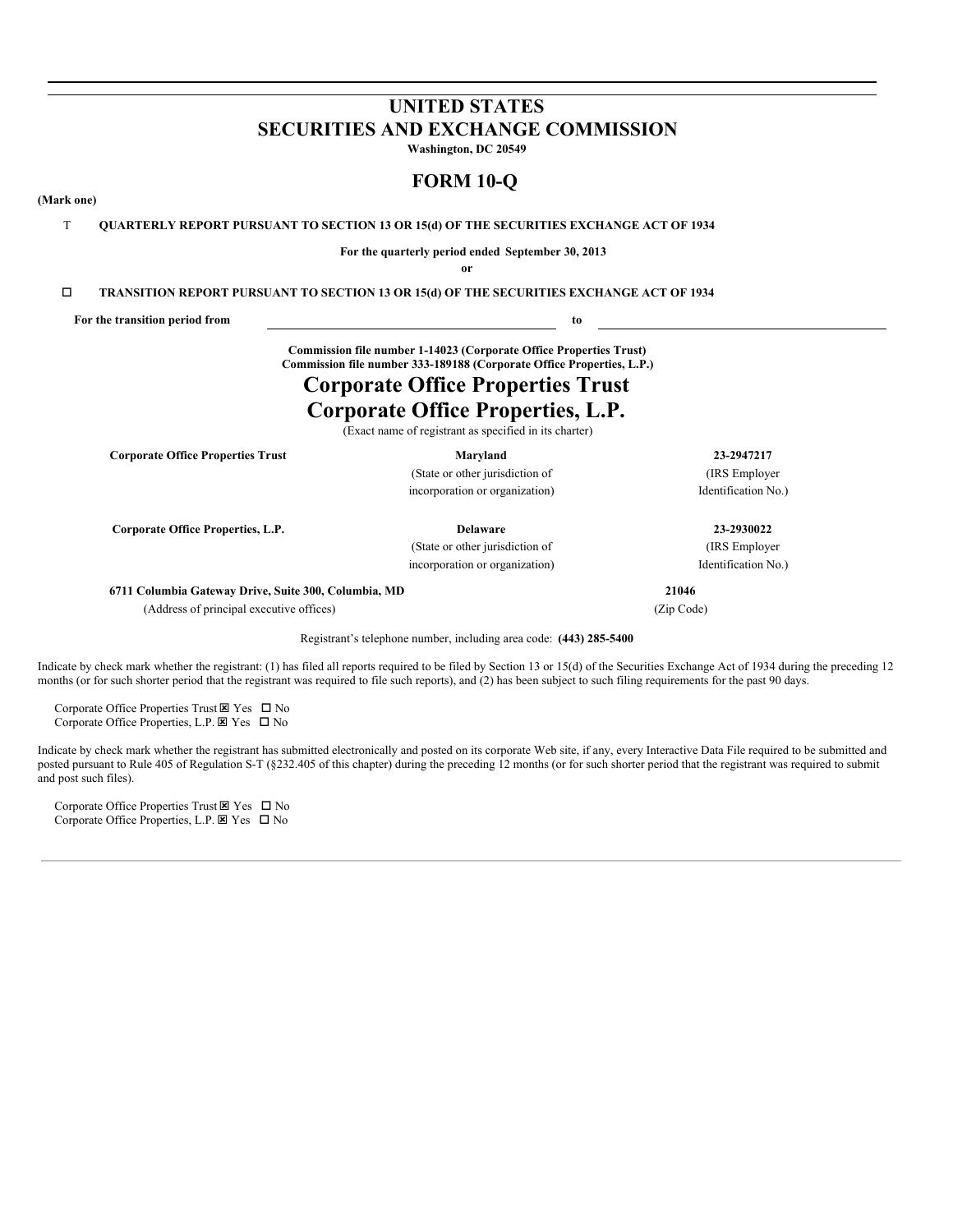Indicate by check mark whether the registrant is a large accelerated filer, an accelerated filer, a non-accelerated filer, or a smaller reporting company. See the definitions of "large accelerated filer," "accelerated filer" and "smaller reporting company" in Rule 12b-2 of the Exchange Act.

Corporate Office Properties Trust

| Large accelerated filer $\boxtimes$                                 | Accelerated filer $\Box$ | Non-accelerated filer $\Box$<br>(Do not check if a smaller reporting company)      | Smaller reporting company $\Box$ |
|---------------------------------------------------------------------|--------------------------|------------------------------------------------------------------------------------|----------------------------------|
| Corporate Office Properties, L.P.<br>Large accelerated filer $\Box$ | Accelerated filer $\Box$ | Non-accelerated filer $\boxtimes$<br>(Do not check if a smaller reporting company) | Smaller reporting company $\Box$ |

Indicate by check mark whether the registrant is a shell company (as defined in Rule 12b-2 of the Exchange Act)

Corporate Office Properties Trust  $\Box$  Yes  $\boxtimes$  No Corporate Office Properties, L.P. Trust $\square$  Yes  $\square$  No

As of October 22, 2013, 87,381,395 of Corporate Office Properties Trust's Common Shares of Beneficial Interest,\$0.01 par value, were issued and outstanding.

#### EXPLANATORY NOTE

This report combines the quarterly reports on Form 10-Q for the period endedSeptember 30, 2013 of Corporate Office Properties Trust ("COPT") and subsidiaries (collectively, the "Company") and Corporate Office Properties, L.P. ("COPLP") and subsidiaries (collectively, the "Operating Partnership"). Unless stated otherwise or the context otherwise requires, "we," "our," and "us" refer collectively to COPT, COPLP and their subsidiaries.

COPT is a real estate investment trust, or REIT, and the sole general partner of COPLP. As of September 30, 2013, COPT owned 96% of the outstanding common units and 96% of the outstanding preferred units in COPLP. The remaining common and preferred units are owned by certain trustees of COPT and certain non-affiliated investors. As the sole general partner of COPLP, COPT controls COPLP and can cause it to enter into major transactions including acquisitions, dispositions and refinancings and cause changes in its line of business, capital structure and distribution policies.

There are a few differences between the Company and the Operating Partnership which are reflected in the disclosure in this Form 10-Q. We believe it is important to understand the differences between the Company and the Operating Partnership in the context of how the Company and the Operating Partnership operate as an interrelated, consolidated company. COPT is a real estate investment trust, whose only material asset is its ownership of partnership interests of COPLP. As a result, COPT does not conduct business itself, other than acting as the sole general partner of COPLP, issuing public equity from time to time and guaranteeing certain debt of COPLP. COPT itself is not directly obligated under any indebtedness but guarantees some of the debt of COPLP. COPLP owns substantially all of the assets of COPT either directly or through its subsidiaries, conducts almost all of the operations of the business and is structured as a limited partnership with no publicly traded equity. Except for net proceeds from public equity issuances by COPT, which are contributed to COPLP in exchange for partnership units, COPLP generates the capital required by COPT's business through COPLP's operations, by COPLP's direct or indirect incurrence of indebtedness or through the issuance of partnership units.

Noncontrolling interests and shareholders' equity and partners' capital are the main areas of difference between the consolidated financial statements of COPT and those of COPLP. The common limited partnership interests in COPLP not owned by COPT are accounted for as partners' capital in COPLP's consolidated financial statements and as noncontrolling interests in COPT's consolidated financial statements. COPLP's consolidated financial statements also reflect COPT's noncontrolling interests in certain real estate partnerships, limited liability companies ("LLCs"), business trusts and corporations; the differences between shareholders' equity, partners' capital and noncontrolling interests result from the differences in the equity issued at the COPT and COPLP levels and in COPT's noncontrolling interests in these real estate partnerships, LLCs, business trusts and corporations. The only other significant differences between the consolidated financial statements of COPT and those of COPLP are assets in connection with a nonqualified elective deferred compensation plan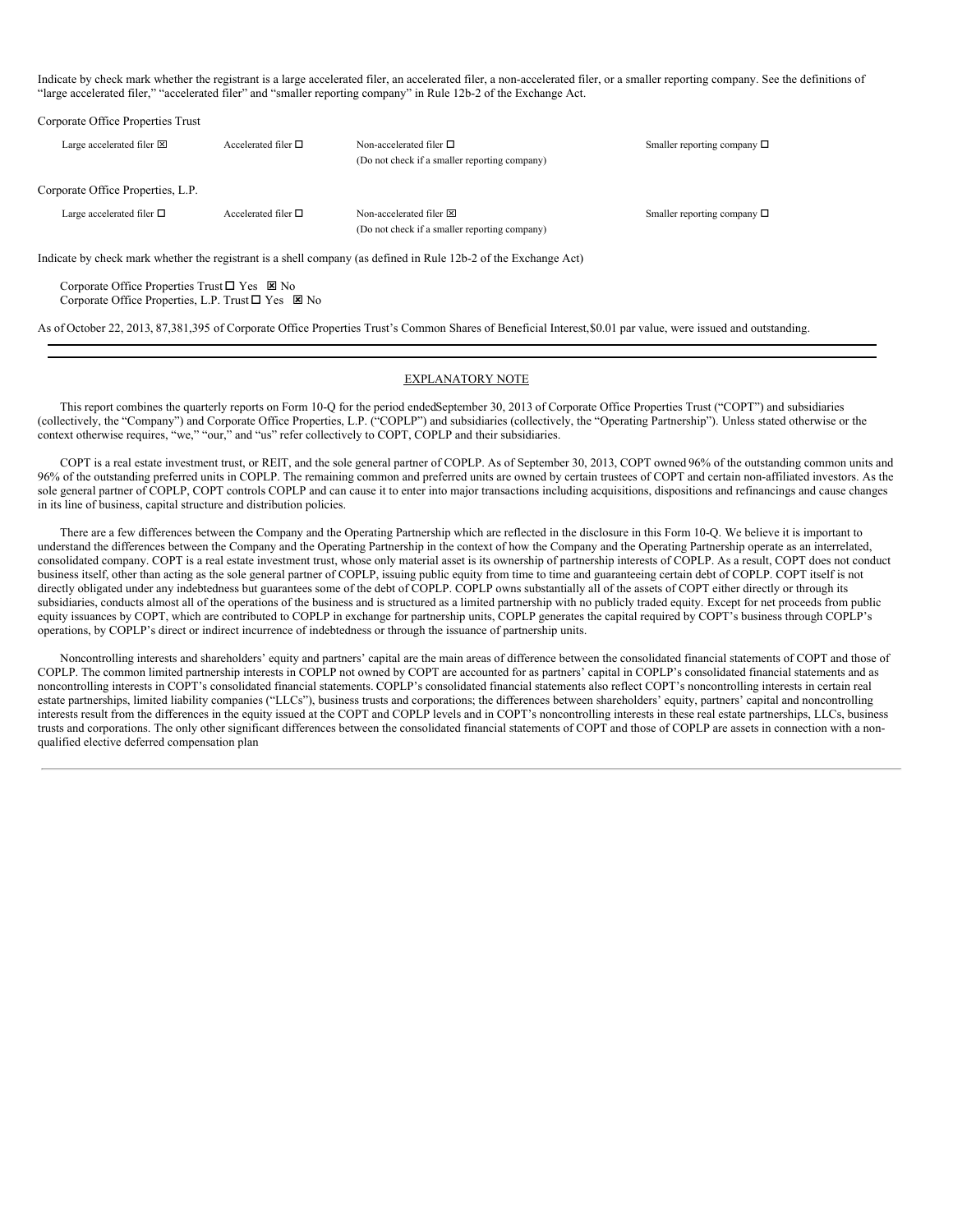(comprised primarily of mutual funds and equity securities) and the corresponding liability to the plan's participants that are held directly by COPT.

We believe combining the quarterly reports on Form 10-Q of the Company and the Operating Partnership into this single report results in the following benefits:

- combined reports better reflect how management and the analyst community view the business as a single operating
- combined reports enhance investors' understanding of the Company and the Operating Partnership by enabling them to view the business as a whole and in the same manner as management;
- combined reports are more efficient for the Company and the Operating Partnership and result in savings in time, effort and expense;
- combined reports are more efficient for investors by reducing duplicative disclosure and providing a single document for their review.

To help investors understand the significant differences between the Company and the Operating Partnership, this report presents the following separate sections for each of the Company and the Operating Partnership:

- consolidated financial statements;
- the following notes to the consolidated financial
- statements:

unit;

and

- Note 3, Fair Value Measurements of COPT and subsidiaries and COPLP and subsidiaries;
	- and
- Note 16, Earnings per Share of COPT and subsidiaries and Earnings per Unit of COPLP and subsidiaries;
- "Item 2: Management's Discussion and Analysis of Financial Condition and Results of Operations Liquidity and Capital Resources of COPT"; and
- "Item 2: Management's Discussion and Analysis of Financial Condition and Results of Operations Liquidity and Capital Resources of the Operating Partnership."

This report also includes separate sections under Part I, Item 4. Controls and Procedures and separate Exhibit 31 and Exhibit 32 certifications for each of COPT and COPLP to establish that the Chief Executive Officer and the Chief Financial Officer of each entity have made the requisite certifications and that COPT and COPLP are compliant with Rule 13a-15 and Rule 15d-14 of the Securities Exchange Act of 1934, as amended (the "Exchange Act"), and 18 U.S.C. §1350.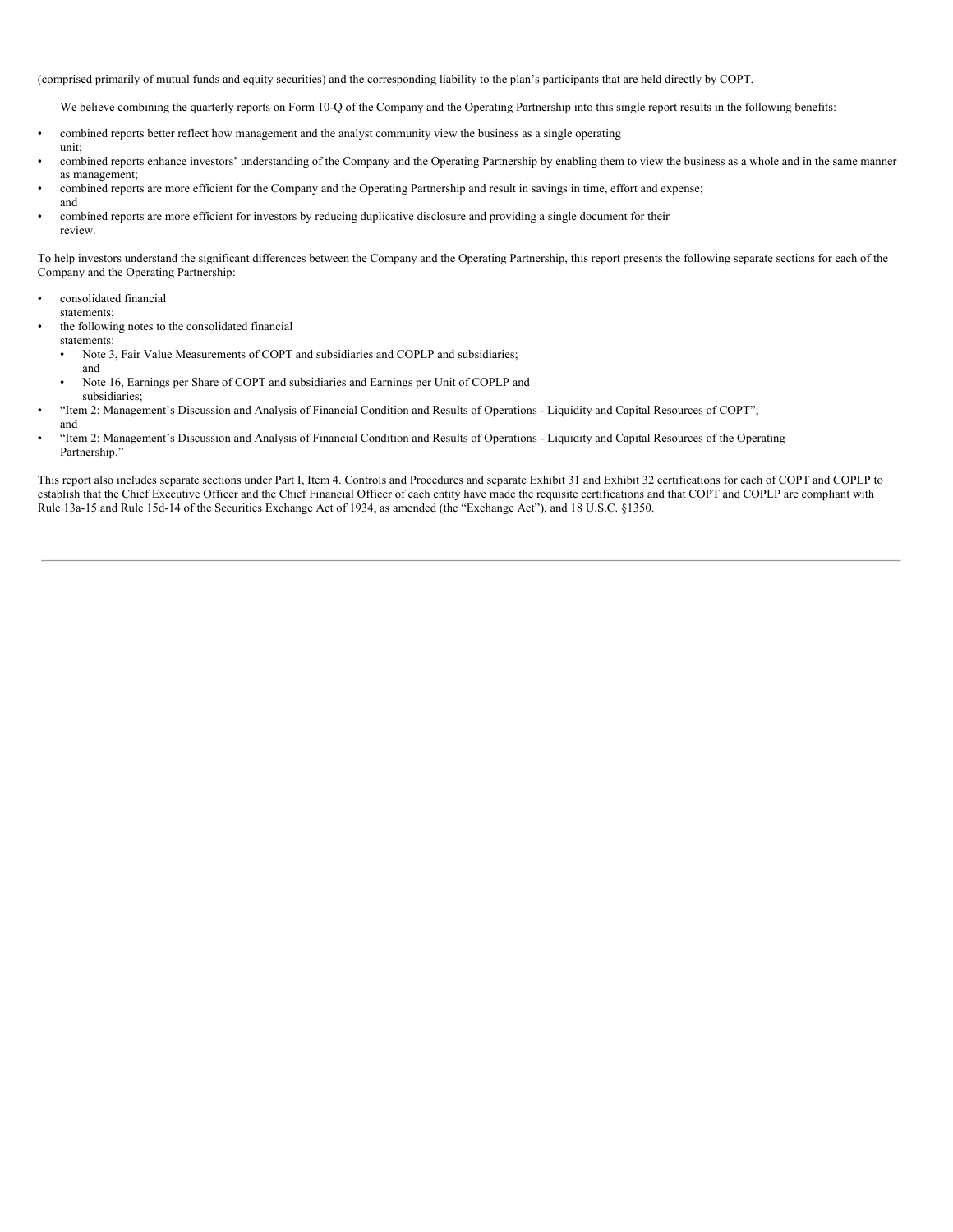# **TABLE OF CONTENTS**

# **FORM 10-Q**

# **PART I: FINANCIAL [INFORMATION](#page-4-0)**

**PAGE**

| Item 1:  | <b>Financial Statements:</b>                                                                                                |                 |
|----------|-----------------------------------------------------------------------------------------------------------------------------|-----------------|
|          | <b>Consolidated Financial Statements of Corporate Office Properties Trust</b>                                               |                 |
|          | Consolidated Balance Sheets as of September 30, 2013 and December 31, 2012 (unaudited)                                      | $\overline{3}$  |
|          | Consolidated Statements of Operations for the Three and Nine Months Ended September 30, 2013 and 2012 (unaudited)           | $\overline{4}$  |
|          | Consolidated Statements of Comprehensive Income for the Three and Nine Months Ended September 30, 2013 and 2012 (unaudited) | <u>5</u>        |
|          | Consolidated Statements of Equity for the Nine Months Ended September 30, 2013 and 2012 (unaudited)                         | $\overline{6}$  |
|          | Consolidated Statements of Cash Flows for the Nine Months Ended September 30, 2013 and 2012 (unaudited)                     | $\mathcal{I}$   |
|          | <b>Consolidated Financial Statements of Corporate Office Properties, L.P.</b>                                               |                 |
|          | Consolidated Balance Sheets as of September 30, 2013 and December 31, 2012 (unaudited)                                      | $\overline{2}$  |
|          | Consolidated Statements of Operations for the Three and Nine Months Ended September 30, 2013 and 2012 (unaudited)           | 10              |
|          | Consolidated Statements of Comprehensive Income for the Three and Nine Months Ended September 30, 2013 and 2012 (unaudited) | $\overline{11}$ |
|          | Consolidated Statements of Equity for the Nine Months Ended September 30, 2013 and 2012 (unaudited)                         | $\overline{12}$ |
|          | Consolidated Statements of Cash Flows for the Nine Months Ended September 30, 2013 and 2012 (unaudited)                     | 13              |
|          | <b>Notes to Consolidated Financial Statements (unaudited)</b>                                                               | $\overline{15}$ |
| Item 2:  | Management's Discussion and Analysis of Financial Condition and Results of Operations                                       | 37              |
| Item 3:  | Quantitative and Qualitative Disclosures About Market Risk                                                                  | 52              |
| Item 4:  | <b>Controls and Procedures</b>                                                                                              | <u>53</u>       |
|          | <b>PART II: OTHER INFORMATION</b>                                                                                           |                 |
| Item 1:  | <b>Legal Proceedings</b>                                                                                                    | <u>54</u>       |
| Item 1A: | <b>Risk Factors</b>                                                                                                         | <u>54</u>       |
| Item 2:  | Unregistered Sales of Equity Securities and Use of Proceeds                                                                 | 54              |

| $\mathop{\rm ncm}\nolimits$ $\mathbb{Z}$ : | Unregistered Sales of Equity Securities and Use of Proceeds | <u>24</u> |
|--------------------------------------------|-------------------------------------------------------------|-----------|
| Item 3:                                    | <b>Defaults Upon Senior Securities</b>                      | 54        |
| Item 4:                                    | <b>Mine Safety Disclosures</b>                              | 54        |
| Item 5:                                    | Other Information                                           | 54        |
| Item 6:                                    | <b>Exhibits</b>                                             | 54        |
|                                            |                                                             |           |
| <b>SIGNATURES</b>                          |                                                             | <u>57</u> |
|                                            |                                                             |           |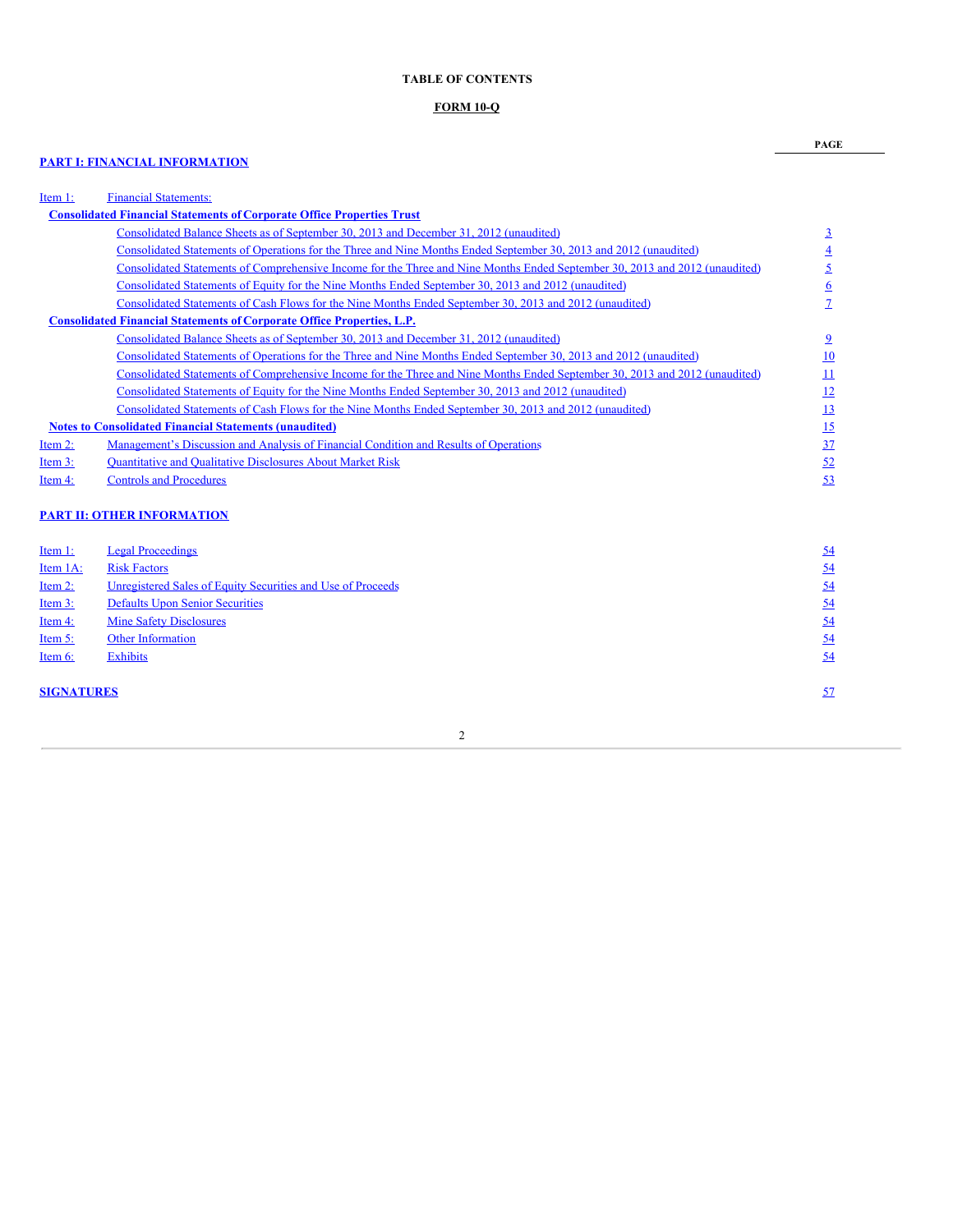<span id="page-4-3"></span><span id="page-4-2"></span><span id="page-4-1"></span><span id="page-4-0"></span>**ITEM 1. Financial Statements**

#### **Corporate Office Properties Trust and Subsidiaries Consolidated Balance Sheets (in thousands, except share data) (unaudited)**

|                                                                                                                                                                                                                             |              | September 30,<br>2013 |    | December 31,<br>2012 |  |
|-----------------------------------------------------------------------------------------------------------------------------------------------------------------------------------------------------------------------------|--------------|-----------------------|----|----------------------|--|
| <b>Assets</b>                                                                                                                                                                                                               |              |                       |    |                      |  |
| Properties, net:                                                                                                                                                                                                            |              |                       |    |                      |  |
| Operating properties, net                                                                                                                                                                                                   | $\mathbb{S}$ | 2,713,579             | \$ | 2,597,666            |  |
| Projects in development or held for future development                                                                                                                                                                      |              | 526,167               |    | 565,378              |  |
| Total properties, net                                                                                                                                                                                                       |              | 3,239,746             |    | 3,163,044            |  |
| Assets held for sale, net                                                                                                                                                                                                   |              | 133,984               |    | 140,229              |  |
| Cash and cash equivalents                                                                                                                                                                                                   |              | 27,318                |    | 10,594               |  |
| Restricted cash and marketable securities                                                                                                                                                                                   |              | 14,698                |    | 21,557               |  |
| Accounts receivable (net of allowance for doubtful accounts of \$5,344 and \$4,694, respectively)                                                                                                                           |              | 17,724                |    | 19,247               |  |
| Deferred rent receivable                                                                                                                                                                                                    |              | 90,104                |    | 85,802               |  |
| Intangible assets on real estate acquisitions, net                                                                                                                                                                          |              | 64,372                |    | 75,879               |  |
| Deferred leasing and financing costs, net                                                                                                                                                                                   |              | 63,246                |    | 59,952               |  |
| Mortgage and other investing receivables                                                                                                                                                                                    |              | 40,321                |    | 33,396               |  |
| Prepaid expenses and other assets                                                                                                                                                                                           |              | 64,075                |    | 44,059               |  |
| <b>Total assets</b>                                                                                                                                                                                                         | $\mathbb{S}$ | 3,755,588             | \$ | 3,653,759            |  |
| Liabilities and equity                                                                                                                                                                                                      |              |                       |    |                      |  |
| Liabilities:                                                                                                                                                                                                                |              |                       |    |                      |  |
| Debt, net                                                                                                                                                                                                                   | S            | 2,135,031             | S  | 2,019,168            |  |
| Accounts payable and accrued expenses                                                                                                                                                                                       |              | 85,291                |    | 97,922               |  |
| Rents received in advance and security deposits                                                                                                                                                                             |              | 28,539                |    | 27,632               |  |
| Dividends and distributions payable                                                                                                                                                                                         |              | 29,077                |    | 28,698               |  |
| Deferred revenue associated with operating leases                                                                                                                                                                           |              | 8,545                 |    | 11,995               |  |
| Distributions received in excess of investment in unconsolidated real estate joint venture                                                                                                                                  |              | 6,420                 |    | 6,420                |  |
| Interest rate derivatives                                                                                                                                                                                                   |              | 3,595                 |    | 6,185                |  |
| Other liabilities                                                                                                                                                                                                           |              | 8,234                 |    | 8,942                |  |
| <b>Total liabilities</b>                                                                                                                                                                                                    |              | 2,304,732             |    | 2,206,962            |  |
| Commitments and contingencies (Note 17)                                                                                                                                                                                     |              |                       |    |                      |  |
| Redeemable noncontrolling interest                                                                                                                                                                                          |              | 16,789                |    | 10,298               |  |
| Equity:                                                                                                                                                                                                                     |              |                       |    |                      |  |
| Corporate Office Properties Trust's shareholders' equity:                                                                                                                                                                   |              |                       |    |                      |  |
| Preferred Shares of beneficial interest at liquidation preference (\$0.01 par value; 25,000,000 shares authorized; shares issued and<br>outstanding of 9,431,667 at September 30, 2013 and 12,821,667 at December 31, 2012) |              | 249,083               |    | 333,833              |  |
| Common Shares of beneficial interest (\$0.01 par value; 125,000,000 shares authorized, shares issued and outstanding of 87,381,395<br>at September 30, 2013 and 80,952,986 at December 31, 2012)                            |              | 874                   |    | 809                  |  |
| Additional paid-in capital                                                                                                                                                                                                  |              | 1,812,801             |    | 1,653,672            |  |
| Cumulative distributions in excess of net income                                                                                                                                                                            |              | (700, 368)            |    | (617, 455)           |  |
| Accumulated other comprehensive income (loss)                                                                                                                                                                               |              | 2,925                 |    | (5, 435)             |  |
| Total Corporate Office Properties Trust's shareholders' equity                                                                                                                                                              |              | 1,365,315             |    | 1,365,424            |  |
| Noncontrolling interests in subsidiaries:                                                                                                                                                                                   |              |                       |    |                      |  |
| Common units in COPLP                                                                                                                                                                                                       |              | 50,815                |    | 52,122               |  |
| Preferred units in COPLP                                                                                                                                                                                                    |              | 8,800                 |    | 8,800                |  |
| Other consolidated entities                                                                                                                                                                                                 |              | 9,137                 |    | 10,153               |  |
| Noncontrolling interests in subsidiaries                                                                                                                                                                                    |              | 68,752                |    | 71,075               |  |
| Total equity                                                                                                                                                                                                                |              | 1,434,067             |    | 1,436,499            |  |
| Total liabilities, redeemable noncontrolling interest and equity                                                                                                                                                            | $\mathbb{S}$ | 3,755,588             | \$ | 3,653,759            |  |

See accompanying notes to consolidated financial statements.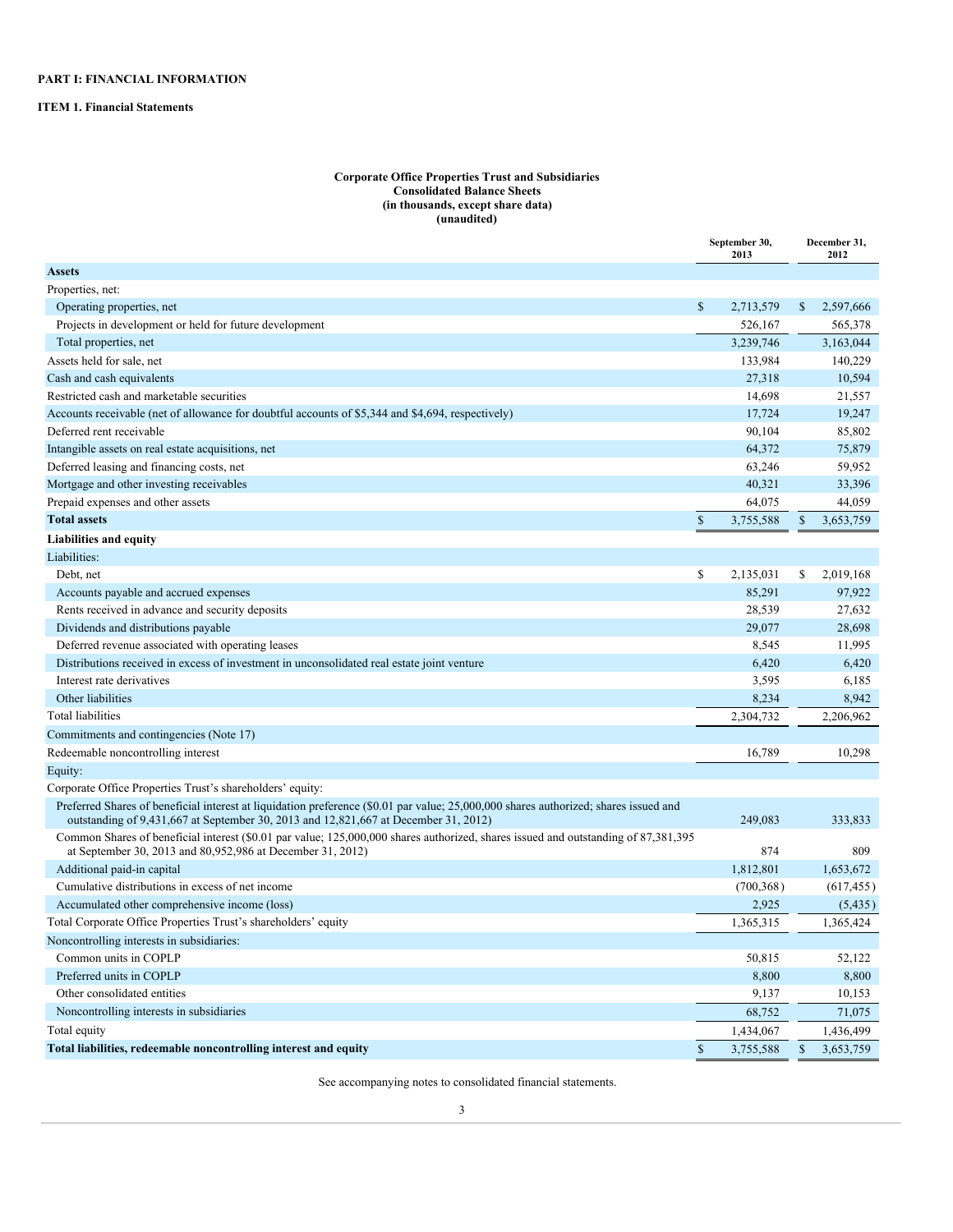#### **Corporate Office Properties Trust and Subsidiaries Consolidated Statements of Operations (in thousands, except per share data) (unaudited)**

<span id="page-5-0"></span>

|                                                                                                               |              | For the Three Months Ended<br>September 30, |                    |           | For the Nine Months Ended<br>September 30, |             |              |           |  |
|---------------------------------------------------------------------------------------------------------------|--------------|---------------------------------------------|--------------------|-----------|--------------------------------------------|-------------|--------------|-----------|--|
|                                                                                                               |              | 2013                                        |                    | 2012      |                                            | 2013        |              | 2012      |  |
| Revenues                                                                                                      |              |                                             |                    |           |                                            |             |              |           |  |
| Rental revenue                                                                                                | \$           | 97,442                                      | \$                 | 92,287    | \$                                         | 289,628     |              | \$271,634 |  |
| Tenant recoveries and other real estate operations revenue                                                    |              | 21,598                                      |                    | 22,075    |                                            | 65,499      |              | 63,597    |  |
| Construction contract and other service revenues                                                              |              | 16,991                                      |                    | 15,283    |                                            | 52,048      |              | 53,812    |  |
| <b>Total revenues</b>                                                                                         |              | 136,031                                     |                    | 129,645   |                                            | 407,175     |              | 389,043   |  |
| Expenses                                                                                                      |              |                                             |                    |           |                                            |             |              |           |  |
| Property operating expenses                                                                                   |              | 43,482                                      |                    | 41,474    |                                            | 129,409     |              | 122,102   |  |
| Depreciation and amortization associated with real estate operations                                          |              | 29,210                                      |                    | 28,604    |                                            | 86,239      |              | 84,633    |  |
| Construction contract and other service expenses                                                              |              | 16,306                                      |                    | 14,410    |                                            | 49,165      |              | 51,302    |  |
| Impairment losses                                                                                             |              | 16,300                                      |                    | 46,096    |                                            | 16,300      |              | 41,260    |  |
| General, administrative and leasing expenses                                                                  |              | 8,027                                       |                    | 6,377     |                                            | 22,430      |              | 24,797    |  |
| Business development expenses and land carry costs                                                            |              | 1,383                                       |                    | 1,632     |                                            | 4,069       |              | 4,506     |  |
| Total operating expenses                                                                                      |              | 114,708                                     |                    | 138,593   |                                            | 307,612     |              | 328,600   |  |
| Operating income (loss)                                                                                       |              | 21,323                                      |                    | (8,948)   |                                            | 99,563      |              | 60,443    |  |
| Interest expense                                                                                              |              | (21, 242)                                   |                    | (23, 239) |                                            | (66, 851)   |              | (71,909)  |  |
| Interest and other (loss) income                                                                              |              | (3)                                         |                    | 1,095     |                                            | 2,949       |              | 3,152     |  |
| Loss on early extinguishment of debt                                                                          |              | (374)                                       |                    | (768)     |                                            | (27,028)    |              | (937)     |  |
| (Loss) income from continuing operations before equity in income (loss) of unconsolidated entities and income |              |                                             |                    |           |                                            |             |              |           |  |
| taxes                                                                                                         |              | (296)                                       |                    | (31,860)  |                                            | 8,633       |              | (9,251)   |  |
| Equity in income (loss) of unconsolidated entities                                                            |              | 44                                          |                    | (246)     |                                            | 211         |              | (522)     |  |
| Income tax expense                                                                                            |              | (24)                                        |                    | (106)     |                                            | (61)        |              | (327)     |  |
| (Loss) income from continuing operations                                                                      |              | (276)                                       |                    | (32,212)  |                                            | 8,783       |              | (10,100)  |  |
| Discontinued operations                                                                                       |              | (1,724)                                     |                    | 11,447    |                                            | (2, 594)    |              | 11,410    |  |
| (Loss) income before gain on sales of real estate                                                             |              | (2,000)                                     |                    | (20,765)  |                                            | 6,189       |              | 1,310     |  |
| Gain on sales of real estate                                                                                  |              |                                             |                    |           |                                            | 2,683       |              | 21        |  |
| Net (loss) income                                                                                             |              | (2,000)                                     |                    | (20,765)  |                                            | 8,872       |              | 1,331     |  |
| Net loss (income) attributable to noncontrolling interests:                                                   |              |                                             |                    |           |                                            |             |              |           |  |
| Common units in COPLP                                                                                         |              | 232                                         |                    | 1,533     |                                            | 474         |              | 738       |  |
| Preferred units in COPLP                                                                                      |              | (165)                                       |                    | (165)     |                                            | (495)       |              | (495)     |  |
| Other consolidated entities                                                                                   |              | (1,031)                                     |                    | 235       |                                            | (2,160)     |              | 864       |  |
| Net (loss) income attributable to COPT                                                                        |              | (2,964)                                     |                    | (19, 162) |                                            | 6,691       |              | 2,438     |  |
| Preferred share dividends                                                                                     |              | (4,490)                                     |                    | (6, 546)  |                                            | (15, 481)   |              | (14, 738) |  |
| Issuance costs associated with redeemed preferred shares                                                      |              |                                             |                    | (1,827)   |                                            | (2,904)     |              | (1,827)   |  |
| Net loss attributable to COPT common shareholders                                                             | \$           | (7, 454)                                    | $\mathbb S$        | (27, 535) | $\mathbb{S}$                               | (11,694)    | $\mathbb{S}$ | (14, 127) |  |
| Net (loss) income attributable to COPT:                                                                       |              |                                             |                    |           |                                            |             |              |           |  |
| (Loss) income from continuing operations                                                                      | \$           | (1,266)                                     |                    | (29,963)  | -S                                         | 9,327       | $\mathbb{S}$ | (8,369)   |  |
| Discontinued operations, net                                                                                  |              | (1,698)                                     |                    | 10,801    |                                            | (2,636)     |              | 10,807    |  |
| Net (loss) income attributable to COPT                                                                        | $\$$         | (2,964)                                     | \$                 | (19,162)  | $\mathbb{S}$                               | 6,691       | \$           | 2,438     |  |
| Basic earnings per common share (1)                                                                           |              |                                             |                    |           |                                            |             |              |           |  |
| Loss from continuing operations                                                                               | \$           | (0.07)                                      | $\mathbb{S}$       | (0.54)    | $\mathbf{s}$                               | $(0.11)$ \$ |              | (0.35)    |  |
| Discontinued operations                                                                                       |              | (0.02)                                      |                    | 0.15      |                                            | (0.03)      |              | 0.15      |  |
| Net loss attributable to COPT common shareholders                                                             | $\mathbb{S}$ | (0.09)                                      | $\mathbb{S}$       | (0.39)    | $\boldsymbol{\mathsf{S}}$                  | (0.14)      | $\mathbb{S}$ | (0.20)    |  |
| Diluted earnings per common share (1)                                                                         |              |                                             |                    |           |                                            |             |              |           |  |
| Loss from continuing operations                                                                               | \$           | (0.07)                                      | $\mathbf{\hat{s}}$ | (0.54)    | - \$                                       | $(0.11)$ \$ |              | (0.35)    |  |
| Discontinued operations                                                                                       |              | (0.02)                                      |                    | 0.15      |                                            | (0.03)      |              | 0.15      |  |
| Net loss attributable to COPT common shareholders                                                             | \$           | (0.09)                                      | $\mathbb S$        | (0.39)    | $\boldsymbol{\mathsf{S}}$                  | (0.14)      | \$           | (0.20)    |  |
| Dividends declared per common share                                                                           | \$           | 0.2750                                      | \$                 | 0.2750    | <sup>\$</sup>                              | 0.8250      | S            | 0.8250    |  |
|                                                                                                               |              |                                             |                    |           |                                            |             |              |           |  |

(1) Basic and diluted earnings per common share are calculated based on amounts attributable to common shareholders of Corporate Office Properties Trust. See accompanying notes to consolidated financial statements.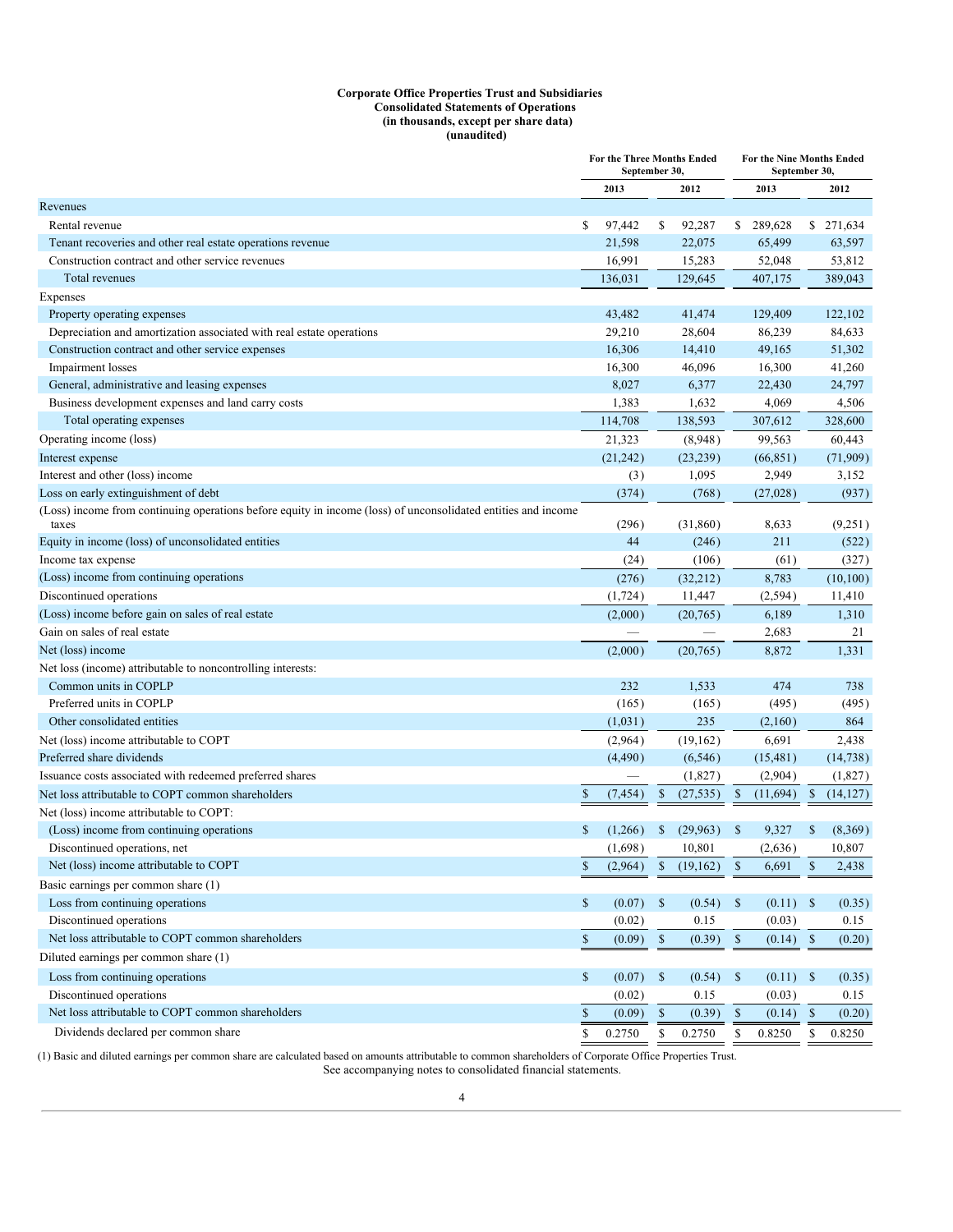#### **Corporate Office Properties Trust and Subsidiaries Consolidated Statements of Comprehensive Income (in thousands) (unaudited)**

<span id="page-6-0"></span>

|                                                                      | <b>For the Three Months Ended</b><br>September 30, |  |           |   | <b>For the Nine Months Ended</b><br>September 30, |  |         |
|----------------------------------------------------------------------|----------------------------------------------------|--|-----------|---|---------------------------------------------------|--|---------|
|                                                                      | 2013                                               |  | 2012      |   | 2013                                              |  | 2012    |
| Net (loss) income                                                    | (2,000)                                            |  | (20,765)  | æ | 8,872                                             |  | 1,331   |
| Other comprehensive (loss) income                                    |                                                    |  |           |   |                                                   |  |         |
| Unrealized (losses) gains on interest rate derivatives               | (2,482)                                            |  | (2,760)   |   | 5,810                                             |  | (7,386) |
| Losses on interest rate derivatives included in net (loss) income    | 689                                                |  | 632       |   | 2,021                                             |  | 3,034   |
| Equity in other comprehensive income of equity method investee       | 1,070                                              |  |           |   | 1,070                                             |  |         |
| Other comprehensive (loss) income                                    | (723)                                              |  | (2,128)   |   | 8,901                                             |  | (4,352) |
| Comprehensive (loss) income                                          | (2,723)                                            |  | (22, 893) |   | 17,773                                            |  | (3,021) |
| Comprehensive (income) loss attributable to noncontrolling interests | (948)                                              |  | 1,763     |   | (2, 722)                                          |  | 1,509   |
| Comprehensive (loss) income attributable to COPT                     | (3,671)                                            |  | (21, 130) |   | 15,051                                            |  | (1,512) |

See accompanying notes to consolidated financial statements.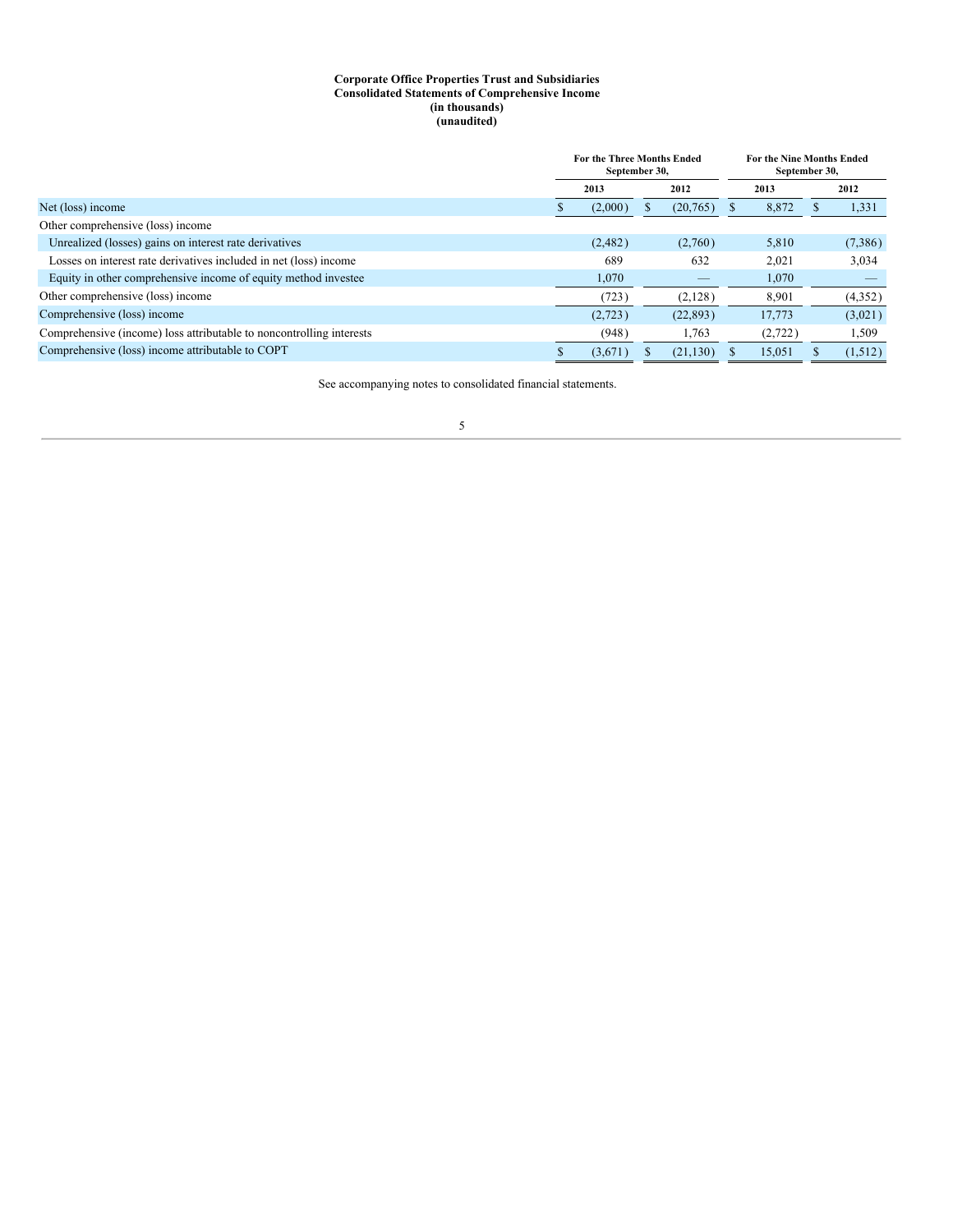#### **Corporate Office Properties Trust and Subsidiaries Consolidated Statements of Equity (Dollars in thousands) (unaudited)**

<span id="page-7-0"></span>

|                                                                                                            | Preferred<br><b>Shares</b> |    | Common<br><b>Shares</b>  | <b>Additional</b><br>Paid-in<br>Capital | Cumulative<br><b>Distributions</b> in<br><b>Excess of Net</b><br>Income | Accumulated<br>Other<br>Comprehensive<br>Income (Loss) |          |              | Noncontrolling<br><b>Interests</b> | Total       |
|------------------------------------------------------------------------------------------------------------|----------------------------|----|--------------------------|-----------------------------------------|-------------------------------------------------------------------------|--------------------------------------------------------|----------|--------------|------------------------------------|-------------|
| Balance at December 31, 2011 (72,011,324 common shares<br>outstanding)                                     | \$216,333                  | \$ | 720                      | \$1,451,078                             | \$<br>(534, 041)                                                        | $\mathcal{S}$                                          | (1,733)  | $\mathbb{S}$ | 73,542                             | \$1,205,899 |
| Conversion of common units to common shares (94,550 shares)                                                |                            |    | $\mathbf{1}$             | 1,187                                   |                                                                         |                                                        |          |              | (1, 188)                           |             |
| Preferred shares issued to the public (6,900,000 shares)                                                   | 172,500                    |    | $\qquad \qquad$          | (6,838)                                 |                                                                         |                                                        |          |              | $\equiv$                           | 165,662     |
| Redemption of preferred shares (2,200,000 shares)                                                          | (55,000)                   |    |                          | 1,827                                   | (1,827)                                                                 |                                                        |          |              |                                    | (55,000)    |
| Costs associated with common shares issued to the public                                                   |                            |    |                          | (5)                                     |                                                                         |                                                        |          |              |                                    | (5)         |
| Exercise of share options (44,624 shares)                                                                  |                            |    |                          | 666                                     |                                                                         |                                                        |          |              | e e c                              | 666         |
| Share-based compensation                                                                                   |                            |    | $\mathbf{1}$             | 9,191                                   |                                                                         |                                                        |          |              |                                    | 9,192       |
| Restricted common share redemptions (135,777 shares)                                                       |                            |    |                          | (3,279)                                 |                                                                         |                                                        |          |              |                                    | (3,279)     |
| Adjustments to noncontrolling interests resulting from changes in<br>ownership of COPLP                    |                            |    |                          | 373                                     |                                                                         |                                                        |          |              | (373)                              |             |
| Comprehensive loss                                                                                         |                            |    |                          |                                         | 2,438                                                                   |                                                        | (3,955)  |              | 299                                | (1,218)     |
| Dividends                                                                                                  |                            |    |                          |                                         | (74,203)                                                                |                                                        |          |              | $\equiv$                           | (74, 203)   |
| Distributions to owners of common and preferred units in COPLP                                             |                            |    |                          |                                         |                                                                         |                                                        |          |              | (3,993)                            | (3,993)     |
| Distributions to noncontrolling interest in other consolidated<br>entities                                 |                            |    |                          |                                         |                                                                         |                                                        |          |              | (648)                              | (648)       |
| Adjustment to arrive at fair value of redeemable noncontrolling<br>interest                                |                            |    |                          | (2,827)                                 |                                                                         |                                                        |          |              |                                    | (2,827)     |
| Tax benefit from share-based compensation                                                                  |                            |    |                          | 43                                      |                                                                         |                                                        |          |              |                                    | 43          |
| Balance at September 30, 2012 (72,157,635 common shares<br>outstanding)                                    | \$333,833                  | S  | 722                      | \$1,451,416                             | \$<br>(607, 633)                                                        | \$                                                     | (5,688)  | S            | 67,639                             | \$1,240,289 |
| Balance at December 31, 2012 (80,952,986 common shares<br>outstanding)                                     | \$333,833                  | \$ | 809                      | \$1,653,672                             | \$<br>(617, 455)                                                        | -S                                                     | (5, 435) | <b>S</b>     | 71,075                             | \$1,436,499 |
| Redemption of preferred shares (3,390,000 shares)                                                          | (84,750)                   |    | $\overline{\phantom{0}}$ | 2,904                                   | (2,904)                                                                 |                                                        |          |              |                                    | (84,750)    |
| Conversion of common units to common shares (310,889 shares)                                               | $\overline{\phantom{0}}$   |    | 3                        | 3,988                                   |                                                                         |                                                        |          |              | (3,991)                            |             |
| Common shares issued to the public (4,485,000 shares)                                                      |                            |    | 45                       | 117,916                                 |                                                                         |                                                        |          |              |                                    | 117,961     |
| Common shares issued under at-the-market program (1,500,000<br>shares)                                     |                            |    | 15                       | 38,432                                  |                                                                         |                                                        |          |              |                                    | 38,447      |
| Acquisition of property and noncontrolling interest in other<br>consolidated entity for COPLP common units |                            |    |                          | (1,296)                                 |                                                                         |                                                        |          |              | 2,665                              | 1,369       |
| Exercise of share options (32,756 shares)                                                                  |                            |    |                          | 642                                     |                                                                         |                                                        |          |              |                                    | 642         |
| Share-based compensation                                                                                   |                            |    | $\overline{2}$           | 5,700                                   |                                                                         |                                                        |          |              |                                    | 5,702       |
| Restricted common share redemptions (71,523 shares)                                                        |                            |    |                          | (1, 848)                                |                                                                         |                                                        |          |              |                                    | (1, 848)    |
| Adjustments to noncontrolling interests resulting from changes in<br>ownership of COPLP                    |                            |    |                          | (773)                                   |                                                                         |                                                        |          |              | 773                                |             |
| Comprehensive income                                                                                       |                            |    |                          |                                         | 6,691                                                                   |                                                        | 8,360    |              | 1,834                              | 16,885      |
| Dividends                                                                                                  |                            |    |                          | $\overline{\phantom{0}}$                | (86,700)                                                                |                                                        |          |              | –                                  | (86,700)    |
| Distributions to owners of common and preferred units in COPLP                                             |                            |    |                          |                                         |                                                                         |                                                        |          |              | (3,681)                            | (3,681)     |
| Contributions from noncontrolling interests in other consolidated<br>entities                              |                            |    |                          |                                         |                                                                         |                                                        |          |              | 85                                 | 85          |
| Distributions to noncontrolling interests in other consolidated<br>entities                                |                            |    |                          |                                         |                                                                         |                                                        |          |              | (8)                                | (8)         |
| Adjustment to arrive at fair value of redeemable noncontrolling<br>interest                                |                            |    |                          | (6, 414)                                |                                                                         |                                                        |          |              |                                    | (6, 414)    |
| Tax benefit from share-based compensation                                                                  |                            |    |                          | (122)                                   |                                                                         |                                                        |          |              |                                    | (122)       |
| Balance at September 30, 2013 (87,381,395 common shares<br>outstanding)                                    | \$249,083                  | S  | 874                      | \$1,812,801                             | \$<br>(700, 368)                                                        | - \$                                                   | 2,925    | \$           | 68,752                             | \$1,434,067 |

See accompanying notes to consolidated financial statements.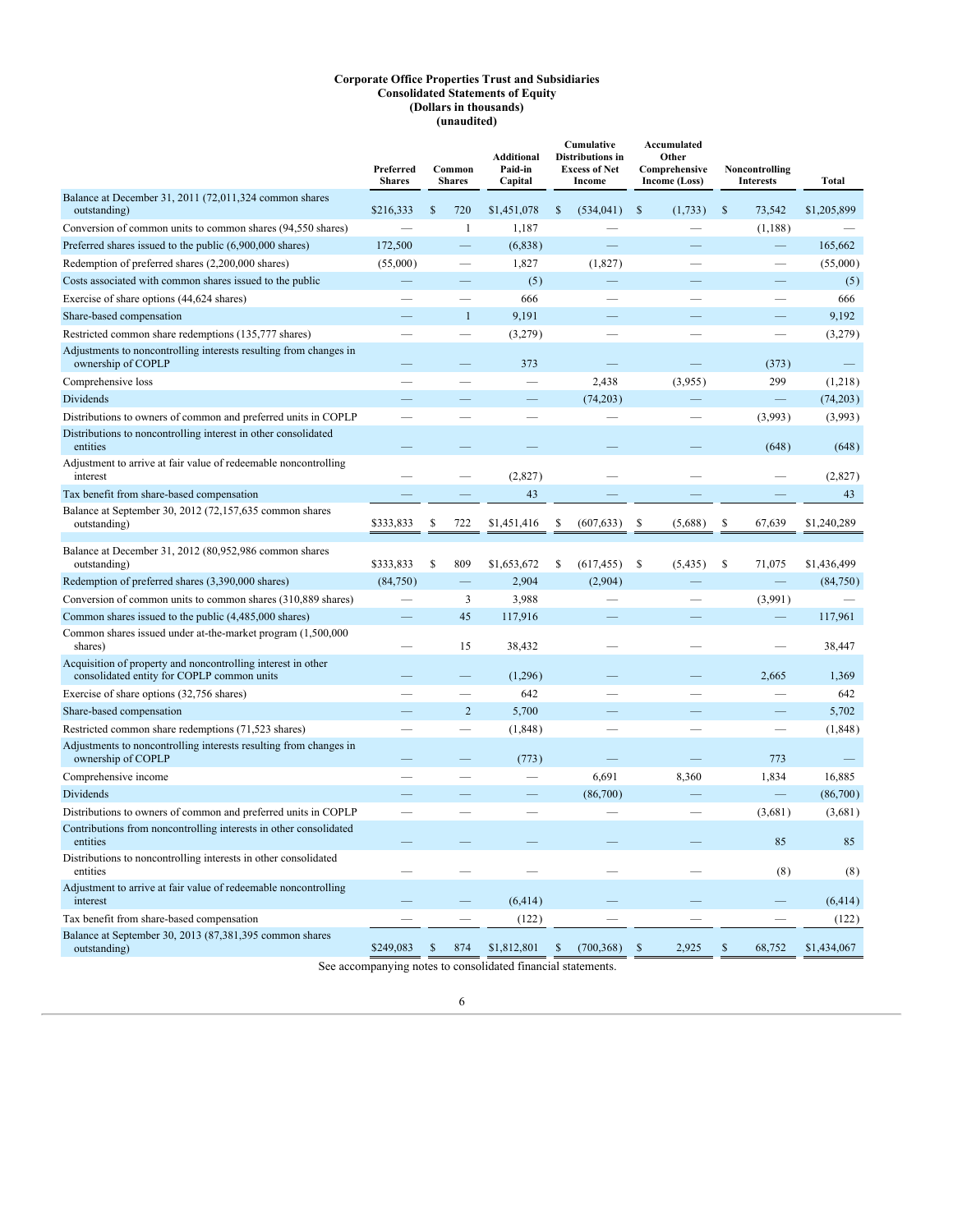#### **Corporate Office Properties Trust and Subsidiaries Consolidated Statements of Cash Flows (in thousands) (unaudited)**

<span id="page-8-0"></span>

|                                                                                  |               | For the Nine Months Ended September<br>30, |
|----------------------------------------------------------------------------------|---------------|--------------------------------------------|
|                                                                                  | 2013          | 2012                                       |
| Cash flows from operating activities                                             |               |                                            |
| Revenues from real estate operations received                                    | \$<br>359,431 | \$<br>363,877                              |
| Construction contract and other service revenues received                        | 48,877        | 58,637                                     |
| Property operating expenses paid                                                 | (133,799)     | (133, 375)                                 |
| Construction contract and other service expenses paid                            | (53, 191)     | (50, 438)                                  |
| General, administrative, leasing, business development and land carry costs paid | (20,681)      | (18, 526)                                  |
| Interest expense paid                                                            | (59,052)      | (63, 811)                                  |
| Previously accreted interest expense paid                                        | (11, 116)     |                                            |
| Settlement of interest rate derivatives                                          |               | (29, 738)                                  |
| Proceeds from sale of trading marketable securities                              | 298           | 18,975                                     |
| Exit costs on property dispositions                                              | (186)         | (4,066)                                    |
| Payments in connection with early extinguishment of debt                         | (23,969)      | (2,637)                                    |
| Interest and other income received                                               | 391           | 786                                        |
| Income taxes paid                                                                | 6             | (8)                                        |
| Net cash provided by operating activities                                        | 107,009       | 139,676                                    |
| Cash flows from investing activities                                             |               |                                            |
| Construction, development and redevelopment                                      | (156, 820)    | (107,621)                                  |
| Tenant improvements on operating properties                                      | (15, 868)     | (20, 924)                                  |
| Other capital improvements on operating properties                               | (17, 528)     | (9,571)                                    |
| Acquisitions of operating properties                                             |               | (48,308)                                   |
| Proceeds from dispositions of properties                                         | 12,447        | 290,607                                    |
| Mortgage and other loan receivables funded or acquired                           | (4,111)       | (11,603)                                   |
| Leasing costs paid                                                               | (9,366)       | (7,289)                                    |
| Other                                                                            | 4,401         | (1,527)                                    |
| Net cash (used in) provided by investing activities                              | (186, 845)    | 83,764                                     |
| Cash flows from financing activities                                             |               |                                            |
| Proceeds from debt                                                               |               |                                            |
| Revolving Credit Facility                                                        | 457,000       | 262,000                                    |
| Unsecured senior notes                                                           | 592,413       |                                            |
| Other debt proceeds                                                              | 82,886        | 399,296                                    |
| Repayments of debt                                                               |               |                                            |
| <b>Revolving Credit Facility</b>                                                 | (457,000)     | (844,000)                                  |
| Scheduled principal amortization                                                 | (7,229)       | (9,094)                                    |
| Other debt repayments                                                            | (542, 532)    | (51, 850)                                  |
| Deferred financing costs paid                                                    | (9,001)       | (3,210)                                    |
| Net proceeds from issuance of preferred shares                                   |               | 165,662                                    |
| Net proceeds from issuance of common shares                                      | 157,307       | 661                                        |
| Redemption of preferred shares                                                   | (84,750)      | (55,000)                                   |
| Common share dividends paid                                                      | (69, 451)     | (69, 325)                                  |
| Preferred share dividends paid                                                   | (16, 845)     | (12, 345)                                  |
| Distributions paid to noncontrolling interests in COPLP                          | (3,705)       | (4,510)                                    |
| Restricted share redemptions                                                     | (1, 848)      | (3,279)                                    |
| Other                                                                            | (685)         | 1,004                                      |
| Net cash provided by (used in) financing activities                              | 96,560        | (223,990)                                  |
| Net increase (decrease) in cash and cash equivalents                             | 16,724        | (550)                                      |
| Cash and cash equivalents                                                        |               |                                            |
| Beginning of period                                                              | 10,594        | 5,559                                      |
| End of period                                                                    | \$<br>27,318  | \$<br>5,009                                |
|                                                                                  |               |                                            |

See accompanying notes to consolidated financial statements.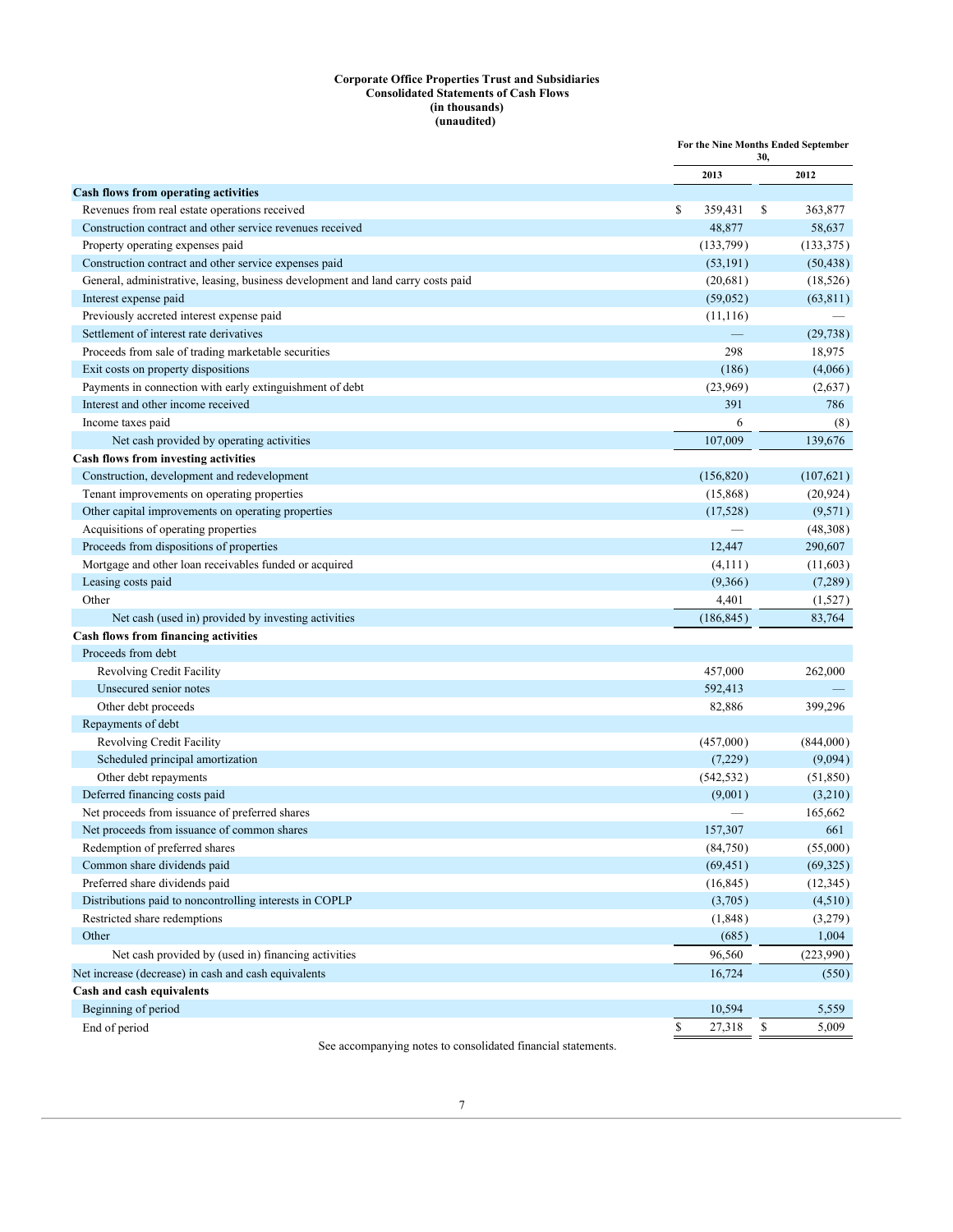#### **Corporate Office Properties Trust and Subsidiaries Consolidated Statements of Cash Flows (continued) (in thousands) (unaudited)**

|                                                                                                                                                   |                    | For the Nine Months Ended<br>September 30, |               |          |
|---------------------------------------------------------------------------------------------------------------------------------------------------|--------------------|--------------------------------------------|---------------|----------|
|                                                                                                                                                   |                    | 2013                                       |               | 2012     |
| Reconciliation of net income to net cash provided by operating activities:                                                                        |                    |                                            |               |          |
| Net income                                                                                                                                        | S                  | 8,872                                      | <sup>\$</sup> | 1,331    |
| Adjustments to reconcile net income to net cash provided by operating activities:                                                                 |                    |                                            |               |          |
| Depreciation and other amortization                                                                                                               |                    | 87,956                                     |               | 95,248   |
| <b>Impairment</b> losses                                                                                                                          |                    | 30,940                                     |               | 60,593   |
| Settlement of previously accreted interest expense                                                                                                |                    | (11, 116)                                  |               |          |
| Amortization of deferred financing costs                                                                                                          |                    | 4,292                                      |               | 4,696    |
| Increase in deferred rent receivable                                                                                                              |                    | (7,995)                                    |               | (7,939)  |
| Amortization of net debt discounts                                                                                                                |                    | 1,207                                      |               | 2,357    |
| Gain on sales of real estate                                                                                                                      |                    | (2,683)                                    |               | (20,969) |
| Share-based compensation                                                                                                                          |                    | 4,869                                      |               | 8,262    |
| Loss (gain) on early extinguishment of debt                                                                                                       |                    | 3,059                                      |               | (3, 436) |
| Other                                                                                                                                             |                    | (2, 284)                                   |               | (459)    |
| Changes in operating assets and liabilities:                                                                                                      |                    |                                            |               |          |
| Decrease in accounts receivable                                                                                                                   |                    | 1,523                                      |               | 10,063   |
| Decrease in restricted cash and marketable securities                                                                                             |                    | 418                                        |               | 15,051   |
| (Increase) decrease in prepaid expenses and other assets                                                                                          |                    | (12, 974)                                  |               | 1,532    |
| Increase in accounts payable, accrued expenses and other liabilities                                                                              |                    | 18                                         |               | 4,124    |
| Increase (decrease) in rents received in advance and security deposits                                                                            |                    | 907                                        |               | (2,775)  |
| Decrease in interest rate derivatives in connection with cash settlement                                                                          |                    |                                            |               | (28,003) |
| Net cash provided by operating activities                                                                                                         | $\mathbf S$        | 107,009                                    | $\mathbb{S}$  | 139,676  |
| Supplemental schedule of non-cash investing and financing activities:                                                                             |                    |                                            |               |          |
| Decrease in accrued capital improvements, leasing and other investing activity costs                                                              | $\mathbb{S}$       | (13,094)                                   | $\mathbb{S}$  | (11,627) |
| Decrease in property in connection with surrender of property in settlement of debt                                                               | \$                 |                                            | $\mathbf S$   | 12,812   |
| Decrease in debt in connection with surrender of property in settlement of debt                                                                   | $\mathbf{\hat{s}}$ |                                            | $\mathcal{S}$ | 16,304   |
| Increase (decrease) in fair value of derivatives applied to accumulated other comprehensive income (loss) and<br>noncontrolling interests         | \$                 | 7,785                                      | \$            | (4,398)  |
| Equity in other comprehensive income of an equity method investee                                                                                 | $\mathbb{S}$       | 1,070                                      | $\$$          |          |
| Dividends/distributions payable                                                                                                                   | \$                 | 29,077                                     | \$            | 26,954   |
| COPLP common units issued to acquire property and noncontrolling interest in other consolidated entity                                            | $\mathbb{S}$       | 5,194                                      | $\mathbb{S}$  |          |
| Decrease in noncontrolling interests and increase in shareholders' equity in connection with the conversion of common<br>units into common shares | \$                 | 3,991                                      | \$            | 1,188    |
| Adjustments to noncontrolling interests resulting from changes in COPLP ownership                                                                 | $\mathbf S$        | 773                                        | $\mathbf S$   | 373      |
| Increase in redeemable noncontrolling interest and decrease in shareholders' equity to carry redeemable noncontrolling<br>interest at fair value  | \$                 | 6.414                                      | <sup>\$</sup> | 2,827    |

See accompanying notes to consolidated financial statements.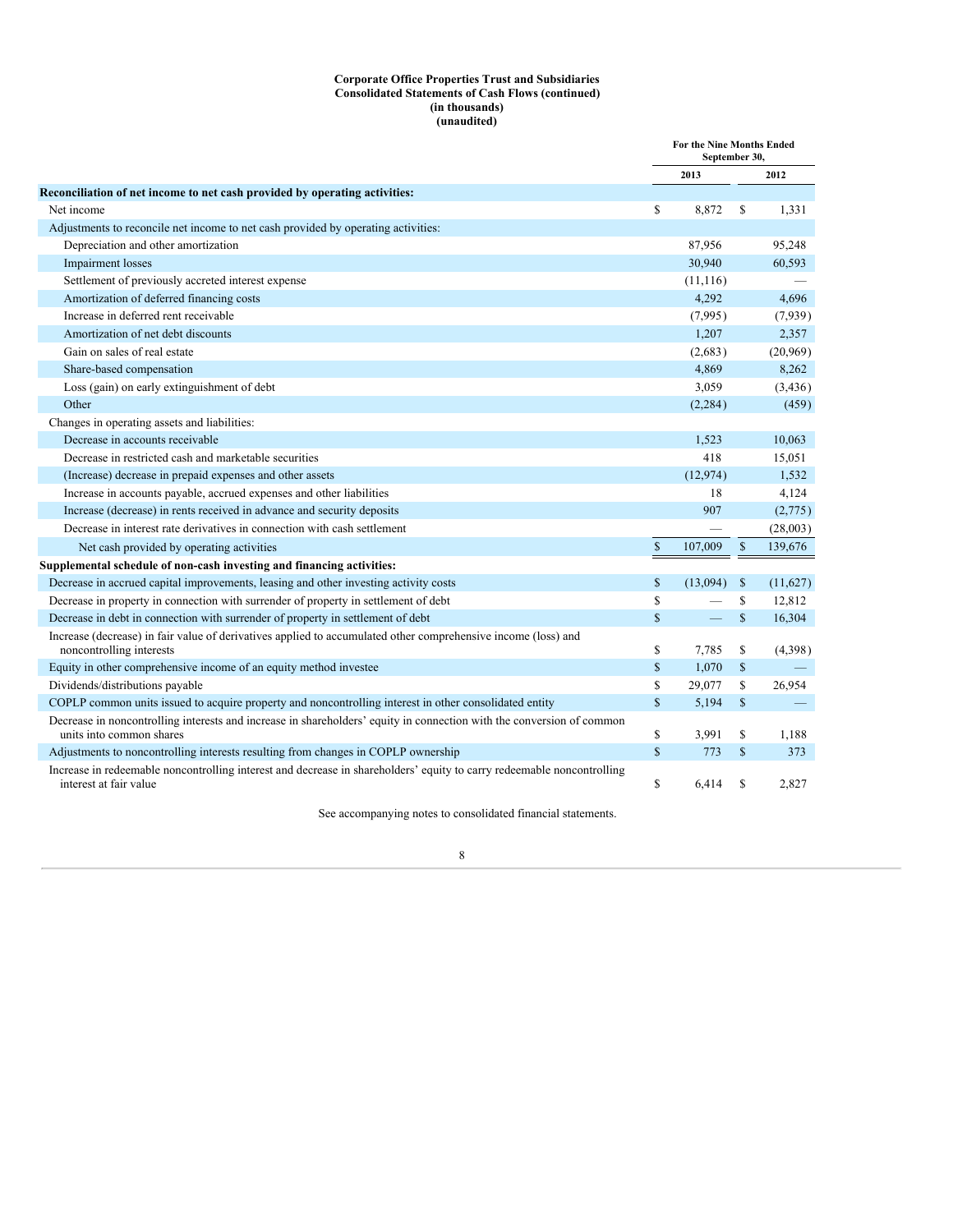#### **Corporate Office Properties, L.P. and Subsidiaries Consolidated Balance Sheets (in thousands, except unit data) (unaudited)**

<span id="page-10-0"></span>

|                                                                                                                                                                                       |              | September 30,<br>2013 |              | December 31,<br>2012 |
|---------------------------------------------------------------------------------------------------------------------------------------------------------------------------------------|--------------|-----------------------|--------------|----------------------|
| <b>Assets</b>                                                                                                                                                                         |              |                       |              |                      |
| Properties, net:                                                                                                                                                                      |              |                       |              |                      |
| Operating properties, net                                                                                                                                                             | $\mathbb{S}$ | 2,713,579             | $\mathbf S$  | 2,597,666            |
| Projects in development or held for future development                                                                                                                                |              | 526,167               |              | 565,378              |
| Total properties, net                                                                                                                                                                 |              | 3.239.746             |              | 3,163,044            |
| Assets held for sale, net                                                                                                                                                             |              | 133,984               |              | 140,229              |
| Cash and cash equivalents                                                                                                                                                             |              | 27,318                |              | 10,594               |
| Restricted cash and marketable securities                                                                                                                                             |              | 7,517                 |              | 14,781               |
| Accounts receivable (net of allowance for doubtful accounts of \$5,344 and \$4,694, respectively)                                                                                     |              | 17,724                |              | 19,247               |
| Deferred rent receivable                                                                                                                                                              |              | 90,104                |              | 85,802               |
| Intangible assets on real estate acquisitions, net                                                                                                                                    |              | 64,372                |              | 75,879               |
| Deferred leasing and financing costs, net                                                                                                                                             |              | 63,246                |              | 59,952               |
| Mortgage and other investing receivables                                                                                                                                              |              | 40,321                |              | 33,396               |
| Prepaid expenses and other assets                                                                                                                                                     |              | 64,075                |              | 44,059               |
| <b>Total assets</b>                                                                                                                                                                   | $\mathbb{S}$ | 3,748,407             | $\mathbb{S}$ | 3,646,983            |
| <b>Liabilities and equity</b>                                                                                                                                                         |              |                       |              |                      |
| Liabilities:                                                                                                                                                                          |              |                       |              |                      |
| Debt, net                                                                                                                                                                             | $\mathbb{S}$ | 2,135,031             | \$           | 2,019,168            |
| Accounts payable and accrued expenses                                                                                                                                                 |              | 85,291                |              | 97,922               |
| Rents received in advance and security deposits                                                                                                                                       |              | 28,539                |              | 27,632               |
| Distributions payable                                                                                                                                                                 |              | 29,077                |              | 28,698               |
| Deferred revenue associated with operating leases                                                                                                                                     |              | 8,545                 |              | 11,995               |
| Distributions received in excess of investment in unconsolidated real estate joint venture                                                                                            |              | 6,420                 |              | 6,420                |
| Interest rate derivatives                                                                                                                                                             |              | 3,595                 |              | 6.185                |
| Other liabilities                                                                                                                                                                     |              | 1,053                 |              | 2,166                |
| <b>Total liabilities</b>                                                                                                                                                              |              | 2,297,551             |              | 2,200,186            |
| Commitments and contingencies (Note 17)                                                                                                                                               |              |                       |              |                      |
| Redeemable noncontrolling interest                                                                                                                                                    |              | 16,789                |              | 10,298               |
| Equity:                                                                                                                                                                               |              |                       |              |                      |
| Corporate Office Properties, L.P.'s equity:                                                                                                                                           |              |                       |              |                      |
| Preferred units                                                                                                                                                                       |              |                       |              |                      |
| General partner, 9,431,667 preferred units outstanding at September 30, 2013 and 12,821,667 preferred units outstanding at<br>December 31, 2012                                       |              | 249,083               |              | 333,833              |
| Limited partner, 352,000 preferred units outstanding at September 30, 2013 and December 31, 2012                                                                                      |              | 8.800                 |              | 8,800                |
| Common units, 87,381,395 and 80,952,986 held by the general partner and 3,978,154 and 4,067,542 held by limited partners at<br>September 30, 2013 and December 31, 2012, respectively |              | 1,163,977             |              | 1,089,391            |
| Accumulated other comprehensive income (loss)                                                                                                                                         |              | 3,026                 |              | (5,708)              |
| Total Corporate Office Properties, L.P.'s equity                                                                                                                                      |              | 1,424,886             |              | 1,426,316            |
| Noncontrolling interests in subsidiaries                                                                                                                                              |              | 9,181                 |              | 10.183               |
| Total equity                                                                                                                                                                          |              | 1,434,067             |              | 1,436,499            |
| Total liabilities, redeemable noncontrolling interest and equity                                                                                                                      | $\mathbb{S}$ | 3,748,407             | $\mathbf S$  | 3,646,983            |
|                                                                                                                                                                                       |              |                       |              |                      |

See accompanying notes to consolidated financial statements.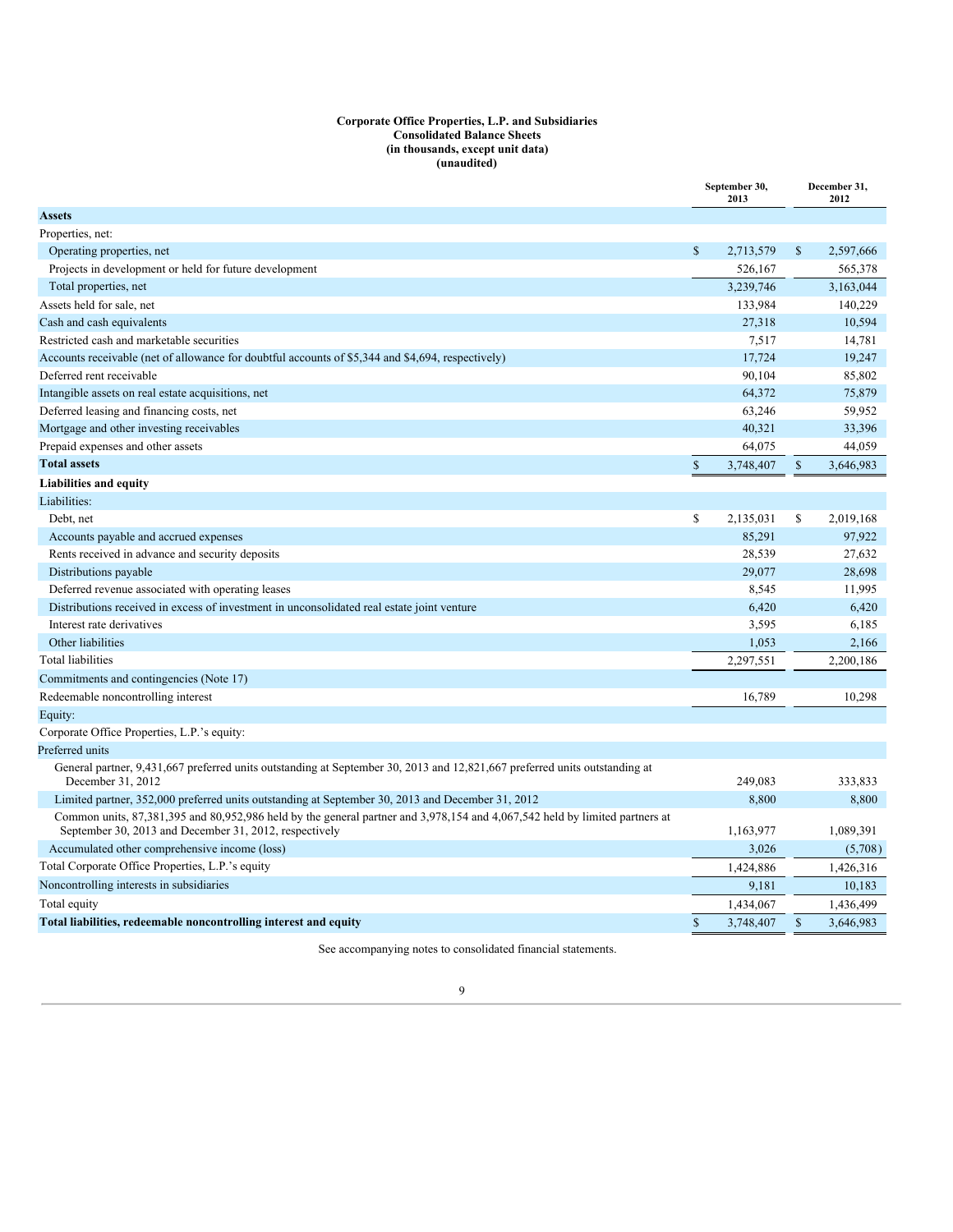#### **Corporate Office Properties, L.P. and Subsidiaries Consolidated Statements of Operations (in thousands, except per unit data) (unaudited)**

<span id="page-11-0"></span>

|                                                                                                                        | For the Three Months Ended<br>September 30, |      |             |               | For the Nine Months Ended | September 30, |           |  |
|------------------------------------------------------------------------------------------------------------------------|---------------------------------------------|------|-------------|---------------|---------------------------|---------------|-----------|--|
|                                                                                                                        | 2013                                        |      | 2012        |               | 2013                      |               | 2012      |  |
| Revenues                                                                                                               |                                             |      |             |               |                           |               |           |  |
| Rental revenue                                                                                                         | \$<br>97,442                                | \$   | 92,287      | \$            | 289,628                   | \$            | 271,634   |  |
| Tenant recoveries and other real estate operations revenue                                                             | 21,598                                      |      | 22,075      |               | 65,499                    |               | 63,597    |  |
| Construction contract and other service revenues                                                                       | 16,991                                      |      | 15,283      |               | 52,048                    |               | 53,812    |  |
| <b>Total revenues</b>                                                                                                  | 136,031                                     |      | 129,645     |               | 407,175                   |               | 389,043   |  |
| Expenses                                                                                                               |                                             |      |             |               |                           |               |           |  |
| Property operating expenses                                                                                            | 43,482                                      |      | 41,474      |               | 129,409                   |               | 122,102   |  |
| Depreciation and amortization associated with real estate operations                                                   | 29,210                                      |      | 28,604      |               | 86,239                    |               | 84,633    |  |
| Construction contract and other service expenses                                                                       | 16,306                                      |      | 14,410      |               | 49,165                    |               | 51,302    |  |
| <b>Impairment</b> losses                                                                                               | 16,300                                      |      | 46,096      |               | 16,300                    |               | 41,260    |  |
| General, administrative and leasing expenses                                                                           | 8,027                                       |      | 6,377       |               | 22,430                    |               | 24,797    |  |
| Business development expenses and land carry costs                                                                     | 1,383                                       |      | 1,632       |               | 4,069                     |               | 4,506     |  |
| Total operating expenses                                                                                               | 114,708                                     |      | 138,593     |               | 307,612                   |               | 328,600   |  |
| Operating income (loss)                                                                                                | 21,323                                      |      | (8,948)     |               | 99,563                    |               | 60,443    |  |
| Interest expense                                                                                                       | (21,242)                                    |      | (23, 239)   |               | (66, 851)                 |               | (71,909)  |  |
| Interest and other (loss) income                                                                                       | (3)                                         |      | 1,095       |               | 2,949                     |               | 3,152     |  |
| Loss on early extinguishment of debt                                                                                   | (374)                                       |      | (768)       |               | (27, 028)                 |               | (937)     |  |
| (Loss) income from continuing operations before equity in income (loss) of unconsolidated<br>entities and income taxes | (296)                                       |      | (31, 860)   |               | 8,633                     |               | (9,251)   |  |
| Equity in income (loss) of unconsolidated entities                                                                     | 44                                          |      | (246)       |               | 211                       |               | (522)     |  |
| Income tax expense                                                                                                     | (24)                                        |      | (106)       |               | (61)                      |               | (327)     |  |
| (Loss) income from continuing operations                                                                               | (276)                                       |      | (32,212)    |               | 8,783                     |               | (10, 100) |  |
| Discontinued operations                                                                                                | (1, 724)                                    |      | 11,447      |               | (2, 594)                  |               | 11,410    |  |
| (Loss) income before gain on sales of real estate                                                                      | (2,000)                                     |      | (20,765)    |               | 6,189                     |               | 1,310     |  |
| Gain on sales of real estate                                                                                           |                                             |      |             |               | 2,683                     |               | 21        |  |
| Net (loss) income                                                                                                      | (2,000)                                     |      | (20,765)    |               | 8,872                     |               | 1,331     |  |
| Net (income) loss attributable to noncontrolling interests in consolidated entities                                    | (1,035)                                     |      | (404)       |               | (2,172)                   |               | 167       |  |
| Net (loss) income attributable to COPLP                                                                                | (3,035)                                     |      | (21, 169)   |               | 6,700                     |               | 1,498     |  |
| Preferred unit distributions                                                                                           | (4,655)                                     |      | (6,711)     |               | (15,976)                  |               | (15,233)  |  |
| Issuance costs associated with redeemed preferred units                                                                |                                             |      | (1,827)     |               | (2,904)                   |               | (1,827)   |  |
| Net loss attributable to COPLP common unitholders                                                                      | \$<br>(7,690)                               | \$   | (29,707)    | \$            | (12, 180)                 | S             | (15, 562) |  |
| Net (loss) income attributable to COPLP:                                                                               |                                             |      |             |               |                           |               |           |  |
| (Loss) income from continuing operations                                                                               | \$<br>(1,262)                               | -\$  | (31,969)    | -S            | 9,441                     | \$            | (9,250)   |  |
| Discontinued operations, net                                                                                           | (1,773)                                     |      | 10,800      |               | (2,741)                   |               | 10,748    |  |
| Net (loss) income attributable to COPLP                                                                                | \$<br>(3,035)                               | \$   | (21,169)    | \$            | 6,700                     | \$            | 1,498     |  |
| Basic earnings per common unit (1)                                                                                     |                                             |      |             |               |                           |               |           |  |
| Loss from continuing operations                                                                                        | \$<br>(0.07)                                | - \$ | (0.54)      | $\mathcal{S}$ | (0.11)                    | S             | (0.35)    |  |
| Discontinued operations                                                                                                | (0.02)                                      |      | 0.15        |               | (0.03)                    |               | 0.14      |  |
| Net loss attributable to COPLP common unitholders                                                                      | \$<br>$(0.09)$ \$                           |      | (0.39)      | - \$          | (0.14)                    | - S           | (0.21)    |  |
| Diluted earnings per common unit (1)                                                                                   |                                             |      |             |               |                           |               |           |  |
| Loss from continuing operations                                                                                        | \$<br>$(0.07)$ \$                           |      | $(0.54)$ \$ |               | (0.11)                    | \$            | (0.35)    |  |
| Discontinued operations                                                                                                | (0.02)                                      |      | 0.15        |               | (0.03)                    |               | 0.14      |  |
| Net loss attributable to COPLP common unitholders                                                                      | \$<br>(0.09)                                | \$   | (0.39)      | \$            | (0.14)                    | \$            | (0.21)    |  |
| Distributions declared per common unit                                                                                 | \$<br>0.2750                                | \$   |             | \$            | 0.8250                    | \$            | 0.8250    |  |
|                                                                                                                        |                                             |      | 0.2750      |               |                           |               |           |  |

(1) Basic and diluted earnings per common unit are calculated based on amounts attributable to common unitholders of Corporate Office Properties, L.P. See accompanying notes to consolidated financial statements.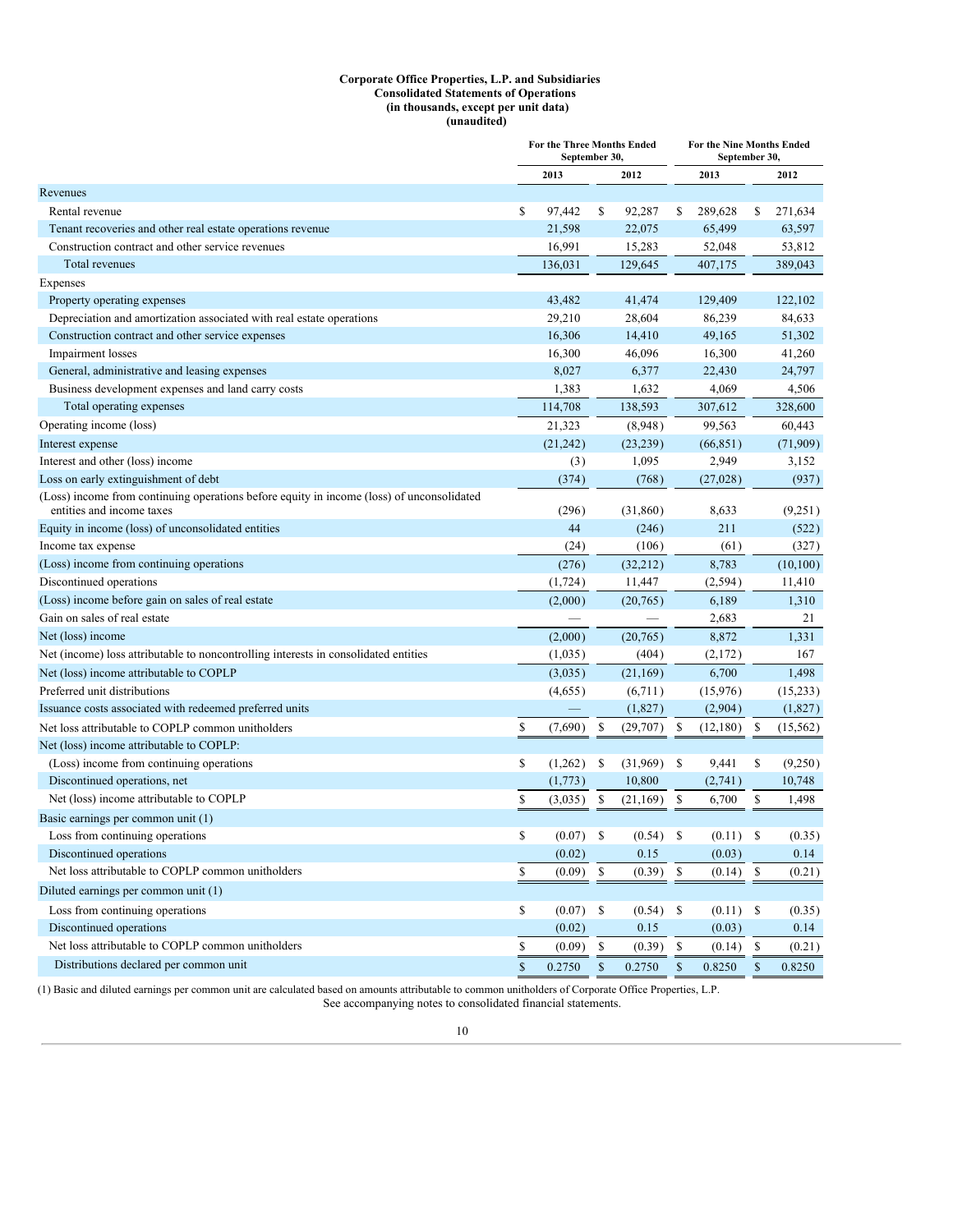#### **Corporate Office Properties, L.P. and Subsidiaries Consolidated Statements of Comprehensive Income (in thousands) (unaudited)**

<span id="page-12-0"></span>

|                                                                      |  | For the Three Months Ended<br>September 30, |          |           |   | <b>For the Nine Months Ended</b> | September 30, |         |  |      |
|----------------------------------------------------------------------|--|---------------------------------------------|----------|-----------|---|----------------------------------|---------------|---------|--|------|
|                                                                      |  | 2013                                        |          |           |   | 2012                             |               | 2013    |  | 2012 |
| Net (loss) income                                                    |  | (2,000)                                     | <b>J</b> | (20,765)  | S | 8,872                            |               | 1,331   |  |      |
| Other comprehensive (loss) income                                    |  |                                             |          |           |   |                                  |               |         |  |      |
| Unrealized (losses) gains on interest rate derivatives               |  | (2,482)                                     |          | (2,760)   |   | 5,810                            |               | (7,386) |  |      |
| Losses on interest rate derivatives included in net (loss) income    |  | 689                                         |          | 632       |   | 2,021                            |               | 3,034   |  |      |
| Equity in other comprehensive income of equity method investee       |  | 1,070                                       |          |           |   | 1,070                            |               |         |  |      |
| Other comprehensive (loss) income                                    |  | (723)                                       |          | (2,128)   |   | 8,901                            |               | (4,352) |  |      |
| Comprehensive (loss) income                                          |  | (2, 723)                                    |          | (22, 893) |   | 17,773                           |               | (3,021) |  |      |
| Comprehensive (income) loss attributable to noncontrolling interests |  | (1,050)                                     |          | (360)     |   | (2,339)                          |               | 336     |  |      |
| Comprehensive (loss) income attributable to COPLP                    |  | (3,773)                                     |          | (23, 253) |   | 15.434                           |               | (2,685) |  |      |

See accompanying notes to consolidated financial statements.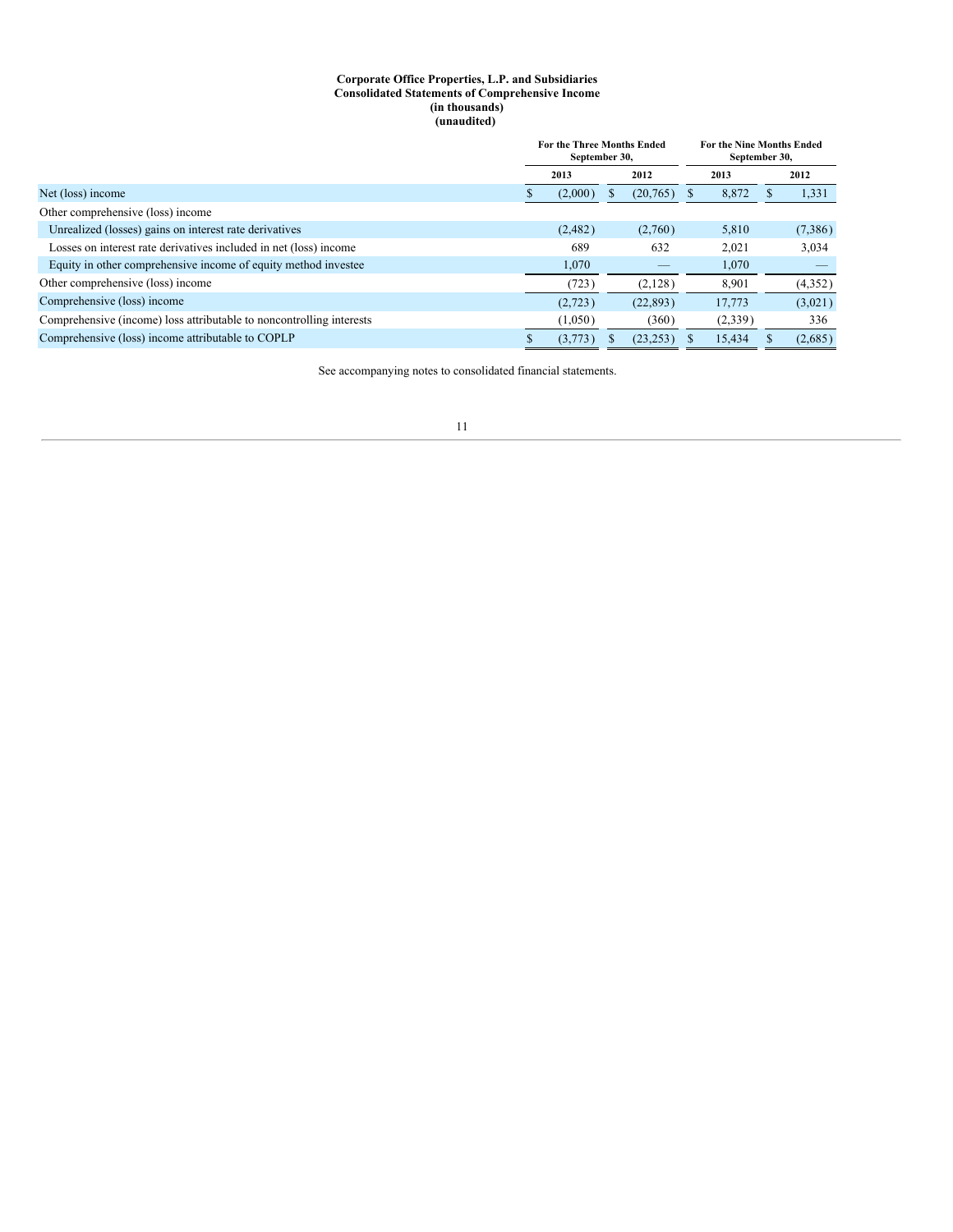#### **Corporate Office Properties, L.P. and Subsidiaries Consolidated Statements of Equity (Dollars in thousands) (unaudited)**

<span id="page-13-0"></span>

|                                                                                             | <b>Limited Partner</b><br>Preferred Units |                       | General Partner<br><b>Preferred Units</b> |           | Common Units |                         |                                                     |                                                |                           |
|---------------------------------------------------------------------------------------------|-------------------------------------------|-----------------------|-------------------------------------------|-----------|--------------|-------------------------|-----------------------------------------------------|------------------------------------------------|---------------------------|
|                                                                                             | Units                                     | Amount                | Units                                     | Amount    | Units        | Amount                  | Accumulated Other<br>Comprehensive<br>Income (Loss) | Noncontrolling<br>Interests in<br>Subsidiaries | <b>Total Equity</b>       |
| Balance at December 31, 2011                                                                | 352,000                                   | $\mathbb{S}$<br>8,800 | 8,121,667                                 | \$216,333 | 76,313,112   | $\mathbb{S}$<br>972,107 | $\mathcal{S}$<br>(1,837)                            | $\mathbb{S}$<br>10,496                         | $\mathbb{S}$<br>1,205,899 |
| Issuance of preferred units resulting from public<br>issuance of preferred shares           |                                           |                       | 6,900,000                                 | 172,500   |              | (6,838)                 |                                                     |                                                | 165,662                   |
| Redemption of preferred units resulting from                                                |                                           |                       |                                           |           |              |                         |                                                     |                                                |                           |
| redemption of preferred shares                                                              |                                           |                       | (2,200,000)                               | (55,000)  |              |                         |                                                     |                                                | (55,000)                  |
| Costs of common units resulting from public<br>issuance of common shares                    |                                           |                       |                                           |           |              | (5)                     |                                                     |                                                | (5)                       |
| Issuance of common units resulting from exercise of<br>share options                        |                                           |                       |                                           |           | 44,624       | 666                     |                                                     |                                                | 666                       |
| Share-based compensation                                                                    |                                           |                       |                                           |           | 142,914      | 9.192                   |                                                     |                                                | 9,192                     |
| Restricted common unit redemptions                                                          |                                           |                       |                                           |           | (135, 777)   | (3,279)                 |                                                     |                                                | (3,279)                   |
| Comprehensive loss                                                                          |                                           | 495                   |                                           | 14,738    |              | (13, 735)               | (4, 182)                                            | 1,466                                          | (1,218)                   |
| Distributions to owners of common and preferred<br>units                                    |                                           | (495)                 |                                           | (14, 738) |              | (62, 963)               |                                                     |                                                | (78, 196)                 |
| Distributions to noncontrolling interests in<br>subsidiaries                                |                                           |                       |                                           |           |              |                         |                                                     | (648)                                          | (648)                     |
| COPT contribution to COPLP of distribution from<br>subsidiary                               |                                           |                       |                                           |           |              | 1,602                   |                                                     | (1,602)                                        |                           |
| Adjustment to arrive at fair value of redeemable<br>noncontrolling interest                 |                                           |                       |                                           |           |              | (2,827)                 |                                                     |                                                | (2,827)                   |
| Tax benefit from share-based compensation                                                   |                                           |                       |                                           |           |              | 43                      |                                                     |                                                | 43                        |
| Balance at September 30, 2012                                                               | 352,000                                   | \$<br>8,800           | 12,821,667                                | \$333,833 | 76,364,873   | \$<br>893,963           | S<br>(6,019)                                        | $\mathbb{S}$<br>9,712                          | \$<br>1,240,289           |
| Balance at December 31, 2012                                                                | 352,000                                   | \$<br>8,800           | 12,821,667                                | \$333,833 | 85,020,528   | \$1,089,391             | -S<br>$(5,708)$ \$                                  | 10,183                                         | \$<br>1,436,499           |
| Redemption of preferred units resulting from                                                |                                           |                       |                                           |           |              |                         |                                                     |                                                |                           |
| redemption of preferred shares                                                              |                                           |                       | (3,390,000)                               | (84,750)  |              |                         |                                                     |                                                | (84,750)                  |
| Issuance of common units resulting from public<br>issuance of common shares                 |                                           |                       |                                           |           | 4,485,000    | 117,961                 |                                                     |                                                | 117,961                   |
| Issuance of common units resulting from common<br>shares issued under at-the-market program |                                           |                       |                                           |           | 1,500,000    | 38,447                  |                                                     |                                                | 38,447                    |
| Acquisition of property and noncontrolling interest<br>in subsidiary for COPLP common units |                                           |                       |                                           |           | 221,501      | 3,899                   |                                                     | (2,530)                                        | 1,369                     |
| Issuance of common units resulting from exercise of<br>share options                        |                                           |                       |                                           |           | 32,756       | 642                     |                                                     |                                                | 642                       |
| Share-based compensation                                                                    |                                           |                       |                                           |           | 171,287      | 5,702                   |                                                     |                                                | 5,702                     |
| Restricted common unit redemptions                                                          |                                           |                       |                                           |           | (71, 523)    | (1, 848)                |                                                     |                                                | (1, 848)                  |
| Comprehensive income                                                                        |                                           | 495                   | $\overline{\phantom{0}}$                  | 15,481    |              | (9,276)                 | 8,734                                               | 1,451                                          | 16,885                    |
| Distributions to owners of common and preferred<br>units                                    |                                           | (495)                 |                                           | (15, 481) |              | (74, 405)               |                                                     |                                                | (90, 381)                 |
| Distributions to noncontrolling interests in<br>subsidiaries                                |                                           |                       |                                           |           |              |                         |                                                     | (8)                                            | (8)                       |
| Contributions from noncontrolling interests in<br>subsidiaries                              |                                           |                       |                                           |           |              |                         |                                                     | 85                                             | 85                        |
| Adjustment to arrive at fair value of redeemable<br>noncontrolling interest                 |                                           |                       |                                           |           |              | (6, 414)                |                                                     |                                                | (6, 414)                  |
| Tax benefit from share-based compensation                                                   |                                           |                       |                                           |           |              | (122)                   |                                                     |                                                | (122)                     |
| Balance at September 30, 2013                                                               | 352,000                                   | 8,800<br>\$           | 9,431,667                                 | \$249,083 | 91,359,549   | \$1,163,977             | 3,026<br>S                                          | $\mathbb S$<br>9,181                           | \$<br>1,434,067           |

See accompanying notes to consolidated financial statements.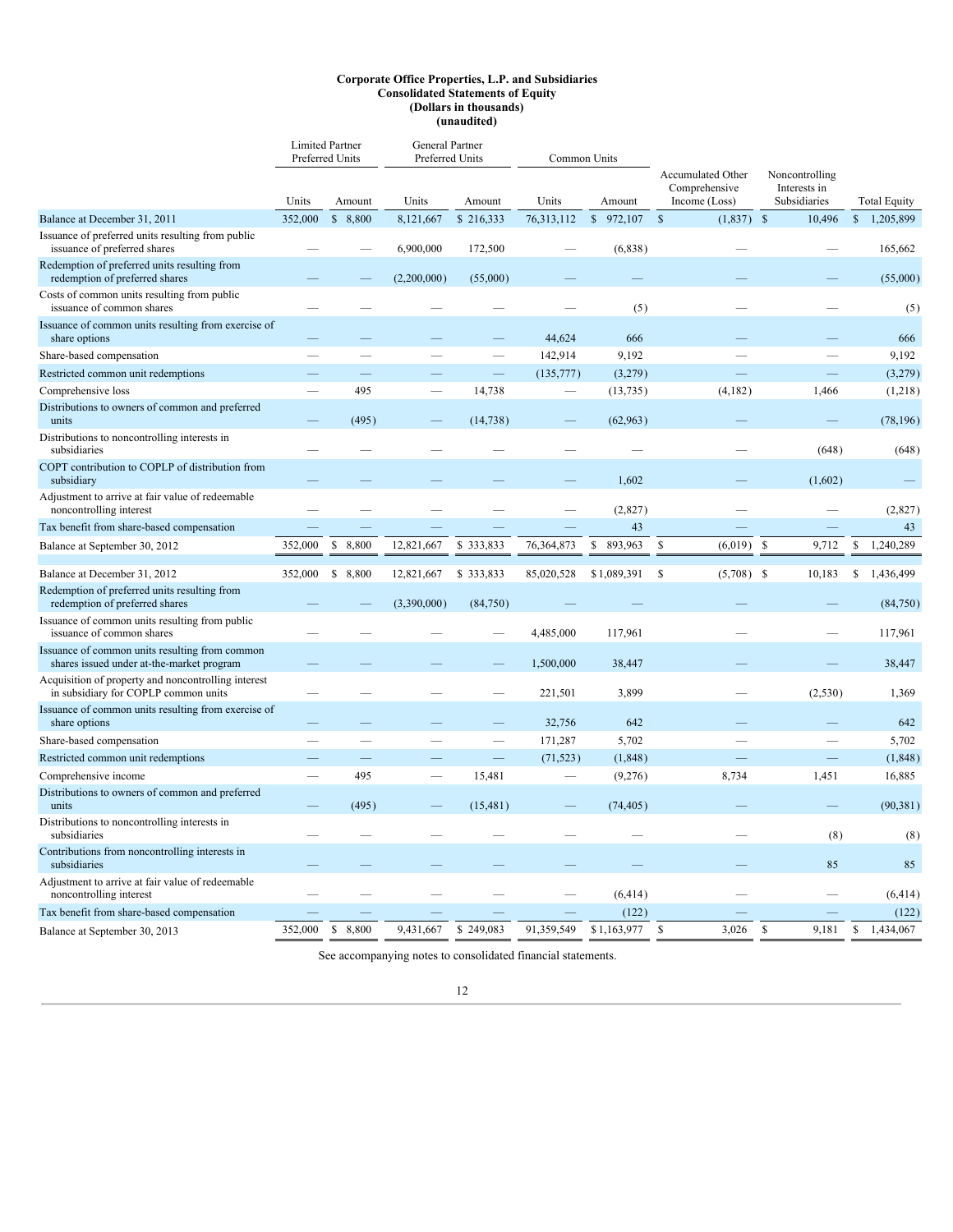#### **Corporate Office Properties, L.P. and Subsidiaries Consolidated Statements of Cash Flows (in thousands) (unaudited)**

<span id="page-14-0"></span>

|                                                                                  | For the Nine Months Ended September<br>30, |               |  |  |  |
|----------------------------------------------------------------------------------|--------------------------------------------|---------------|--|--|--|
|                                                                                  | 2013                                       | 2012          |  |  |  |
| Cash flows from operating activities                                             |                                            |               |  |  |  |
| Revenues from real estate operations received                                    | \$<br>359,431                              | \$<br>363,877 |  |  |  |
| Construction contract and other service revenues received                        | 48,877                                     | 58,637        |  |  |  |
| Property operating expenses paid                                                 | (133,799)                                  | (133, 375)    |  |  |  |
| Construction contract and other service expenses paid                            | (53, 191)                                  | (50, 438)     |  |  |  |
| General, administrative, leasing, business development and land carry costs paid | (20,681)                                   | (18, 526)     |  |  |  |
| Interest expense paid                                                            | (59,052)                                   | (63, 811)     |  |  |  |
| Previously accreted interest expense paid                                        | (11, 116)                                  |               |  |  |  |
| Settlement of interest rate derivatives                                          |                                            | (29, 738)     |  |  |  |
| Proceeds from sale of trading marketable securities                              | 298                                        | 18,975        |  |  |  |
| Exit costs on property dispositions                                              | (186)                                      | (4,066)       |  |  |  |
| Payments in connection with early extinguishment of debt                         | (23,969)                                   | (2,637)       |  |  |  |
| Interest and other income received                                               | 391                                        | 786           |  |  |  |
| Income taxes paid                                                                | 6                                          | (8)           |  |  |  |
| Net cash provided by operating activities                                        | 107,009                                    | 139,676       |  |  |  |
| Cash flows from investing activities                                             |                                            |               |  |  |  |
| Construction, development and redevelopment                                      | (156, 820)                                 | (107,621)     |  |  |  |
| Tenant improvements on operating properties                                      | (15,868)                                   | (20, 924)     |  |  |  |
| Other capital improvements on operating properties                               | (17,528)                                   | (9,571)       |  |  |  |
| Acquisitions of operating properties                                             |                                            | (48,308)      |  |  |  |
| Proceeds from dispositions of properties                                         | 12,447                                     | 290,607       |  |  |  |
| Mortgage and other loan receivables funded or acquired                           | (4,111)                                    | (11,603)      |  |  |  |
| Leasing costs paid                                                               | (9,366)                                    | (7,289)       |  |  |  |
| Other                                                                            | 4,401                                      | (1,527)       |  |  |  |
| Net cash (used in) provided by investing activities                              | (186, 845)                                 | 83,764        |  |  |  |
| <b>Cash flows from financing activities</b>                                      |                                            |               |  |  |  |
| Proceeds from debt                                                               |                                            |               |  |  |  |
| <b>Revolving Credit Facility</b>                                                 | 457,000                                    | 262,000       |  |  |  |
| Unsecured senior notes                                                           | 592,413                                    |               |  |  |  |
| Other debt proceeds                                                              | 82,886                                     | 399,296       |  |  |  |
| Repayments of debt                                                               |                                            |               |  |  |  |
| Revolving Credit Facility                                                        | (457,000)                                  | (844,000)     |  |  |  |
| Scheduled principal amortization                                                 | (7,229)                                    | (9,094)       |  |  |  |
| Other debt repayments                                                            | (542, 532)                                 | (51, 850)     |  |  |  |
| Deferred financing costs paid                                                    | (9,001)                                    | (3,210)       |  |  |  |
| Net proceeds from issuance of preferred units                                    |                                            | 165,662       |  |  |  |
| Net proceeds from issuance of common units                                       | 157,307                                    | 661           |  |  |  |
| Redemption of preferred units                                                    | (84,750)                                   | (55,000)      |  |  |  |
| Common unit distributions paid                                                   | (72,661)                                   | (73, 340)     |  |  |  |
| Preferred unit distributions paid                                                | (17,340)                                   | (12, 840)     |  |  |  |
| Restricted unit redemptions                                                      | (1,848)                                    | (3,279)       |  |  |  |
| Other                                                                            | (685)                                      | 1,004         |  |  |  |
|                                                                                  |                                            |               |  |  |  |
| Net cash provided by (used in) financing activities                              | 96,560                                     | (223,990)     |  |  |  |
| Net increase (decrease) in cash and cash equivalents                             | 16,724                                     | (550)         |  |  |  |
| Cash and cash equivalents                                                        |                                            |               |  |  |  |
| Beginning of period                                                              | 10,594                                     | 5,559         |  |  |  |
| End of period                                                                    | $\mathbb{S}$<br>27,318                     | $\$$<br>5,009 |  |  |  |

See accompanying notes to consolidated financial statements.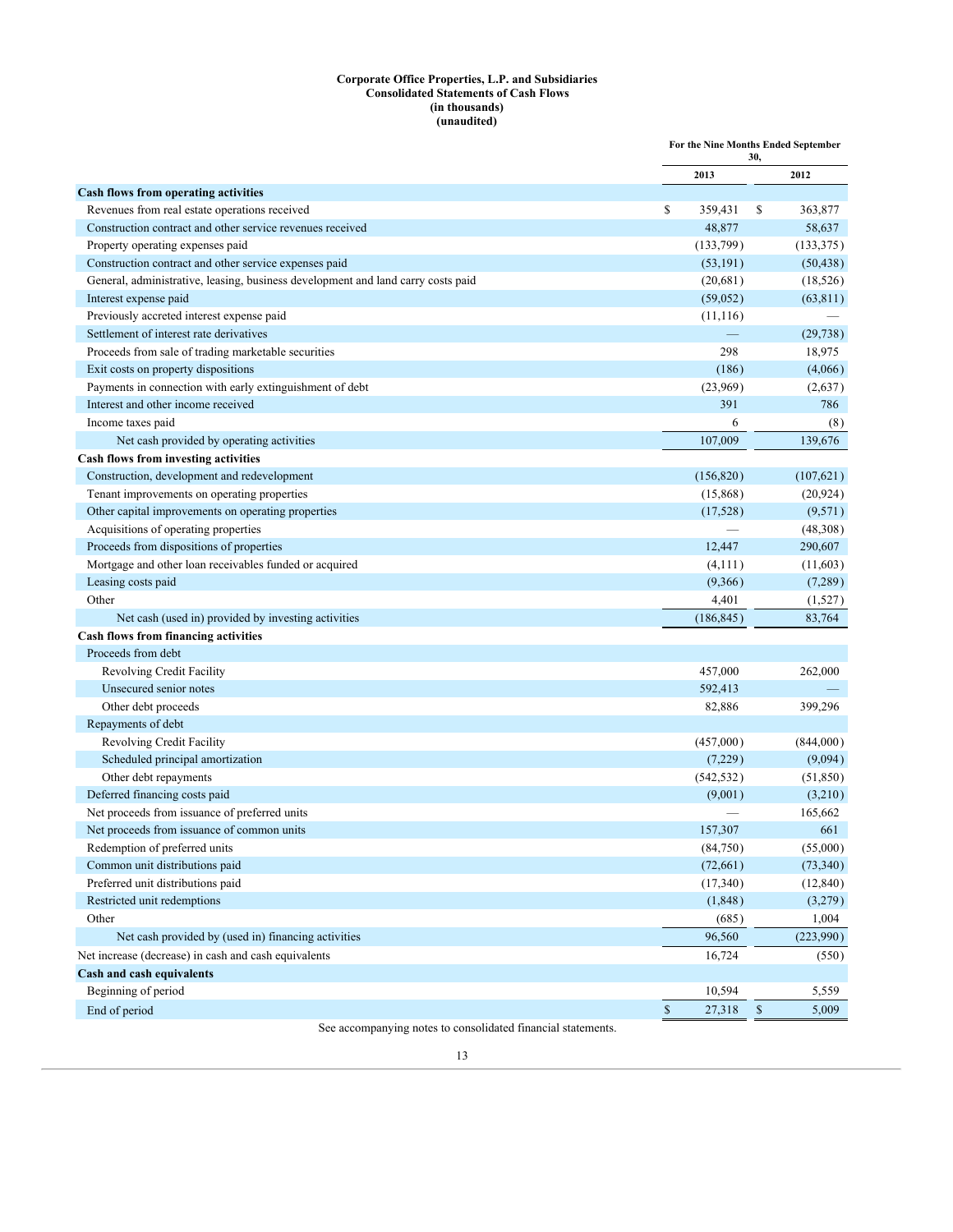#### **Corporate Office Properties, L.P. and Subsidiaries Consolidated Statements of Cash Flows (Continued) (in thousands) (unaudited)**

|                                                                                                                                                  |               | For the Nine Months Ended September | 30.                |          |
|--------------------------------------------------------------------------------------------------------------------------------------------------|---------------|-------------------------------------|--------------------|----------|
|                                                                                                                                                  |               | 2013                                |                    | 2012     |
| Reconciliation of net income to net cash provided by operating activities:                                                                       |               |                                     |                    |          |
| Net income                                                                                                                                       | \$            | 8,872                               | S                  | 1,331    |
| Adjustments to reconcile net income to net cash provided by operating activities:                                                                |               |                                     |                    |          |
| Depreciation and other amortization                                                                                                              |               | 87,956                              |                    | 95,248   |
| <b>Impairment</b> losses                                                                                                                         |               | 30,940                              |                    | 60,593   |
| Settlement of previously accreted interest expense                                                                                               |               | (11, 116)                           |                    |          |
| Amortization of deferred financing costs                                                                                                         |               | 4,292                               |                    | 4,696    |
| Increase in deferred rent receivable                                                                                                             |               | (7,995)                             |                    | (7,939)  |
| Amortization of net debt discounts                                                                                                               |               | 1,207                               |                    | 2,357    |
| Gain on sales of real estate                                                                                                                     |               | (2,683)                             |                    | (20,969) |
| Share-based compensation                                                                                                                         |               | 4,869                               |                    | 8,262    |
| Loss (gain) on early extinguishment of debt                                                                                                      |               | 3,059                               |                    | (3, 436) |
| Other                                                                                                                                            |               | (2, 284)                            |                    | (459)    |
| Changes in operating assets and liabilities:                                                                                                     |               |                                     |                    |          |
| Decrease in accounts receivable                                                                                                                  |               | 1.523                               |                    | 10.063   |
| Decrease in restricted cash and marketable securities                                                                                            |               | 822                                 |                    | 14,399   |
| (Increase) decrease in prepaid expenses and other assets                                                                                         |               | (12, 974)                           |                    | 1,532    |
| (Decrease) increase in accounts payable, accrued expenses and other liabilities                                                                  |               | (386)                               |                    | 4,776    |
| Increase (decrease) in rents received in advance and security deposits                                                                           |               | 907                                 |                    | (2,775)  |
| Decrease in interest rate derivatives in connection with cash settlement                                                                         |               |                                     |                    | (28,003) |
| Net cash provided by operating activities                                                                                                        | $\mathsf{\$}$ | 107,009                             | $\mathbb{S}$       | 139,676  |
| Supplemental schedule of non-cash investing and financing activities:                                                                            |               |                                     |                    |          |
| Decrease in accrued capital improvements, leasing and other investing activity costs                                                             | $\mathbb{S}$  | (13,094)                            | <sup>\$</sup>      | (11,627) |
| Decrease in property in connection with surrender of property in settlement of debt                                                              | \$            |                                     | S                  | 12,812   |
| Decrease in debt in connection with surrender of property in settlement of debt                                                                  | $\mathbf S$   |                                     | $\mathbf{\hat{s}}$ | 16,304   |
| Increase (decrease) in fair value of derivatives applied to accumulated other comprehensive income (loss) and                                    |               |                                     |                    |          |
| noncontrolling interests                                                                                                                         | \$            | 7,785                               | \$                 | (4,398)  |
| Equity in other comprehensive income of an equity method investee                                                                                | $\mathbf S$   | 1.070                               | $\mathbf S$        |          |
| Distributions payable                                                                                                                            | \$            | 29,077                              | $\mathbb{S}$       | 26,954   |
| COPLP common units issued to acquire property and noncontrolling interest in other consolidated entity                                           | $\mathbb{S}$  | 5,194                               | $\mathbf S$        |          |
| Increase in redeemable noncontrolling interest and decrease in shareholders' equity to carry redeemable noncontrolling<br>interest at fair value | \$            | 6,414                               | S                  | 2,827    |

See accompanying notes to consolidated financial statements.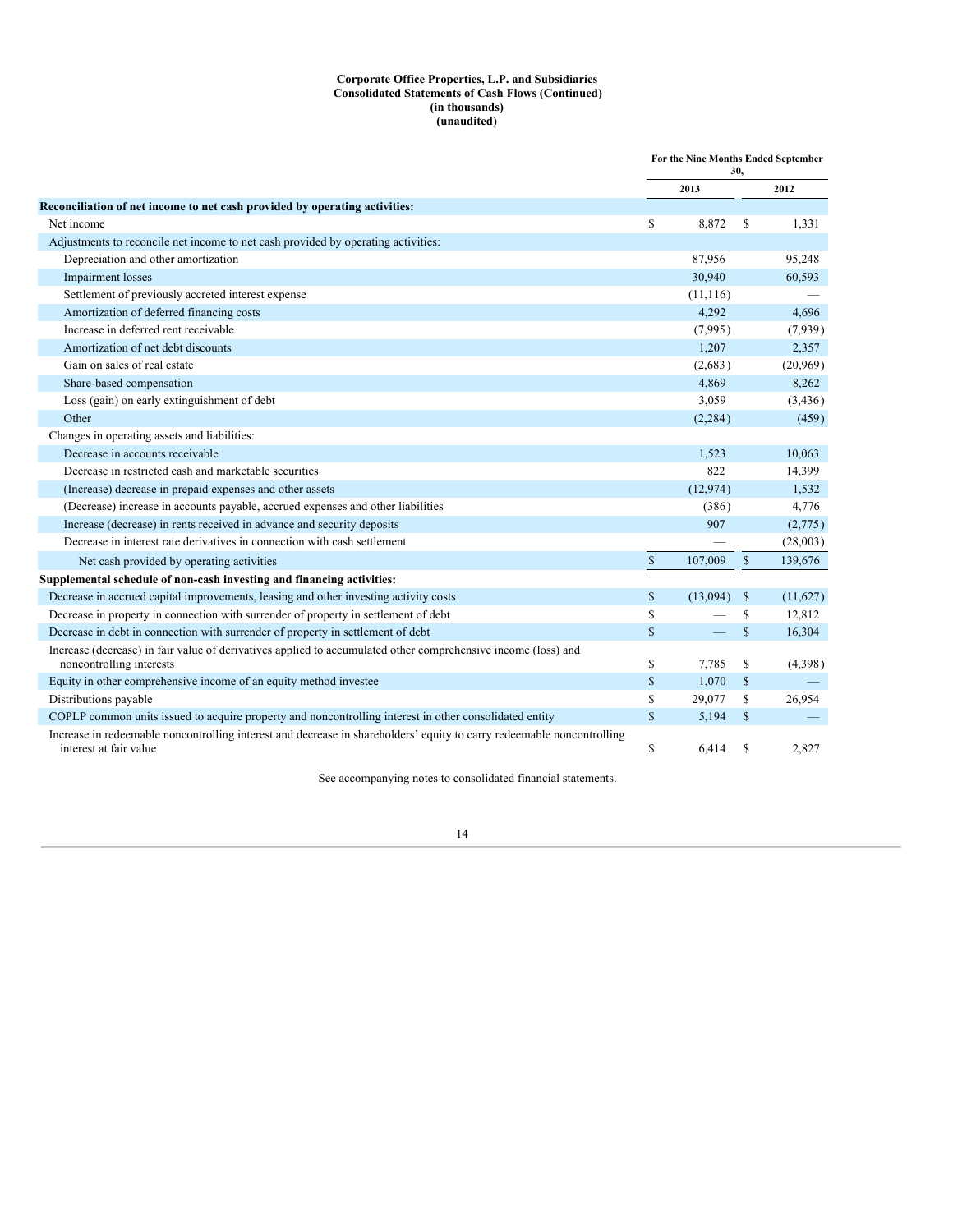#### **Corporate Office Properties Trust and Subsidiaries and Corporate Office Properties, L.P. and Subsidiaries Notes to Consolidated Financial Statements (unaudited)**

#### <span id="page-16-0"></span>**1. Organization**

Corporate Office Properties Trust ("COPT") and subsidiaries (collectively, the "Company") is a fully-integrated and self-managed real estate investment trust ("REIT"). Corporate Office Properties, L.P. ("COPLP") and subsidiaries (collectively, the "Operating Partnership") is the entity through which COPT, the sole general partner of COPLP, conducts almost all of its operations and owns almost all of its assets. Unless otherwise expressly stated or the context otherwise requires, "we", "us" and "our" as used herein refer to each of the Company and the Operating Partnership. We focus primarily on serving the specialized requirements of United States Government agencies and defense contractors, most of whom are engaged in defense information technology and national security related activities. We generally acquire, develop, manage and lease office and data center properties concentrated in large office parks located near knowledge-based government demand drivers and/or in targeted markets or submarkets in the Greater Washington, DC/Baltimore region. As of September 30, 2013, our investments in real estate included the following:

- 210 operating office properties totaling 19.2 million square
- feet;
- 11 office properties under, or contractually committed for, construction or approved for redevelopment that we estimate will total approximately1.5 million square feet upon completion, including one partially operational property included above;
- land held or under pre-construction totaling 1,721 acres (including 56 acres controlled but not owned) that we believe are potentially developable into approximately 20.4 million square feet; and
- a partially operational, wholesale data center which upon completion and stabilization is expected to have a critical load of18 megawatts.

COPLP owns real estate both directly and through subsidiary partnerships and limited liability companies ("LLCs"). In addition to owning real estate, COPLP also owns subsidiaries that provide real estate services such as property management and construction and development services primarily for our properties but also for third parties.

Interests in COPLP are in the form of common and preferred units. As of September 30, 2013, COPT owned 95.6% of the outstanding COPLP common units ("common units") and 96.4% of the outstanding COPLP preferred units ("preferred units"); the remaining common and preferred units in COPLP were owned by third parties. Three of COPT's trustees controlled, either directly or through ownership by other entities or family members, 3.4% of COPLP's common units as ofSeptember 30, 2013. Common units in COPLP not owned by COPT carry certain redemption rights. The number of common units in COPLP owned by COPT is equivalent to the number of outstanding common shares of beneficial interest ("common shares") of COPT, and the entitlement of all COPLP common units to quarterly distributions and payments in liquidation are substantially the same as those of COPT common shareholders. Similarly, in the case of each series of preferred units in COPLP held by COPT, there is a series of preferred shares of beneficial interest ("preferred shares") that is equivalent in number and carries substantially the same terms as such series of COPLP preferred units. COPT's common shares are publicly traded on the New York Stock Exchange ("NYSE") under the ticker symbol "OFC".

Because COPLP is managed by COPT, and COPT conducts substantially all of its operations through COPLP, we refer to COPT's executive officers as COPLP's executive officers, and although, as a partnership, COPLP does not have a board of trustees, we refer to COPT's Board of Trustees as COPLP's Board of Trustees.

#### **2. Summary of Significant Accounting Policies**

#### **Basis of Presentation**

The COPT consolidated financial statements include the accounts of COPT, the Operating Partnership, their subsidiaries and other entities in which COPT has a majority voting interest and control. The COPLP consolidated financial statements include the accounts of COPLP, its subsidiaries and other entities in which COPLP has a majority voting interest and control. We also consolidate certain entities when control of such entities can be achieved through means other than voting rights ("variable interest entities" or "VIEs") if they are deemed to be the primary beneficiary of such entities. We eliminate all significant intercompany balances and transactions in consolidation.

We use the equity method of accounting when we own an interest in an entity and can exert significant influence over the entity's operations but cannot control the entity's operations. We discontinue equity method accounting if our investment in an

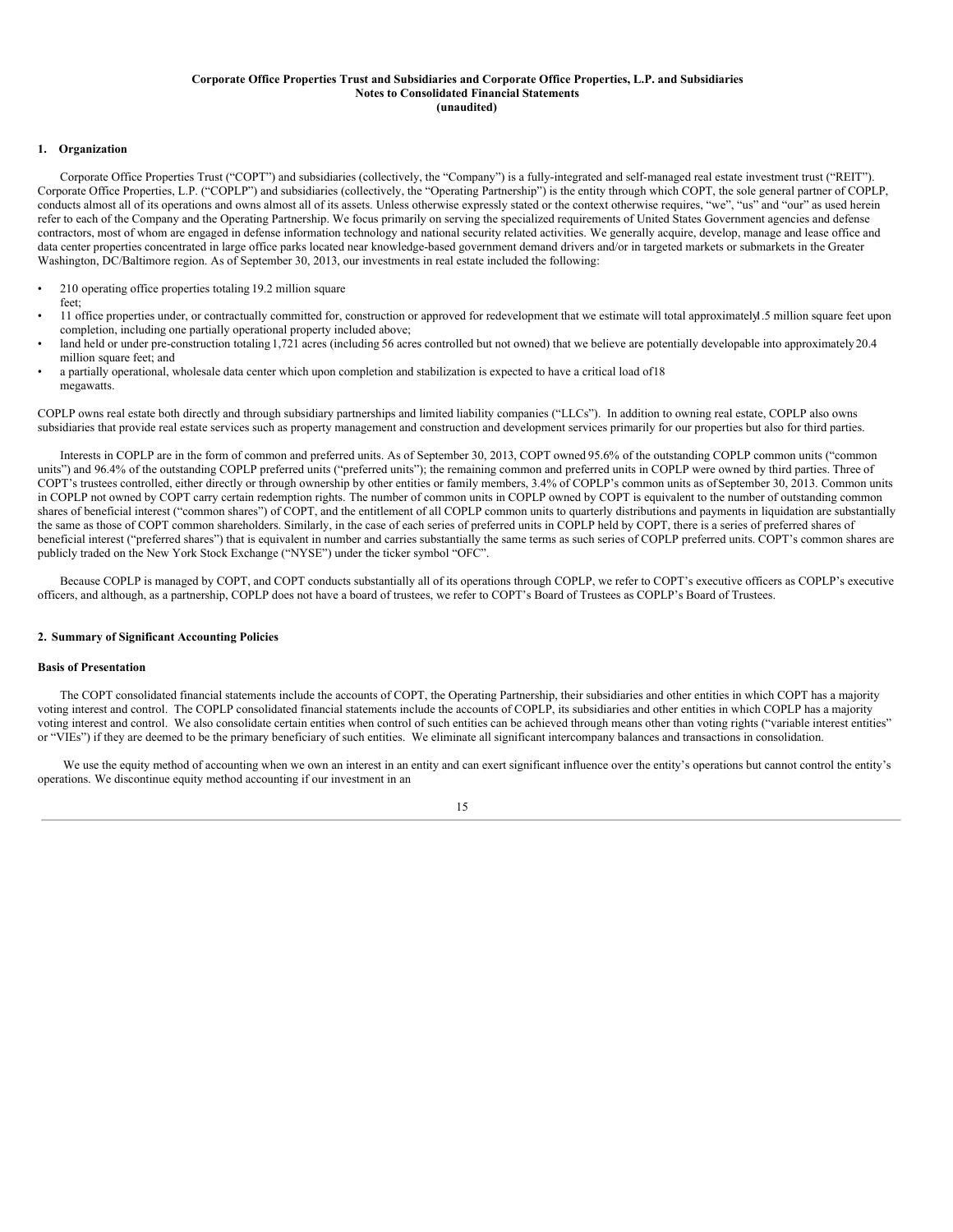entity (and net advances) is reduced to zero unless we have guaranteed obligations of the entity or are otherwise committed to provide further financial support for the entity.

We use the cost method of accounting when we own an interest in an entity and cannot exert significant influence over its operations.

These interim financial statements should be read together with the consolidated financial statements and notes thereto as of and for the year endedDecember 31, 2012 for COPT (included in COPT's 2012 Annual Report on Form 10-K) and COPLP (included in our Current Report on Form 8-K dated July 25, 2013). The unaudited consolidated financial statements include all adjustments that are necessary, in the opinion of management, to fairly present our financial position and results of operations. All adjustments are of a normal recurring nature except for the revisions and reclassifications noted below. The consolidated financial statements have been prepared using the accounting policies described in COPT's 2012 Annual Report on Form 10-K and our Current Report on Form 8-K dated July 25, 2013.

#### **Reclassifications**

We reclassified certain amounts from prior periods to conform to the current period presentation of our consolidated financial statements with no effect on previously reported net income or equity.

#### **Revisions**

As reported in COPT's 2012 Annual Report on Form 10-K, the following errors were identified in 2012:

- the misapplication of accounting guidance related to the recognition of a deferred tax asset resulting from an impairment of assets in the fourth quarter of 2011 that failed to consider a partial reversal of that asset that would result from a cancellation of related inter-company debt in the first quarter of 2012. The effect of this error was an overstatement of our income tax benefit and an understatement of our net loss for the year ended December 31, 2011 of \$4.0 million. Based on an evaluation against our projected annual net income at that time, this error was previously reported for COPT as an out-of-period adjustment in the three months ended March 31, 2012;
- an over-accrual of incentive compensation cost, the effect of which was an overstatement of general and administrative expenses and an overstatement of net loss for the calendar quarter and year ended December 31, 2011 of \$711,000. Based on an evaluation against our projected annual net income at that time, this error was previously reported for COPT as an out-of-period adjustment in the three months ended March 31, 2012;
- the misapplication of accounting guidance requiring that we recognize loss allocations to a noncontrolling interest holder in a consolidated real estate joint venture associated with decreases in such holder's claim on the book value of the joint venture's assets, despite the fact that the real estate held by the joint venture was under development and the joint venture had no underlying losses. The effect of this error was an understatement for COPT of losses attributable to noncontrolling interests in other consolidated entities of \$1.8 million for the nine months ended September 30, 2012 and\$1.4 million for the year ended December 31, 2011; and
- the misapplication of accounting guidance pertaining to our reporting for a noncontrolling interest in a consolidated real estate joint venture formed in March 2010 for which the holder of such interest has the right to require us to acquire the interest at fair value. Accounting guidance requires that this noncontrolling interest be classified outside of permanent equity and reported at fair value as of the end of each reporting period, with changes in such fair value reported as equity transactions with no impact to net income or comprehensive income. This error resulted in an overstatement of equity and offsetting understatement of the line entitled "redeemable noncontrolling interest" in the mezzanine section of COPT's consolidated balance sheet of \$8.9 million as of December 31, 2011. This error had no effect on COPT's consolidated statements of operations, including reported net income (losses) or earnings per share.

With respect to the errors in the first two bullets above, we assessed the materiality of these errors on COPT's consolidated financial statements in connection with previously filed periodic reports, in accordance with ASC 250 (SEC's Staff Accounting Bulletin No. 99, "Materiality"), and concluded at such time that the errors were not material to any prior annual or interim periods. In assessing the cumulative effect of all such errors, we have considered ASC 250 (SEC Staff Accounting Bulletin No. 108, "Considering the Effects of Prior Year Misstatements when Quantifying Misstatements in Current Year Financial Statements"), and accordingly, the financial statements as of, and for the year ended, December 31, 2011 were revised in COPT's 2012 Annual Report on Form 10-K. We revised COPT amounts pertaining to the first and second quarter of 2012 in COPT's Form 10-Qs filed on April 30, 2013 and August 1, 2013, respectively, and amounts pertaining to the third quarter and first nine months of 2012 herein.

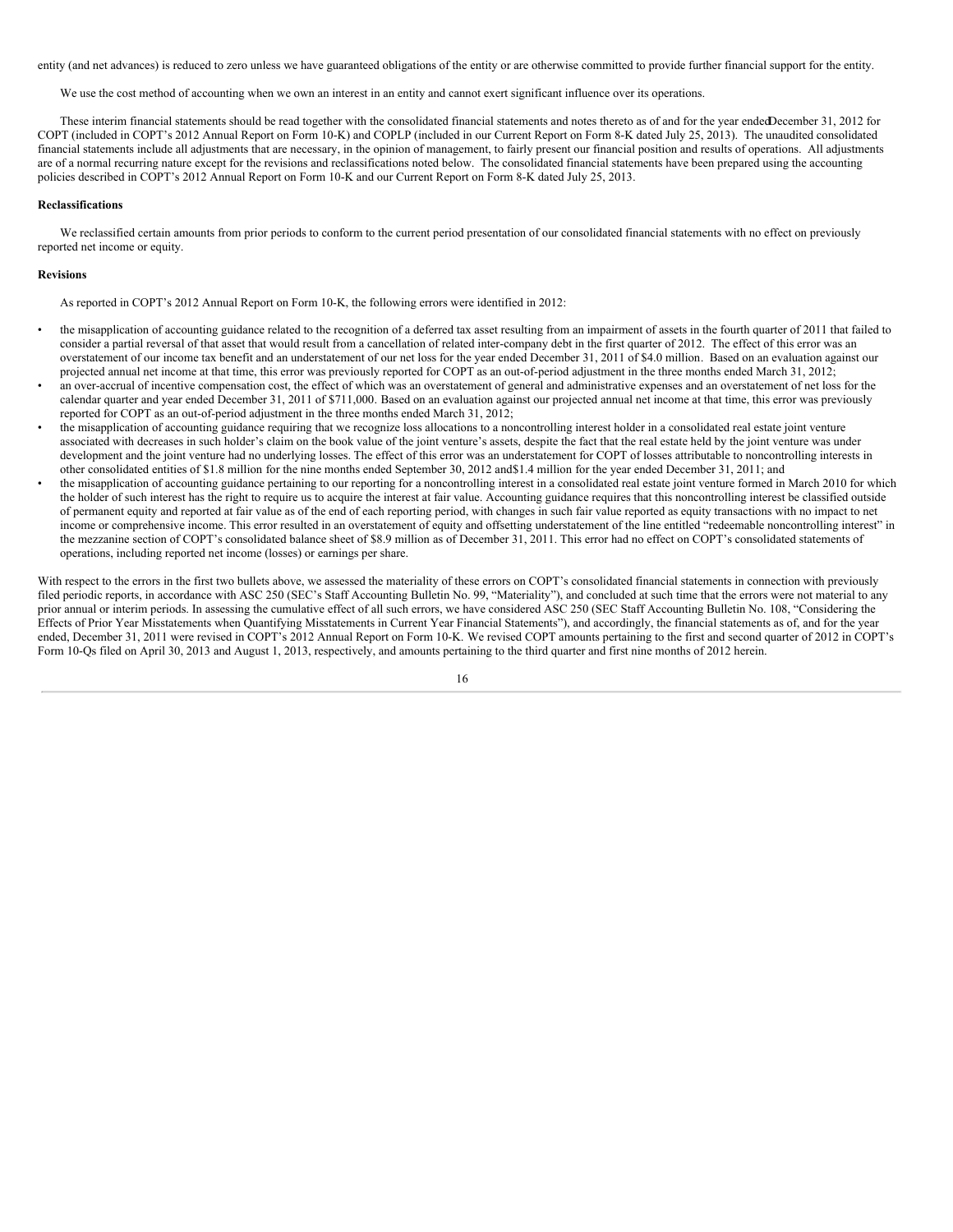The following are selected line items from COPT's consolidated financial statements as of, and for the three and nine months ended,September 30, 2012 illustrating the effect of adjustments pertaining to reclassifications and revisions (in thousands):

|                                                                     | Consolidated Balance Sheet as of September 30, 2012 |              |   |                   |          |              |    |                  |  |  |  |
|---------------------------------------------------------------------|-----------------------------------------------------|--------------|---|-------------------|----------|--------------|----|------------------|--|--|--|
|                                                                     | Per September<br>30, 2012 10-O                      |              |   | <b>As Revised</b> |          | Change       |    | <b>Revisions</b> |  |  |  |
| Redeemable noncontrolling interest                                  | S                                                   |              | S | 9.932             | S        | 9,932        | S  | 9,932            |  |  |  |
| Additional paid-in capital                                          |                                                     | \$1,455,558  | S | 1.451.416         | S        | (4,142)      | S  | (4,142)          |  |  |  |
| Cumulative distributions in excess of net income                    | S                                                   | (610, 659)   | S | (607, 633)        | <b>S</b> | 3.026        | S  | 3,026            |  |  |  |
| Noncontrolling interests in common units in COPLP \$                |                                                     | 48.973       | S | 49.157            | S        | 184          | S  | 184              |  |  |  |
| Noncontrolling interests in other consolidated<br>entities          | S                                                   | 18.682       | S | 9.682             | \$       | $(9,000)$ \$ |    | (9,000)          |  |  |  |
| Total equity                                                        | S.                                                  | 1,250,221    | S | 1,240,289         | S        | $(9.932)$ \$ |    | (9,932)          |  |  |  |
| Total liabilities, redeemable noncontrolling interest<br>and equity |                                                     | \$ 3.597,656 |   | \$ 3.597,656      | -\$      |              | -8 |                  |  |  |  |

# **Consolidated Statements of Operations for the**

|                                                                                        | Three Months Ended September 30, 2012 |                                |                    |                                |               |              |               |                                          |               |                                   |               |                  |
|----------------------------------------------------------------------------------------|---------------------------------------|--------------------------------|--------------------|--------------------------------|---------------|--------------|---------------|------------------------------------------|---------------|-----------------------------------|---------------|------------------|
|                                                                                        |                                       | Per September 30,<br>2012 10-Q |                    | Per September 30,<br>2013 10-O |               | Change       |               | <b>Discontinued</b><br><b>Operations</b> |               | Other<br><b>Reclassifications</b> |               | <b>Revisions</b> |
| Total revenues                                                                         | $\mathbb{S}$                          | 130,144                        | $\mathbf S$        | 129,645                        | <sup>\$</sup> | (499)        | $\mathcal{S}$ | (499)                                    | $\mathbf S$   |                                   | \$            |                  |
| Expenses                                                                               |                                       |                                |                    |                                |               |              |               |                                          |               |                                   |               |                  |
| Property operating expenses                                                            | $\mathbb{S}$                          | 42,799                         | $\mathbf S$        | 41,474                         | $\mathbb{S}$  | $(1,325)$ \$ |               | (9)                                      | $\mathbb{S}$  | $(1,316)$ \$                      |               |                  |
| Depreciation and amortization<br>associated with real estate<br>operations             |                                       | 28,698                         |                    | 28,604                         |               | (94)         |               | (94)                                     |               |                                   |               |                  |
| Construction contract and other<br>service expenses                                    |                                       | 14,410                         |                    | 14,410                         |               |              |               |                                          |               |                                   |               |                  |
| Impairment losses                                                                      |                                       | 46,096                         |                    | 46,096                         |               |              |               |                                          |               |                                   |               |                  |
| General, administrative and<br>leasing expenses                                        |                                       | 5,061                          |                    | 6,377                          |               | 1,316        |               |                                          |               | 1,316                             |               |                  |
| Business development expenses<br>and land carry costs                                  |                                       | 1,632                          |                    | 1,632                          |               |              |               |                                          |               |                                   |               |                  |
| Total operating expenses                                                               | \$                                    | 138,696                        | <sup>\$</sup>      | 138,593                        | $\mathbb{S}$  | (103)        | $\mathcal{S}$ | (103)                                    | $\mathbf S$   |                                   | $\mathbb{S}$  |                  |
| Operating loss                                                                         | \$                                    | $(8,552)$ \$                   |                    | (8,948)                        | <sup>\$</sup> | (396)        | \$            | (396)                                    | <sup>\$</sup> |                                   | $\mathbb S$   |                  |
| Interest expense                                                                       | \$                                    | (23, 239)                      | $\mathbf{\hat{s}}$ | $(23,239)$ \$                  |               |              | \$            |                                          | <sup>\$</sup> |                                   | <sup>\$</sup> |                  |
| Income tax expense                                                                     | \$                                    | (106)                          | <sup>\$</sup>      | (106)                          | \$            |              | \$            |                                          | S             |                                   | S             |                  |
| Loss from continuing operations                                                        | $\mathbb{S}$                          | $(31,816)$ \$                  |                    | (32,212)                       | \$            | (396)        | $\mathbb{S}$  | (396)                                    | $\mathbb{S}$  |                                   | <b>S</b>      |                  |
| Discontinued operations                                                                | \$                                    | 11,051                         | S                  | 11,447                         | S             | 396          | S             | 396                                      | S             |                                   | Ŝ             |                  |
| Net loss                                                                               | $\mathbf S$                           | $(20,765)$ \$                  |                    | (20,765)                       | $\mathbb{S}$  |              | <sup>\$</sup> |                                          | $\mathbf S$   |                                   | $\mathbf S$   |                  |
| Net loss attributable to<br>noncontrolling interests in<br>common units in COPLP       | \$                                    | 1,569                          | S                  | 1,533                          | S             | $(36)$ \$    |               |                                          | S             |                                   | S             | (36)             |
| Net loss attributable to<br>noncontrolling interests in other<br>consolidated entities | \$                                    | $(411)$ \$                     |                    | 235                            | S             | 646          | \$            |                                          | $\mathbb{S}$  |                                   | \$            | 646              |
| Net loss attributable to COPT                                                          | \$                                    | $(19,772)$ \$                  |                    | (19, 162)                      | \$            | 610          | \$            |                                          | S             |                                   | Ŝ             | 610              |
| Basic and diluted earnings per<br>common share:                                        |                                       |                                |                    |                                |               |              |               |                                          |               |                                   |               |                  |
| Loss from continuing operations \$                                                     |                                       | $(0.54)$ \$                    |                    | $(0.54)$ \$                    |               |              | \$            |                                          | S             |                                   | \$            |                  |
| Discontinued operations                                                                |                                       | 0.15                           |                    | 0.15                           |               |              |               |                                          |               |                                   |               |                  |
| Net loss attributable to COPT<br>common shareholders                                   | \$                                    | $(0.39)$ \$                    |                    | (0.39)                         | S             |              | <sup>\$</sup> |                                          | S             |                                   | S             |                  |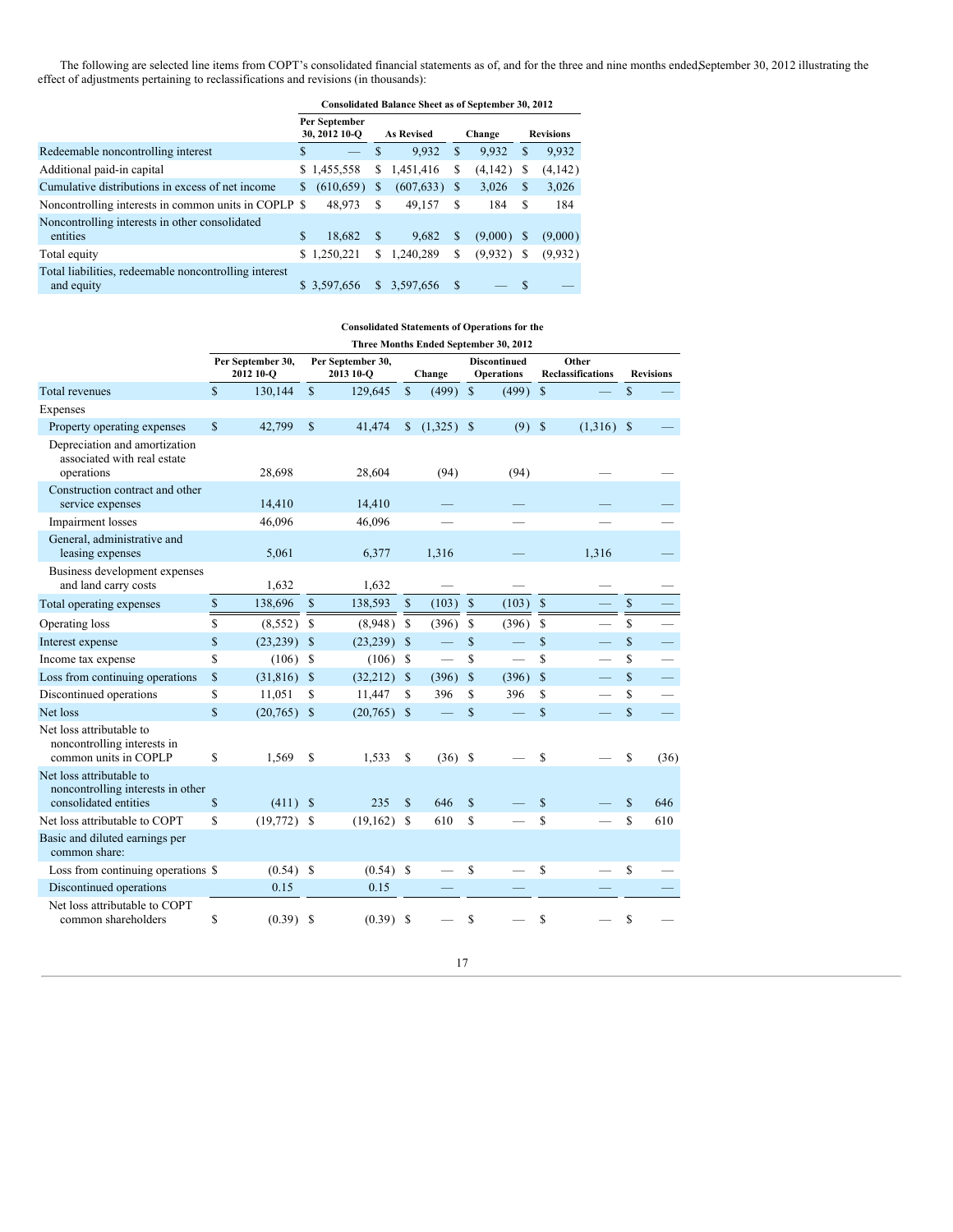#### **Consolidated Statements of Operations for the**

|  | Mine Months Fuded Containless 20, 2012 |  |
|--|----------------------------------------|--|

|                                                                                                 | The Months Ended September 50, 2012 |                                |               |                                |              |              |              |                                          |               |                                   |               |                  |
|-------------------------------------------------------------------------------------------------|-------------------------------------|--------------------------------|---------------|--------------------------------|--------------|--------------|--------------|------------------------------------------|---------------|-----------------------------------|---------------|------------------|
|                                                                                                 |                                     | Per September 30,<br>2012 10-O |               | Per September 30,<br>2013 10-O |              | Change       |              | <b>Discontinued</b><br><b>Operations</b> |               | Other<br><b>Reclassifications</b> |               | <b>Revisions</b> |
| Total revenues                                                                                  | $\mathbb{S}$                        | 390,499                        | $\mathbb{S}$  | 389,043                        |              |              |              | (1, 456)                                 | <sup>\$</sup> |                                   | \$            |                  |
| Expenses                                                                                        |                                     |                                |               |                                |              |              |              |                                          |               |                                   |               |                  |
| Property operating expenses                                                                     | $\mathsf{\$}$                       | 126,339                        | $\mathbf S$   | 122,102                        | $\mathbb{S}$ | $(4,237)$ \$ |              | 32                                       | $\mathbb{S}$  | (4,269)                           | <sup>\$</sup> |                  |
| Depreciation and amortization<br>associated with real estate<br>operations                      |                                     | 84,920                         |               | 84,633                         |              | (287)        |              | (287)                                    |               |                                   |               |                  |
| Construction contract and other<br>service expenses                                             |                                     | 51,302                         |               | 51,302                         |              |              |              |                                          |               |                                   |               |                  |
| Impairment losses                                                                               |                                     | 41,260                         |               | 41,260                         |              |              |              |                                          |               |                                   |               |                  |
| General, administrative and<br>leasing expenses                                                 |                                     | 19,820                         |               | 24,797                         |              | 4,977        |              | (3)                                      |               | 4,269                             |               | 711              |
| Business development expenses<br>and land carry costs                                           |                                     | 4,506                          |               | 4,506                          |              |              |              |                                          |               |                                   |               |                  |
| Total operating expenses                                                                        | $\mathbb{S}$                        | 328,147                        | $\mathbb{S}$  | 328,600                        | $\mathbb{S}$ | 453          | \$           | (258)                                    | $\mathbf S$   |                                   | $\mathbb{S}$  | 711              |
| Operating income                                                                                | \$                                  | 62,352                         | \$            | 60,443                         | \$           | (1,909)      | \$           | (1, 198)                                 | \$            |                                   | \$            | (711)            |
| Interest expense                                                                                | \$                                  | (71,909)                       | $\mathbf{s}$  | (71,909)                       | <b>S</b>     |              | $\mathbb{S}$ |                                          | <b>S</b>      | $\overline{\phantom{0}}$          | <b>S</b>      |                  |
| Income tax expense                                                                              | \$                                  | (4,296)                        | - \$          | (327)                          | S            | 3,969        | \$           | $\qquad \qquad$                          | S             |                                   | S             | 3,969            |
| Loss from continuing operations                                                                 | \$                                  | (12,160)                       | $\mathcal{S}$ | $(10,100)$ \$                  |              | 2,060        | \$           | (1,198)                                  | \$            |                                   | S             | 3,258            |
| Discontinued operations                                                                         | \$                                  | 10,212                         | \$            | 11,410                         | S            | 1,198        | \$           | 1,198                                    | S             |                                   | \$            |                  |
| Net (loss) income                                                                               | $\mathbb{S}$                        | $(1,927)$ \$                   |               | 1,331                          | \$           | 3,258        | \$           |                                          | $\mathbb{S}$  |                                   | \$            | 3,258            |
| Net loss attributable to<br>noncontrolling interests in<br>common units in COPLP                | \$                                  | 1,020                          | \$            | 738                            | S            | $(282)$ \$   |              |                                          | S             |                                   | \$            | (282)            |
| Net (income) loss attributable to<br>noncontrolling interests in other<br>consolidated entities | $\mathsf{\$}$                       | $(939)$ \$                     |               | 864                            | $\mathbb{S}$ | 1,803        | \$           |                                          | \$            |                                   | \$            | 1,803            |
| Net (loss) income attributable to<br><b>COPT</b>                                                | \$                                  | $(2,341)$ \$                   |               | 2,438                          | \$           | 4,779        | \$           |                                          | \$            |                                   | \$            | 4,779            |
| Basic and diluted earnings per<br>common share:                                                 |                                     |                                |               |                                |              |              |              |                                          |               |                                   |               |                  |
| Loss from continuing operations \$                                                              |                                     | $(0.40)$ \$                    |               | $(0.35)$ \$                    |              | 0.05         | S            | $(0.02)$ \$                              |               |                                   | \$            | 0.07             |
| Discontinued operations                                                                         |                                     | 0.13                           |               | 0.15                           |              | 0.02         |              | 0.02                                     |               |                                   |               |                  |
| Net loss attributable to COPT<br>common shareholders                                            | \$                                  | (0.27)                         | S             | (0.20)                         | S            | 0.07         | S            |                                          | S             |                                   | \$            | 0.07             |

#### **Recent Accounting Pronouncements**

We adopted guidance issued by the Financial Accounting Standards Board ("FASB") effective January 1, 2013 related to the reporting of the effect of significant reclassifications from accumulated other comprehensive income. This guidance requires an entity to report, either parenthetically on the face of the financial statements or in a single footnote, changes in the components of accumulated other comprehensive income for the period. An entity is required to separately report the amount of such changes attributable to reclassifications (and the statements of operations line affected by such reclassifications) and the amount of such changes attributable to current period other comprehensive income. For amounts that are not required to be reclassified in their entirety to net income in the same reporting period, an entity is required to cross-reference other disclosures that provide additional detail about those amounts. Our adoption of this guidance did not affect our consolidated financial statements or disclosures.

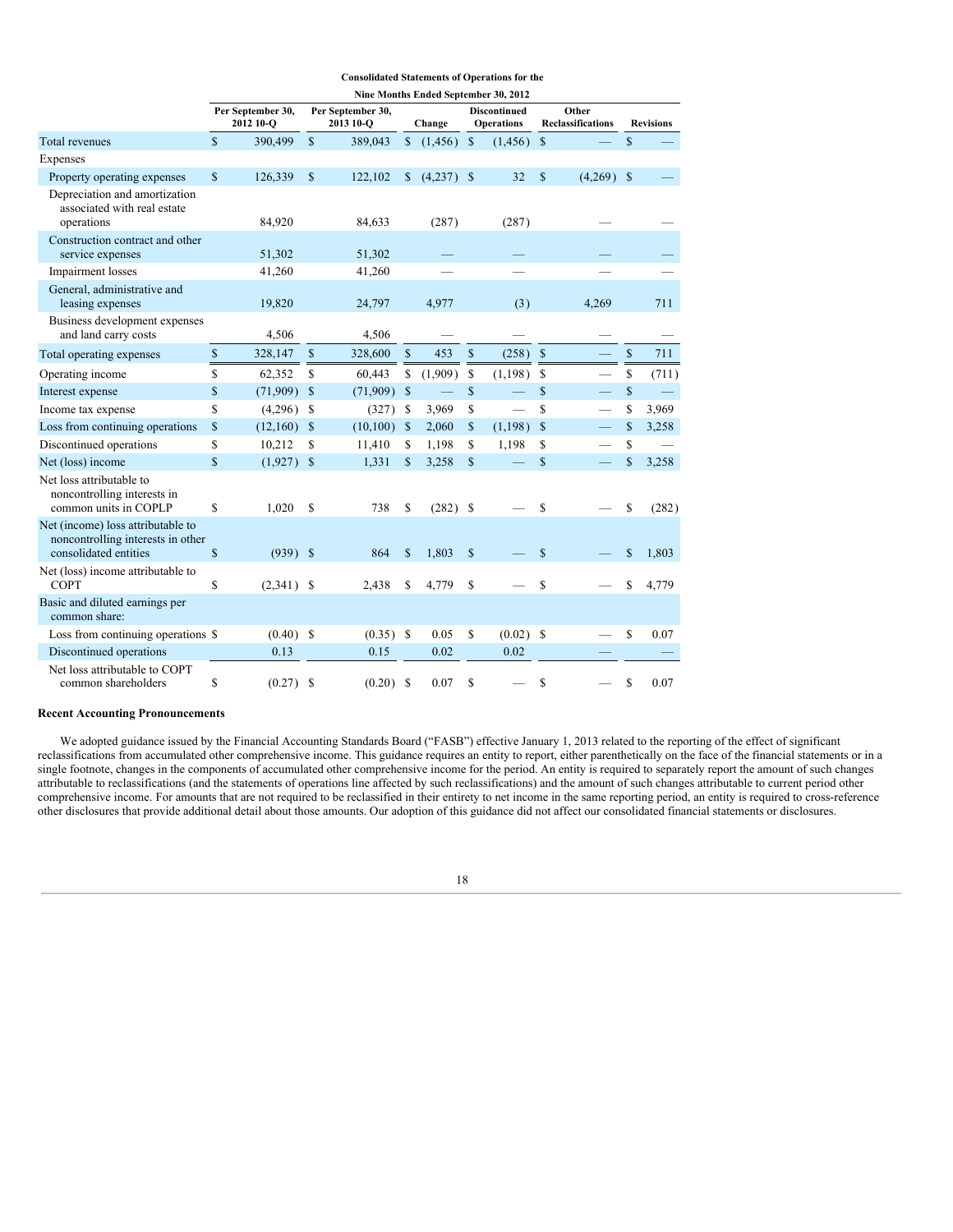#### **3. Fair Value Measurements**

For a description on how we estimate fair value, see Note 3 to the consolidated financial statements in COPT's 2012 Annual Report on Form 10-K and Note 3 to the COPLP consolidated financial statements in our Current Report on Form 8-K dated July 25, 2013.

#### **Recurring Fair Value Measurements**

Our partner in a real estate joint venture has the right to require us to acquire its interest at fair value beginning in March 2020; accordingly, we classify the fair value of our partner's interest as a redeemable noncontrolling interest in the mezzanine section of our consolidated balance sheet. In determining the fair value of our partner's interest as of September 30, 2013, we used discount rates ranging from 10.0% to 20.0% (15.3% weighted average), which factored in risk appropriate to the level of future property development expected to be undertaken by the joint venture; a significant increase (decrease) in the discount rate used in determining the fair value would result in a significantly (lower) higher fair value. Given our reliance on the unobservable inputs, the valuations are classified in Level 3 of the fair value hierarchy.

The carrying values of cash and cash equivalents, restricted cash, accounts receivable, other assets (excluding investing receivables) and accounts payable and accrued expenses are reasonable estimates of their fair values because of the short maturities of these instruments. As discussed in Note 6, we estimated the fair values of our mortgage and other investing receivables based on the discounted estimated future cash flows of the loans (categorized within Level 3 of the fair value hierarchy); the discount rates used approximate current market rates for loans with similar maturities and credit quality, and the estimated cash payments include scheduled principal and interest payments. For our disclosure of debt fair values in Note 8 to the consolidated financial statements, we estimated the fair value of our unsecured senior notes and exchangeable senior notes based on quoted market rates for publicly-traded debt (categorized within Level 2 of the fair value hierarchy) and estimated the fair value of our other debt based on the discounted estimated future cash payments to be made on such debt (categorized within Level 3 of the fair value hierarchy); the discount rates used approximate current market rates for loans, or groups of loans, with similar maturities and credit quality, and the estimated future payments include scheduled principal and interest payments. Fair value estimates are made at a specific point in time, are subjective in nature and involve uncertainties and matters of significant judgment. Settlement at such fair value amounts may not be possible and may not be a prudent management decision.

For additional fair value information, please refer to Note 6 for mortgage loans receivable, Note 8 for debt and Note 9 for interest rate derivatives.

#### COPT and Subsidiaries

The table below sets forth financial assets and liabilities of COPT and its subsidiaries that are accounted for at fair value on a recurring basis as offertember 30, 2013 and the hierarchy level of inputs used in measuring their respective fair values under applicable accounting standards (in thousands):

| <b>Description</b>                                      |               | <b>Ouoted Prices in</b><br><b>Active Markets for</b><br><b>Identical Assets(Level 1)</b> |               | <b>Significant Other</b><br><b>Observable Inputs(Level 2)</b> | Significant<br>Unobservable Inputs(Level 3) |        |          | Total  |
|---------------------------------------------------------|---------------|------------------------------------------------------------------------------------------|---------------|---------------------------------------------------------------|---------------------------------------------|--------|----------|--------|
| Assets:                                                 |               |                                                                                          |               |                                                               |                                             |        |          |        |
| Marketable securities in deferred compensation plan (1) |               |                                                                                          |               |                                                               |                                             |        |          |        |
| Mutual funds                                            | <sup>\$</sup> | 6,753                                                                                    | <sup>\$</sup> |                                                               | $\mathbf S$                                 |        | S        | 6,753  |
| Common stocks                                           |               | 217                                                                                      |               |                                                               |                                             |        |          | 217    |
| Other                                                   |               | 211                                                                                      |               |                                                               |                                             |        |          | 211    |
| Common stock (1)                                        |               | 520                                                                                      |               |                                                               |                                             |        |          | 520    |
| Interest rate derivatives (2)                           |               |                                                                                          |               | 5,195                                                         |                                             |        |          | 5,195  |
| Warrants to purchase common stock (2)                   |               | __                                                                                       |               | 301                                                           |                                             |        |          | 301    |
| <b>Total Assets</b>                                     |               | 7,701                                                                                    |               | 5,496                                                         |                                             |        |          | 13,197 |
| Liabilities:                                            |               |                                                                                          |               |                                                               |                                             |        |          |        |
| Deferred compensation plan liability (3)                | $\mathcal{S}$ | 7,181                                                                                    | <sup>\$</sup> |                                                               | $\mathbb{S}$                                |        | <b>S</b> | 7,181  |
| Interest rate derivatives                               |               |                                                                                          |               | 3,595                                                         |                                             |        |          | 3,595  |
| <b>Total Liabilities</b>                                |               | 7,181                                                                                    |               | 3,595                                                         |                                             |        |          | 10,776 |
| Redeemable noncontrolling interest                      |               |                                                                                          |               |                                                               |                                             | 16,789 |          | 16,789 |
|                                                         |               |                                                                                          |               |                                                               |                                             |        |          |        |

(1) Included in the line entitled "restricted cash and marketable securities" on COPT's consolidated balance sheet.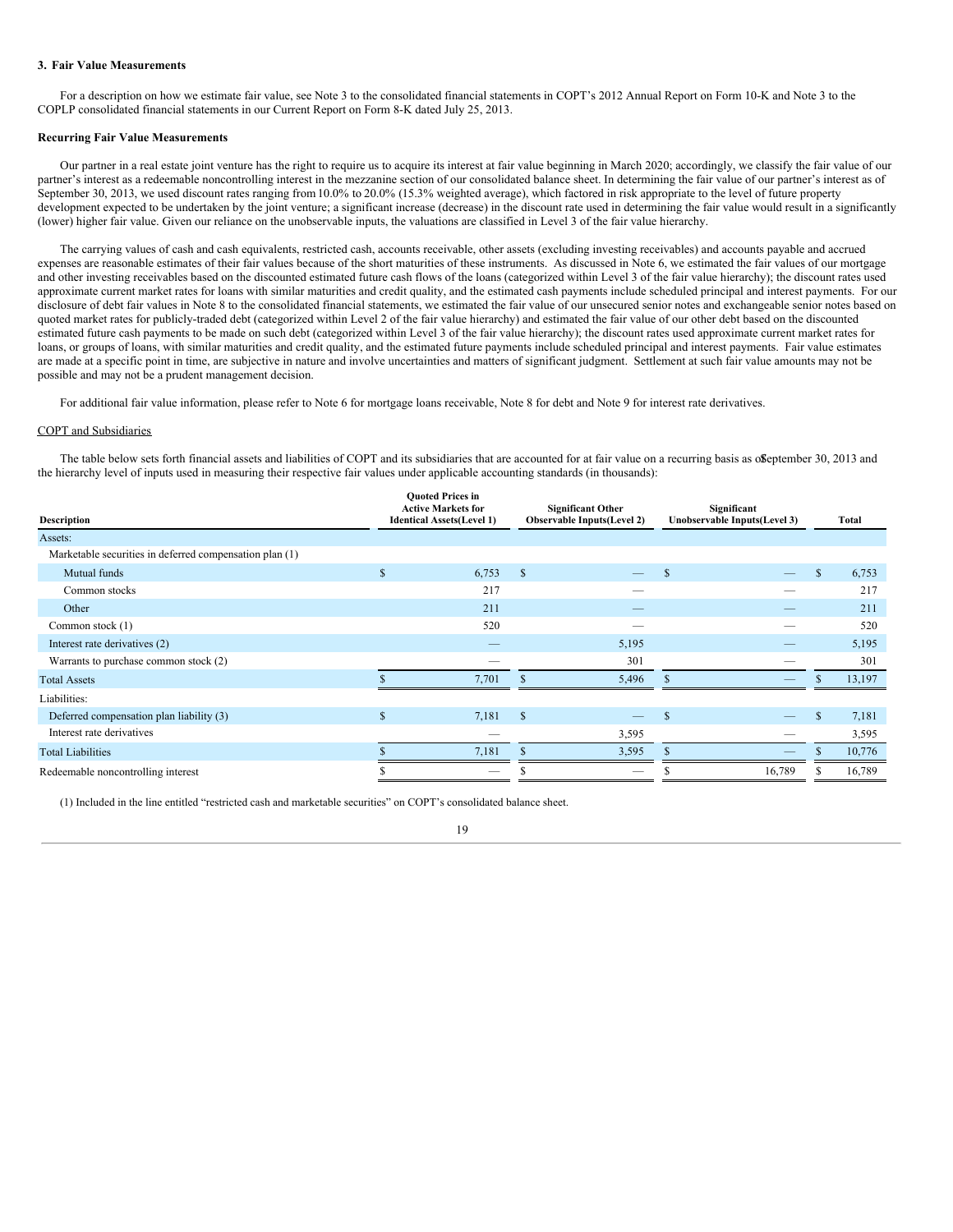(2) Included in the line entitled "prepaid expenses and other assets" on COPT's consolidated balance sheet. (3) Included in the line entitled "other liabilities" on COPT's consolidated balance sheet.

#### COPLP and Subsidiaries

The table below sets forth financial assets and liabilities of COPLP and its subsidiaries that are accounted for at fair value on a recurring basis as offeetember 30, 2013 and the hierarchy level of inputs used in measuring their respective fair values under applicable accounting standards (in thousands):

|        |                                                                                          | <b>Significant Other</b> | Significant<br>Unobservable Inputs(Level 3) |                          |  | Total  |
|--------|------------------------------------------------------------------------------------------|--------------------------|---------------------------------------------|--------------------------|--|--------|
|        |                                                                                          |                          |                                             |                          |  |        |
| 520    |                                                                                          |                          |                                             | $\overline{\phantom{0}}$ |  | 520    |
|        |                                                                                          | 5,195                    |                                             |                          |  | 5,195  |
| $\sim$ |                                                                                          | 301                      |                                             | $\overline{\phantom{a}}$ |  | 301    |
| 520    |                                                                                          | 5.496                    |                                             | $-$                      |  | 6,016  |
|        |                                                                                          |                          |                                             |                          |  |        |
| $-$    |                                                                                          | 3,595                    |                                             | $\frac{1}{2}$            |  | 3,595  |
|        |                                                                                          | $-$                      |                                             | 16,789                   |  | 16,789 |
|        | <b>Ouoted Prices in</b><br><b>Active Markets for</b><br><b>Identical Assets(Level 1)</b> |                          | <b>Observable Inputs(Level 2)</b>           |                          |  |        |

(1) Included in the line entitled "restricted cash and marketable securities" on COPLP's consolidated balance sheet.

(2) Included in the line entitled "prepaid expenses and other assets" on COPLP's consolidated balance sheet.

# **Nonrecurring Fair Value Measurements**

#### Nine Months Ended September 30, 2013

During the nine months endedSeptember 30, 2013, we recognized the following impairment losses:

- for certain of our operating properties serving as collateral for a non recourse loan, we expect that the cash flows that will be generated by the properties will be insufficient to fund debt service requirements on the loan. While we sought to negotiate various alternatives with the lender, during the three months ended September 30, 2013, we determined that the probable outcome will be the conveyance of the properties to the lender to extinguish the loan. We expect that the conveyance will occur in a series of transactions in the fourth quarter of 2013 and the first quarter of 2014. We determined that the carrying amount of certain of these properties located in Colorado Springs, Colorado exceed their fair value, and will not likely be recovered from the cash flows from the operations of the properties over the likely remaining holding period. Accordingly, we recognized non-cash impairment losses of \$10.4 million on these properties during the three months ended September 30, 2013;
- \$14.8 million (all classified as discontinued operations and including\$186,000 in exit costs) in connection with properties and land no longer aligned with our strategy that we sold or have classified as held for sale, most of which was attributable to our continuing negotiations to sell certain properties in Colorado Springs; and
- \$5.9 million on two properties in the Greater Baltimore region during the three months ended September 30, 2013. After shortening our expected holding period for these properties during the period, we determined that the carrying amount of the properties will not likely be recovered from the cash flows from the operations and sales of the properties over the shortened period.

The table below sets forth the fair value hierarchy of the valuation technique used by us in determining the fair value of the properties (dollars in thousands):

| <b>Ouoted Prices in</b> |                                                     |           |                                 |  |                          |                                 |        | Significant  |         | <b>Impairment Losses Recognized (1)</b> |                     |                    |        |  |
|-------------------------|-----------------------------------------------------|-----------|---------------------------------|--|--------------------------|---------------------------------|--------|--------------|---------|-----------------------------------------|---------------------|--------------------|--------|--|
|                         | <b>Active Markets for</b>                           |           |                                 |  | <b>Significant Other</b> |                                 |        | Unobservable |         |                                         | <b>Three Months</b> | <b>Nine Months</b> |        |  |
|                         | <b>Identical Assets</b><br><b>Observable Inputs</b> |           |                                 |  |                          |                                 | Inputs |              |         | Ended                                   | Ended               |                    |        |  |
| <b>Description</b>      |                                                     | (Level 1) |                                 |  | (Level 2)                | (Level 3)                       |        | <b>Total</b> |         | September 30, 2013                      |                     | September 30, 2013 |        |  |
| Assets $(2)$ :          |                                                     |           |                                 |  |                          |                                 |        |              |         |                                         |                     |                    |        |  |
| Properties, net         |                                                     |           | $\hspace{0.1mm}-\hspace{0.1mm}$ |  |                          | $\hspace{0.1mm}-\hspace{0.1mm}$ |        | 245.535      | 245.535 |                                         | 21,888              |                    | 30,940 |  |

(1) Represents impairment losses, excluding exit costs incurred of \$186,000 for the three months and nine months ended September 30, 2013.

(2) Reflects balance sheet classifications of assets at time of fair value measurement, excluding the effect of held for sale classifications.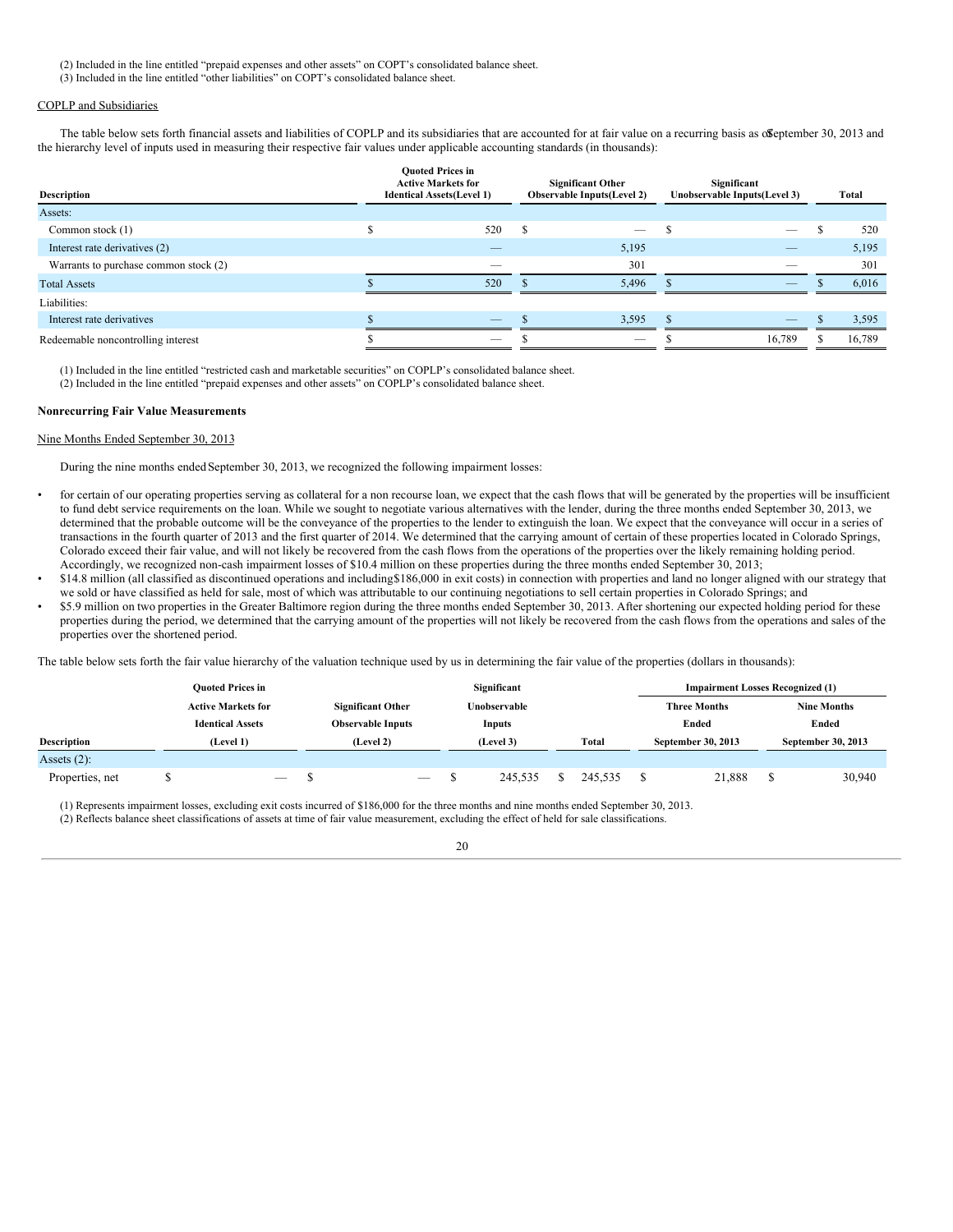The table below sets forth quantitative information about significant unobservable inputs used for the Level 3 fair value measurements reported above (dollars in thousands):

| <b>Description</b>                                          | ган уашсчи<br><b>Measurement Date</b> | <b>Valuation Technique</b>               | Unobservable Input              | Range (Weighted Average)  |
|-------------------------------------------------------------|---------------------------------------|------------------------------------------|---------------------------------|---------------------------|
| Properties on which<br>impairment losses were<br>recognized | \$<br>245,535                         | Bids for property<br>indicative of value | Indicative bids $(1)$           | (1)                       |
|                                                             |                                       | Contract of sale                         | Contract price (1)              | (1)                       |
|                                                             |                                       | Discounted cash flow                     | Discount rate                   | 10.0% to $11.0\%$ (10.9%) |
|                                                             |                                       |                                          | Terminal capitalization<br>rate | 9.5% to 10.0% $(9.7\%)$   |
|                                                             |                                       |                                          | Market rent growth<br>rate      | $3.0\%$ (2)               |
|                                                             |                                       |                                          | Expense growth rate             | $3.0\%$ (2)               |

(1) These fair value measurements were developed as a result of negotiations between us and potential, or actual, purchasers of properties. (2) Only one value applied for this unobservable input.

**Fair Value on**

### Nine Months Ended September 30, 2012

During the nine months ended September 30, 2012, we recognized non-cash impairment losses of\$60.6 million for the amount by which the carrying values of certain properties exceeded their estimated fair values. The table below sets forth the fair value hierarchy of the valuation techniques used by us in determining such fair values (dollars in thousands):

| <b>Ouoted Prices in</b>   |  |                         |                          |                          |  | Significant              |              |         |              |         |                     | <b>Impairment Losses Recognized (1)</b> |        |  |  |
|---------------------------|--|-------------------------|--------------------------|--------------------------|--|--------------------------|--------------|---------|--------------|---------|---------------------|-----------------------------------------|--------|--|--|
| <b>Active Markets for</b> |  |                         |                          | <b>Significant Other</b> |  |                          | Unobservable |         |              |         | <b>Three Months</b> | <b>Nine Months</b>                      |        |  |  |
|                           |  | <b>Identical Assets</b> |                          | <b>Observable Inputs</b> |  |                          | Inputs       |         |              |         |                     | <b>Ended</b>                            | Ended  |  |  |
| <b>Description</b>        |  | (Level 1)               | (Level 2)                |                          |  | (Level 3)                |              |         | <b>Total</b> |         | September 30, 2012  | September 30, 2012                      |        |  |  |
| Assets $(2)$ :            |  |                         |                          |                          |  |                          |              |         |              |         |                     |                                         |        |  |  |
| Properties, net           |  |                         | $\overline{\phantom{a}}$ |                          |  | $\overline{\phantom{a}}$ |              | 369.312 |              | 369.312 |                     | 52,900                                  | 60,593 |  |  |

(1) Represents impairment losses, excluding exit costs incurred of \$2.9 million for the three months ended September 30, 2012 and \$4.2 million for the nine months ended September 30, 2012.

(2) Reflects balance sheet classifications of assets at time of fair value measurement, excluding the effect of held for sale classifications.

The table below sets forth quantitative information about significant unobservable inputs used for the Level 3 fair value measurements reported above (dollars in thousands):

| <b>Description</b>                                       | <b>Fair Value on</b><br><b>Measurement Date</b> | <b>Valuation Technique</b>                | Unobservable Input           | Range (Weighted Average)      |
|----------------------------------------------------------|-------------------------------------------------|-------------------------------------------|------------------------------|-------------------------------|
| Properties on which impairment<br>losses were recognized | 369,312                                         | Bid for properties indicative of<br>value | Indicative bid $(1)$         | (1)                           |
|                                                          |                                                 | Contract of sale                          | Contract price (1)           | (1)                           |
|                                                          |                                                 | Discounted cash flow                      | Discount rate                | 10.1\% to 11.0\% $(10.4\%)$   |
|                                                          |                                                 |                                           | Terminal capitalization rate | 8.7% to 10.0% (8.9%)          |
|                                                          |                                                 |                                           | Market rent growth rate      | $3.0\%$ (2)                   |
|                                                          |                                                 |                                           | Expense growth rate          | $3.0\%$ (2)                   |
|                                                          |                                                 | <b>Yield Analysis</b>                     | Yield                        | $12\%$ (2)                    |
|                                                          |                                                 |                                           | Market rent rate             | \$8.50 per square foot $(2)$  |
|                                                          |                                                 |                                           | Leasing costs                | \$20.00 per square foot $(2)$ |
|                                                          |                                                 |                                           |                              |                               |

(1) These fair value measurements were developed as a result of negotiations between us and potential, or actual, purchasers of properties. (2) Only one value applied for this unobservable input.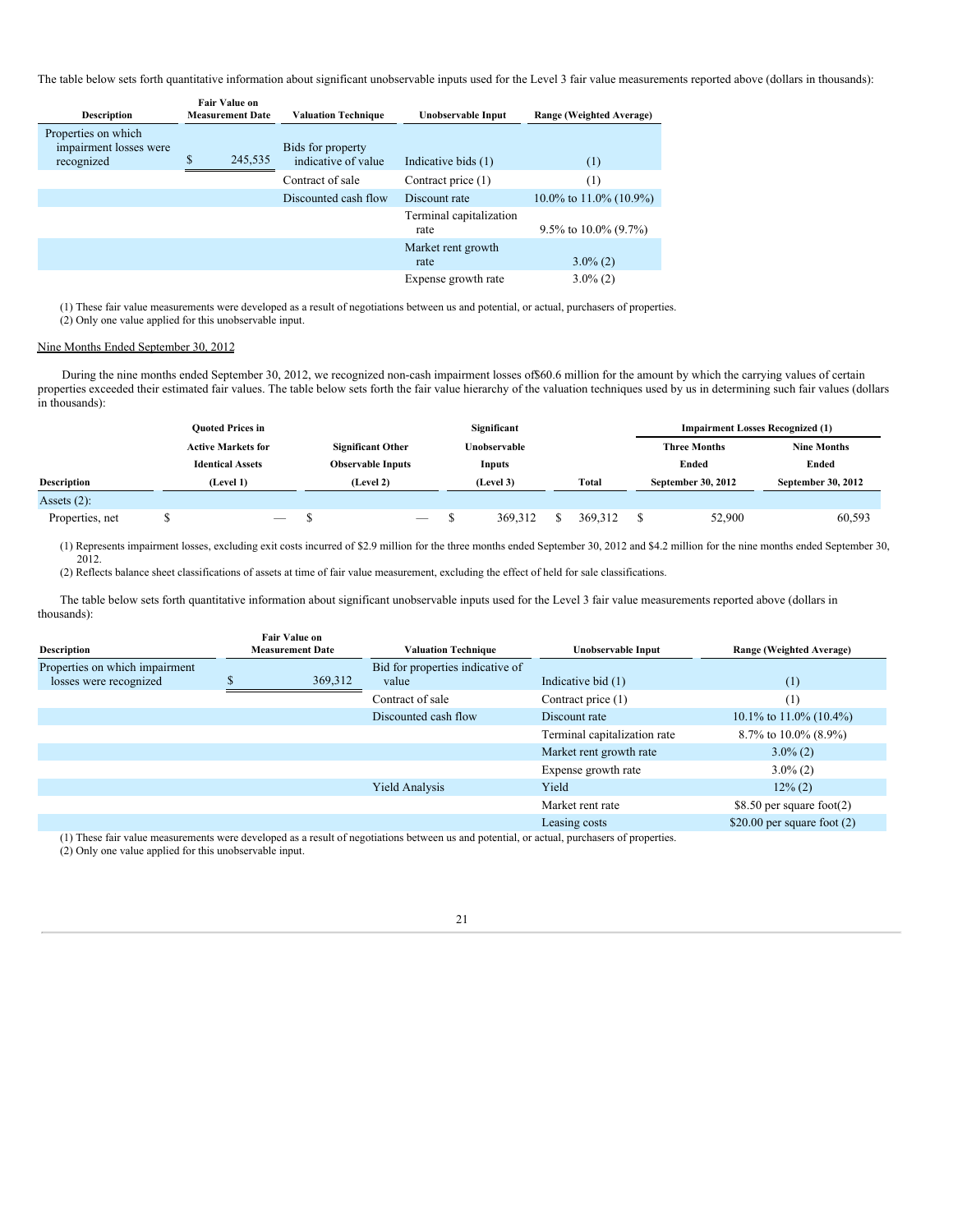#### **4. Properties, net**

Operating properties, net consisted of the following (in thousands):

|                                | September 30,<br>2013 | December 31,<br>2012 |
|--------------------------------|-----------------------|----------------------|
| Land                           | 436.565               | 427,766              |
| Buildings and improvements     | 2,889,383             | 2,725,875            |
| Less: accumulated depreciation | (612,369)             | (555, 975)           |
| Operating properties, net      | 2,713,579             | 2,597,666            |

Projects we had in development or held for future development consisted of the following (in thousands):

|                                                        | September 30,<br>2013 | December 31,<br>2012 |
|--------------------------------------------------------|-----------------------|----------------------|
| Land                                                   | 253,810               | 236,324              |
| Construction in progress, excluding land               | 272,357               | 329,054              |
| Projects in development or held for future development | 526,167               | 565,378              |

During the nine months ended September 30, 2013, we sold 920 Elkridge Landing Road, a 103,000 square foot office property in Linthicum, Maryland (in the Baltimore/Washington Corridor), for \$6.9 million.

#### **2013 Construction Activities**

During the nine months ended September 30, 2013, we placed into service an aggregate of392,000 square feet in four newly constructed office properties located in the Baltimore/Washington Corridor, Northern Virginia and Huntsville, Alabama. As of September 30, 2013, we had nine office properties under construction, or for which we were contractually committed to construct, that we estimate will total 1.3 million square feet upon completion, including four in Northern Virginia, three in Huntsville, Alabama and two in the Baltimore/Washington Corridor. We also had redevelopment underway, or otherwise approved, for two office properties that we estimate will total235,000 square feet upon completion, including one in Greater Philadelphia and one in the Baltimore/Washington Corridor.

#### **5. Real Estate Joint Ventures**

During the nine months ended September 30, 2013, we had an investment inone unconsolidated real estate joint venture accounted for using the equity method of accounting. Information pertaining to this investment is set forth below (dollars in thousands):

| Investment Balance at (1)                      |          | Date     |           | <b>Nature of</b> | <b>Maximum Exposure</b> |                       |  |
|------------------------------------------------|----------|----------|-----------|------------------|-------------------------|-----------------------|--|
| September 30, 2013<br><b>December 31, 2012</b> |          | Acauired | Ownership | Activity         | to Loss $(2)$           |                       |  |
|                                                | (6, 420) |          | (6, 420)  | 9/29/2005        | 20%                     | Operates 16 Buildings |  |

(1) The carrying amount of our investment in this joint venture was lower than our share of the equity in the joint venture by \$3.0 million at September 30, 2013 and \$4.5 million at December 31, 2012 due to our deferral of gain on the contribution by us of real estate into the joint venture upon its formation and our discontinuance of loss recognition under the equity method effective October 2012, as discussed below. A difference will continue to exist to the extent the nature of our continuing involvement in the joint venture remains the same and we continue to no longer recognize income or losses under the equity method.

(2) Derived from the sum of our investment balance and maximum additional unilateral capital contributions or loans required from us. Not reported above are additional amounts that we and our partner are required to fund when needed by this joint venture; these funding requirements are proportional to our respective ownership percentages. Also not reported above are additional unilateral contributions or loans from us, the amounts of which are uncertain, that we would be required to make if certain contingent events occur (see Note 17).

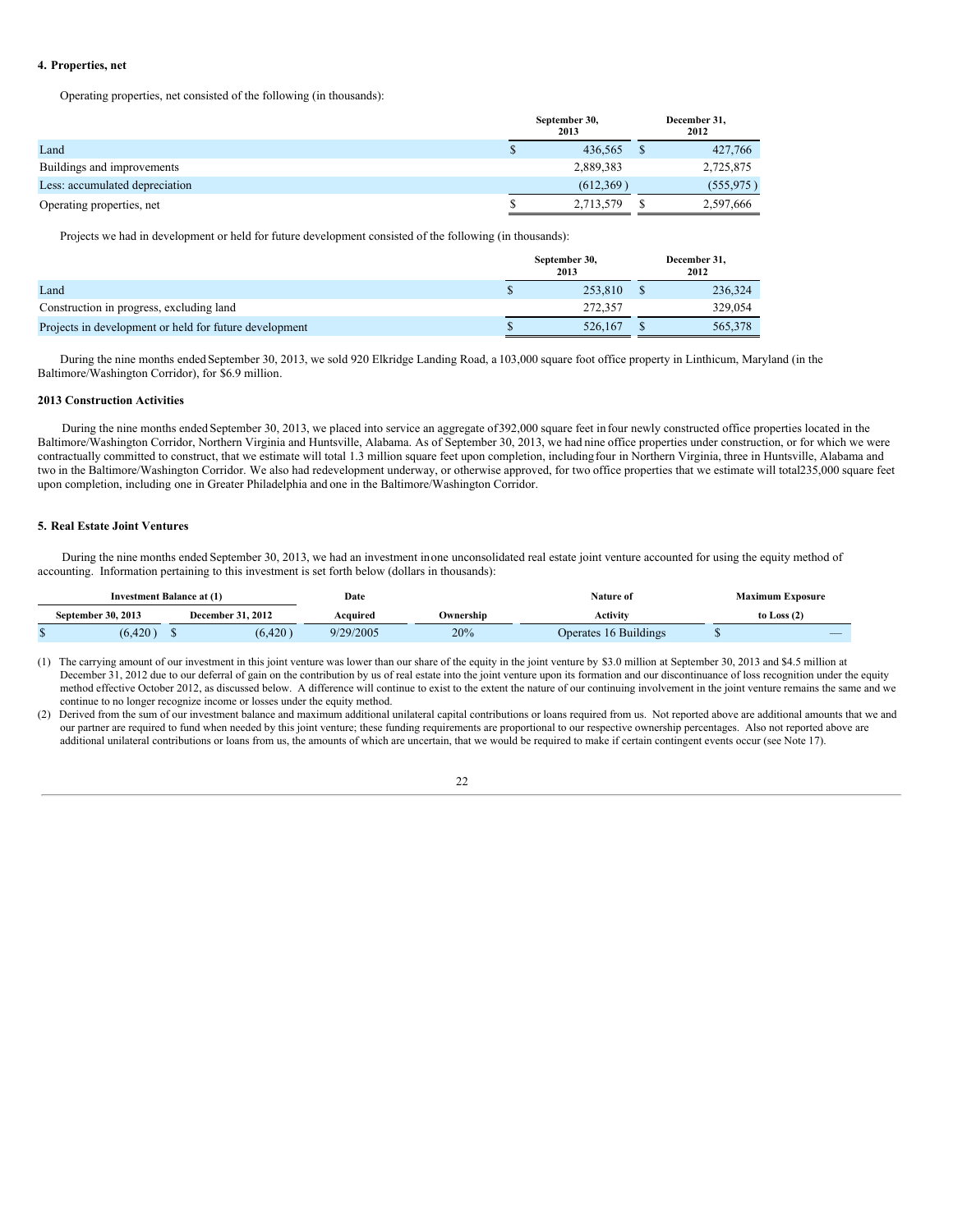The following table sets forth condensed balance sheets for this unconsolidated real estate joint venture (in thousands):

|                                      |   | September 30,<br>2013 |   | December 31,<br>2012 |
|--------------------------------------|---|-----------------------|---|----------------------|
| Properties, net                      | S | 57,222                | S | 58,460               |
| Other assets                         |   | 6.248                 |   | 4,376                |
| Total assets                         |   | 63,470<br>S           |   | 62,836               |
| Liabilities (primarily debt)         | S | 80,424                | S | 72,693               |
| Owners' equity                       |   | (16, 954)             |   | (9,857)              |
| Total liabilities and owners' equity |   | 63,470                |   | 62,836               |

The following table sets forth condensed statements of operations for this unconsolidated real estate joint venture (in thousands):

|                                       | For the Three Months Ended September<br>30, |         |   |          |      | For the Nine Months Ended September 30, |     |          |  |  |  |
|---------------------------------------|---------------------------------------------|---------|---|----------|------|-----------------------------------------|-----|----------|--|--|--|
|                                       | 2013                                        |         |   | 2012     | 2013 |                                         |     | 2012     |  |  |  |
| Revenues                              | S                                           | 1.739   | S | 1,778    | S    | 5,342                                   | - S | 5,497    |  |  |  |
| Property operating expenses           |                                             | (755)   |   | (758)    |      | (2,250)                                 |     | (2,219)  |  |  |  |
| Interest expense                      |                                             | (2,966) |   | (1, 138) |      | (8,521)                                 |     | (3,291)  |  |  |  |
| Depreciation and amortization expense |                                             | (575)   |   | (568)    |      | (1,668)                                 |     | (1, 732) |  |  |  |
| Net loss                              | $\cdot$ D                                   | (2,557) |   | (686)    | S    | (7,097)                                 |     | (1,745)  |  |  |  |

As discussed further in our 2012 Annual Report on Form 10-K and our Current Report on Form 8-K dated July 25, 2013, in 2012, the holder of mortgage debt encumbering all of the joint venture's properties notified us of the debt's default, initiated foreclosure proceedings and terminated our property management responsibilities; accordingly, we discontinued recognition of losses on this investment under the equity method effective in October 2012 due to our having neither the obligation nor intent to support the joint venture.

The table below sets forth information pertaining to our investments in consolidated real estate joint ventures aßeptember 30, 2013 (dollars in thousands):

|                          |            | Ownership |                                                   | September 30, 2013 (1) |  |               |      |                    |  |  |
|--------------------------|------------|-----------|---------------------------------------------------|------------------------|--|---------------|------|--------------------|--|--|
|                          | Date       | $%$ at    |                                                   | Total                  |  | Pledged       |      | Total              |  |  |
|                          | Acquired   | 9/30/2013 | <b>Nature of Activity</b>                         | Assets                 |  | <b>Assets</b> |      | <b>Liabilities</b> |  |  |
| LW Redstone Company, LLC | 3/23/2010  | 85%       | Developing business park (2)                      | 114,141                |  | 45,209        | - 79 | 22,141             |  |  |
| M Square Associates, LLC | 6/26/2007  | 50%       | Operating two buildings and developing others (3) | 60,879                 |  | 47,854        |      | 41,463             |  |  |
| COPT-FD Indian Head, LLC | 10/23/2006 | 75%       | Holding land parcel (4)                           | 6,447                  |  |               |      |                    |  |  |
| <b>MOR Forbes 2 LLC</b>  | 12/24/2002 | 50%       | Operating one building (5)                        | 4,132                  |  |               |      | 90                 |  |  |
|                          |            |           |                                                   | 185,599                |  | 93,063        |      | 63,694             |  |  |

(1) Excludes amounts eliminated in consolidation.

(2) This joint venture's property is in Huntsville, Alabama.

(3) This joint venture's properties are in College Park, Maryland (in the Suburban Maryland region).

(4) This joint venture's property is in Charles County, Maryland. In 2012, the joint venture exercised its option under a development agreement to require Charles County to repurchase the land parcel at its original acquisition cost. Under the terms of the agreement with Charles County, the repurchase is expected to occur by August 2014.

(5) This joint venture's property is in Lanham, Maryland (in the Suburban Maryland region).

These ventures include only ones in which parties other than COPLP and COPT own interests. During the periods included herein, we also owned a controlling interest in Arundel Preserve #5, LLC, a consolidated real estate joint venture owning property in Hanover Maryland (in the Baltimore/Washington Corridor), until September 17, 2013, at which time we acquired our partner's noncontrolling interest, along with incremental additional land value in the venture, in exchange for 221,501 common units in COPLP valued at \$5.2 million.

Our commitments and contingencies pertaining to our real estate joint ventures are disclosed in Note 17.

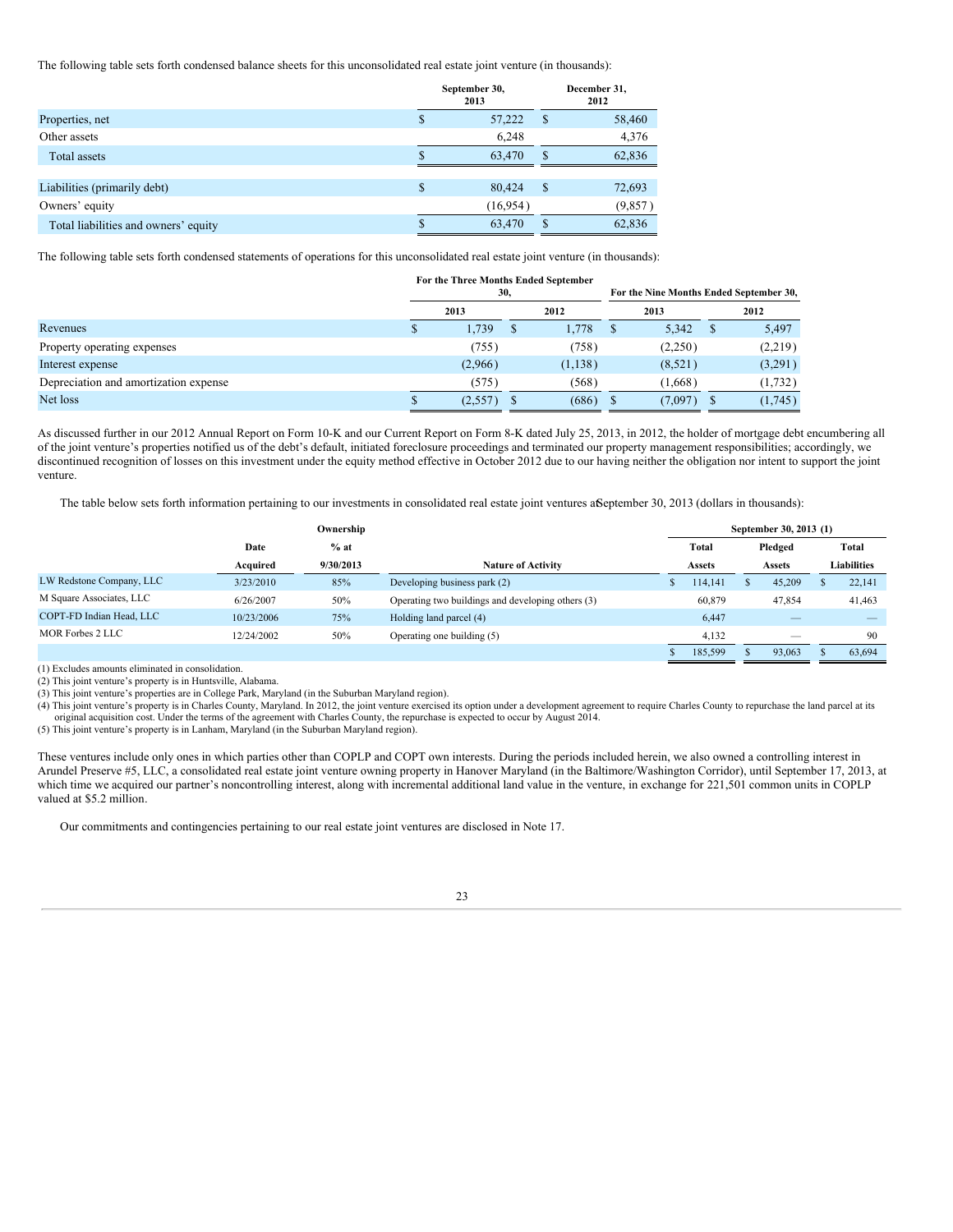### **6. Mortgage and Other Investing Receivables**

Mortgage and other investing receivables consisted of the following (in thousands):

|                                          | September 30,<br>2013 | December 31,<br>2012 |
|------------------------------------------|-----------------------|----------------------|
| Notes receivable from City of Huntsville | 40.321                | 33.252               |
| Mortgage loan receivable                 |                       | 144                  |
|                                          | 40.321                | 33.396               |

Our notes receivable from the City of Huntsville funded infrastructure costs in connection with our LW Redstone Company, LLC joint venture (see Note 5). We did not have an allowance for credit losses in connection with our notes receivable at September 30, 2013 or December 31, 2012. The fair value of these receivables approximated their carrying amounts at September 30, 2013 and December 31, 2012.

# **7. Prepaid Expenses and Other Assets**

Prepaid expenses and other assets consisted of the following (in thousands):

|                                                            |   | September 30,<br>2013 |     | December 31,<br>2012 |
|------------------------------------------------------------|---|-----------------------|-----|----------------------|
| Prepaid expenses                                           | S | 23,552                | - S | 19,270               |
| Lease incentives                                           |   | 8,751                 |     | 5,578                |
| Furniture, fixtures and equipment, net                     |   | 6,705                 |     | 7,991                |
| Deferred tax asset                                         |   | 6,222                 |     | 6,612                |
| Construction contract costs incurred in excess of billings |   | 5,465                 |     |                      |
| Interest rate derivatives                                  |   | 5,195                 |     |                      |
| Other equity method investments                            |   | 4,928                 |     | 2,425                |
| Other assets                                               |   | 3,257                 |     | 2,183                |
| Prepaid expenses and other assets                          |   | 64,075                |     | 44,059               |

Other assets, as reported above, include operating notes receivable due from tenants with terms exceeding one year totaling\$186,000 at September 30, 2013 and \$271,000 at December 31, 2012. We carried allowances for estimated losses for most of these balances.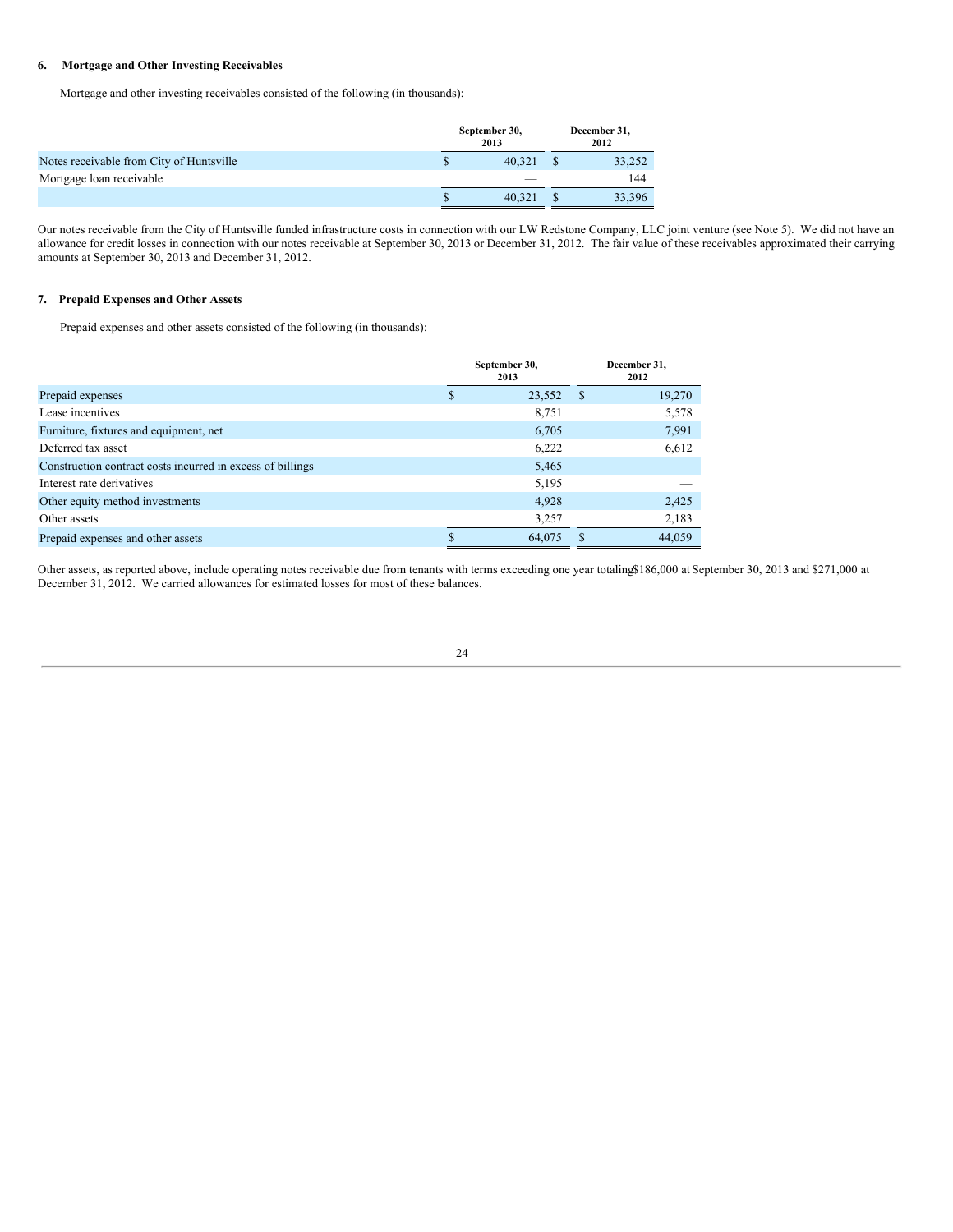#### **8. Debt**

Our debt consisted of the following (dollars in thousands):

| <b>Scheduled Maturity</b><br>Dates at<br>September 30, 2013<br>2014-2034 |
|--------------------------------------------------------------------------|
|                                                                          |
|                                                                          |
|                                                                          |
|                                                                          |
| 11/2/2015                                                                |
| N/A                                                                      |
|                                                                          |
| 7/1/2017                                                                 |
| 2015-2019                                                                |
|                                                                          |
| 5/15/2023                                                                |
| 2/15/2024                                                                |
| 5/1/2026                                                                 |
| 4/15/2030                                                                |
|                                                                          |
|                                                                          |

(1) Several of the fixed rate mortgages carry interest rates that were above or below market rates upon assumption and therefore were recorded at their fair value based on applicable effective interest rates. The carrying values of these loans reflect net unamortized premiums totaling \$465,000 at September 30, 2013 and \$1.3 million at December 31, 2012. (2) The weighted average interest rate on these loans was 5.98% at September 30,

2013.

(3) The interest rate on the loan outstanding was 2.43% at September 30, 2013.

(4) Refer to the paragraph below for disclosure pertaining to the Revolving Credit

**Facility** (5) The weighted average interest rate on the Revolving Credit Facility was 1.45% at September 30,

2013.

(6) We have the ability to borrow an aggregate of an additional \$180.0 million under these term loan facilities, provided that there is no default under the facilities and subject to the approval of the lenders.

(7) The weighted average interest rate on these loans was 1.80% at September 30,

- 2013.
- (8) Refer to the paragraphs below for disclosure pertaining to these

notes.

(9) These notes carry interest rates that were below market rates upon assumption and therefore were recorded at their fair value based on applicable effective interest rates. The carrying value of these notes reflects an unamortized discount totaling \$788,000 at September 30, 2013 and \$873,000 at December 31, 2012.

(10) As described further in our 2012 Annual Report on Form 10-K, these notes have an exchange settlement feature that provides that the notes may, under certain circumstances, be exchangeable for cash and, at COPLP's discretion, COPT common shares at an exchange rate (subject to adjustment) of 20.8513 shares per one thousand dollar principal amount of the notes (exchange rate is as of September 30, 2013 and is equivalent to an exchange price of\$47.96 per common share). During the nine months ended September 30, 2013, we repaid \$239.4 million principal amount of these notes and recognized a \$25.9 million loss on early extinguishment of debt. The carrying value of these notes included a principal amount of \$575,000 and an unamortized discount totaling \$15,000 at September 30, 2013 and a principal amount of \$240.0 million and an unamortized discount totaling \$9.1 million at December 31, 2012. The effective interest rate under the notes, including amortization of the issuance costs, was 6.05%. Because the closing price of our common shares at September 30, 2013 and December 31, 2012 was less than the exchange price per common share applicable to these notes, the if-converted value of the notes did not exceed the principal amount. The table below sets forth interest expense recognized on these notes before deductions for amounts capitalized (in thousands):

|                                                           | <b>For the Three Months Ended</b><br>September 30, |       | For the Nine Months Ended<br>September 30, |  |        |  |
|-----------------------------------------------------------|----------------------------------------------------|-------|--------------------------------------------|--|--------|--|
|                                                           | 2013                                               | 2012  | 2013                                       |  | 2012   |  |
| Interest expense at stated interest rate                  | 6.                                                 | 2.550 | 4.201                                      |  | 7,650  |  |
| Interest expense associated with amortization of discount |                                                    | 919   | 1.613                                      |  | 2.717  |  |
| Total                                                     |                                                    | 3.469 | 5.814                                      |  | 10.367 |  |

All debt is owed by the Operating Partnership. While COPT is not directly obligated by any debt, it has guaranteed our Revolving Credit Facility, Term Loan Facilities, Unsecured Senior Notes and 4.25% Exchangeable Senior Notes.

On July 16, 2013, we entered into an amendment to our credit agreement providing for an unsecured revolving credit facility (the "Revolving Credit Facility"). The amendment extended the maturity date of the facility from September 2014 to July 2017, with the ability for us to extend such maturity by one year at our option, provided that there is no default under the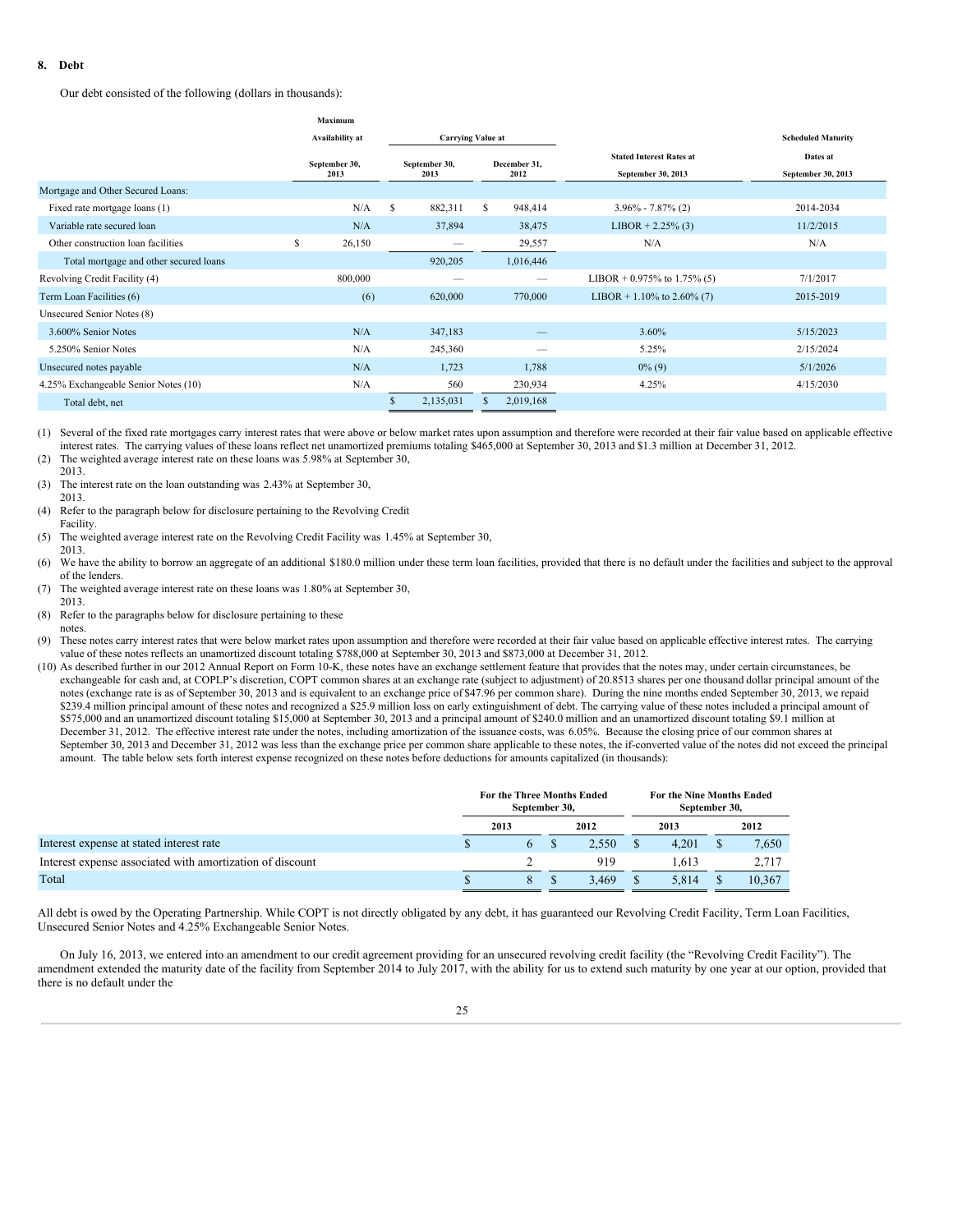facility and we pay an extension fee of 0.15% of the total availability of the facility. The amendment also changed the interest rate on the facility to be based on LIBOR (customarily the 30-day rate) plus 0.975% to 1.750%, as determined by the credit ratings assigned to COPLP by Standard & Poor's Rating Services, Moody's Investor Services, Inc. or Fitch Ratings Ltd. (collectively, the "Ratings Agencies"). Also on July 16, 2013, we entered into amendments on \$550.0 million in existing unsecured term loan agreements with the same group of lenders as the Revolving Credit Facility that added one year in extension options and changed the interest rate applicable to the facilities to be based on LIBOR (customarily the 30-day rate) plus 1.10% to 2.00%, as determined by the credit ratings assigned to COPLP by the Ratings Agencies.

During the nine months ended September 30, 2013, we issued the following senior notes:

- a \$350.0 million aggregate principal amount of 3.600% Senior Notes at an initial offering price of 99.816% of their face value on May 6, 2013, resulting in proceeds, after deducting discounts of the initial purchasers of the notes, but before other offering expenses, of \$347.1 million. The notes mature on May 15, 2023. The carrying value of these notes reflects an unamortized discount totaling \$2.8 million at September 30, 2013. The effective interest rate under the notes, including amortization of the issuance costs, was  $3.70\%$ ; and
- a \$250.0 million aggregate principal amount of 5.250% Senior Notes at an initial offering price of98.783% of their face value on September 16, 2013, resulting in proceeds, after deducting discounts of the initial purchasers of the notes, but before other offering expenses, of \$245.3 million. The notes mature on February 15, 2024. The carrying value of these notes reflects an unamortized discount totaling \$4.6 million at September 30, 2013. The effective interest rate under the notes, including amortization of the issuance costs, was 5.49%.

We may redeem these notes, in whole at any time or in part from time to time, at our option, at a redemption price equal to the greater of (1) the aggregate principal amount of the notes being redeemed and (2) the sum of the present values of the remaining scheduled payments of principal and interest thereon (not including any portion of such payments of interest accrued as of the date of redemption) discounted to its present value, on a semi-annual basis at an adjusted treasury rate plus a spread (30 basis points for the 3.600% Senior Notes and 40 basis points for the 5.250% Senior Notes), plus, in each case, accrued and unpaid interest thereon to the date of redemption. However, in each case, if this redemption occurs on or after three months prior to the maturity date, the redemption price will be equal to100% of the principal amount of the notes being redeemed, plus accrued and unpaid interest thereon to, but not including, the applicable redemption date. These notes are unconditionally guaranteed by COPT.

We capitalized interest costs of \$2.2 million in the three months ended September 30, 2013, \$3.4 million in the three months ended September 30, 2012, \$6.7 million in the nine months ended September 30, 2013 and \$10.8 million in the nine months endedSeptember 30, 2012.

The following table sets forth information pertaining to the fair value of our debt (in thousands):

|                                 | September 30, 2013           |                |                   |           | December 31, 2012             |           |                   |  |  |  |         |
|---------------------------------|------------------------------|----------------|-------------------|-----------|-------------------------------|-----------|-------------------|--|--|--|---------|
|                                 | <b>Estimated</b><br>Carrying |                |                   | Carrying  |                               |           | <b>Estimated</b>  |  |  |  |         |
|                                 | Amount                       |                | <b>Fair Value</b> |           | Amount                        |           | <b>Fair Value</b> |  |  |  |         |
| Fixed-rate debt                 |                              |                |                   |           |                               |           |                   |  |  |  |         |
| <b>Unsecured Senior Notes</b>   | 592.543                      | S              | 579,654           | S         | $\overbrace{\phantom{13333}}$ | æ         |                   |  |  |  |         |
| 4.25% Exchangeable Senior Notes | 560                          |                | 575               |           | 230.934                       |           | 240,282           |  |  |  |         |
| Other fixed-rate debt           | 884,034                      |                | 812,246           |           | 950,202                       |           | 968,180           |  |  |  |         |
| Variable-rate debt              | 657.894                      | 661,593        |                   |           |                               | 838,032   |                   |  |  |  | 845,558 |
|                                 | 2.135.031                    | 2.054.068<br>S |                   | 2,019,168 | ð.                            | 2.054.020 |                   |  |  |  |         |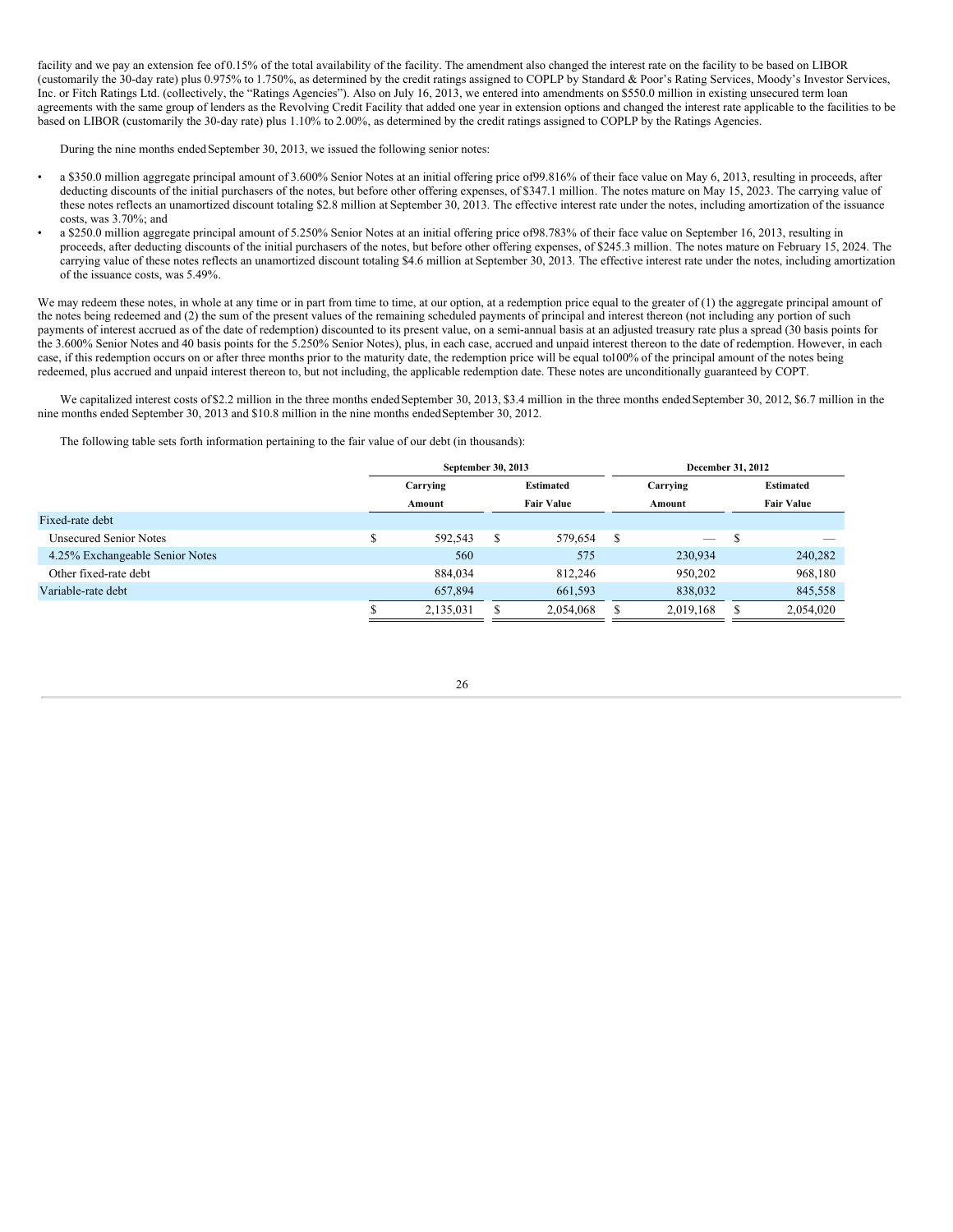#### **9. Interest Rate Derivatives**

The following table sets forth the key terms and fair values of our interest rate swap derivatives (dollars in thousands):

|                        |              |                                                 |                            |                       |                           |              | rair vaiue at         |  |                      |  |  |  |
|------------------------|--------------|-------------------------------------------------|----------------------------|-----------------------|---------------------------|--------------|-----------------------|--|----------------------|--|--|--|
| <b>Notional Amount</b> |              | <b>Fixed Rate</b><br><b>Floating Rate Index</b> |                            | <b>Effective Date</b> | <b>Expiration</b><br>Date |              | September 30,<br>2013 |  | December 31,<br>2012 |  |  |  |
| $\mathbb{S}$           | 100,000      | 0.6123%                                         | One-Month LIBOR            | 1/3/2012              | 9/1/2014                  | <sup>S</sup> | $(365)$ \$            |  | (594)                |  |  |  |
|                        | 100,000      | $0.6100\%$                                      | One-Month LIBOR            | 1/3/2012              | 9/1/2014                  |              | (362)                 |  | (591)                |  |  |  |
|                        | 100,000      | 0.8320%                                         | One-Month LIBOR            | 1/3/2012              | 9/1/2015                  |              | (963)                 |  | (1,313)              |  |  |  |
|                        | 100,000      | 0.8320%                                         | One-Month LIBOR            | 1/3/2012              | 9/1/2015                  |              | (963)                 |  | (1,313)              |  |  |  |
|                        | $37,894$ (1) | 3.8300%                                         | One-Month LIBOR $+ 2.25\%$ | 11/2/2010             | 11/2/2015                 |              | (933)                 |  | (1,268)              |  |  |  |
|                        | 100,000      | 0.8055%                                         | One-Month LIBOR            | 9/2/2014              | 9/1/2016                  |              |                       |  | (263)                |  |  |  |
|                        | 100,000      | $0.8100\%$                                      | One-Month LIBOR            | 9/2/2014              | 9/1/2016                  |              | (9)                   |  | (272)                |  |  |  |
|                        | 100,000      | 1.6730%                                         | One-Month LIBOR            | 9/1/2015              | 8/1/2019                  |              | 2,685                 |  | (154)                |  |  |  |
|                        | 100,000      | 1.7300%                                         | One-Month LIBOR            | 9/1/2015              | 8/1/2019                  |              | 2,509                 |  | (417)                |  |  |  |
|                        |              |                                                 |                            |                       |                           |              | 1,600                 |  | (6, 185)             |  |  |  |

**Fair Value at**

(1) The notional amount of this instrument is scheduled to amortize to\$36.2 million.

Each of the one-month LIBOR interest rate swaps set forth in the table above was designated as cash flow hedges of interest rate risk.

The table below sets forth the fair value of our interest rate derivatives as well as their classification on our consolidated balance sheet (in thousands):

|                                                    | September 30, 2013                   |                   | <b>December 31, 2012</b>             |  |                   |  |  |
|----------------------------------------------------|--------------------------------------|-------------------|--------------------------------------|--|-------------------|--|--|
| <b>Derivatives</b>                                 | <b>Balance Sheet Location</b>        | <b>Fair Value</b> | <b>Balance Sheet Location</b>        |  | <b>Fair Value</b> |  |  |
| Interest rate swaps designated as cash flow hedges | Prepaid expenses and other<br>assets | 5.195             | Prepaid expenses and other<br>assets |  |                   |  |  |
| Interest rate swaps designated as cash flow hedges | Interest rate derivatives            | (3.595)           | Interest rate derivatives            |  | (6,185)           |  |  |

The table below presents the effect of our interest rate derivatives on our consolidated statements of operations and comprehensive income (in thousands):

|                                                                                                                   | For the Three Months Ended September<br>30. |         | For the Nine Months Ended September 30, |         |
|-------------------------------------------------------------------------------------------------------------------|---------------------------------------------|---------|-----------------------------------------|---------|
|                                                                                                                   | 2013                                        | 2012    | 2013                                    | 2012    |
| Amount of (loss) gain recognized in accumulated other comprehensive income (loss)<br>("AOCI") (effective portion) | (2, 482)                                    | (2.760) | 5.810                                   | (7,386) |
| Amount of loss reclassified from AOCI into interest expense (effective portion)                                   | 689                                         | 632     | 2.021                                   | 3.034   |

Over the next 12 months, we estimate that approximately\$2.6 million of losses will be reclassified from AOCI to interest expense.

We have agreements with each of our interest rate derivative counterparties that contain provisions under which, if we default or are capable of being declared in default on any of our indebtedness, we could also be declared in default on our derivative obligations. These agreements also incorporate the loan covenant provisions of our indebtedness with a lender affiliate of the derivative counterparties. Failure to comply with the loan covenant provisions could result in our being declared in default on any derivative instrument obligations covered by the agreements. As of September 30, 2013, the fair value of interest rate derivatives in a liability position related to these agreements was\$3.6 million, excluding the effects of accrued interest. As of September 30, 2013, we had not posted any collateral related to these agreements. We are not in default with any of these provisions. If we breached any of these provisions, we could be required to settle our obligations under the agreements at their termination value of \$3.8 million.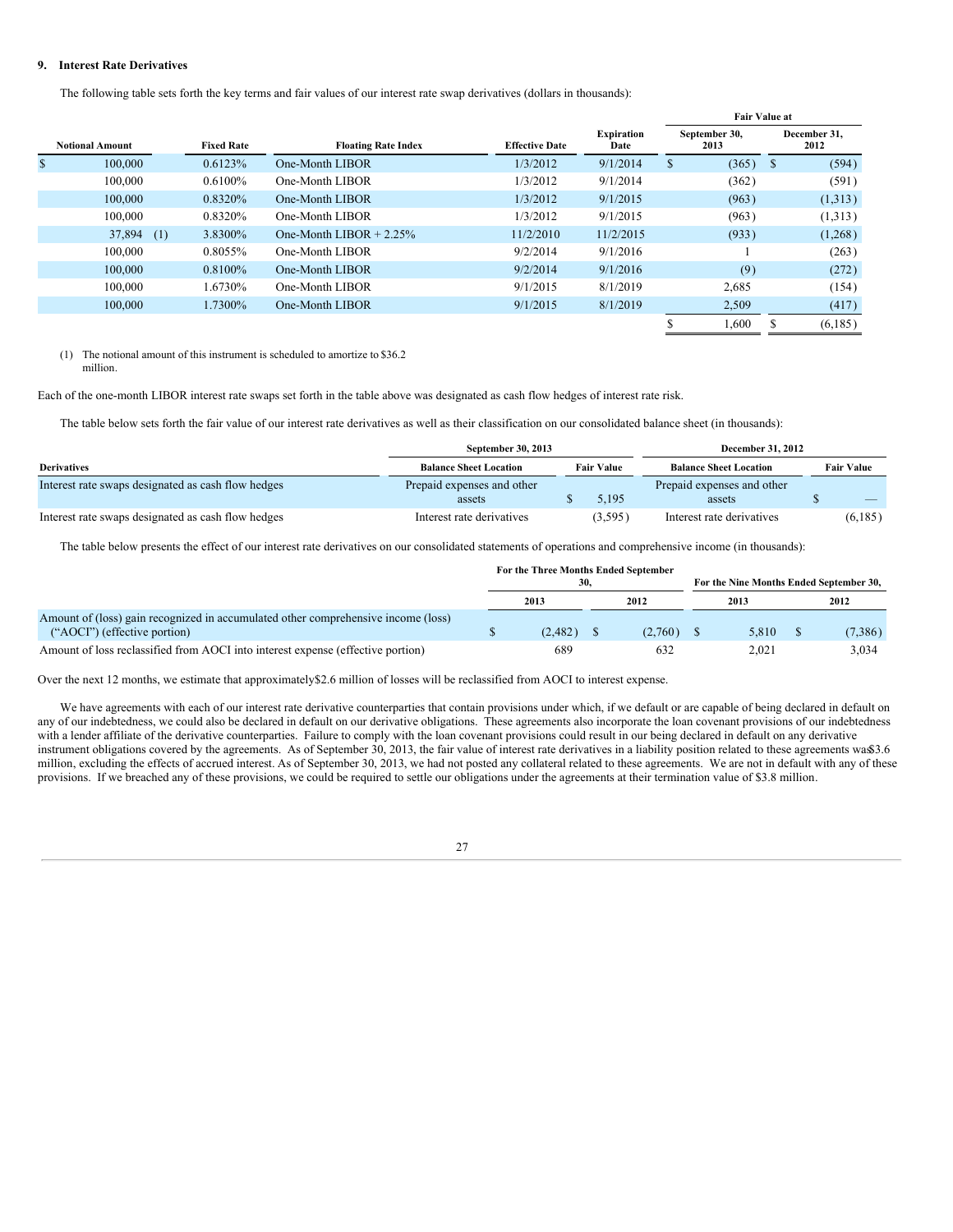#### **10. Redeemable Noncontrolling Interest**

The table below sets forth activity in our redeemable noncontrolling interest (in thousands):

|                                                           | Nine Months Ended September 30, |        |    |         |  |  |  |  |  |
|-----------------------------------------------------------|---------------------------------|--------|----|---------|--|--|--|--|--|
|                                                           |                                 | 2013   |    | 2012    |  |  |  |  |  |
| Beginning balance                                         | S                               | 10.298 | -S | 8,908   |  |  |  |  |  |
| Distribution to noncontrolling interest                   |                                 | (811)  |    |         |  |  |  |  |  |
| Net income (loss) attributable to noncontrolling interest |                                 | 888    |    | (1,803) |  |  |  |  |  |
| Adjustment to arrive at fair value of interest            |                                 | 6.414  |    | 2,827   |  |  |  |  |  |
| Ending balance                                            |                                 | 16.789 |    | 9.932   |  |  |  |  |  |

#### **11. Equity**

On April 22, 2013, COPT redeemed all of its outstanding 7.625% Series J Preferred Shares of beneficial interest (the "Series J Preferred Shares") at a price of \$25 per share, or \$84.8 million in the aggregate, plus accrued and unpaid dividends thereon through the date of redemption. Concurrently, COPLP redeemed the Series J Preferred Units previously owned by COPT that carried terms substantially the same as the Series J Preferred Shares. At the time of the redemption, we recognized a \$2.9 million decrease to net income available to common shareholders/unitholders pertaining to the original issuance costs incurred on these securities.

On March 19, 2013, COPT completed a public offering of 4,485,000 common shares at a price of \$26.34 per share for net proceeds of \$118.1 million (after underwriter discounts but before offering expenses) that were contributed to COPLP in exchange for 4,485,000 common units.

On July 15, 2013, COPT issued1.5 million common shares at a weighted average price of\$26.05 per share under its at-the-market ("ATM") stock offering program established in October 2012, representing its first issuance under the ATM program. Net proceeds from the shares issued totaled \$38.5 million, after payment of \$586,000 in commissions to sales agents. The proceeds from the shares issued were contributed to COPLP in exchange for 1.5 million common units. COPT's remaining capacity under the ATM Plan is an aggregate gross sales price of \$110.9 million in stock sales.

During the nine months endedSeptember 30, 2013, certain COPLP limited partners redeemed 310,889 common units in COPLP for common shares in COPT on the basis of one common share for each common unit.

See Note 13 for disclosure of COPT common share and COPLP common unit activity pertaining to our share-based compensation plans.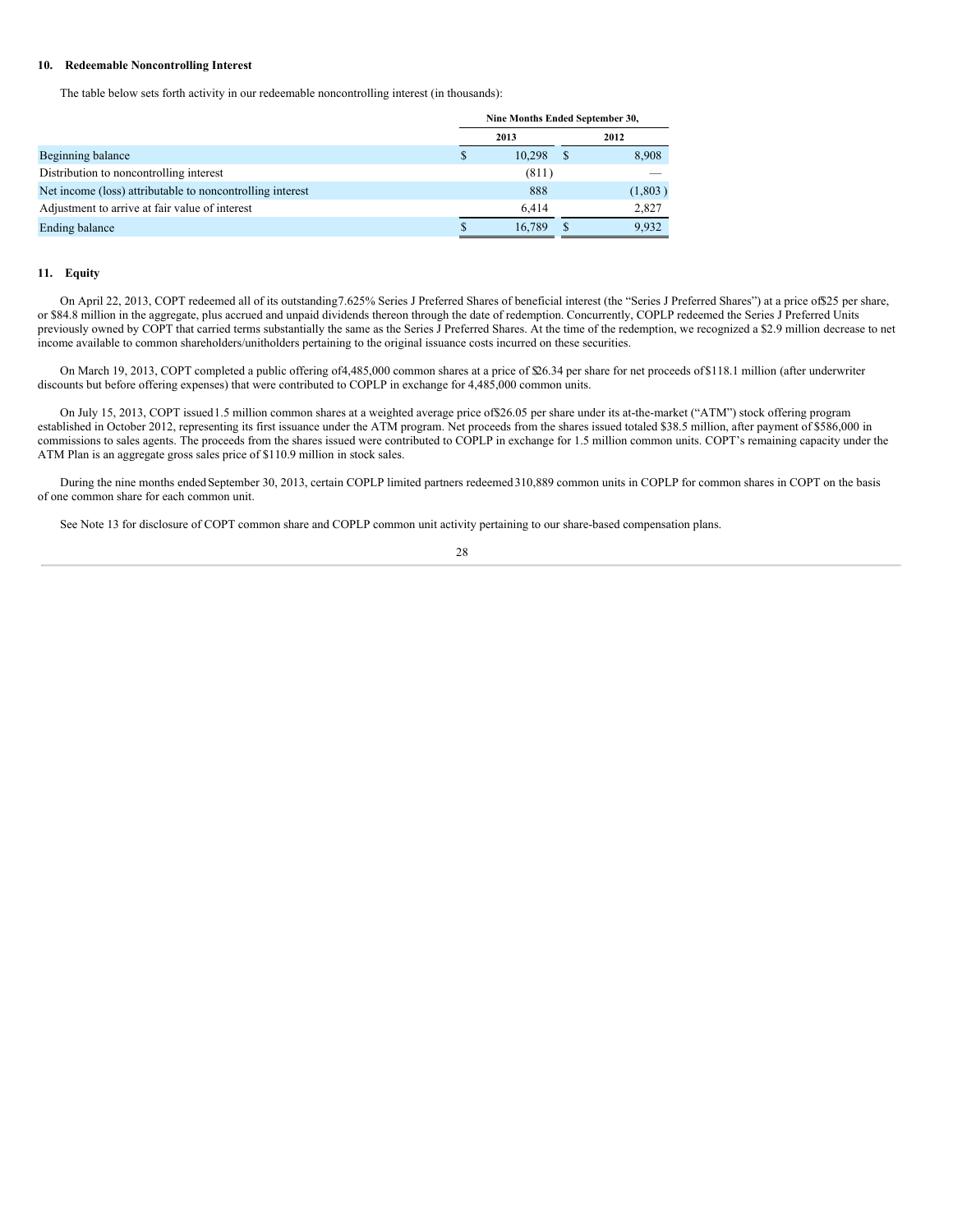# **12. Information by Business Segment**

We have ten reportable operating office property segments (comprised of: the Baltimore/Washington Corridor; Northern Virginia; San Antonio; Washington, DC — Capitol Riverfront; St. Mary's and King George Counties; Greater Baltimore; Suburban Maryland; Colorado Springs; Greater Philadelphia; and other). We also have an operating wholesale data center segment. The table below reports segment financial information for our reportable segments (in thousands). We measure the performance of our segments through the measure we define as NOI from real estate operations, which is derived by subtracting property operating expenses from revenues from real estate operations.

|                                                                 | <b>Operating Office Property Segments</b> |                                      |                      |               |                |               |                                           |              |                                                       |    |                             |                      |    |                            |               |                         |               |           |              |                                       |              |              |
|-----------------------------------------------------------------|-------------------------------------------|--------------------------------------|----------------------|---------------|----------------|---------------|-------------------------------------------|--------------|-------------------------------------------------------|----|-----------------------------|----------------------|----|----------------------------|---------------|-------------------------|---------------|-----------|--------------|---------------------------------------|--------------|--------------|
|                                                                 |                                           | Baltimore/<br>Washington<br>Corridor | Northern<br>Virginia |               | San<br>Antonio |               | Washington,<br>DC - Capitol<br>Riverfront |              | St. Mary's &<br><b>King George</b><br><b>Counties</b> |    | Greater<br><b>Baltimore</b> | Suburban<br>Maryland |    | Colorado<br><b>Springs</b> |               | Greater<br>Philadelphia |               | Other     |              | Operating<br>Wholesale<br>Data Center |              | <b>Total</b> |
| Three Months<br><b>Ended September</b><br>30, 2013              |                                           |                                      |                      |               |                |               |                                           |              |                                                       |    |                             |                      |    |                            |               |                         |               |           |              |                                       |              |              |
| Revenues from<br>real estate<br>operations                      | \$                                        | 57,226                               | \$23,062             | \$            | 7,898          | S             | 4,295                                     | \$           | 4,270                                                 | S  | 10,703                      | \$2,332              | \$ | 6,622                      | \$            | 3,258                   | S             | 3,819     | \$           | 1,076                                 |              | \$124,561    |
| Property operating<br>expenses                                  |                                           | 18,780                               | 7,999                |               | 4,061          |               | 1,946                                     |              | 1,299                                                 |    | 4,143                       | 862                  |    | 2,371                      |               | 924                     |               | 654       |              | 1,846                                 |              | 44,885       |
| NOI from real<br>estate operations                              | S                                         | 38,446                               | \$15,063             | \$            | 3,837          | S             | 2,349                                     | \$           | 2,971                                                 | S  | 6,560                       | \$<br>1,470          | \$ | 4,251                      | S             | 2,334                   | \$            | 3,165     | \$           | (770)                                 | \$           | 79,676       |
| Additions to long-<br>lived assets                              | \$                                        | 7,204                                | \$2,459              | <sup>\$</sup> | 251            | $\mathcal{S}$ | 86                                        | $\mathbb{S}$ | 630                                                   | S  | 1,707                       | \$<br>88             | \$ | 1,413                      | $\mathbb{S}$  | 102                     | S             | (84)      | $\mathbf S$  | 86                                    | $\mathbb{S}$ | 13,942       |
| Transfers from<br>non-operating<br>properties                   | S                                         | 8,706                                | \$26,355             | \$            |                | S             |                                           | \$           |                                                       | S  | 9                           | \$<br>(183)          | \$ | 1,860                      | \$            | 3,414                   | S             | (33)      | \$           | 2,714                                 | \$           | 42,842       |
| Three Months<br><b>Ended September</b><br>30, 2012              |                                           |                                      |                      |               |                |               |                                           |              |                                                       |    |                             |                      |    |                            |               |                         |               |           |              |                                       |              |              |
| Revenues from<br>real estate                                    | \$                                        | 55,799                               | \$20,363             | \$            | 8,125          | <b>S</b>      | 4,389                                     | \$           | 4,085                                                 | S  | 11,918                      | \$<br>2,371          | \$ | 6,278                      | \$            | 2,541                   | s             | 3,589     | \$           | 1,806                                 |              | \$121,264    |
| operations<br>Property operating<br>expenses                    |                                           | 18,534                               | 7,115                |               | 4,272          |               | 1,924                                     |              | 1,241                                                 |    | 4,539                       | 1,041                |    | 2,432                      |               | 663                     |               | 686       |              | 1,252                                 |              | 43,699       |
| NOI from real<br>estate operations                              | S                                         | 37,265                               | \$13,248             | \$            | 3,853          | -S            | 2,465                                     | \$           | 2,844                                                 | S  | 7,379                       | \$<br>1,330          | \$ | 3,846                      | \$            | 1,878                   | \$            | 2,903     | \$           | 554                                   | \$           | 77,565       |
| Additions to long-<br>lived assets                              | $\mathbb{S}$                              | 4,454                                | \$54,781             | S             |                | <sup>\$</sup> | 414                                       | $\mathbb{S}$ | 355                                                   | \$ | 1,055                       | \$<br>36             | \$ | 548                        | \$            | 195                     | $\mathbb{S}$  | (35)      | - \$         |                                       | \$           | 61,803       |
| Transfers from<br>non-operating                                 |                                           |                                      | \$12,979             | \$            |                | S             |                                           | \$           | 24                                                    | S  | 99                          | \$<br>(88)           | \$ | 315                        | \$            | 1,843                   | S             | 548       | $\mathbb{S}$ | (5)                                   | \$           | 28,146       |
| properties<br>Nine Months<br><b>Ended September</b><br>30, 2013 | \$                                        | 12,431                               |                      |               |                |               |                                           |              |                                                       |    |                             |                      |    |                            |               |                         |               |           |              |                                       |              |              |
| Revenues from<br>real estate<br>operations                      | \$                                        | 171,049                              | \$68,992             |               | \$24,019       | -S            | 12,716                                    | -S           | 12,355                                                |    | \$ 32,246                   | \$<br>6,809          |    | \$19,874                   | \$            | 8,529                   |               | \$10,878  | \$           | 4,446                                 |              | \$ 371,913   |
| Property operating<br>expenses                                  |                                           | 57,030                               | 24,020               |               | 12,427         |               | 5,769                                     |              | 3,715                                                 |    | 12,408                      | 2,393                |    | 7,014                      |               | 2,482                   |               | 1,667     |              | 4,680                                 |              | 133,605      |
| NOI from real<br>estate operations                              | S                                         | 114,019                              | \$44,972             |               | \$11,592       | S             | 6,947                                     | \$           | 8,640                                                 | S  | 19,838                      | \$<br>4,416          |    | \$12,860                   | \$            | 6,047                   | s             | 9,211     | \$           | (234)                                 | \$           | 238,308      |
| Additions to long-<br>lived assets                              | $\mathbb{S}$                              | 14,029                               | \$<br>6,699          | \$            | 268            | $\mathcal{S}$ | 484                                       | \$           | 1,634                                                 | S  | 1,761                       | \$<br>143            | \$ | 2,323                      | \$            | 387                     | \$            | 3,588     | \$           | 262                                   | $\mathbb{S}$ | 31,578       |
| Transfers from<br>non-operating<br>properties                   | \$                                        | 37,270                               | \$ 37,209            | \$            |                | S             |                                           | \$           | 12                                                    | s  | 113                         | \$<br>337            | \$ | 4,540                      | \$            | 28,031                  |               | \$20,925  | \$           | 69,163                                |              | \$197,600    |
| Segment assets at<br>September 30,<br>2013                      |                                           | \$1,223,246                          | \$593.335            |               | \$118,701      | \$            | 99.852                                    | S            | 96,679                                                |    | \$305,947                   | \$52,726             |    | \$159,578                  | <sup>\$</sup> | 105,112                 |               | \$130,598 |              | \$168,039                             |              | \$3,053,813  |
| Nine Months<br><b>Ended September</b><br>30, 2012               |                                           |                                      |                      |               |                |               |                                           |              |                                                       |    |                             |                      |    |                            |               |                         |               |           |              |                                       |              |              |
| Revenues from<br>real estate<br>operations                      |                                           | \$167,726                            | \$57,974             |               | \$23,563       | -S            | 12,515                                    | $\mathbf{s}$ | 12,436                                                |    | \$41,954                    | \$12,680             |    | \$18,880                   | $\mathbb{S}$  | 7,171                   |               | \$10,977  | \$           | 4,660                                 |              | \$ 370,536   |
| Property operating<br>expenses                                  |                                           | 56,677                               | 21,270               |               | 11,998         |               | 5,485                                     |              | 3,524                                                 |    | 15,911                      | 5,357                |    | 6,754                      |               | 1,851                   |               | 2,088     |              | 3,378                                 |              | 134,293      |
| NOI from real<br>estate operations                              | -S                                        | 111,049                              | \$36,704             |               | \$11,565       | -S            | 7,030                                     | \$           | 8,912                                                 |    | \$26,043                    | \$7,323              |    | \$12,126                   | \$            | 5,320                   | \$            | 8,889     | \$           | 1,282                                 |              | \$236,243    |
| Additions to long-<br>lived assets                              | S                                         | 9,393                                | \$57,161             | \$            | 259            | -S            | 116                                       | - S          | 815                                                   | S  | 5,390                       | \$1,219              | \$ | 1,334                      | \$            | 285                     | s             | 124       | \$           | 11                                    | \$           | 76,107       |
| Transfers from<br>non-operating<br>properties                   | $\$$                                      | 42,488                               | \$12,979             | <sup>\$</sup> | 464            | - \$          |                                           | $\mathbb{S}$ | 218                                                   | -S | 493                         | $\mathbb{S}$<br>793  |    | \$2,611                    | \$            | 11,233                  | <sup>\$</sup> | 394       |              | \$57,675                              |              | \$129,348    |
| Segment assets at<br>September 30,<br>2012                      |                                           | \$1,187,700                          | \$535,521            |               | \$119,752      | \$            | 106,090                                   | \$           | 97,977                                                |    | \$283,996                   | \$53,395             |    | \$173,918                  | \$            | 66,301                  |               | \$111,426 |              | \$100,471                             |              | \$2,836,547  |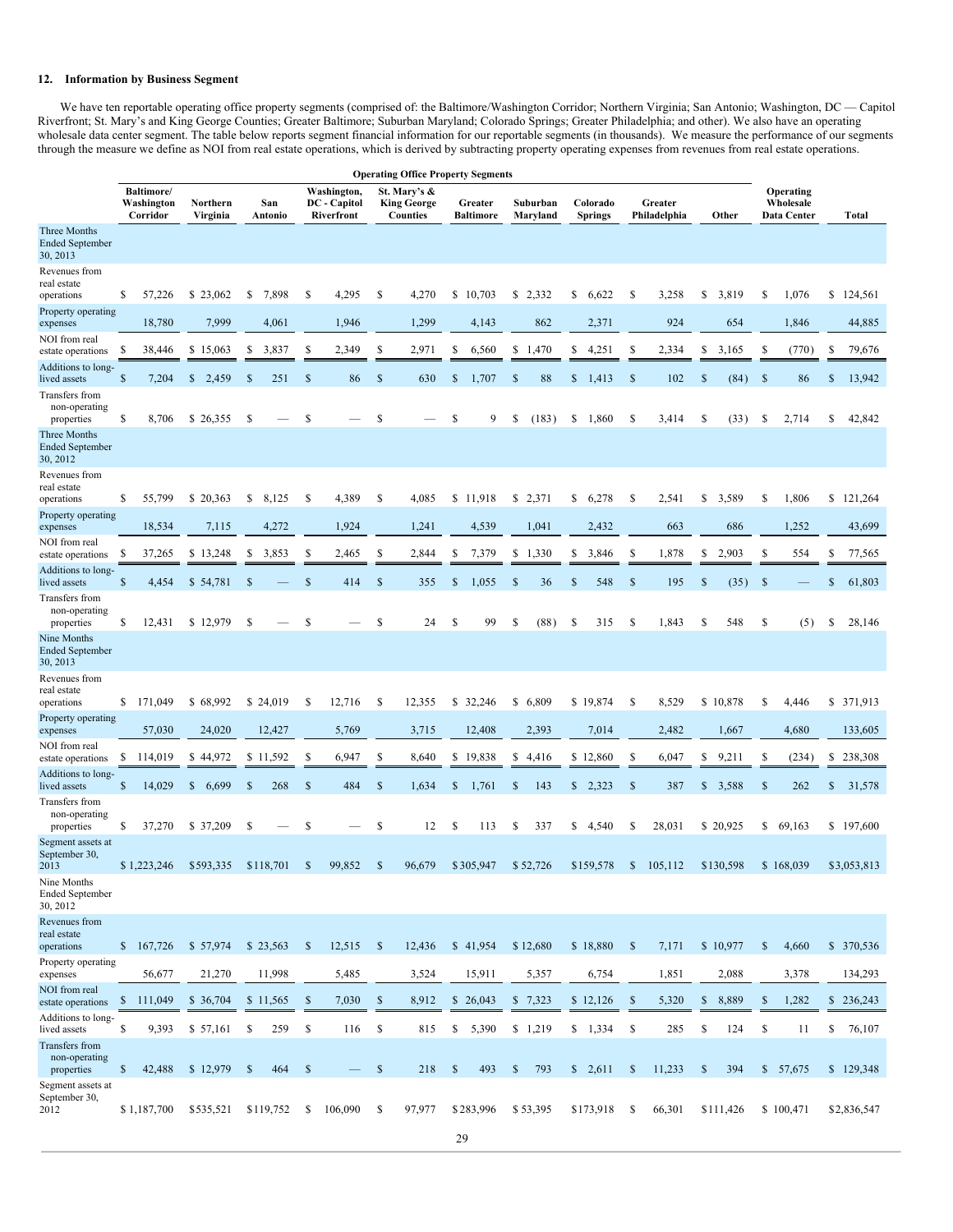The following table reconciles our segment revenues to total revenues as reported on our consolidated statements of operations (in thousands):

|                                                       | <b>For the Three Months Ended</b><br>September 30, |         |  |         |  | <b>For the Nine Months Ended</b><br>September 30, |  |          |  |
|-------------------------------------------------------|----------------------------------------------------|---------|--|---------|--|---------------------------------------------------|--|----------|--|
|                                                       |                                                    | 2013    |  | 2012    |  | 2013                                              |  | 2012     |  |
| Segment revenues from real estate operations          |                                                    | 124.561 |  | 121.264 |  | 371.913                                           |  | 370,536  |  |
| Construction contract and other service revenues      |                                                    | 16.991  |  | 15.283  |  | 52,048                                            |  | 53,812   |  |
| Less: Revenues from discontinued operations (Note 15) |                                                    | (5,521) |  | (6.902) |  | (16.786)                                          |  | (35,305) |  |
| Total revenues                                        |                                                    | 136.031 |  | 129.645 |  | 407.175                                           |  | 389,043  |  |

The following table reconciles our segment property operating expenses to property operating expenses as reported on our consolidated statements of operations (in thousands):

|                                                                          |      | <b>For the Three Months Ended</b><br>September 30, |  |         | For the Nine Months Ended<br>September 30, |  |           |
|--------------------------------------------------------------------------|------|----------------------------------------------------|--|---------|--------------------------------------------|--|-----------|
|                                                                          | 2013 |                                                    |  | 2012    | 2013                                       |  | 2012      |
| Segment property operating expenses                                      |      | 44,885                                             |  | 43.699  | 133,605                                    |  | 134.293   |
| Less: Property operating expenses from discontinued operations (Note 15) |      | (1.403)                                            |  | (2,225) | (4,196)                                    |  | (12, 191) |
| Total property operating expenses                                        |      | 43.482                                             |  | 41,474  | 129.409                                    |  | 122.102   |

As previously discussed, we provide real estate services such as property management and construction and development services primarily for our properties but also for third parties. The primary manner in which we evaluate the operating performance of our service activities is through a measure we define as net operating income from service operations ("NOI from service operations"), which is based on the net of revenues and expenses from these activities. Construction contract and other service revenues and expenses consist primarily of subcontracted costs that are reimbursed to us by the customer along with a management fee. The operating margins from these activities are small relative to the revenue. We believe NOI from service operations is a useful measure in assessing both our level of activity and our profitability in conducting such operations. The table below sets forth the computation of our NOI from service operations (in thousands):

|                                                  | <b>For the Three Months Ended</b><br>September 30, |          | <b>For the Nine Months Ended</b><br>September 30, |          |
|--------------------------------------------------|----------------------------------------------------|----------|---------------------------------------------------|----------|
|                                                  | 2013                                               | 2012     | 2013                                              | 2012     |
| Construction contract and other service revenues | 16.991                                             | 15.283   | 52,048                                            | 53,812   |
| Construction contract and other service expenses | (16.306)                                           | (14.410) | (49.165)                                          | (51,302) |
| NOI from service operations                      | 685                                                | 873      | 2.883                                             | 2.510    |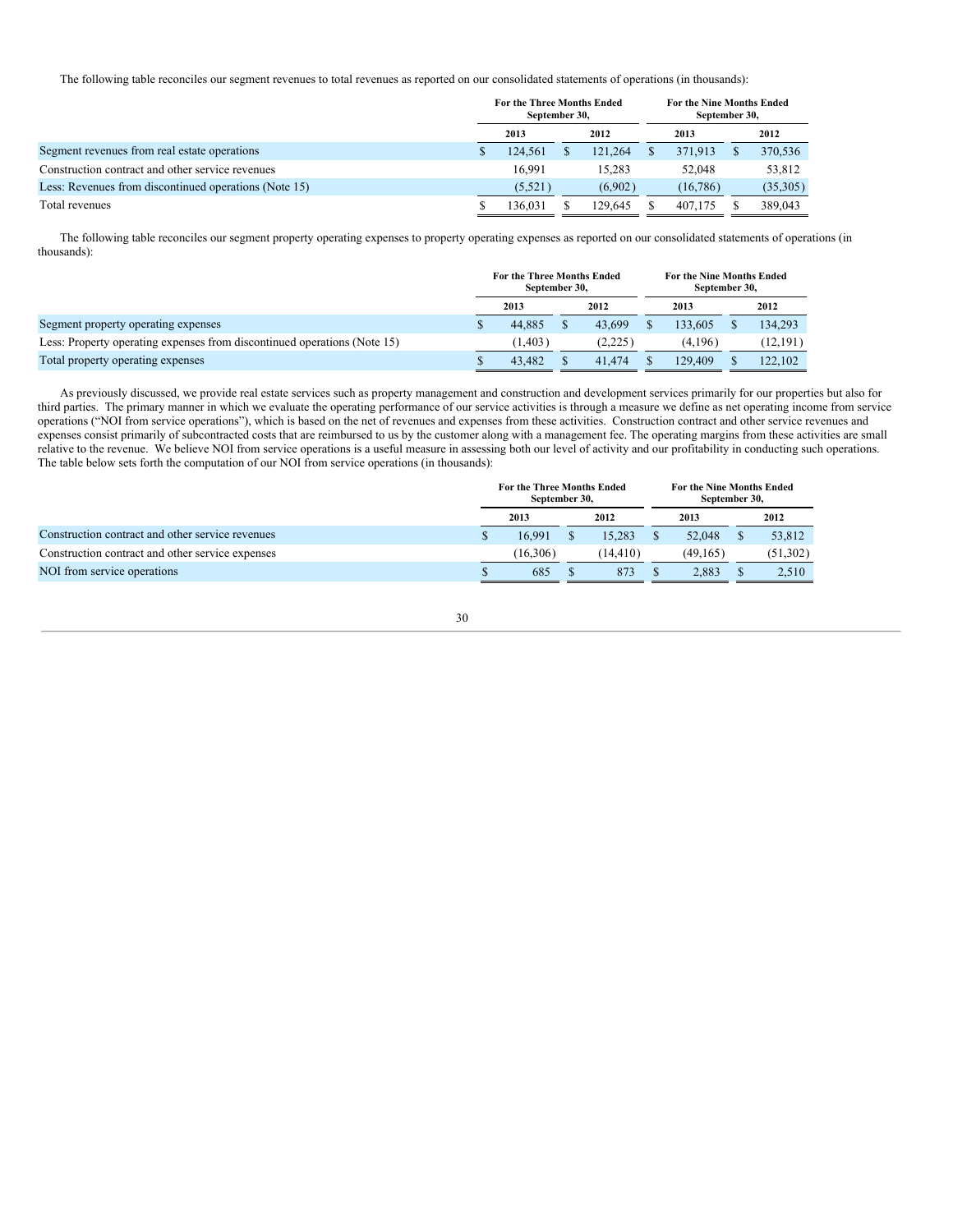The following table reconciles our NOI from real estate operations for reportable segments and NOI from service operations to (loss) income from continuing operations as reported on our consolidated statements of operations (in thousands):

|                                                                            | <b>For the Three Months Ended</b><br>September 30, |          |   |           |     | For the Nine Months Ended<br>September 30, |    |           |  |
|----------------------------------------------------------------------------|----------------------------------------------------|----------|---|-----------|-----|--------------------------------------------|----|-----------|--|
|                                                                            |                                                    | 2013     |   | 2012      |     | 2013                                       |    | 2012      |  |
| NOI from real estate operations                                            | S                                                  | 79,676   | S | 77,565    | \$. | 238,308                                    | S. | 236,243   |  |
| NOI from service operations                                                |                                                    | 685      |   | 873       |     | 2,883                                      |    | 2,510     |  |
| Interest and other (loss) income                                           |                                                    | (3)      |   | 1,095     |     | 2,949                                      |    | 3,152     |  |
| Equity in income (loss) of unconsolidated entities                         |                                                    | 44       |   | (246)     |     | 211                                        |    | (522)     |  |
| Income tax expense                                                         |                                                    | (24)     |   | (106)     |     | (61)                                       |    | (327)     |  |
| Other adjustments:                                                         |                                                    |          |   |           |     |                                            |    |           |  |
| Depreciation and other amortization associated with real estate operations |                                                    | (29,210) |   | (28,604)  |     | (86,239)                                   |    | (84, 633) |  |
| Impairment losses                                                          |                                                    | (16,300) |   | (46,096)  |     | (16,300)                                   |    | (41,260)  |  |
| General, administrative and leasing expenses                               |                                                    | (8,027)  |   | (6,377)   |     | (22, 430)                                  |    | (24,797)  |  |
| Business development expenses and land carry costs                         |                                                    | (1,383)  |   | (1,632)   |     | (4,069)                                    |    | (4,506)   |  |
| Interest expense on continuing operations                                  |                                                    | (21,242) |   | (23, 239) |     | (66, 851)                                  |    | (71,909)  |  |
| NOI from discontinued operations                                           |                                                    | (4,118)  |   | (4,677)   |     | (12,590)                                   |    | (23, 114) |  |
| Loss on early extinguishment of debt                                       |                                                    | (374)    |   | (768)     |     | (27,028)                                   |    | (937)     |  |
| (Loss) income from continuing operations                                   | S                                                  | (276)    |   | (32, 212) |     | 8,783                                      |    | (10, 100) |  |

The following table reconciles our segment assets to COPT's consolidated total assets (in thousands):

|                                | September 30,<br>2013 |   | September 30,<br>2012 |  |  |
|--------------------------------|-----------------------|---|-----------------------|--|--|
| Segment assets                 | \$<br>3,053,813       | S | 2,836,547             |  |  |
| Non-operating property assets  | 530.389               |   | 616.526               |  |  |
| Other assets                   | 171.386               |   | 144,583               |  |  |
| Total COPT consolidated assets | 3,755,588             |   | 3,597,656             |  |  |

The accounting policies of the segments are the same as those used to prepare our consolidated financial statements, except that discontinued operations are not presented separately for segment purposes. In the segment reporting presented above, we did not allocate interest expense, depreciation and amortization and impairment losses to our real estate segments since they are not included in the measure of segment profit reviewed by management. We also did not allocate general and administrative expenses, business development expenses and land carry costs, interest and other income, equity in loss of unconsolidated entities, income taxes and noncontrolling interests because these items represent general corporate or non-operating property items not attributable to segments.

#### **13. Share-Based Compensation**

#### **Performance Share Units ("PSUs")**

On March 1, 2013, our Board of Trustees granted69,579 PSUs with an aggregate grant date fair value of \$1.9 million to executives. The PSUs have a performance period beginning on January 1, 2013 and concluding on the earlier of December 31, 2015 or the date of: (1) termination by us without cause, death or disability of the executive or constructive discharge of the executive (collectively, "qualified termination"); or (2) a sale event. The number of PSUs earned ("earned PSUs") at the end of the performance period will be determined based on the percentile rank of COPT's total shareholder return relative to a peer group of companies, as set forth in the following schedule:

| <b>Percentile Rank</b> | <b>Earned PSUs Payout %</b> |
|------------------------|-----------------------------|
| 75th or greater        | 200% of PSUs granted        |
| 50th                   | 100% of PSUs granted        |
| 25 <sub>th</sub>       | 50% of PSUs granted         |
| Below 25th             | 0% of PSUs granted          |

If the percentile rank exceeds the 25th percentile and is betweentwo of the percentile ranks set forth in the table above, then the percentage of the earned PSUs will be interpolated between the ranges set forth in the table above to reflect any performance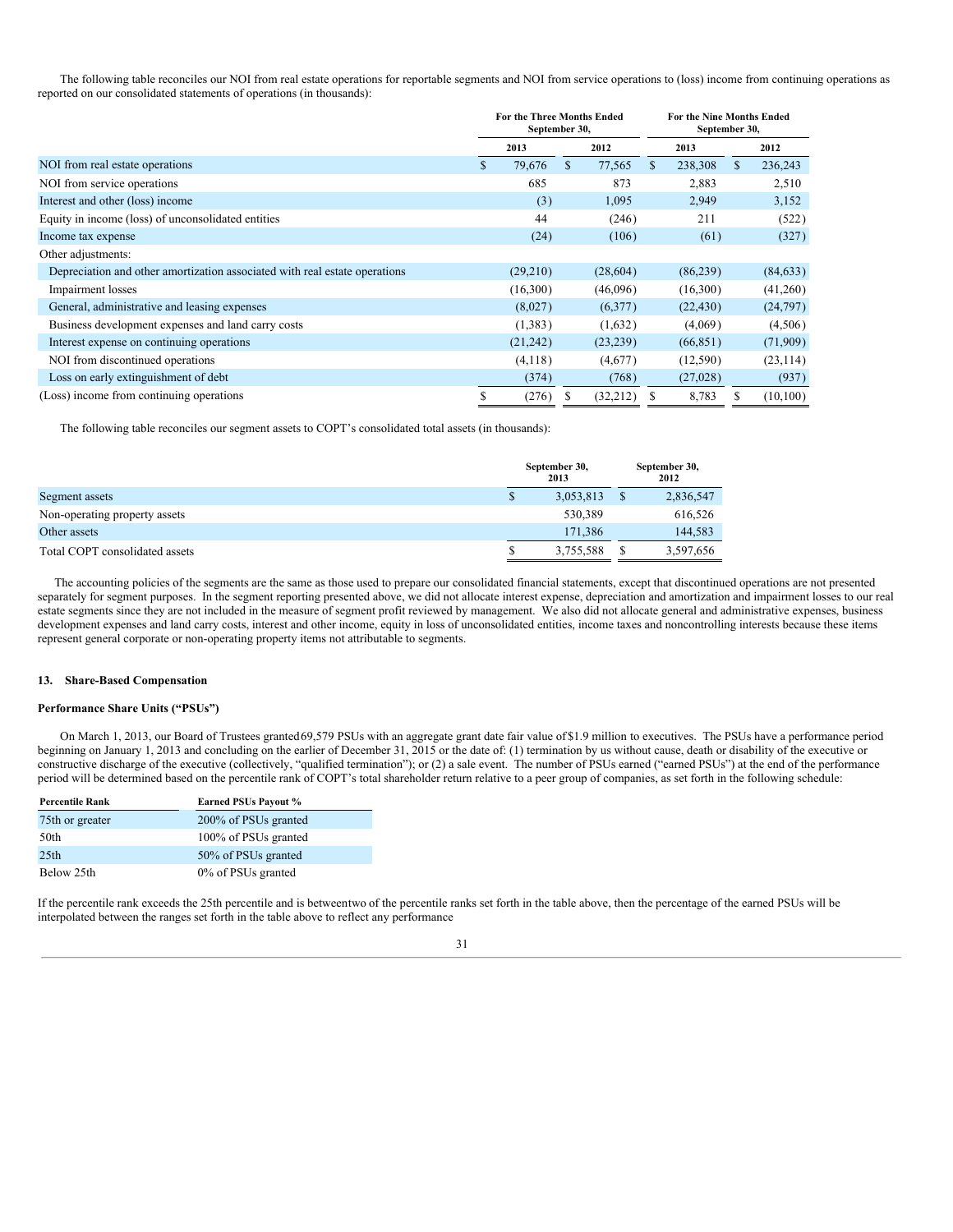between the listed percentiles. At the end of the performance period, we, in settlement of the award, will issue a number of fully-vested COPT common shares equal to the sum of:

- the number of earned PSUs in settlement of the award plan;
- the aggregate dividends that would have been paid with respect to the common shares issued in settlement of the earned PSUs through the date of settlement had such shares been issued on the grant date, divided by the share price on such settlement date, as defined under the terms of the agreement.

If a performance period ends due to a sale event or qualified termination, the number of earned PSUs is prorated based on the portion of thethree-year performance period that has elapsed. If employment is terminated by the employee or by us for cause, all PSUs are forfeited. PSUs do not carry voting rights.

We computed a grant date fair value of \$26.84 per PSU using a Monte Carlo model, which included assumptions of, among other things, the following: baseline common share value of \$25.85; expected volatility for COPT common shares of 29.5%; and a risk-free interest rate of 0.33%. We are recognizing the grant date fair value in connection with these PSU awards over the performance period.

The PSUs granted to our executives on March 1, 2012 and March 3, 2011, as described in COPT's 2012 Annual Report on Form 10-K and our Current Report on Form 8-K dated July 25, 2013, were outstanding at September 30, 2013.

#### **Restricted Shares**

plus

During the nine months ended September 30, 2013, certain employees as well as nonemployee members of our Board of Trustees were granted a total of177,510 restricted shares with an aggregate grant date fair value of \$4.7 million (weighted average of \$26.24 per share). Restricted shares granted to employees vest based on increments and over periods of time set forth under the terms of the respective awards provided that the employees remain employed by us. The grants of restricted shares to nonemployee Trustees vest on the first anniversary of the grant date provided that the Trustee remains in his or her position. During the nine months ended September 30, 2013, forfeiture restrictions lapsed on 222,381 previously issued common shares; these shares had a weighted average grant date fair value of\$31.54 per share, and the aggregate intrinsic value of the shares on the vesting dates was \$5.9 million.

#### **Options**

During the nine months ended September 30, 2013, 32,756 options to purchase common shares ("options") were exercised. The weighted average exercise price of these options was \$19.45 per share, and the aggregate intrinsic value of the options exercised was \$237,000.

#### **14. Income Taxes**

We own a taxable REIT subsidiary ("TRS") that is subject to Federal and state income taxes. Our TRS's provision for income taxes consisted of the following (in thousands):

|                          |      | For the Three Months Ended<br>September 30, |     |            |      | For the Nine Months Ended<br>September 30, |  |       |
|--------------------------|------|---------------------------------------------|-----|------------|------|--------------------------------------------|--|-------|
|                          | 2013 |                                             |     | 2012       | 2013 |                                            |  | 2012  |
| Deferred                 |      |                                             |     |            |      |                                            |  |       |
| Federal                  | S    | (20)                                        | - S | $(87)$ \$  |      | (50)                                       |  | (267) |
| <b>State</b>             |      | (4)                                         |     | (19)       |      | (11)                                       |  | (60)  |
| Total income tax expense |      | (24)                                        | - S | $(106)$ \$ |      | (61)                                       |  | (327) |

Items in our TRS contributing to temporary differences that lead to deferred taxes include depreciation and amortization, share-based compensation, certain accrued compensation, compensation paid in the form of contributions to a deferred nonqualified compensation plan and net operating losses that are not deductible until future periods.

Our TRS's combined Federal and state effective tax rate was36.7% for the three and nine months ended September 30, 2013 and 38.6% for the three and nine months ended September 30, 2012.

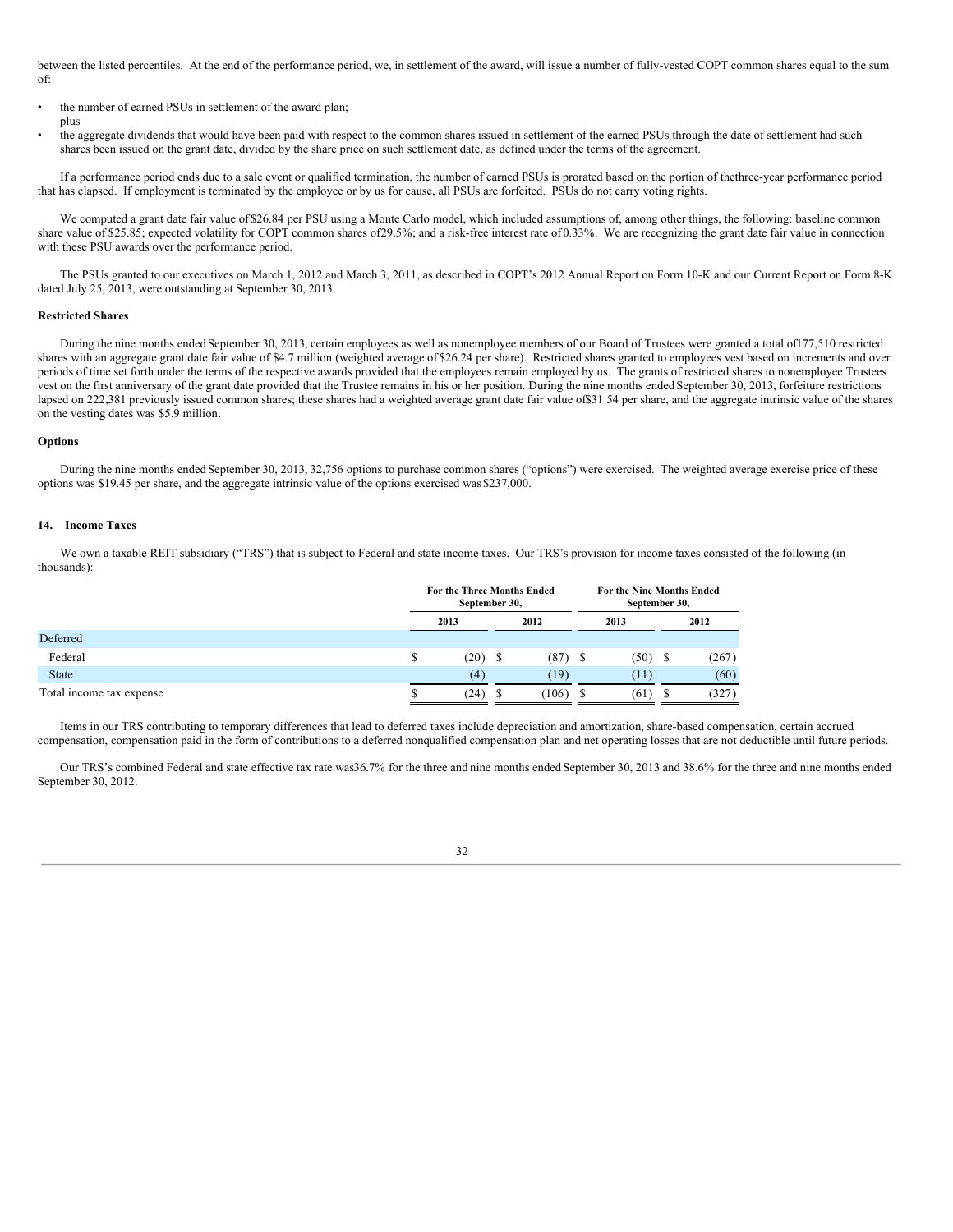#### **15. Discontinued Operations and Assets Held for Sale**

Income from discontinued operations primarily includes revenues and expenses associated with the following:

- five properties in White Marsh, Maryland (in the Greater Baltimore region) that were sold on January 30,
- $2012;$
- 1101 Sentry Gateway in San Antonio that was sold on January 31,
- 2012;
- 222 and 224 Schilling Circle in Greater Baltimore that were sold on February 10, 2012;
- 15 and 45 West Gude Drive in Suburban Maryland that were sold on May 2,
- $2012$

2013.

- 11800 Tech Road in Suburban Maryland that was sold on June 14, 2012;
- 400 Professional Drive in Suburban Maryland for which the title to the property was transferred to the mortgage lender on July 2,
- 2012; • 23 operating properties in the Baltimore/Washington Corridor and Greater Baltimore regions that were sold on July 24,
- 2012; • 920 Elkridge Landing Road in the Baltimore/Washington Corridor that was sold on June 25, 2013;
- and • 16 operating properties in Colorado Springs and an operating property in Suburban Maryland classified as held for sale atSeptember 30,

The table below sets forth the components of discontinued operations reported on our consolidated statements of operations (in thousands):

|                                              | <b>For the Three Months Ended</b><br>September 30, |   |         |   |          | For the Nine Months Ended<br>September 30, |           |  |  |
|----------------------------------------------|----------------------------------------------------|---|---------|---|----------|--------------------------------------------|-----------|--|--|
|                                              | 2013                                               |   | 2012    |   | 2013     |                                            | 2012      |  |  |
| Revenue from real estate operations          | 5,521                                              | S | 6,902   | S | 16,786   | S.                                         | 35,305    |  |  |
| Property operating expenses                  | (1, 403)                                           |   | (2,225) |   | (4,196)  |                                            | (12, 191) |  |  |
| Depreciation and amortization                |                                                    |   | (2,020) |   | (158)    |                                            | (8,744)   |  |  |
| <b>Impairment</b> losses                     | (5,774)                                            |   | (9,733) |   | (14,826) |                                            | (23,510)  |  |  |
| General, administrative and leasing expenses |                                                    |   | (1)     |   | (1)      |                                            | (3)       |  |  |
| Business development and land carry costs    |                                                    |   |         |   |          |                                            | (24)      |  |  |
| Interest expense                             | (68)                                               |   | (127)   |   | (199)    |                                            | (2,107)   |  |  |
| Gain on sales of real estate                 |                                                    |   | 16,913  |   |          |                                            | 20,948    |  |  |
| Gain on early extinguishment of debt         |                                                    |   | 1,738   |   |          |                                            | 1,736     |  |  |
| Discontinued operations                      | (1, 724)                                           |   | 11,447  |   | (2,594)  |                                            | 11,410    |  |  |

The table below sets forth the components of assets held for sale on our consolidated balance sheets (in thousands):

|                                                    | September 30, 2013 | December 31, 2012 |
|----------------------------------------------------|--------------------|-------------------|
| Properties, net                                    | 121,060<br>S       | 128,740           |
| Deferred rent receivable                           | 4,951              | 4,068             |
| Intangible assets on real estate acquisitions, net | 4,384              | 4,409             |
| Deferred leasing costs, net                        | 3,511              | 2,923             |
| Lease incentives                                   | 78                 | 89                |
| Assets held for sale, net                          | 133.984            | 140.229           |

#### **16. Earnings Per Share ("EPS") and Earnings Per Unit ("EPU")**

# COPT and Subsidiaries EPS

We present both basic and diluted EPS. We compute basic EPS by dividing net income available to common shareholders allocable to unrestricted common shares under the two-class method by the weighted average number of unrestricted common shares outstanding during the period. Our computation of diluted EPS is similar except that:

- the denominator is increased to include: (1) the weighted average number of potential additional common shares that would have been outstanding if securities that are convertible into our common shares were converted; and (2) the effect of dilutive potential common shares outstanding during the period attributable to share-based compensation using the treasury stock or if-converted methods; and
- the numerator is adjusted to add back any changes in income or loss that would result from the assumed conversion into common shares that we added to the denominator.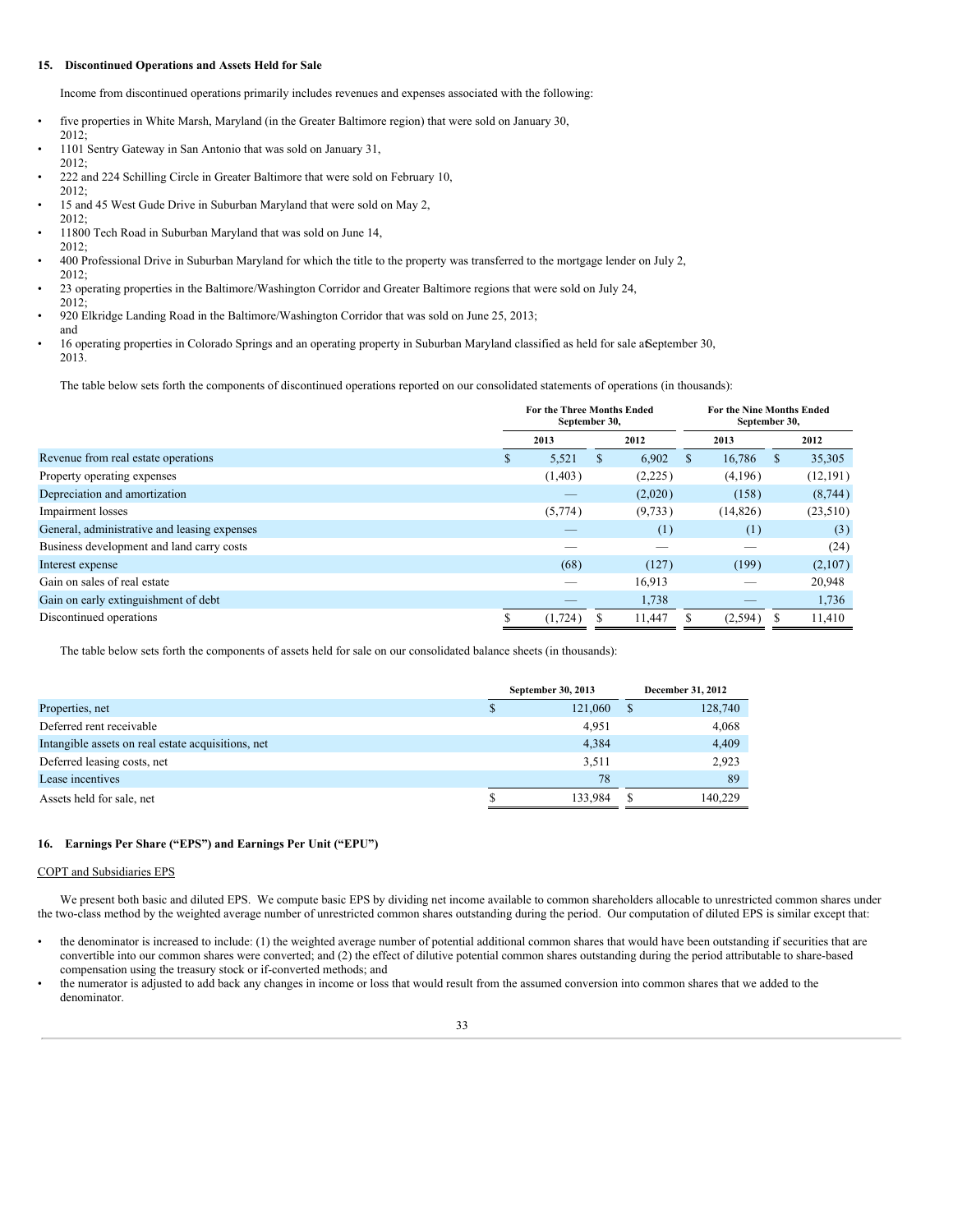Summaries of the numerator and denominator for purposes of basic and diluted EPS calculations are set forth below (in thousands, except per share data):

|                                                                                                            | <b>For the Three Months Ended</b><br>September 30, |          |      |           | For the Nine Months Ended September<br>30, |           |               |           |
|------------------------------------------------------------------------------------------------------------|----------------------------------------------------|----------|------|-----------|--------------------------------------------|-----------|---------------|-----------|
|                                                                                                            |                                                    | 2013     | 2012 |           | 2013                                       |           |               | 2012      |
| Numerator:                                                                                                 |                                                    |          |      |           |                                            |           |               |           |
| (Loss) income from continuing operations                                                                   | S                                                  | (276)    | S    | (32,212)  | S                                          | 8,783     | S             | (10,100)  |
| Gain on sales of real estate, net                                                                          |                                                    |          |      |           |                                            | 2,683     |               | 21        |
| Preferred share dividends                                                                                  |                                                    | (4,490)  |      | (6, 546)  |                                            | (15, 481) |               | (14, 738) |
| Issuance costs associated with redeemed preferred shares                                                   |                                                    |          |      | (1,827)   |                                            | (2,904)   |               | (1,827)   |
| (Loss) income from continuing operations attributable to noncontrolling interests                          |                                                    | (990)    |      | 2,249     |                                            | (2,139)   |               | 1,710     |
| Income from continuing operations attributable to restricted shares                                        |                                                    | (97)     |      | (111)     |                                            | (317)     |               | (357)     |
| Numerator for basic and diluted EPS from continuing operations attributable to COPT common<br>shareholders | S                                                  | (5,853)  | -S   | (38, 447) | S                                          | (9,375)   | -S            | (25,291)  |
| Discontinued operations                                                                                    |                                                    | (1, 724) |      | 11,447    |                                            | (2,594)   |               | 11,410    |
| Discontinued operations attributable to noncontrolling interests                                           |                                                    | 26       |      | (646)     |                                            | (42)      |               | (603)     |
| Numerator for basic and diluted EPS on net (loss) income attributable to COPT common<br>shareholders       | S                                                  | (7,551)  | -S   | (27, 646) | S                                          | (12,011)  | <sup>\$</sup> | (14, 484) |
| Denominator for basic and diluted EPS (common shares)                                                      |                                                    | 86,760   |      | 71,688    |                                            | 84,547    |               | 71,590    |
| Basic EPS:                                                                                                 |                                                    |          |      |           |                                            |           |               |           |
| Loss from continuing operations attributable to COPT common shareholders                                   | S                                                  | (0.07)   | -S   | (0.54)    | S                                          | (0.11)    | - \$          | (0.35)    |
| Discontinued operations attributable to COPT common shareholders                                           |                                                    | (0.02)   |      | 0.15      |                                            | (0.03)    |               | 0.15      |
| Net loss attributable to COPT common shareholders                                                          |                                                    | (0.09)   | -S   | (0.39)    | S                                          | (0.14)    | <sup>\$</sup> | (0.20)    |
| Diluted EPS:                                                                                               |                                                    |          |      |           |                                            |           |               |           |
| Loss from continuing operations attributable to COPT common shareholders                                   | \$                                                 | (0.07)   | -S   | (0.54)    | S                                          | (0.11)    | - \$          | (0.35)    |
| Discontinued operations attributable to COPT common shareholders                                           |                                                    | (0.02)   |      | 0.15      |                                            | (0.03)    |               | 0.15      |
| Net loss attributable to COPT common shareholders                                                          | \$                                                 | (0.09)   | -S   | (0.39)    | S                                          | (0.14)    | <sup>\$</sup> | (0.20)    |

Our diluted EPS computations do not include the effects of the following securities since the conversions of such securities would increase diluted EPS for the respective periods (in thousands):

|                                         |       | Weighted Average Shares Excluded from Denominator |                                         |       |  |  |  |  |  |
|-----------------------------------------|-------|---------------------------------------------------|-----------------------------------------|-------|--|--|--|--|--|
|                                         |       | For the Three Months Ended September<br>30,       | For the Nine Months Ended September 30, |       |  |  |  |  |  |
|                                         | 2013  | 2012                                              | 2013                                    | 2012  |  |  |  |  |  |
| Conversion of common units              | 3,804 | 4.233                                             | 3,832                                   | 4.256 |  |  |  |  |  |
| Conversion of Series I Preferred Units  | 176   | 176                                               | 176                                     | 176   |  |  |  |  |  |
| Conversion of Series K Preferred Shares | 434   | 434                                               | 434                                     | 434   |  |  |  |  |  |

The following share-based compensation securities were excluded from the computation of diluted EPS because their effect was antidilutive:

- weighted average restricted shares for the three months endedSeptember 30, 2013 and 2012 of 377,000 and 420,000, respectively, and for the nine months ended September 30, 2013 and 2012 of 388,000 and 475,000, respectively; and
- weighted average options for the three months endedSeptember 30, 2013 and 2012 of 613,000 and 752,000, respectively, and for the nine months ended September 30, 2013 and 2012 of 571,000 and 780,000, respectively.

As discussed in Note 8, we have outstanding senior notes that have an exchange settlement feature but did not affect our diluted EPS reported above since the weighted average closing price of our common shares during each of the periods was less than the exchange prices per common share applicable for such periods.

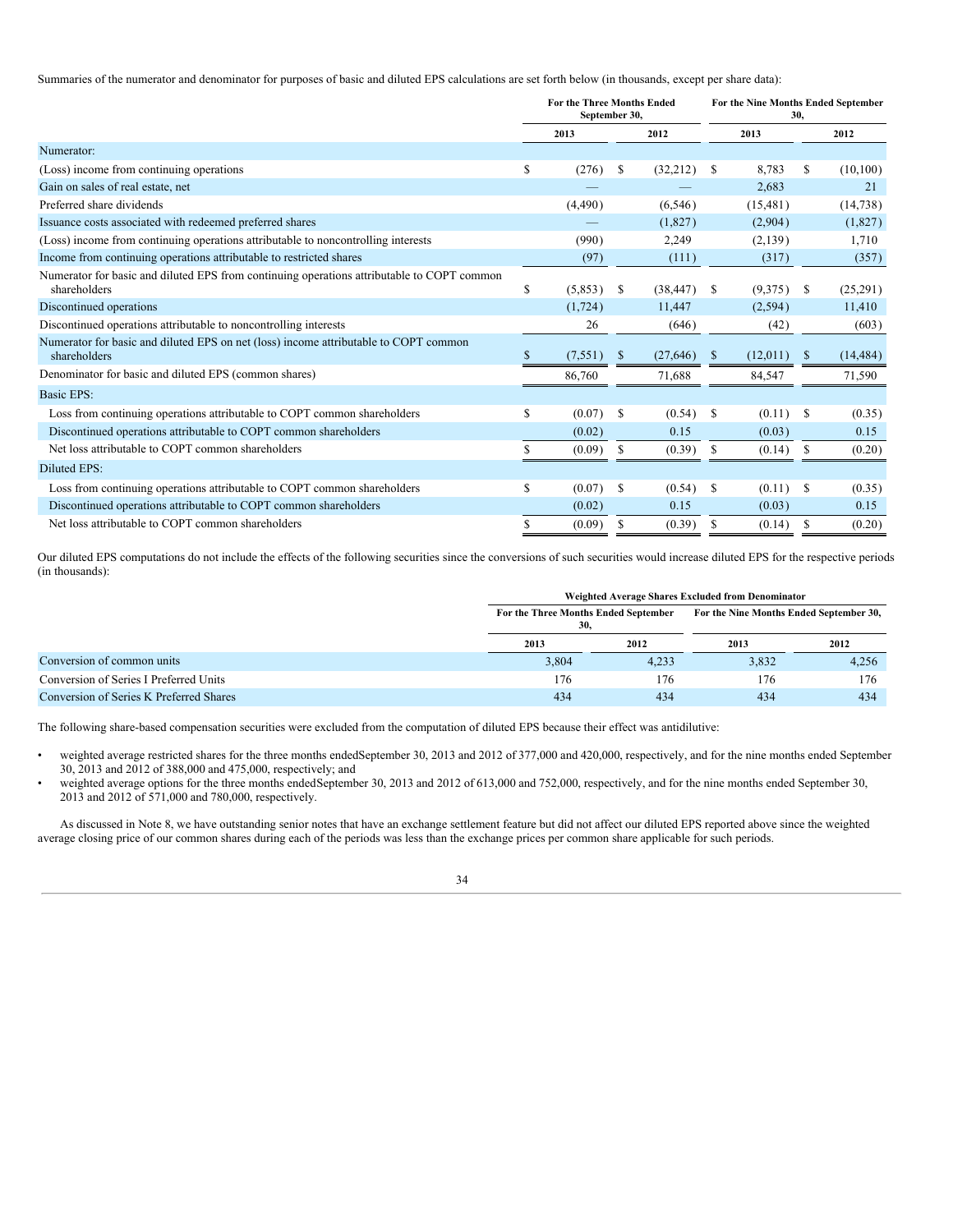#### COPLP and Subsidiaries EPU

We present both basic and diluted EPU. We compute basic EPU by dividing net income available to common unitholders allocable to unrestricted common units under the two-class method by the weighted average number of unrestricted common units outstanding during the period. Our computation of diluted EPU is similar except that:

- the denominator is increased to include: (1) the weighted average number of potential additional common units that would have been outstanding if securities that are convertible into our common units were converted; and (2) the effect of dilutive potential common units outstanding during the period attributable to share-based compensation using the treasury stock or if-converted methods; and
- the numerator is adjusted to add back any changes in income or loss that would result from the assumed conversion into common units that we added to the denominator.

Summaries of the numerator and denominator for purposes of basic and diluted EPU calculations are set forth below (in thousands, except per unit data):

|                                                                                                            | <b>For the Three Months Ended</b><br>September 30, |          |               |           | For the Nine Months Ended<br>September 30, |             |              |           |
|------------------------------------------------------------------------------------------------------------|----------------------------------------------------|----------|---------------|-----------|--------------------------------------------|-------------|--------------|-----------|
|                                                                                                            |                                                    | 2013     |               | 2012      | 2013                                       |             |              | 2012      |
| Numerator:                                                                                                 |                                                    |          |               |           |                                            |             |              |           |
| (Loss) income from continuing operations                                                                   | \$                                                 | (276)    | S             | (32,212)  | -S                                         | 8,783       | S            | (10,100)  |
| Gain on sales of real estate, net                                                                          |                                                    |          |               |           |                                            | 2,683       |              | 21        |
| Preferred unit distributions                                                                               |                                                    | (4,655)  |               | (6,711)   |                                            | (15,976)    |              | (15, 233) |
| Issuance costs associated with redeemed preferred units                                                    |                                                    |          |               | (1,827)   |                                            | (2,904)     |              | (1,827)   |
| (Loss) income from continuing operations attributable to noncontrolling interests                          |                                                    | (986)    |               | 243       |                                            | (2,025)     |              | 829       |
| Income from continuing operations attributable to restricted units                                         |                                                    | (97)     |               | (111)     |                                            | (317)       |              | (357)     |
| Numerator for basic and diluted EPU from continuing operations attributable to<br>COPLP common unitholders | \$                                                 | (6,014)  | S             | (40,618)  | -S                                         | (9,756)     | - S          | (26,667)  |
| Discontinued operations                                                                                    |                                                    | (1, 724) |               | 11,447    |                                            | (2, 594)    |              | 11,410    |
| Discontinued operations attributable to noncontrolling interests                                           |                                                    | (49)     |               | (647)     |                                            | (147)       |              | (662)     |
| Numerator for basic and diluted EPU on net income attributable to COPLP common<br>unitholders              | $\mathbb{S}$                                       | (7, 787) | S             | (29, 818) | <sup>\$</sup>                              | (12, 497)   | -S           | (15,919)  |
|                                                                                                            |                                                    |          |               |           |                                            |             |              |           |
| Denominator for basic and diluted EPU (common units)                                                       |                                                    | 90,564   |               | 75,921    |                                            | 88,379      |              | 75,846    |
| Basic EPU:                                                                                                 |                                                    |          |               |           |                                            |             |              |           |
| Loss from continuing operations attributable to COPLP common unitholders                                   | $\mathbf S$                                        | (0.07)   | S             | (0.54)    | -S                                         | $(0.11)$ \$ |              | (0.35)    |
| Discontinued operations attributable to COPLP common unitholders                                           |                                                    | (0.02)   |               | 0.15      |                                            | (0.03)      |              | 0.14      |
| Net loss attributable to COPLP common unitholders                                                          | $\mathbb{S}$                                       | (0.09)   | $\mathbb{S}$  | (0.39)    | -S                                         | $(0.14)$ \$ |              | (0.21)    |
| Diluted EPU:                                                                                               |                                                    |          |               |           |                                            |             |              |           |
| Loss from continuing operations attributable to COPLP common unitholders                                   | $\mathbb{S}$                                       | (0.07)   | S             | (0.54)    | - S                                        | $(0.11)$ \$ |              | (0.35)    |
| Discontinued operations attributable to COPLP common unitholders                                           |                                                    | (0.02)   |               | 0.15      |                                            | (0.03)      |              | 0.14      |
| Net loss attributable to COPLP common unitholders                                                          | \$                                                 | (0.09)   | <sup>\$</sup> | (0.39)    | $\mathbf S$                                | (0.14)      | <sup>S</sup> | (0.21)    |

Our diluted EPU computations do not include the effects of the following securities since the conversions of such securities would increase diluted EPU for the respective periods (in thousands):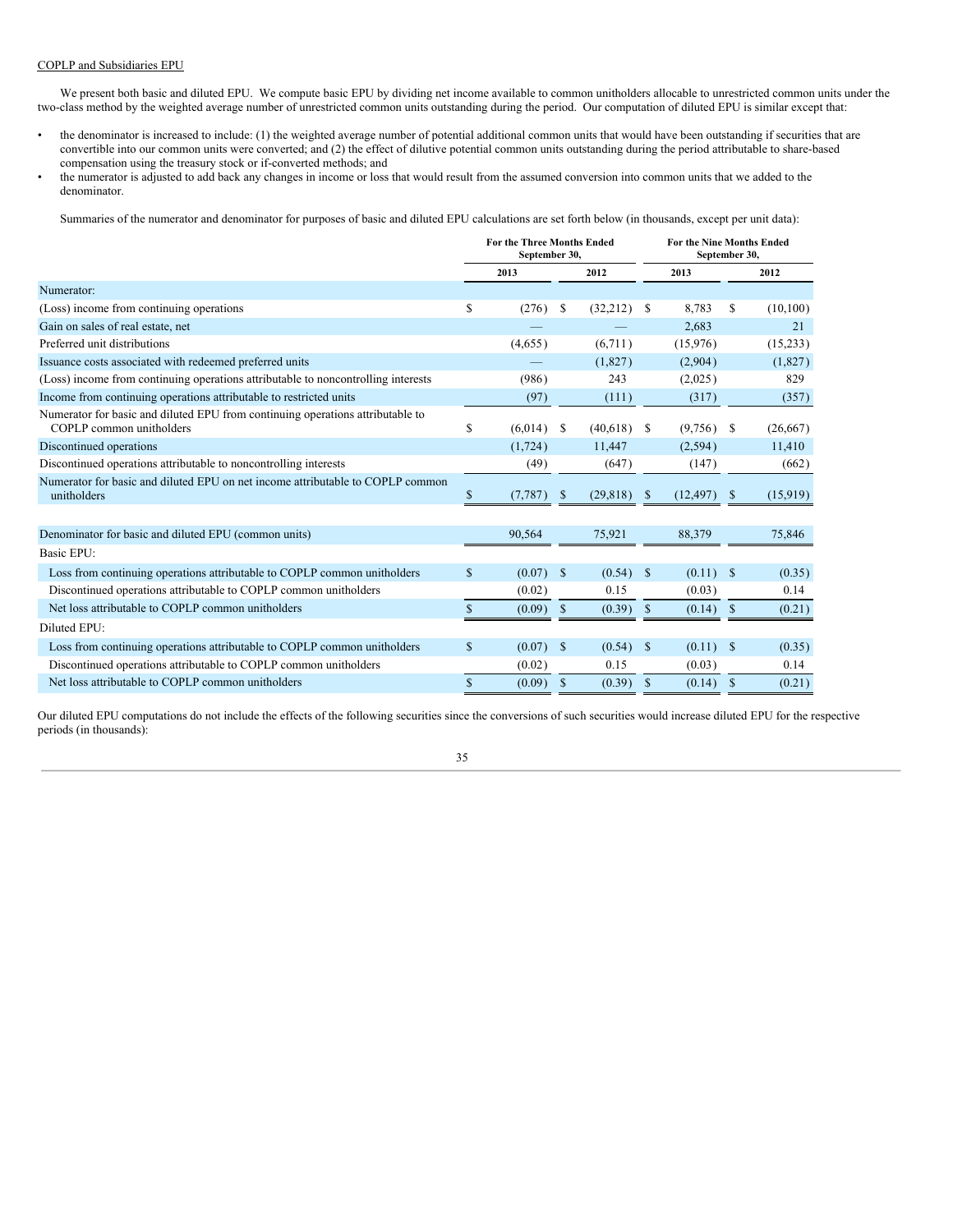**Weighted Average Units Excluded from Denominator For the Three Months Ended September 30, For the Nine Months Ended September 30, 2012 2011 2013 2012** Conversion of Series I Preferred Units 176 176 176 176 Conversion of Series K Preferred Units 434 434 434 434

The following share-based compensation securities were excluded from the computation of diluted EPU because their effect was antidilutive:

- weighted average restricted units for the three months endedSeptember 30, 2013 and 2012 of 377,000 and 420,000, respectively, and for the nine months ended September 30, 2013 and 2012 of 388,000 and 475,000, respectively; and
- weighted average options for the three months endedSeptember 30, 2013 and 2012 of 613,000 and 752,0000, respectively, and for the nine months endedSeptember 30, 2013 and 2012 of 571,000 and 780,000, respectively.

As discussed in Note 8, we have outstanding senior notes that have an exchange settlement feature but did not affect our diluted EPU reported above since the weighted average closing price of COPT's common shares during each of the periods was less than the exchange prices per common share applicable for such periods.

#### **17. Commitments and Contingencies**

#### **Litigation**

In the normal course of business, we are involved in legal actions arising from our ownership and administration of properties. We establish reserves for specific legal proceedings when we determine that the likelihood of an unfavorable outcome is probable and the amount of loss can be reasonably estimated. Management does not anticipate that any liabilities that may result from such proceedings will have a materially adverse effect on our financial position, operations or liquidity. Our assessment of the potential outcomes of these matters involves significant judgment and is subject to change based on future developments.

#### **Environmental**

We are subject to various Federal, state and local environmental regulations related to our property ownership and operation. We have performed environmental assessments of our properties, the results of which have not revealed any environmental liability that we believe would have a materially adverse effect on our financial position, operations or liquidity.

#### **Joint Ventures**

In connection with our 2005 contribution of properties to an unconsolidated partnership in which we hold a partnership interest, we entered into standard nonrecourse loan guarantees (environmental indemnifications and guarantees against fraud and misrepresentation, and springing guarantees of partnership debt in the event of a voluntary bankruptcy of the partnership). The maximum amount we could be required to pay under the guarantees as of September 30, 2013 totaled approximately \$64 million for outstanding debt, plus interest and penalties associated with such debt. We are entitled to recover 80% of any amounts paid under the guarantees from an affiliate of our partner pursuant to an indemnification agreement. In 2012, the holder of the mortgage debt encumbering all of the joint venture's properties initiated foreclosure proceedings. Management considered this event and estimates that the aggregate fair value of the guarantees would not exceed the amounts included in distributions received in excess of investment in unconsolidated real estate joint venture reported on the consolidated balance sheets.

We may be required to make our pro rata share of additional investments in our real estate joint ventures (generally based on our percentage ownership) in the event that additional funds are needed. In the event that the other members of these joint ventures do not pay their share of investments when additional funds are needed, we may then deem it appropriate to make even larger investments in these joint ventures.

#### **Tax Incremental Financing Obligation**

In August 2010, Anne Arundel County, Maryland issued \$30 million in tax incremental financing bonds to third-party investors in order to finance public improvements needed in connection with our project known as National Business Park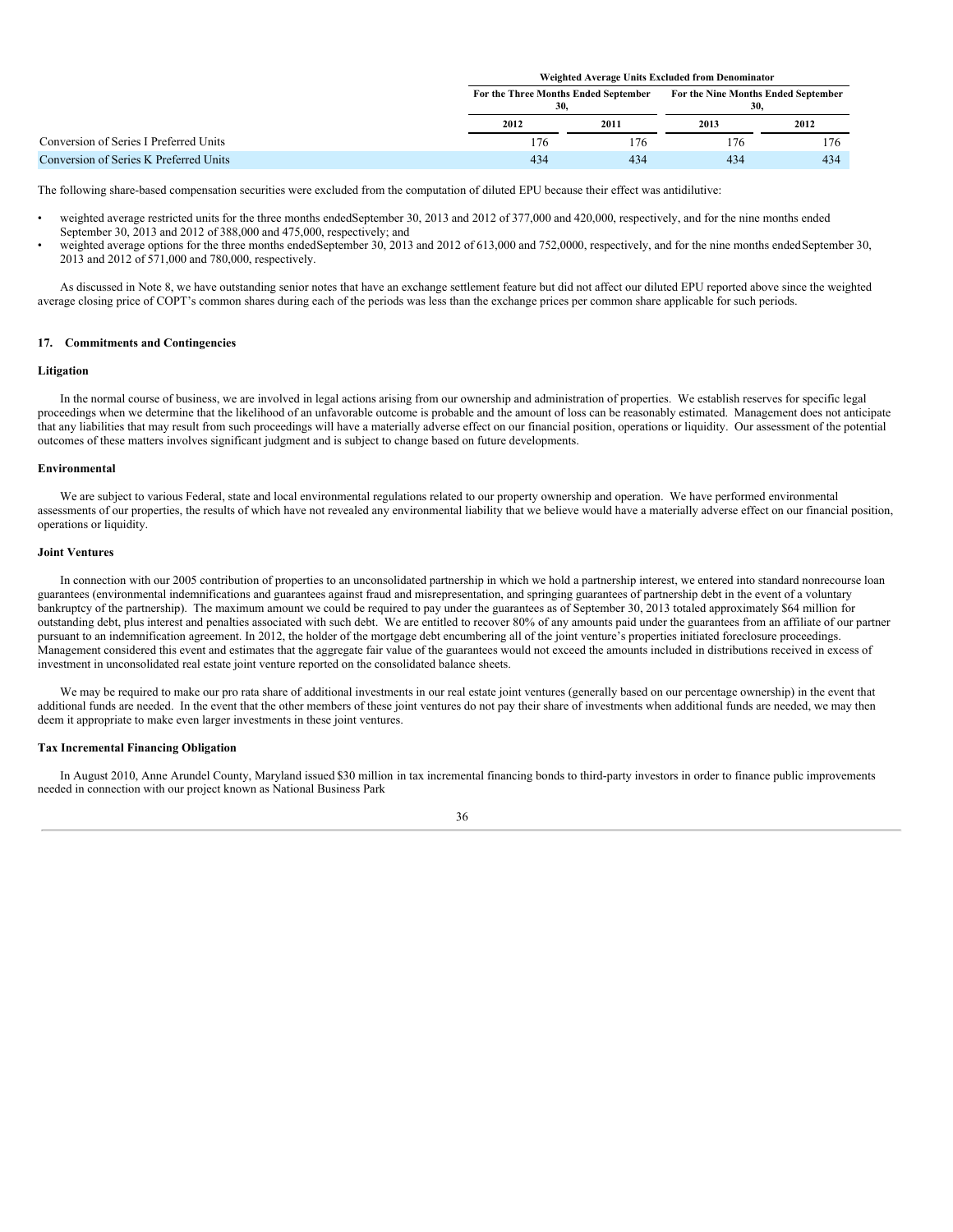North. The real estate taxes on increases in assessed value of a development district encompassing National Business Park North are to be transferred to a special fund pledged to the repayment of the bonds. We recognized a \$2.5 million liability through September  $30$ ,  $2013$  representing the estimated fair value of our obligation to fund through a special tax any future shortfalls between debt service on the bonds and real estate taxes available to repay the bonds.

#### **Environmental Indemnity Agreement**

We agreed to provide certain environmental indemnifications in connection with a lease and subsequent sale ofthree New Jersey properties. The prior owner of the properties, a Fortune 100 company that is responsible for groundwater contamination at such properties, previously agreed to indemnify us for (1) direct losses incurred in connection with the contamination and (2) its failure to perform remediation activities required by the State of New Jersey, up to the point that the state declares the remediation to be complete. Under the environmental indemnification agreement, we agreed to the following:

- to indemnify the tenant against losses covered under the prior owner's indemnity agreement if the prior owner fails to indemnify the tenant for such losses. This indemnification is capped at \$5.0 million in perpetuity after the State of New Jersey declares the remediation to be complete;
- to indemnify the tenant for consequential damages (e.g., business interruption) at one of the buildings in perpetuity and another of the buildings through 2025. This indemnification is limited to \$12.5 million; and
- <span id="page-38-0"></span>• to pay 50% of additional costs related to construction and environmental regulatory activities incurred by the tenant as a result of the indemnified environmental condition of the properties. This indemnification is limited to \$300,000 annually and \$1.5 million in the aggregate.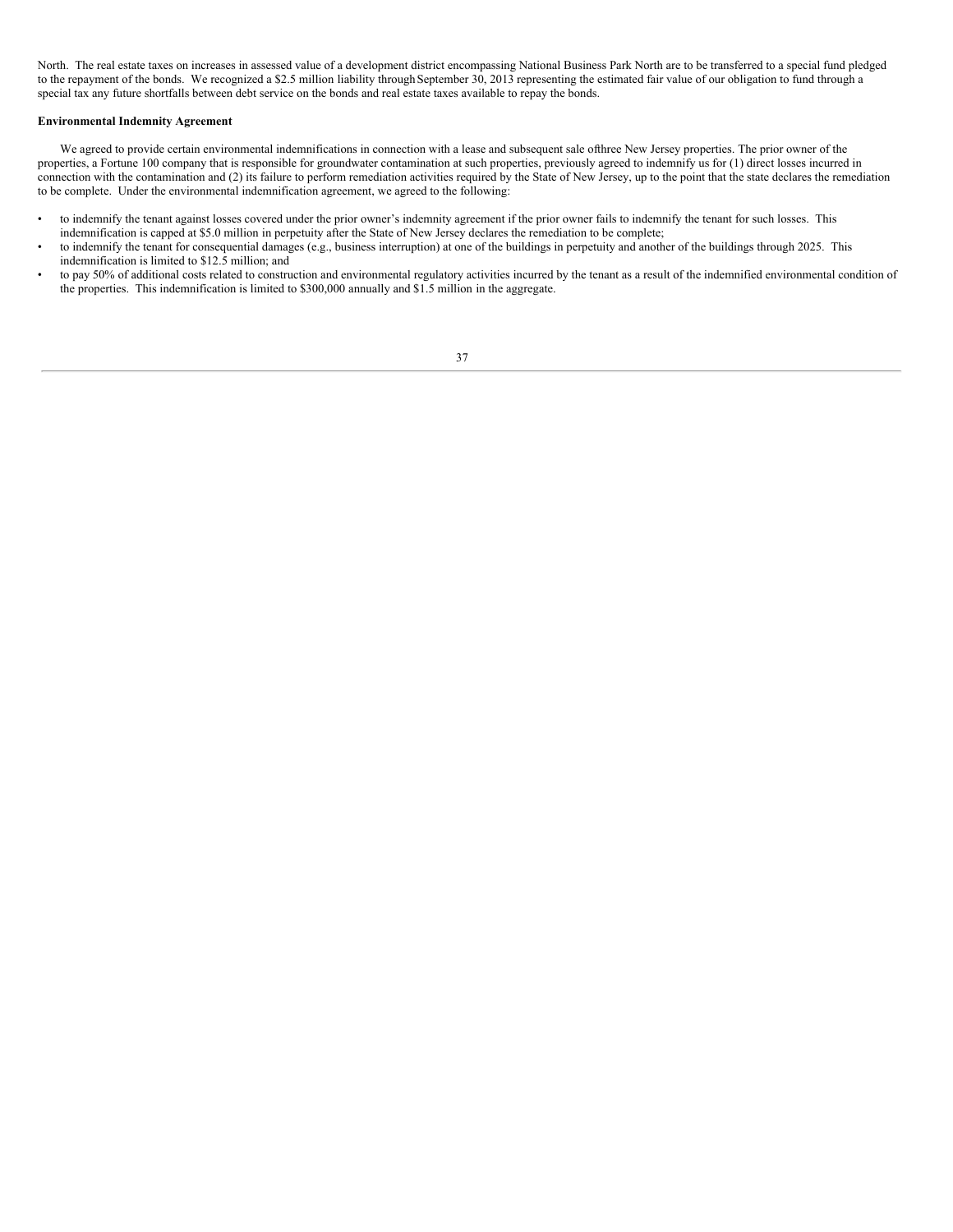#### **Item 2. Management's Discussion and Analysis of Financial Condition and Results of Operations**

#### **Overview**

COPT is an office real estate investment trust ("REIT") that focuses primarily on serving the specialized requirements of United States Government agencies and defense contractors, most of whom are engaged in defense information technology and national security related activities. COPT generally acquires, develops, manages and leases office and data center properties concentrated in large office parks located near knowledge-based government demand drivers and/or in targeted markets or submarkets in the Greater Washington, DC/Baltimore region. COPT conducts almost all of its operations through COPLP, a Delaware limited partnership, of which it is the sole general partner. COPLP owns real estate both directly and through subsidiary partnerships, corporations, business trusts and limited liability companies. COPLP also owns subsidiaries that provide real estate services such as property management, construction and development services primarily for our properties but also for third parties.

During the nine months ended September 30, 2013:

- COPT completed a public offering of 4,485,000 common shares in March at a price of \$26.34 per share for net proceeds of \$118.1 million, after underwriter discounts but before offering expenses, that were contributed to COPLP in exchange for 4,485,000 common units. The net proceeds were used to pay down our Revolving Credit Facility and for general corporate purposes;
- COPT issued 1.5 million common shares at a weighted average price of\$26.05 per share under its at-the-market ("ATM") stock offering program established in October 2012, representing its first issuance under the ATM program. Net proceeds from the shares issued totaled \$38.5 million, after payment of \$586,000 in commissions to sales agents. The proceeds from the shares issued were contributed to COPLP in exchange for 1.5 million common units, and used by COPLP for general corporate purposes.
- COPT redeemed all of its outstanding Series J Preferred Shares at a price of \$25 per share, or \$84.8 million in the aggregate, plus accrued and unpaid dividends thereon through the date of redemption, using proceeds from the March 2013 public offering of common shares. These shares accrued dividends equal to 7.625% of the liquidation preference. In connection with this redemption, COPLP redeemed the Series J Preferred Units previously owned by COPT that carried terms substantially the same as the Series J Preferred Shares. At the time of the redemption, we recognized a \$2.9 million decrease to net income available to common shareholders/unitholders pertaining to the original issuance costs incurred on the securities;
- COPLP issued the following unsecured senior notes, guaranteed by COPT, and used the net proceeds from these issuances to repay borrowings under our Revolving Credit Facility and for general corporate purposes, including partial repayment of certain of our unsecured debt:
	- \$350.0 million aggregate principal amount of 3.600% Senior Notes at an initial offering price of99.816% of their face value. The proceeds from the offering, after deducting discounts of the initial purchasers of the notes, but before other offering expenses, were approximately \$347.1 million; and
	- \$250.0 million aggregate principal amount of 5.250% Senior Notes at an initial offering price of98.783% of their face value. The proceeds from the offering, after deducting discounts of the initial purchasers of the notes, but before other offering expenses, were approximately \$245.3 million;
- we repaid a \$239.4 million principal amount of our 4.25% Exchangeable Senior Notes for an aggregate repayment amount of \$255.1 million, and recognized a\$25.9 million loss of early extinguishment of debt, including unamortized loan issuance costs. Most of this repayment resulted from a tender offer for the notes that was completed on June 27, 2013;
- we placed into service an aggregate of 392,000 square feet in four newly constructed properties proximate to defense installations and other knowledge-based demand drivers that were 74% leased as of September 30, 2013; and
- we finished the period with occupancy of our portfolio of operating office properties at 88.5%.

We discuss significant factors contributing to changes in our net income in the section below entitled "Results of Operations." The results of operations discussion is combined for COPT and COPLP because there are no material differences in the results of operations between the two reporting entities.

In addition, the section below entitled "Liquidity and Capital Resources" includes discussions of, among other things:

- how we expect to generate cash for short and long-term capital needs;
- and our commitments and contingencies.

You should refer to our consolidated financial statements as you read this section.

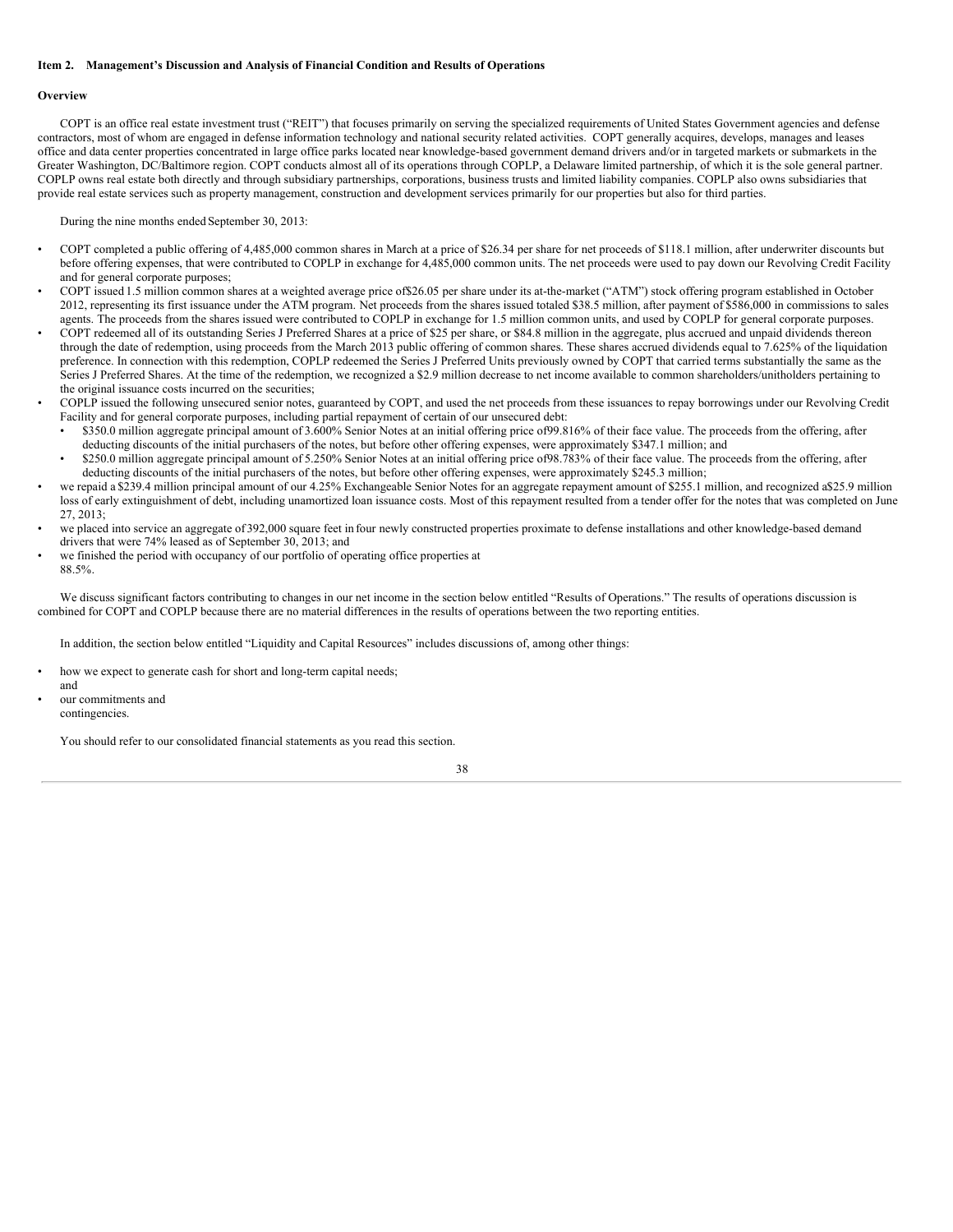This section contains "forward-looking" statements, as defined in the Private Securities Litigation Reform Act of 1995, that are based on our current expectations, estimates and projections about future events and financial trends affecting the financial condition and operations of our business. Forward-looking statements can be identified by the use of words such as "may," "will," "should," "could," "believe," "anticipate," "expect," "estimate," "plan" or other comparable terminology. Forward-looking statements are inherently subject to risks and uncertainties, many of which we cannot predict with accuracy and some of which we might not even anticipate. Although we believe that the expectations, estimates and projections reflected in such forward-looking statements are based on reasonable assumptions at the time made, we can give no assurance that these expectations, estimates and projections will be achieved. Future events and actual results may differ materially from those discussed in the forward-looking statements. Important factors that may affect these expectations, estimates and projections include, but are not limited to:

- general economic and business conditions, which will, among other things, affect office property and data center demand and rents, tenant creditworthiness, interest rates, financing availability and property values;
- adverse changes in the real estate markets, including, among other things, increased competition with other companies;
- governmental actions and initiatives, including risks associated with the impact of a government shutdown or budgetary reductions or impasses, such as a reduction in rental revenues, non-renewal of leases and/or a curtailment of demand for additional space by our strategic customers;
- our ability to borrow on favorable
- terms;
- risks of real estate acquisition and development activities, including, among other things, risks that development projects may not be completed on schedule, that tenants may not take occupancy or pay rent or that development or operating costs may be greater than anticipated;
- our ability to sell properties included in our Strategic Reallocation
- Plan;
- risks of investing through joint venture structures, including risks that our joint venture partners may not fulfill their financial obligations as investors or may take actions that are inconsistent with our objectives;
- changes in our plans for properties or views of market economic conditions or failure to obtain development rights, either of which could result in recognition of significant impairment losses;
- our ability to satisfy and operate effectively under Federal income tax rules relating to real estate investment trusts and partnerships;
- the dilutive effects of issuing additional common
- shares; our ability to achieve projected results;
- and
- environmental requirements.
- 

We undertake no obligation to update or supplement forward-looking statements.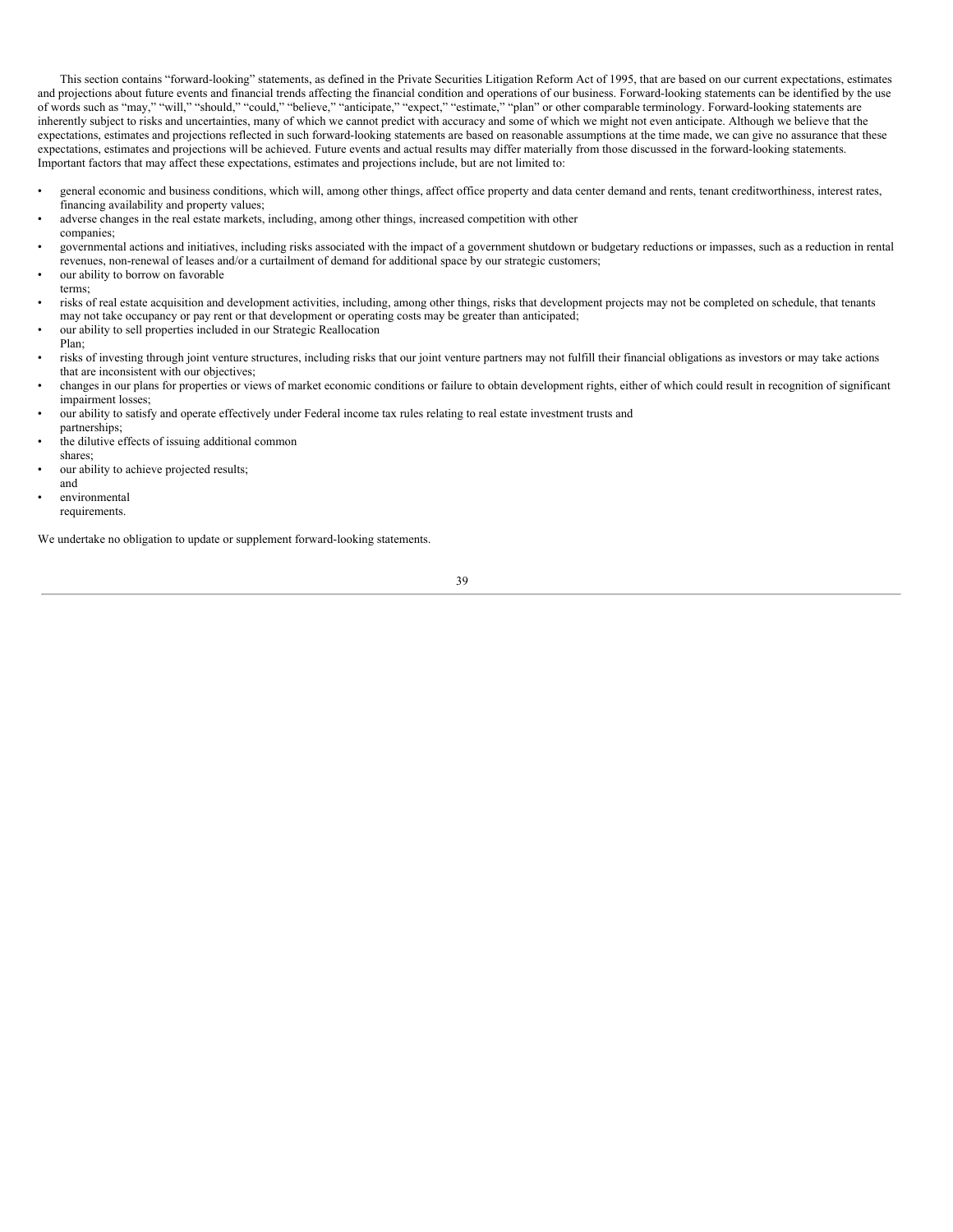#### **Occupancy and Leasing**

# **Office Properties**

The tables below set forth occupancy information pertaining to our portfolio of operating office properties:

|                                                                          | September 30, 2013 | December 31, 2012 |
|--------------------------------------------------------------------------|--------------------|-------------------|
| Occupancy rates at period end                                            |                    |                   |
| Total                                                                    | 88.5%              | 87.8%             |
| Baltimore/Washington Corridor                                            | $90.2\%$           | 89.4%             |
| Northern Virginia                                                        | 87.2%              | 89.2%             |
| San Antonio                                                              | $96.6\%$           | $96.4\%$          |
| Washington, DC - Capitol Riverfront                                      | $90.9\%$           | 89.0%             |
| St. Mary's and King George Counties                                      | 89.6%              | 85.9%             |
| <b>Greater Baltimore</b>                                                 | 79.0%              | 78.6%             |
| Suburban Maryland                                                        | 95.7%              | $94.1\%$          |
| Colorado Springs                                                         | 82.6%              | 77.8%             |
| Greater Philadelphia                                                     | 93.7%              | $100.0\%$         |
| Other                                                                    | 95.8%              | 94.6%             |
| Average contractual annual rental rate per square foot at period end (1) | \$<br>28.26        | \$<br>27.92       |

(1) Includes estimated expense

reimbursements.

|                                                                        | Rentable<br><b>Square Feet</b> | Occupied<br><b>Square Feet</b> |
|------------------------------------------------------------------------|--------------------------------|--------------------------------|
|                                                                        | (in thousands)                 |                                |
| December 31, 2012                                                      | 18,831                         | 16,541                         |
| Square feet vacated upon lease expiration (1)                          |                                | (691)                          |
| Occupancy of previously vacated space in connection with new lease (2) |                                | 590                            |
| Square feet constructed or redeveloped                                 | 563                            | 581                            |
| <b>Dispositions</b>                                                    | (103)                          |                                |
| Other changes                                                          | (87)                           | (25)                           |
| September 30, 2013                                                     | 19.204                         | 16,996                         |

(1) Includes lease terminations and space reductions occurring in connection with lease

renewals. (2) Excludes occupancy of vacant square feet acquired or developed.

Occupancy of our Same Office Properties was90.3% at September 30, 2013, up slightly from89.5% at December 31, 2012.

During the nine months ended September 30, 2013, we completed 2.7 million square feet of leasing and renewed 68.6% of the square footage of our lease expirations (including the effect of early renewals) for the period, which included the effect of an anticipated significant tenant move-out in one property.

#### Wholesale Data Center Property

Our wholesale data center property, which upon completion is expected to have a critical load of18 megawatts, had nine megawatts in operations atSeptember 30, 2013, of which 6.3 were leased to tenants with further expansion rights of up to a combined7.2 megawatts.

#### **Results of Operations**

We evaluate the operating performance of our properties using NOI from real estate operations, our segment performance measure which is derived by subtracting property operating expenses from revenues from real estate operations. We view our NOI from real estate operations as comprising the following primary categories of operating properties:

• office properties owned and 100% operational throughout the current and prior year reporting periods, excluding properties disposed or held for future disposition. We define these as changes from "Same Office Properties";

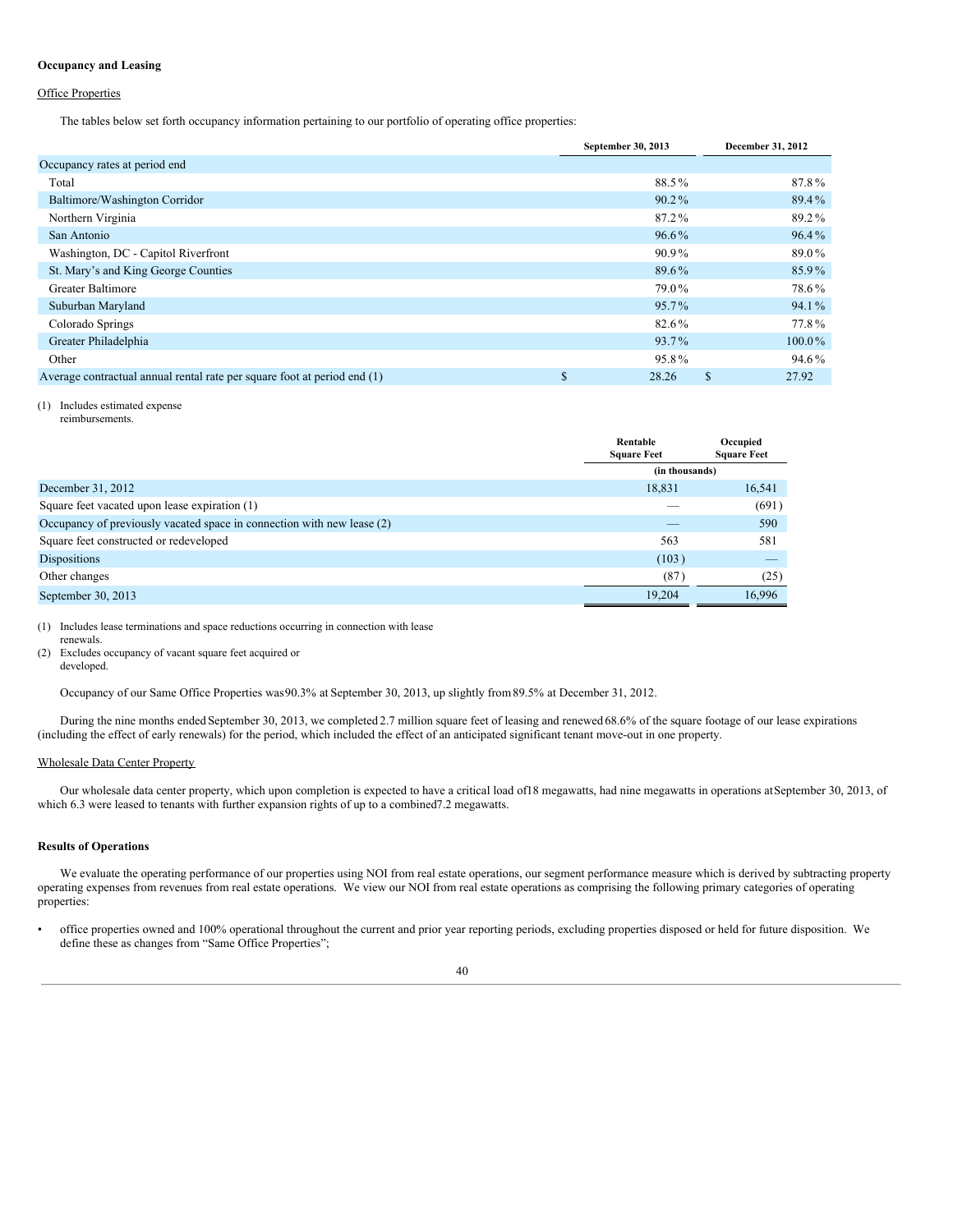- office properties acquired during the current and prior year reporting periods;
- constructed office properties placed into service that were not 100% operational throughout the current and prior year reporting
- periods; • office properties held for sale as ofSeptember 30,
- 2013;
- 16 operating properties that we expect to convey to lenders, as discussed below;
- office properties in the Greater Philadelphia region. In September 2012, we shortened the holding period for office properties in the Greater Philadelphia region because they no longer meet our strategic investment criteria; and
- property dispositions.

Refer to Note 15 of the consolidated financial statements for a summary of operating properties that were either disposed or classified as held for sale and therefore are included in discontinued operations.

We have a non recourse loan totaling \$146.5 million as of September 30, 2013 for which 14 of our operating properties serve as collateral. We expect that the cash flows that will be generated by the properties will be insufficient to fund debt service requirements on the loan. While we sought to negotiate various alternatives with the lender, during the three months ended September 30, 2013, we determined that the probable outcome will be the conveyance of the properties to the lender to extinguish the loan. We expect that the conveyance will occur in a series of transactions in the fourth quarter of 2013. We determined that the carrying amount of certain of these properties located in Colorado Springs, Colorado will not likely be recovered from the cash flows from the operations of the properties over the likely remaining holding period; accordingly, we recognized non-cash impairment losses of \$10.4 million on these properties during the three months ended September 30, 2013. Upon the extinguishment of the loan, we expect to recognize a gain of approximately \$70 million, representing the amount by which the loan will exceed the adjusted carrying amounts of the properties.

We have an additional non recourse loan as of September 30, 2013 for which two of our operating properties serve as collateral. Since the fair value of the properties are significantly less than the carrying amount of the loan, we expect to convey the properties to the lender to extinguish the loan in 2014. We believe that the carrying amounts of these properties will be recovered from the cash flows from the operations of such properties over the likely remaining holding period.

The primary manner in which we evaluate the operating performance of our construction management and other service activities is through a measure we define as NOI from service operations, which is based on the net of the revenues and expenses from these activities. The revenues and expenses from these activities consist primarily of subcontracted costs that are reimbursed to us by customers along with a management fee. The operating margins from these activities are small relative to the revenue. We believe NOI from service operations is a useful measure in assessing both our level of activity and our profitability in conducting such operations.

We believe that operating income, as reported on our consolidated statements of operations, is the most directly comparable generally accepted accounting principles ("GAAP") measure for both NOI from real estate operations and NOI from service operations. Since both of these measures exclude certain items includable in operating income, reliance on these measures has limitations; management compensates for these limitations by using the measures simply as supplemental measures that are considered alongside other GAAP and non-GAAP measures.

The table below reconciles NOI from real estate operations and NOI from service operations to operating income reported on our consolidated statement of operations:

|                                                                      |      | <b>For the Three Months Ended</b><br>September 30, |   |                | For the Nine Months Ended September<br>30, |           |               |           |  |
|----------------------------------------------------------------------|------|----------------------------------------------------|---|----------------|--------------------------------------------|-----------|---------------|-----------|--|
|                                                                      | 2013 |                                                    |   | 2012           | 2013                                       |           |               | 2012      |  |
|                                                                      |      |                                                    |   | (in thousands) |                                            |           |               |           |  |
| NOI from real estate operations                                      | S    | 79,676                                             | S | 77,565         | S                                          | 238,308   | <sup>\$</sup> | 236,243   |  |
| NOI from service operations                                          |      | 685                                                |   | 873            |                                            | 2,883     |               | 2,510     |  |
| NOI from discontinued operations                                     |      | (4,118)                                            |   | (4,677)        |                                            | (12,590)  |               | (23, 114) |  |
| Depreciation and amortization associated with real estate operations |      | (29,210)                                           |   | (28, 604)      |                                            | (86, 239) |               | (84, 633) |  |
| <b>Impairment</b> losses                                             |      | (16,300)                                           |   | (46,096)       |                                            | (16,300)  |               | (41,260)  |  |
| General, administrative and leasing expenses                         |      | (8,027)                                            |   | (6,377)        |                                            | (22, 430) |               | (24, 797) |  |
| Business development expenses and land carry costs                   |      | (1,383)                                            |   | (1,632)        |                                            | (4,069)   |               | (4,506)   |  |
| Operating income (loss)                                              |      | 21,323                                             |   | (8,948)        |                                            | 99,563    |               | 60,443    |  |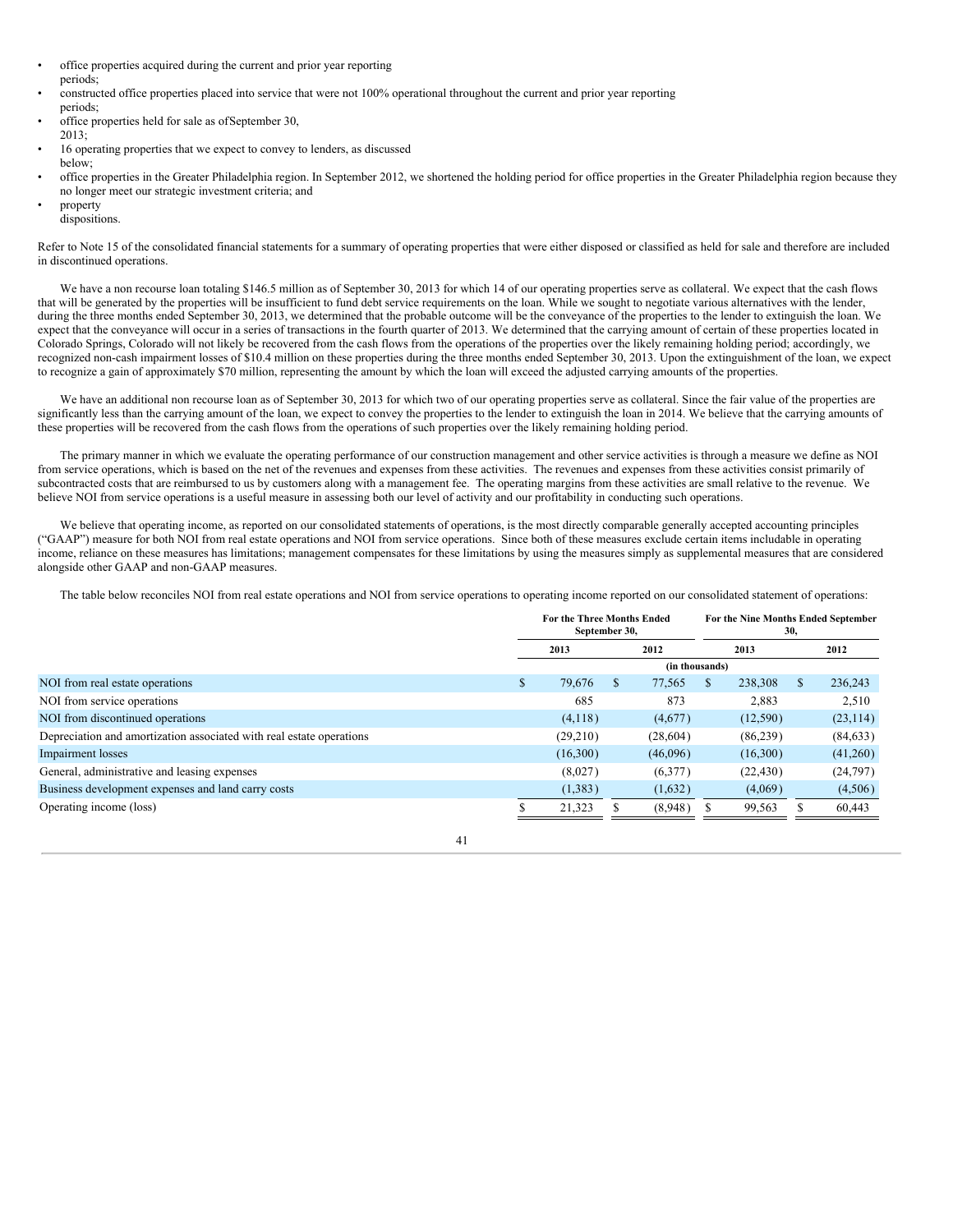#### Comparison of the Three Months Ended September 30, 2013 to the Three Months Ended September 30, 2012

|                                                                      | For the Three Months Ended September 30, |               |                |    |           |  |
|----------------------------------------------------------------------|------------------------------------------|---------------|----------------|----|-----------|--|
|                                                                      | 2013                                     |               | 2012           |    | Variance  |  |
|                                                                      |                                          |               | (in thousands) |    |           |  |
| Revenues                                                             |                                          |               |                |    |           |  |
| Revenues from real estate operations                                 | \$<br>119,040                            | S             | 114,362        | S  | 4,678     |  |
| Construction contract and other service revenues                     | 16,991                                   |               | 15,283         |    | 1,708     |  |
| Total revenues                                                       | 136,031                                  |               | 129,645        |    | 6,386     |  |
| Expenses                                                             |                                          |               |                |    |           |  |
| Property operating expenses                                          | 43,482                                   |               | 41,474         |    | 2,008     |  |
| Depreciation and amortization associated with real estate operations | 29,210                                   |               | 28,604         |    | 606       |  |
| Construction contract and other service expenses                     | 16,306                                   |               | 14,410         |    | 1,896     |  |
| Impairment losses                                                    | 16,300                                   |               | 46,096         |    | (29,796)  |  |
| General, administrative and leasing expenses                         | 8,027                                    |               | 6,377          |    | 1,650     |  |
| Business development expenses and land carry costs                   | 1,383                                    |               | 1,632          |    | (249)     |  |
| Total operating expenses                                             | 114,708                                  |               | 138,593        |    | (23, 885) |  |
| Operating income (loss)                                              | 21,323                                   |               | (8,948)        |    | 30,271    |  |
| Interest expense                                                     | (21,242)                                 |               | (23, 239)      |    | 1,997     |  |
| Interest and other (loss) income                                     | (3)                                      |               | 1,095          |    | (1,098)   |  |
| Loss on early extinguishment of debt                                 | (374)                                    |               | (768)          |    | 394       |  |
| Equity in income (loss) of unconsolidated entities                   | 44                                       |               | (246)          |    | 290       |  |
| Income tax expense                                                   | (24)                                     |               | (106)          |    | 82        |  |
| Loss from continuing operations                                      | (276)                                    |               | (32,212)       |    | 31,936    |  |
| Discontinued operations                                              | (1, 724)                                 |               | 11,447         |    | (13, 171) |  |
| Net loss                                                             | \$<br>(2,000)                            | <sup>\$</sup> | (20, 765)      | \$ | 18,765    |  |
|                                                                      |                                          |               |                |    |           |  |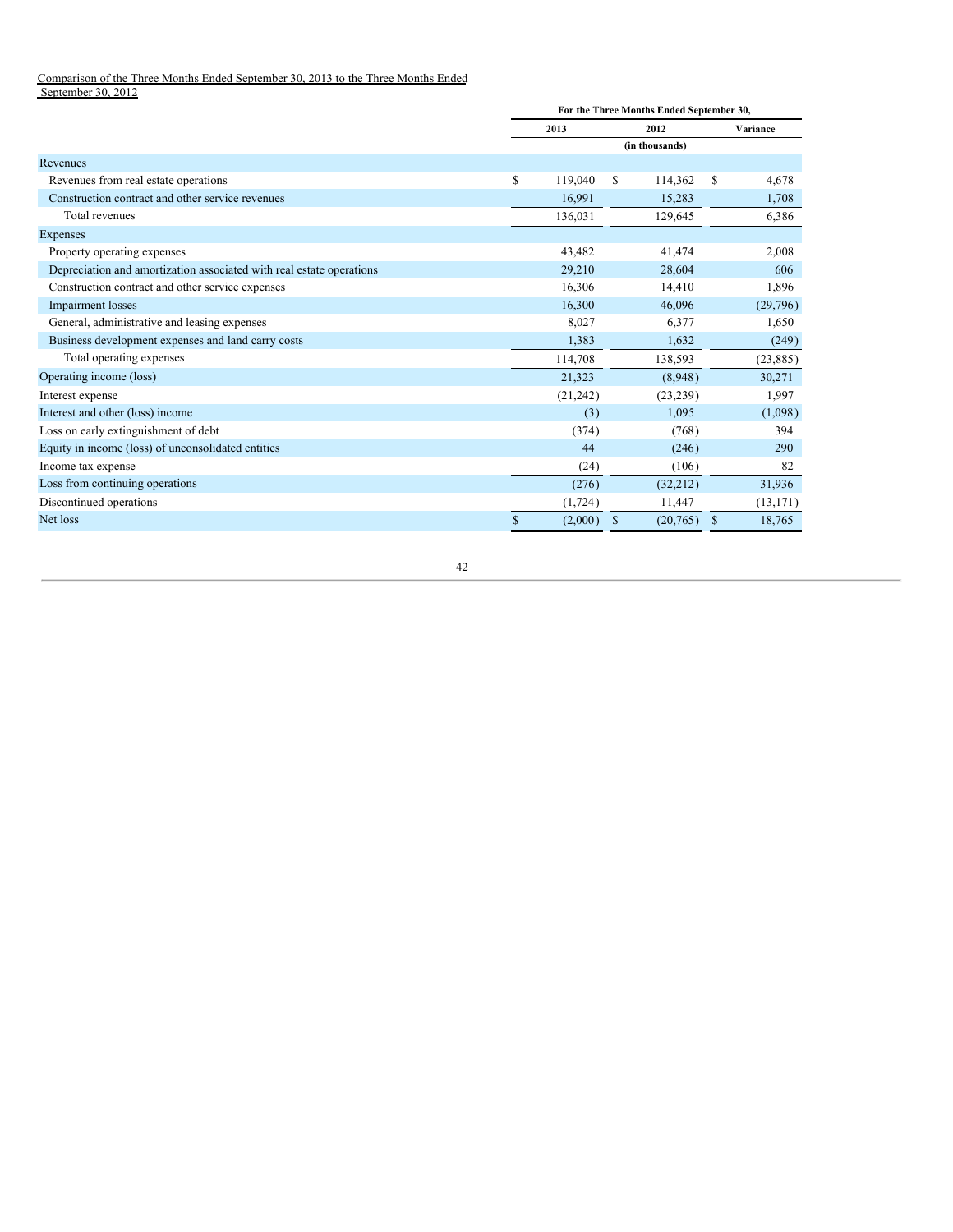### *NOI from Real Estate Operations*

|                                                         |                                                     | For the Three Months Ended September 30, |    |         |              |          |  |  |  |  |
|---------------------------------------------------------|-----------------------------------------------------|------------------------------------------|----|---------|--------------|----------|--|--|--|--|
|                                                         |                                                     | 2013                                     |    | 2012    |              | Variance |  |  |  |  |
|                                                         | (Dollars in thousands, except per square foot data) |                                          |    |         |              |          |  |  |  |  |
| Revenues                                                |                                                     |                                          |    |         |              |          |  |  |  |  |
| Same Office Properties                                  | \$                                                  | 99,597                                   | \$ | 98,714  | \$           | 883      |  |  |  |  |
| Constructed office properties placed in service         |                                                     | 4,124                                    |    | 849     |              | 3.275    |  |  |  |  |
| Acquired office properties                              |                                                     | 1,565                                    |    | 1,182   |              | 383      |  |  |  |  |
| Properties held for sale                                |                                                     | 5,522                                    |    | 4,881   |              | 641      |  |  |  |  |
| Properties to be conveyed                               |                                                     | 9,363                                    |    | 9,151   |              | 212      |  |  |  |  |
| Greater Philadelphia properties                         |                                                     | 3,258                                    |    | 2,541   |              | 717      |  |  |  |  |
| Dispositions                                            |                                                     | $\mathbf{1}$                             |    | 2,087   |              | (2,086)  |  |  |  |  |
| Other                                                   |                                                     | 1,131                                    |    | 1,859   |              | (728)    |  |  |  |  |
|                                                         |                                                     | 124,561                                  |    | 121,264 |              | 3,297    |  |  |  |  |
| Property operating expenses                             |                                                     |                                          |    |         |              |          |  |  |  |  |
| Same Office Properties                                  |                                                     | 34,996                                   |    | 34,746  |              | 250      |  |  |  |  |
| Constructed office properties placed in service         |                                                     | 1,084                                    |    | 184     |              | 900      |  |  |  |  |
| Acquired office properties                              |                                                     | 451                                      |    | 182     |              | 269      |  |  |  |  |
| Properties held for sale                                |                                                     | 1,686                                    |    | 1,734   |              | (48)     |  |  |  |  |
| Properties to be conveyed                               |                                                     | 3,796                                    |    | 3,694   |              | 102      |  |  |  |  |
| Greater Philadelphia properties                         |                                                     | 924                                      |    | 663     |              | 261      |  |  |  |  |
| Dispositions                                            |                                                     | (15)                                     |    | 958     |              | (973)    |  |  |  |  |
| Other                                                   |                                                     | 1,963                                    |    | 1,538   |              | 425      |  |  |  |  |
|                                                         |                                                     | 44,885                                   |    | 43,699  |              | 1,186    |  |  |  |  |
| NOI from real estate operations                         |                                                     |                                          |    |         |              |          |  |  |  |  |
| Same Office Properties                                  |                                                     | 64,601                                   |    | 63,968  |              | 633      |  |  |  |  |
| Constructed office properties placed in service         |                                                     | 3,040                                    |    | 665     |              | 2,375    |  |  |  |  |
| Acquired office properties                              |                                                     | 1,114                                    |    | 1,000   |              | 114      |  |  |  |  |
| Properties held for sale                                |                                                     | 3,836                                    |    | 3,147   |              | 689      |  |  |  |  |
| Properties to be conveyed                               |                                                     | 5,567                                    |    | 5,457   |              | 110      |  |  |  |  |
| Greater Philadelphia properties                         |                                                     | 2,334                                    |    | 1,878   |              | 456      |  |  |  |  |
| Dispositions                                            |                                                     | 16                                       |    | 1,129   |              | (1, 113) |  |  |  |  |
| Other                                                   |                                                     | (832)                                    |    | 321     |              | (1, 153) |  |  |  |  |
|                                                         | \$                                                  | 79,676                                   | \$ | 77,565  | \$           | 2,111    |  |  |  |  |
| Same Office Properties rent statistics                  |                                                     |                                          |    |         |              |          |  |  |  |  |
| Average occupancy rate                                  |                                                     | 90.6%                                    |    | 88.8%   |              | 1.8%     |  |  |  |  |
| Average straight-line rent per occupied square foot (1) | \$                                                  | 6.11                                     | \$ | 6.07    | $\mathbb{S}$ | 0.04     |  |  |  |  |

(1) Includes minimum base rents, net of abatements, and lease incentives on a straight-line basis for the three month periods set forth above.

Our Same Office Properties pool consisted of 165 office properties, comprising 76.0% of our operating office square footage as of September 30, 2013. This pool of properties included the following changes from the pool used for purposes of comparing 2012 and 2011 in COPT's 2012 Annual Report on Form 10-K and our Current Report on Form 8-K dated July 25, 2013: the additions of five properties placed in service and 100% operational by January 1, 2012 and one property acquired and fully operational by January 1, 2012; and the removal of one property approved for redevelopment. Operating office properties disposed, held for sale or otherwise no longer held for long-term investment (currently 16 properties expected to be conveyed to lenders and our Greater Philadelphia properties) by, or as of, September 30, 2013 were also excluded from our Same Office Properties pool.

### *Impairment Losses*

We recognized the impairment losses described below in the current and prior periods:

• \$10.4 million in the current period on properties that we expect to convey to lenders, as discussed further above;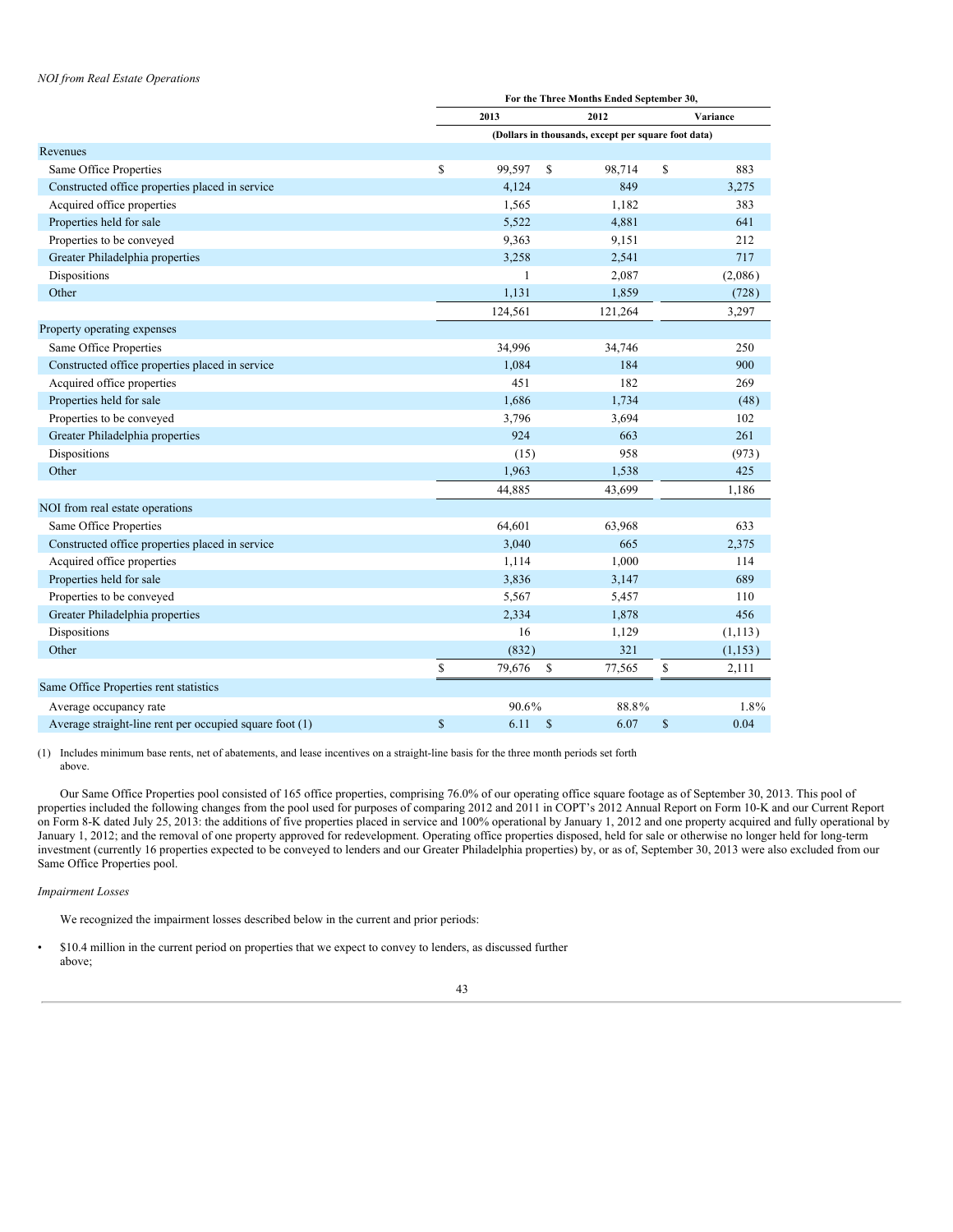- in September 2012, our Board of Trustees approved a plan by Management to shorten the holding period for all of our office properties and developable land in Greater Philadelphia, Pennsylvania because the properties no longer meet our strategic investment criteria. We determined that the carrying amounts of these properties will not likely be recovered from the cash flows from the operations and sales of such properties over the likely remaining holding period. Accordingly, during the prior period, we recognized aggregate non-cash impairment losses of \$46.1 million for the amounts by which the carrying values of the properties exceeded their respective estimated fair values;
- \$5.9 million on two properties in the Greater Baltimore region in the current period. After shortening our expected holding period for these properties during the period, we determined that the carrying amount of the properties will not likely be recovered from the cash flows from the operations and sales of the properties over the shortened period; and
- \$5.8 million (including \$186,000 in exit costs) in the current period and \$9.7 million in the prior period (all classified as discontinued operations for both periods) in connection with properties and land no longer aligned with our strategy that we sold or have classified as held for sale, most of which was attributable to our continuing negotiations to sell certain properties in Colorado Springs.

**For the Nine Months Ended September 30,**

#### *Discontinued Operations*

The decrease in discontinued operations was due primarily to gains on sales of properties in 2012.

### Comparison of the Nine Months Ended September 30, 2013 to the Nine Months Ended

September 30, 2012

|                                                                      | For the Nine Months Ended September 30, |      |                |    |           |
|----------------------------------------------------------------------|-----------------------------------------|------|----------------|----|-----------|
|                                                                      | 2013                                    | 2012 |                |    | Variance  |
|                                                                      |                                         |      | (in thousands) |    |           |
| Revenues                                                             |                                         |      |                |    |           |
| Revenues from real estate operations                                 | \$<br>355,127                           | \$   | 335,231        | S  | 19,896    |
| Construction contract and other service revenues                     | 52,048                                  |      | 53,812         |    | (1,764)   |
| Total revenues                                                       | 407,175                                 |      | 389,043        |    | 18,132    |
| Expenses                                                             |                                         |      |                |    |           |
| Property operating expenses                                          | 129,409                                 |      | 122,102        |    | 7,307     |
| Depreciation and amortization associated with real estate operations | 86,239                                  |      | 84,633         |    | 1,606     |
| Construction contract and other service expenses                     | 49,165                                  |      | 51,302         |    | (2,137)   |
| Impairment losses                                                    | 16,300                                  |      | 41,260         |    | (24,960)  |
| General, administrative and leasing expenses                         | 22,430                                  |      | 24,797         |    | (2,367)   |
| Business development expenses and land carry costs                   | 4,069                                   |      | 4,506          |    | (437)     |
| Total operating expenses                                             | 307,612                                 |      | 328,600        |    | (20, 988) |
| Operating income                                                     | 99,563                                  |      | 60,443         |    | 39,120    |
| Interest expense                                                     | (66, 851)                               |      | (71,909)       |    | 5,058     |
| Interest and other income                                            | 2,949                                   |      | 3,152          |    | (203)     |
| Loss on early extinguishment of debt                                 | (27,028)                                |      | (937)          |    | (26,091)  |
| Equity in income (loss) of unconsolidated entities                   | 211                                     |      | (522)          |    | 733       |
| Income tax expense                                                   | (61)                                    |      | (327)          |    | 266       |
| Income (loss) from continuing operations                             | 8,783                                   |      | (10, 100)      |    | 18,883    |
| Discontinued operations                                              | (2, 594)                                |      | 11,410         |    | (14,004)  |
| Gain on sales of real estate                                         | 2,683                                   |      | 21             |    | 2,662     |
| Net income                                                           | \$<br>8,872                             | \$   | 1,331          | \$ | 7,541     |
|                                                                      |                                         |      |                |    |           |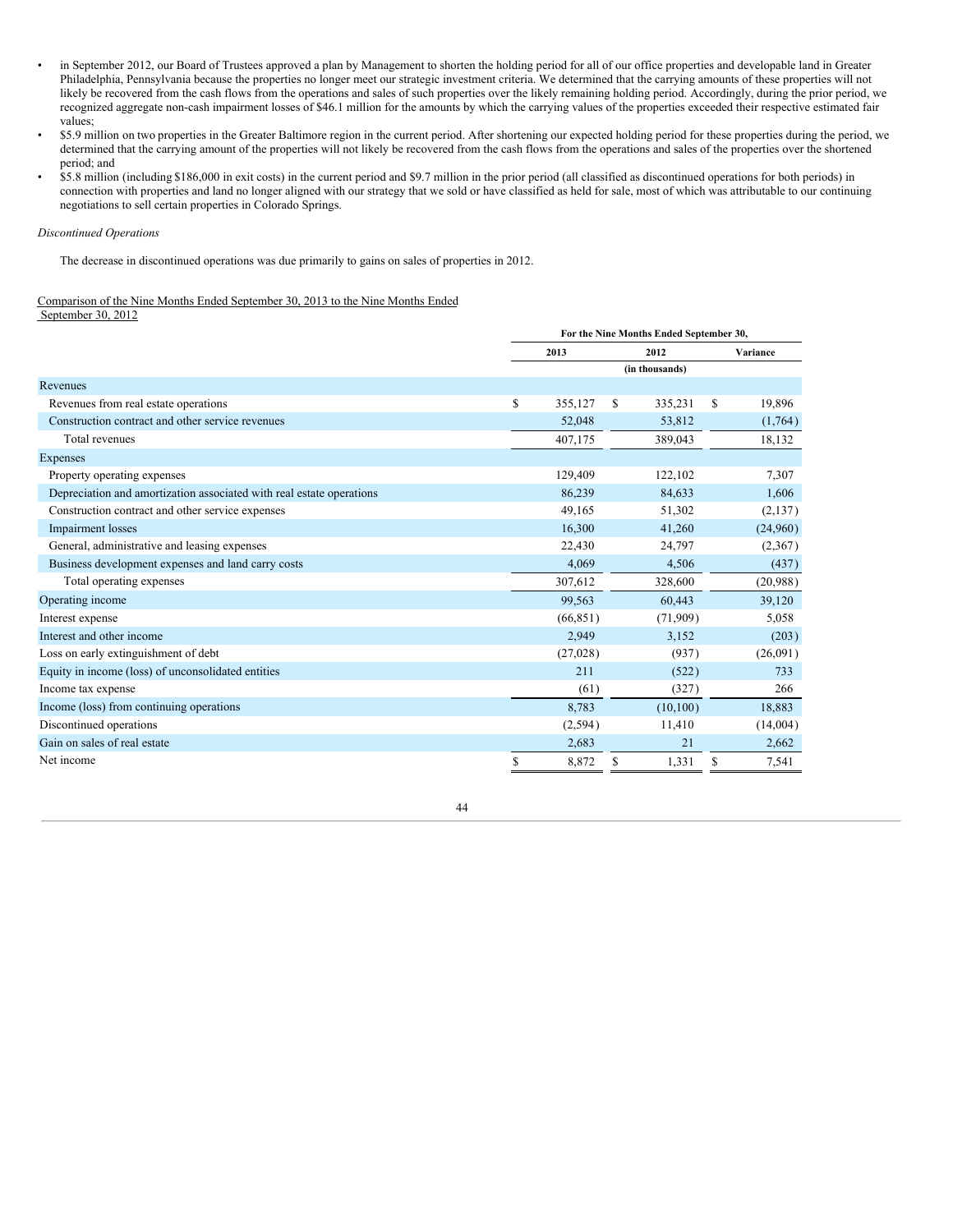#### *NOI from Real Estate Operations*

|                                                         | For the Nine Months Ended September 30, |               |                                                     |          |           |  |
|---------------------------------------------------------|-----------------------------------------|---------------|-----------------------------------------------------|----------|-----------|--|
|                                                         | 2013                                    |               | 2012                                                | Variance |           |  |
|                                                         |                                         |               | (Dollars in thousands, except per square foot data) |          |           |  |
| Revenues                                                |                                         |               |                                                     |          |           |  |
| Same Office Properties                                  | \$<br>298,778                           | \$            | 292,250                                             | \$       | 6,528     |  |
| Constructed office properties placed in service         | 10,177                                  |               | 2,072                                               |          | 8,105     |  |
| Acquired office properties                              | 4,729                                   |               | 1,182                                               |          | 3,547     |  |
| Properties held for sale                                | 16,262                                  |               | 14,524                                              |          | 1,738     |  |
| Properties to be conveyed                               | 28,300                                  |               | 26,737                                              |          | 1,563     |  |
| Greater Philadelphia properties                         | 8,529                                   |               | 7,171                                               |          | 1,358     |  |
| Dispositions                                            | 530                                     |               | 21,336                                              |          | (20, 806) |  |
| Other                                                   | 4,608                                   |               | 5,264                                               |          | (656)     |  |
|                                                         | 371,913                                 |               | 370,536                                             |          | 1,377     |  |
| Property operating expenses                             |                                         |               |                                                     |          |           |  |
| Same Office Properties                                  | 105,454                                 |               | 102,488                                             |          | 2,966     |  |
| Constructed office properties placed in service         | 2,891                                   |               | 425                                                 |          | 2,466     |  |
| Acquired office properties                              | 1,349                                   |               | 182                                                 |          | 1,167     |  |
| Properties held for sale                                | 4,922                                   |               | 4,826                                               |          | 96        |  |
| Properties to be conveyed                               | 11,468                                  |               | 11,302                                              |          | 166       |  |
| Greater Philadelphia properties                         | 2,482                                   |               | 1,851                                               |          | 631       |  |
| Dispositions                                            | 63                                      |               | 9,309                                               |          | (9,246)   |  |
| Other                                                   | 4,976                                   |               | 3,910                                               |          | 1,066     |  |
|                                                         | 133,605                                 |               | 134,293                                             |          | (688)     |  |
| NOI from real estate operations                         |                                         |               |                                                     |          |           |  |
| Same Office Properties                                  | 193,324                                 |               | 189,762                                             |          | 3,562     |  |
| Constructed office properties placed in service         | 7,286                                   |               | 1,647                                               |          | 5,639     |  |
| Acquired office properties                              | 3,380                                   |               | 1,000                                               |          | 2,380     |  |
| Properties held for sale                                | 11,340                                  |               | 9,698                                               |          | 1,642     |  |
| Properties to be conveyed                               | 16,832                                  |               | 15,435                                              |          | 1,397     |  |
| Greater Philadelphia properties                         | 6,047                                   |               | 5,320                                               |          | 727       |  |
| Dispositions                                            | 467                                     |               | 12,027                                              |          | (11, 560) |  |
| Other                                                   | (368)                                   |               | 1,354                                               |          | (1, 722)  |  |
|                                                         | \$<br>238,308                           | \$            | 236,243                                             | \$       | 2,065     |  |
| Same Office Properties rent statistics                  |                                         |               |                                                     |          |           |  |
| Average occupancy rate                                  | 90.4%                                   |               | 88.7%                                               |          | 1.7%      |  |
| Average straight-line rent per occupied square foot (1) | \$<br>18.23                             | $\mathcal{S}$ | 18.12                                               | \$       | 0.11      |  |

(1) Includes minimum base rents, net of abatements, and lease incentives on a straight-line basis for the nine month periods set forth above.

The increase in revenues from our Same Office Properties was attributable to a \$5.1 million increase in rental revenue and a \$1.5 million increase in tenant recoveries and other real estate operations revenue.

#### *Impairment Losses*

We recognized the impairment losses described below in the current and prior periods:

- \$10.4 million in the current period on properties that we expect to convey to lenders, as discussed further above;
- \$46.1 million impairment loss in the prior period related to properties in Greater Philadelphia, as discussed above for the three month periods;
- \$14.8 million (all classified as discontinued operations) in the current period and \$18.7 million (\$23.5 million classified as discontinued operations and including \$4.2 million in exit costs) in the prior period in connection with properties and land no longer aligned with our strategy that we sold or have classified as held for sale, most of which was attributable to our continuing negotiations to sell certain properties in Colorado Springs; and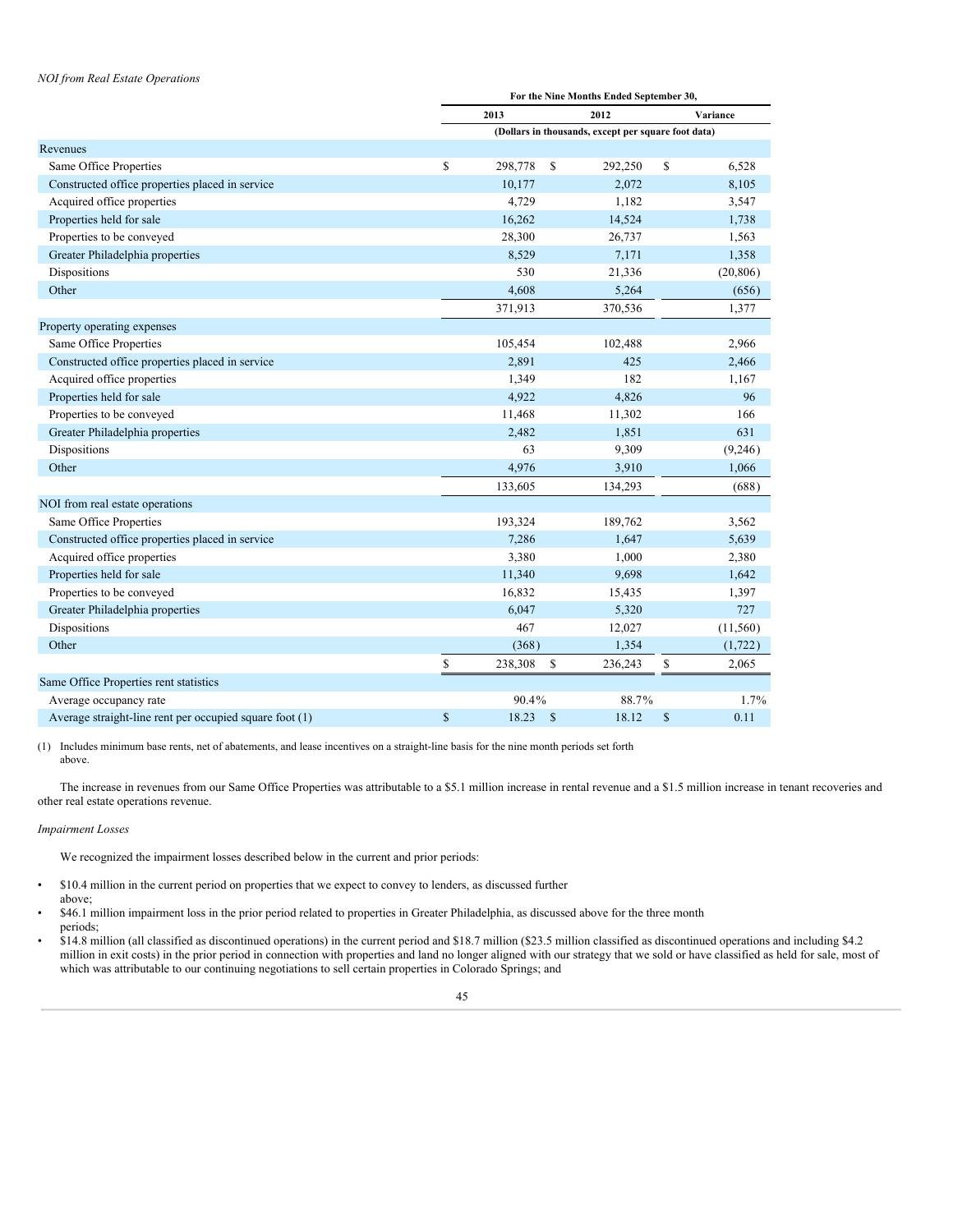• \$5.9 million on two properties in the Greater Baltimore region during the current period, as discussed further above.

#### *General and Administrative Expenses*

The decrease in general and administrative expenses was attributable in large part to expenses incurred in 2012 in connection with our 2012 executive transition and staffing reductions.

#### *Interest Expense*

The decrease in interest expense was due primarily to a \$257.0 million decrease in our average outstanding debt resulting from our repayments of debt using proceeds from property dispositions and equity issuances.

#### *Loss on Early Extinguishment of Debt*

The loss on early extinguishment of debt in the current period was attributable primarily to a\$25.9 million loss recognized on our repayment of a\$239.4 million principal amount of our 4.25% Exchangeable Senior Notes.

#### *Discontinued Operations*

The decrease in discontinued operations was due primarily to gains on sales of properties in 2012. There have been no such gains in 2013.

#### Funds from Operations

Funds from operations ("FFO") is defined as net (loss) income computed using GAAP, excluding gains on sales of, and impairment losses on, previously depreciated operating properties, plus real estate-related depreciation and amortization. When multiple properties consisting of both operating and non-operating properties exist on a single tax parcel, we classify all of the gains on sales of, and impairment losses on, the tax parcel as all being for previously depreciated operating properties when most of the value of the parcel is associated with operating properties on the parcel. We believe that we use the National Association of Real Estate Investment Trusts ("NAREIT") definition of FFO, although others may interpret the definition differently and, accordingly, our presentation of FFO may differ from those of other REITs. We believe that FFO is useful to management and investors as a supplemental measure of operating performance because, by excluding gains related to sales of, and impairment losses on, previously depreciated operating properties, net of related tax benefit, and excluding real estate-related depreciation and amortization, FFO can help one compare our operating performance between periods. In addition, since most equity REITs provide FFO information to the investment community, we believe that FFO is useful to investors as a supplemental measure for comparing our results to those of other equity REITs. We believe that net income is the most directly comparable GAAP measure to FFO.

Since FFO excludes certain items includable in net income, reliance on the measure has limitations; management compensates for these limitations by using the measure simply as a supplemental measure that is weighed in the balance with other GAAP and non-GAAP measures. FFO is not necessarily an indication of our cash flow available to fund cash needs. Additionally, it should not be used as an alternative to net income when evaluating our financial performance or to cash flow from operating, investing and financing activities when evaluating our liquidity or ability to make cash distributions or pay debt service.

Basic FFO available to common share and common unit holders ("Basic FFO") is FFO adjusted to subtract (1) preferred share dividends, (2) issuance costs associated with redeemed preferred shares, (3) income attributable to noncontrolling interests through ownership of preferred units in the Operating Partnership or interests in other consolidated entities not owned by us, (4) depreciation and amortization allocable to noncontrolling interests in other consolidated entities and (5) Basic FFO allocable to restricted shares. With these adjustments, Basic FFO represents FFO available to common shareholders and common unitholders. Common units in the Operating Partnership are substantially similar to our common shares and are exchangeable into common shares, subject to certain conditions. We believe that Basic FFO is useful to investors due to the close correlation of common units to common shares. We believe that net income is the most directly comparable GAAP measure to Basic FFO. Basic FFO has essentially the same limitations as FFO; management compensates for these limitations in essentially the same manner as described above for FFO.

Diluted FFO available to common share and common unit holders ("Diluted FFO") is Basic FFO adjusted to add back any changes in Basic FFO that would result from the assumed conversion of securities that are convertible or exchangeable into common shares. We believe that Diluted FFO is useful to investors because it is the numerator used to compute Diluted FFO

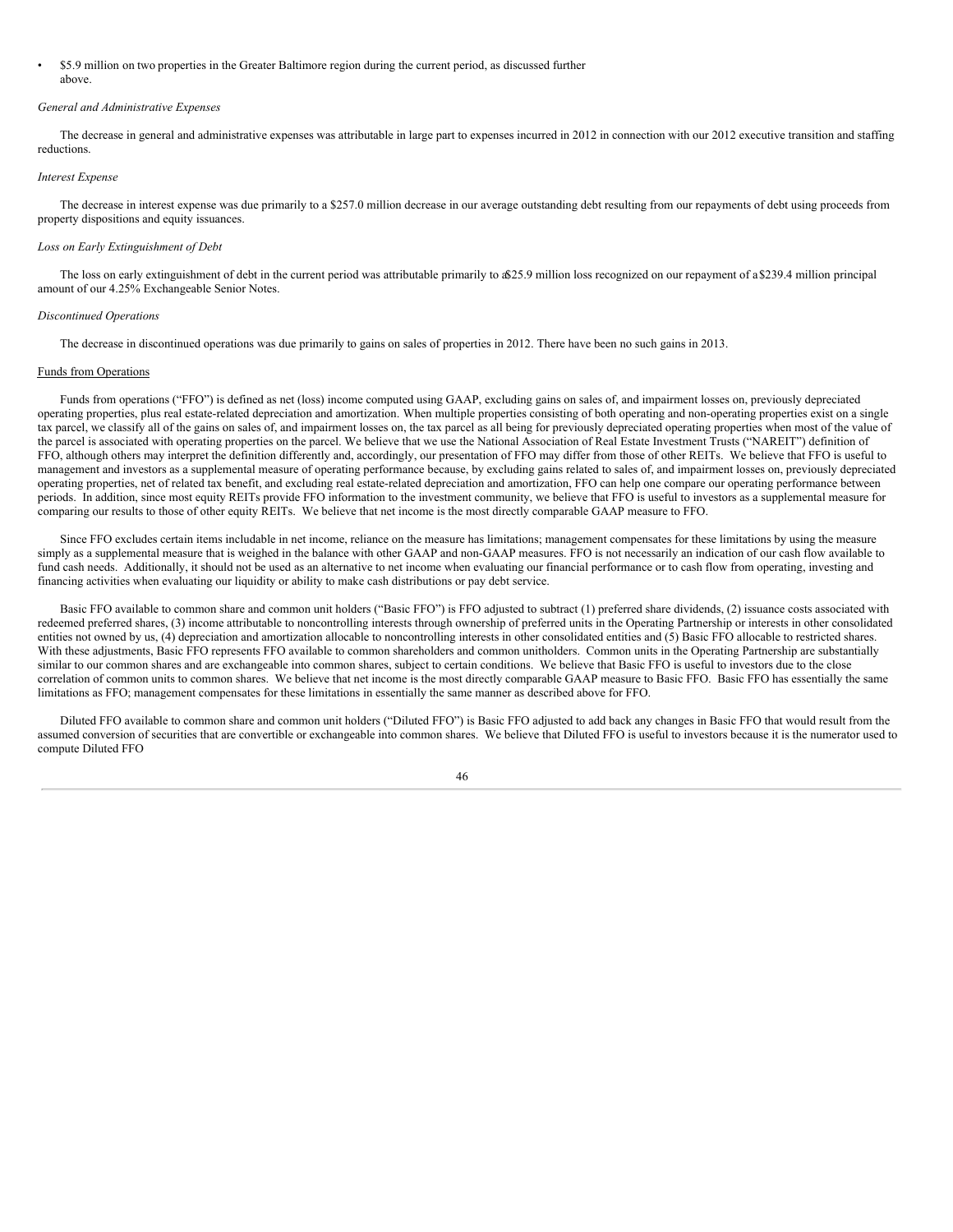per share, discussed below. We believe that the numerator for diluted EPS is the most directly comparable GAAP measure to Diluted FFO. Since Diluted FFO excludes certain items includable in the numerator to diluted EPS, reliance on the measure has limitations; management compensates for these limitations by using the measure simply as a supplemental measure that is weighed in the balance with other GAAP and non-GAAP measures. Diluted FFO is not necessarily an indication of our cash flow available to fund cash needs. Additionally, it should not be used as an alternative to net income when evaluating our financial performance or to cash flow from operating, investing and financing activities when evaluating our liquidity or ability to make cash distributions or pay debt service.

Diluted FFO, as adjusted for comparability is defined as Diluted FFO adjusted to exclude operating property acquisition costs, gains on sales of, and impairment losses on, properties other than previously depreciated operating properties, net of associated income tax, gain or loss on early extinguishment of debt, loss on interest rate swaps and issuance costs associated with redeemed preferred shares. We believe that the excluded items are not reflective of normal operations and, as a result, we believe that a measure that excludes these items is a useful supplemental measure in evaluating our operating performance. We believe that the numerator to diluted EPS is the most directly comparable GAAP measure to this non-GAAP measure. This measure has essentially the same limitations as Diluted FFO, as well as the further limitation of not reflecting the effects of the excluded items; we compensate for these limitations in essentially the same manner as described above for Diluted FFO.

Diluted FFO per share is (1) Diluted FFO divided by (2) the sum of the (a) weighted average common shares outstanding during a period, (b) weighted average common units outstanding during a period and (c) weighted average number of potential additional common shares that would have been outstanding during a period if other securities that are convertible or exchangeable into common shares were converted or exchanged. We believe that Diluted FFO per share is useful to investors because it provides investors with a further context for evaluating our FFO results in the same manner that investors use earnings per share ("EPS") in evaluating net income available to common shareholders. In addition, since most equity REITs provide Diluted FFO per share information to the investment community, we believe that Diluted FFO per share is a useful supplemental measure for comparing us to other equity REITs. We believe that diluted EPS is the most directly comparable GAAP measure to Diluted FFO per share. Diluted FFO per share has most of the same limitations as Diluted FFO (described above); management compensates for these limitations in essentially the same manner as described above for Diluted FFO.

Diluted FFO per share, as adjusted for comparability is (1) Diluted FFO, as adjusted for comparability divided by (2) the sum of the (a) weighted average common shares outstanding during a period, (b) weighted average common units outstanding during a period and (c) weighted average number of potential additional common shares that would have been outstanding during a period if other securities that are convertible or exchangeable into common shares were converted or exchanged. We believe that this measure is useful to investors because it provides investors with a further context for evaluating our FFO results. We believe that diluted EPS is the most directly comparable GAAP measure to this per share measure. This measure has most of the same limitations as Diluted FFO (described above) as well as the further limitation of not reflecting the effects of the excluded items; we compensate for these limitations in essentially the same manner as described above for Diluted FFO.

The computations for all of the above measures on a diluted basis assume the conversion of common units in our Operating Partnership but do not assume the conversion of other securities that are convertible into common shares if the conversion of those securities would increase per share measures in a given period.

We use measures called payout ratios as supplemental measures of our ability to make distributions to investors based on each of the following: FFO; Diluted FFO; and Diluted FFO, adjusted for comparability. These measures are defined as (1) the sum of (a) dividends on common shares and (b) distributions to holders of interests in the Operating Partnership and dividends on convertible preferred shares when such distributions and dividends are included in Diluted FFO divided by either (2) FFO, Diluted FFO or Diluted FFO, adjusted for comparability.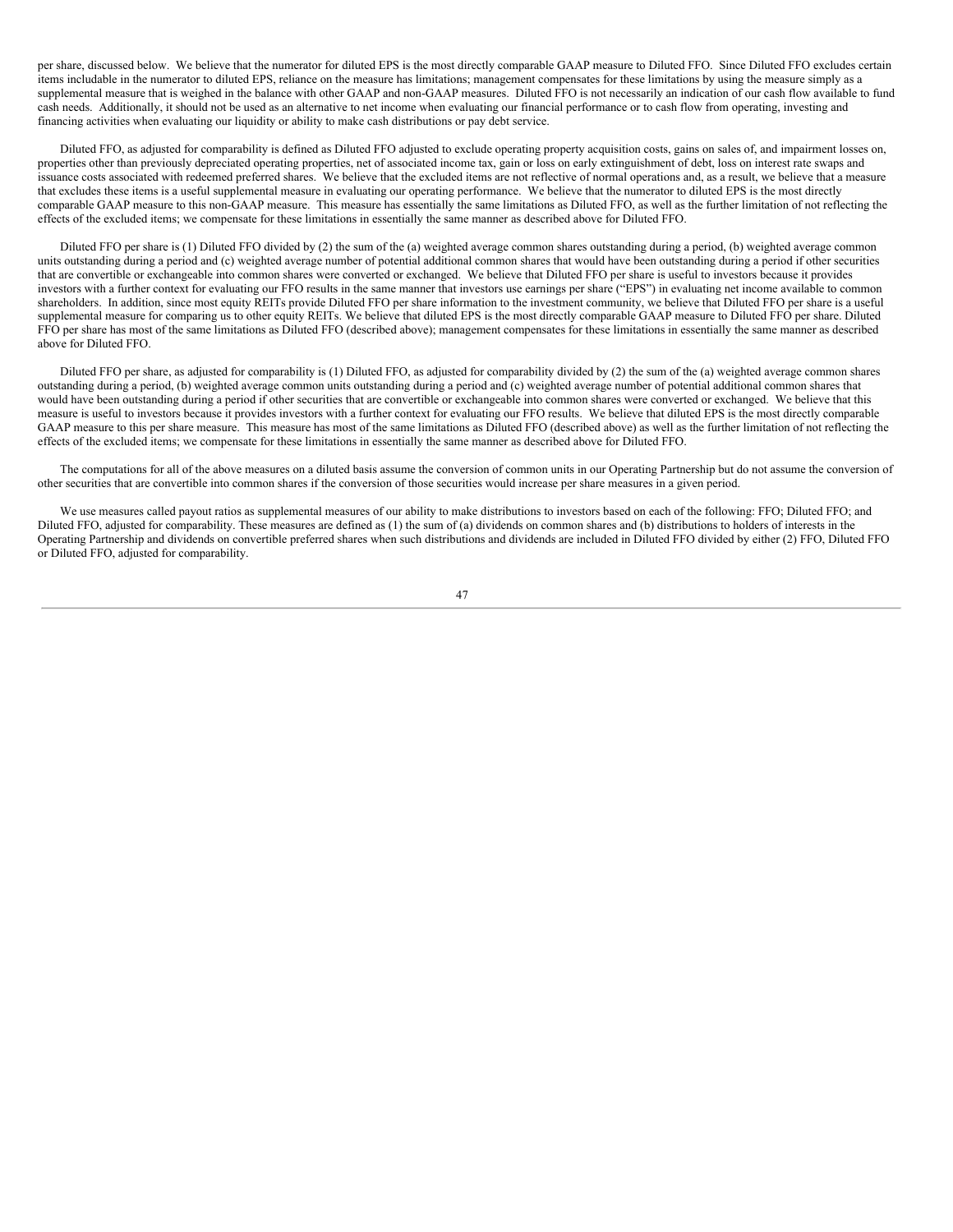The tables appearing below and on the following page sets forth the computation of the above stated measures for the three and nine months ended September 30, 2013 and 2012 of COPT and subsidiaries, and provides reconciliations to the GAAP measures associated with such measures:

|                                                                                                          | For the Three Months Ended<br>September 30, |                          |               |                                                             |      | For the Nine Months Ended<br>September 30, |              |           |  |
|----------------------------------------------------------------------------------------------------------|---------------------------------------------|--------------------------|---------------|-------------------------------------------------------------|------|--------------------------------------------|--------------|-----------|--|
|                                                                                                          |                                             | 2013                     |               | 2012                                                        | 2013 |                                            |              | 2012      |  |
|                                                                                                          |                                             |                          |               | (Dollars and shares in thousands,<br>except per share data) |      |                                            |              |           |  |
| Net (loss) income                                                                                        | \$                                          | (2,000)                  | <sup>\$</sup> | (20,765)                                                    | -\$  | 8,872                                      | $\mathbb{S}$ | 1,331     |  |
| Add: Real estate-related depreciation and amortization                                                   |                                             | 29,210                   |               | 30,624                                                      |      | 86,397                                     |              | 93,377    |  |
| Add: Depreciation and amortization on unconsolidated real estate entities allocable to COPT              |                                             |                          |               | 113                                                         |      |                                            |              | 346       |  |
| Add: Impairment losses on previously depreciated operating properties                                    |                                             | 22,074                   |               | 55,829                                                      |      | 31,126                                     |              | 70,016    |  |
| Less: Gain on sales of previously depreciated operating properties                                       |                                             |                          |               | (16,913)                                                    |      | $\overline{\phantom{0}}$                   |              | (20,936)  |  |
| <b>FFO</b>                                                                                               |                                             | 49,284                   |               | 48,888                                                      |      | 126,395                                    |              | 144,134   |  |
| Less: Noncontrolling interests-preferred units in the Operating Partnership                              |                                             | (165)                    |               | (165)                                                       |      | (495)                                      |              | (495)     |  |
| Less: FFO allocable to other noncontrolling interests                                                    |                                             | (833)                    |               | (571)                                                       |      | (2,830)                                    |              | (1,251)   |  |
| Less: Preferred share dividends                                                                          |                                             | (4,490)                  |               | (6, 546)                                                    |      | (15, 481)                                  |              | (14, 738) |  |
| Less: Issuance costs associated with redeemed preferred shares                                           |                                             | $\overline{\phantom{0}}$ |               | (1,827)                                                     |      | (2,904)                                    |              | (1,827)   |  |
| Basic and Diluted FFO allocable to restricted shares                                                     |                                             | (178)                    |               | (214)                                                       |      | (450)                                      |              | (728)     |  |
| <b>Basic and Diluted FFO</b>                                                                             | $\mathbb{S}$                                | 43,618                   | \$            | 39,565                                                      | \$   | 104,235                                    | \$           | 125,095   |  |
| Operating property acquisition costs                                                                     |                                             |                          |               | 222                                                         |      |                                            |              | 229       |  |
| Gain on sales of non-operating properties                                                                |                                             |                          |               |                                                             |      | (2,683)                                    |              | (33)      |  |
| Impairment recoveries on other properties                                                                |                                             |                          |               |                                                             |      | $\overline{\phantom{0}}$                   |              | (5,246)   |  |
| Income tax expense on impairment recoveries on other properties                                          |                                             |                          |               |                                                             |      |                                            |              | 673       |  |
| Loss (gain) on early extinguishment of debt                                                              |                                             | 374                      |               |                                                             |      | 27,028                                     |              | (799)     |  |
| Issuance costs associated with redeemed preferred shares                                                 |                                             |                          |               | (970)                                                       |      | 2,904                                      |              |           |  |
| Diluted FFO, as adjusted for comparability                                                               | $\mathbb{S}$                                |                          |               | 1,827                                                       |      |                                            |              | 1,827     |  |
|                                                                                                          |                                             | 43,992                   | $\mathbb{S}$  | 40,644                                                      | \$   | 131,484                                    | $\mathbb{S}$ | 121,746   |  |
| Weighted average common shares                                                                           |                                             | 86,760                   |               | 71,688                                                      |      | 84,547                                     |              | 71,590    |  |
| Conversion of weighted average common units                                                              |                                             | 3,804                    |               | 4,233                                                       |      | 3,832                                      |              | 4,256     |  |
| Weighted average common shares/units - Basic FFO                                                         |                                             | 90,564                   |               | 75,921                                                      |      | 88,379                                     |              | 75,846    |  |
| Dilutive effect of share-based compensation awards                                                       |                                             | 45                       |               | 73                                                          |      | 63                                         |              | 48        |  |
| Weighted average common shares/units - Diluted FFO                                                       |                                             | 90,609                   |               | 75,994                                                      |      | 88,442                                     |              | 75,894    |  |
|                                                                                                          |                                             |                          |               |                                                             |      |                                            |              |           |  |
| Diluted FFO per share                                                                                    | \$                                          | 0.48                     | \$            | 0.52                                                        | \$   | 1.18                                       | \$           | 1.65      |  |
| Diluted FFO per share, as adjusted for comparability                                                     | $\mathbb{S}$                                | 0.49                     | \$            | 0.53                                                        | \$   | 1.49                                       | $\mathbb{S}$ | 1.60      |  |
|                                                                                                          |                                             |                          |               |                                                             |      |                                            |              |           |  |
| Numerator for diluted EPS                                                                                | \$                                          | (7, 551)                 | \$            | (27, 646)                                                   | \$   | (12,011)                                   | \$           | (14, 484) |  |
| Add: Loss allocable to noncontrolling interests-common units in the Operating Partnership                |                                             | (232)                    |               | (1, 533)                                                    |      | (474)                                      |              | (738)     |  |
| Add: Real estate-related depreciation and amortization                                                   |                                             | 29,210                   |               | 30,624                                                      |      | 86,397                                     |              | 93,377    |  |
| Add: Depreciation and amortization of unconsolidated real estate entities                                |                                             |                          |               | 113                                                         |      |                                            |              | 346       |  |
| Add: Impairment losses on previously depreciated operating properties                                    |                                             | 22,074                   |               | 55,829                                                      |      | 31,126                                     |              | 70,016    |  |
| Add: Numerator for diluted EPS allocable to restricted shares                                            |                                             | 97                       |               | 111                                                         |      | 317                                        |              | 357       |  |
| Less: Depreciation and amortization allocable to noncontrolling interests in other consolidated entities |                                             | (238)                    |               | (160)                                                       |      | (747)                                      |              | (312)     |  |
| Less: Decrease in noncontrolling interests unrelated to earnings                                         |                                             | 436                      |               | (646)                                                       |      | 77                                         |              | (1,803)   |  |
| Less: Basic and diluted FFO allocable to restricted shares                                               |                                             | (178)                    |               | (214)                                                       |      | (450)                                      |              | (728)     |  |
| Less: Gain on sales of previously depreciated operating properties                                       |                                             |                          |               | (16, 913)                                                   |      |                                            |              | (20, 936) |  |
| <b>Basic and Diluted FFO</b>                                                                             | \$                                          | 43,618                   | $\mathbb S$   | 39,565                                                      | \$   | 104,235                                    | \$           | 125,095   |  |
| Operating property acquisition costs                                                                     |                                             |                          |               | 222                                                         |      |                                            |              | 229       |  |
| Gain on sales of non-operating properties                                                                |                                             |                          |               |                                                             |      | (2,683)                                    |              | (33)      |  |
| Impairment recoveries on other properties                                                                |                                             |                          |               |                                                             |      |                                            |              | (4,573)   |  |
| Loss (gain) on early extinguishment of debt                                                              |                                             | 374                      |               | (970)                                                       |      | 27,028                                     |              | (799)     |  |
| Issuance costs associated with redeemed preferred shares                                                 |                                             |                          |               | 1,827                                                       |      | 2,904                                      |              | 1,827     |  |
| Diluted FFO, as adjusted for comparability                                                               | $\mathbb S$                                 | 43,992                   | \$            | 40,644                                                      | \$   | 131,484                                    | \$           | 121,746   |  |
|                                                                                                          |                                             |                          |               |                                                             |      |                                            |              |           |  |
| Denominator for diluted EPS                                                                              |                                             | 86,760                   |               | 71,688                                                      |      | 84,547                                     |              | 71,590    |  |
| Weighted average common units                                                                            |                                             | 3,804                    |               | 4,233                                                       |      | 3,832                                      |              | 4,256     |  |
| Anti-dilutive EPS effect of share-based compensation awards                                              |                                             | 45                       |               | 73                                                          |      | 63                                         |              | 48        |  |
| Denominator for diluted FFO per share measures                                                           |                                             | 90,609                   |               | 75,994                                                      |      | 88,442                                     |              | 75,894    |  |
|                                                                                                          |                                             |                          |               |                                                             |      |                                            |              |           |  |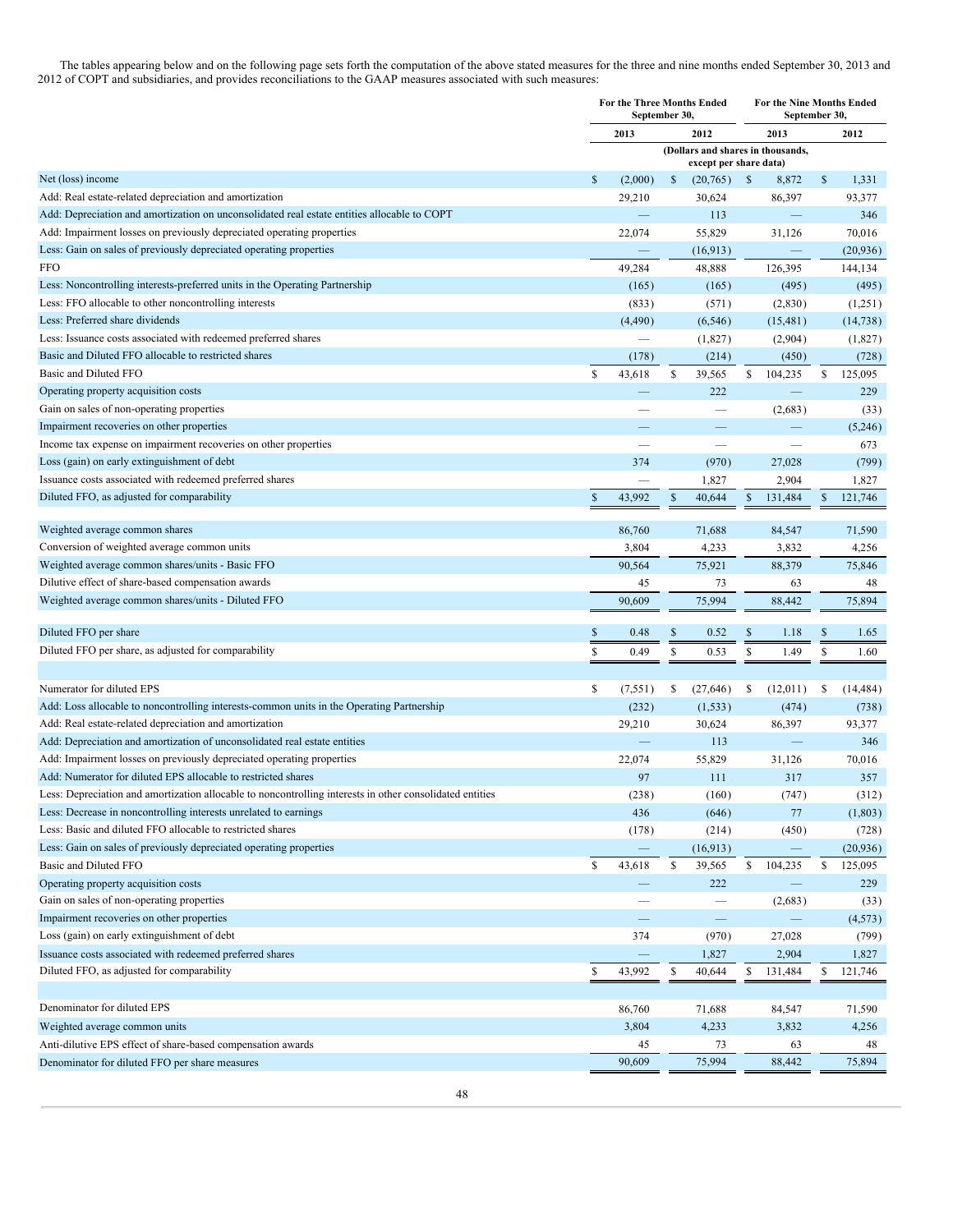#### Property Additions

The table below sets forth the major components of our additions to properties for thenine months ended September 30, 2013 (in thousands):

| Construction, development and redevelopment  | 157.348      |  |
|----------------------------------------------|--------------|--|
| Tenant improvements on operating properties  | $11,883$ (1) |  |
| Capital improvements on operating properties | 9.622        |  |
|                                              | 178,853      |  |

(1) Tenant improvement costs incurred on newly-constructed properties are classified in this table as construction, development and redevelopment.

#### Cash Flows

Net cash flow provided by operating activities decreased\$32.7 million when comparing the nine months ended September 30, 2013 and 2012 due primarily to:

- \$35.1 million in previously accreted interest and early extinguishment of debt costs paid in 2013 mostly in connection with the repayment of our 4.25% Exchangeable Senior Notes;
- \$12.5 million decrease in cash flow from construction contract and other services attributable in large part to the timing of cash payments and collections on construction projects; and
- \$19.0 million in proceeds from the 2012 sale of our stock in The KEYW Holding Corporation; offset in part
- by

• \$29.7 million in cash paid to cash settle interest rate swaps in 2012.

Net cash flow used in investing activities increased \$270.6 million when comparing the nine months ended September 30, 2013 and 2012 due mostly to a \$278.2 million decrease in proceeds from sales of properties.

Net cash flow provided by financing activities in thenine months ended September 30, 2013 was \$96.6 million and included the following:

- net proceeds from the issuance of common shares (or units) of \$157.3 million;
- net proceeds from borrowings of \$125.5 million; offset in part
- by

and

- redemption of preferred shares (or units) of \$84.8 million; and
- dividends and/or distributions to shareholders and/or unitholders of\$90.0 million.

Net cash flow used in financing activities in thenine months ended September 30, 2012 was \$224.0 million and included the following:

- net repayments of debt of \$243.6 million;
- dividends and/or distributions to shareholders and/or unitholders of\$86.2 million;
- and • redemption of preferred shares (or units) of \$55.0 million, offset in part by
- net proceeds from the issuance of preferred shares (or units) of \$165.7 million.

#### **Liquidity and Capital Resources of COPT**

COPLP is the entity through which COPT, the sole general partner of COPLP, conducts almost all of its operations and owns almost all of its assets. COPT issues public equity from time to time, but does not otherwise generate any capital itself or conduct any business itself, other than incurring certain expenses in operating as a public company which are fully reimbursed by COPLP. COPT itself does not hold any indebtedness, and its only material asset is its ownership of partnership interests of COPLP. COPT's principal funding requirement is the payment of dividends on its common and preferred shares. COPT's principal source of funding for its dividend payments is distributions it receives from COPLP.

As of September 30, 2013, COPT owned 95.6% of the outstanding common units and 96.4% of the outstanding preferred units in COPLP; the remaining common and preferred units in COPLP were owned by third parties, which included certain members of COPT's Board of Trustees. As the sole general partner of COPLP, COPT has the full, exclusive and complete responsibility for COPLP's day-to-day management and control.

The liquidity of COPT is dependent on COPLP's ability to make sufficient distributions to COPT. The primary cash requirement of COPT is its payment of dividends to its shareholders. COPT also guarantees some of the Operating

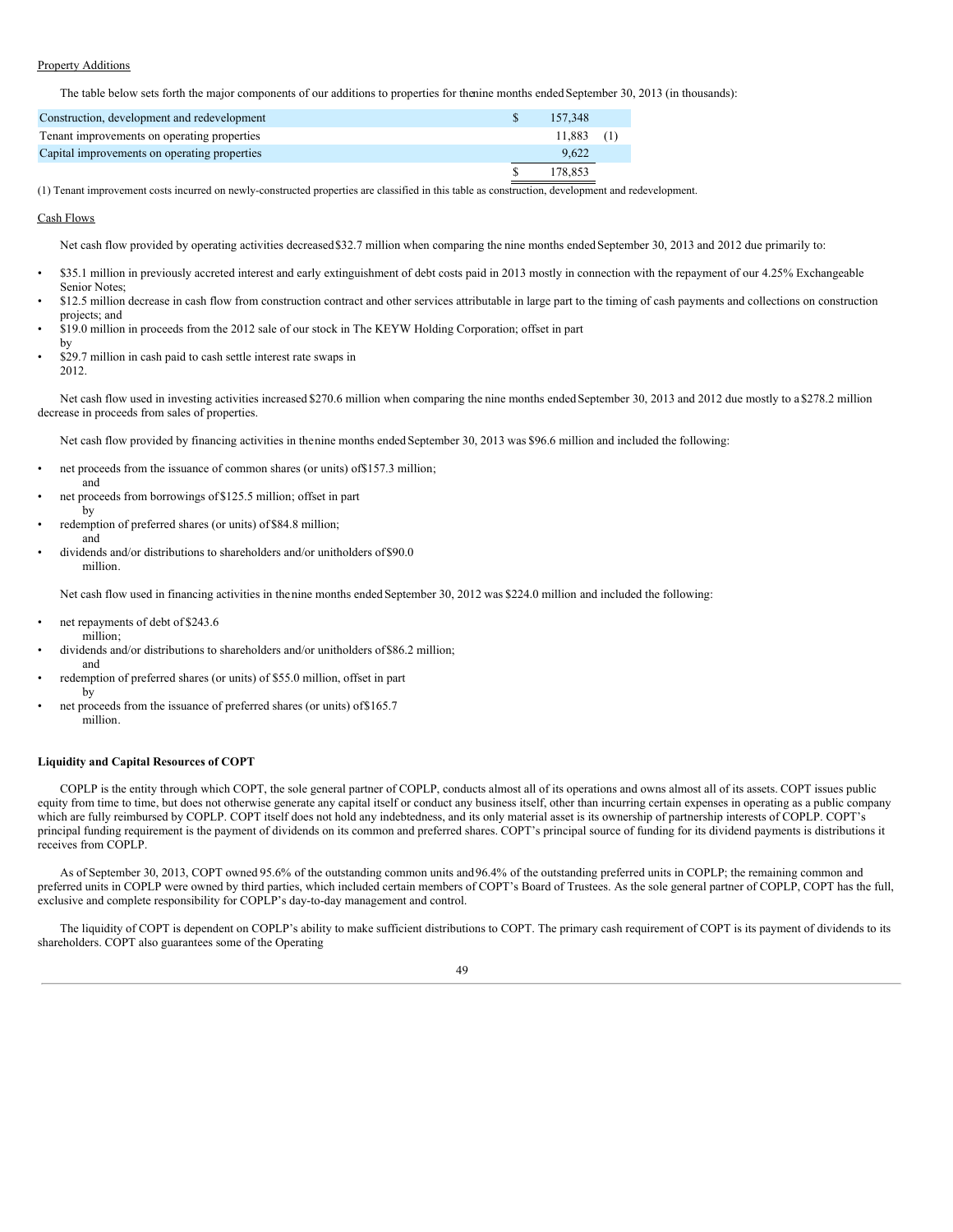Partnership's debt, as discussed further in Note 8 of the notes to consolidated financial statements included elsewhere herein. If the Operating Partnership fails to fulfill certain of its debt requirements, which trigger COPT's guarantee obligations, then COPT will be required to fulfill its cash payment commitments under such guarantees. However, COPT's only significant asset is its investment in COPLP.

As discussed further below, we believe the Operating Partnership's sources of working capital, specifically its cash flow from operations, and borrowings available under its unsecured line of credit, are adequate for it to make its distribution payments to COPT and, in turn, for COPT to make its dividend payments to its shareholders.

COPT's short-term liquidity requirements consist primarily of funds to pay for future dividends expected to be paid to its shareholders. COPT periodically accesses the public equity markets to raise capital by issuing common and/or preferred shares.

For COPT to maintain its qualification as a REIT, it must pay dividends to its shareholders aggregating annually at least 90% of its ordinary taxable income. As a result of this distribution requirement, it cannot rely on retained earnings to fund its ongoing operations to the same extent that some other companies can. COPT may need to continue to raise capital in the equity markets to fund COPLP's working capital needs, acquisitions and developments.

#### **Liquidity and Capital Resources for the Operating Partnership**

Our primary cash requirements are for operating expenses, debt service, development of new properties, improvements to existing properties and acquisitions. We expect to continue to use cash flow provided by operations as the primary source to meeting our short-term capital needs, including property operating expenses, general and administrative expenses, interest expense, scheduled principal amortization of debt, distributions to our security holders and improvements to existing properties. We believe that our liquidity and capital resources are adequate for our near-term and longer-term requirements without necessitating property sales. However, we expect to generate cash by selling properties included in the Strategic Reallocation Plan through 2013 and beyond.

We have historically relied on fixed-rate, non-recourse mortgage loans from banks and institutional lenders for long-term financing and to restore availability on our Revolving Credit Facility. In recent years, we have relied more on unsecured bank loans and publicly issued, convertible unsecured debt or senior unsecured notes for long-term financing. We also periodically access the public equity markets to raise capital by issuing common and/or preferred shares. In addition, we expect to periodically access the unsecured debt market.

We use our Revolving Credit Facility to initially finance much of our investing activities. We subsequently pay down the facility using proceeds from long-term borrowings, equity issuances and property sales. The lenders' aggregate commitment under the facility is \$800.0 million, with the ability for us to increase the lenders' aggregate commitment to \$1.3 billion, provided that there is no default under the facility and subject to the approval of the lenders. Amounts available under the facility are computed based on 60% of our unencumbered asset value, as defined in the loan agreement. The Revolving Credit Facility matures in July 2017, and may be extended by one year at our option, provided that there is no default under the facility and we pay an extension fee of 0.15% of the total availability of the facility. As of September 30, 2013, the maximum borrowing capacity under this facility totaled \$800.0 million, of which \$798.9 million was available.

We also have construction loan facilities that provide for aggregate borrowings of up to \$26.2 million as of September 30, 2013, of which \$23.5 million was available to fund future construction costs at specific projects.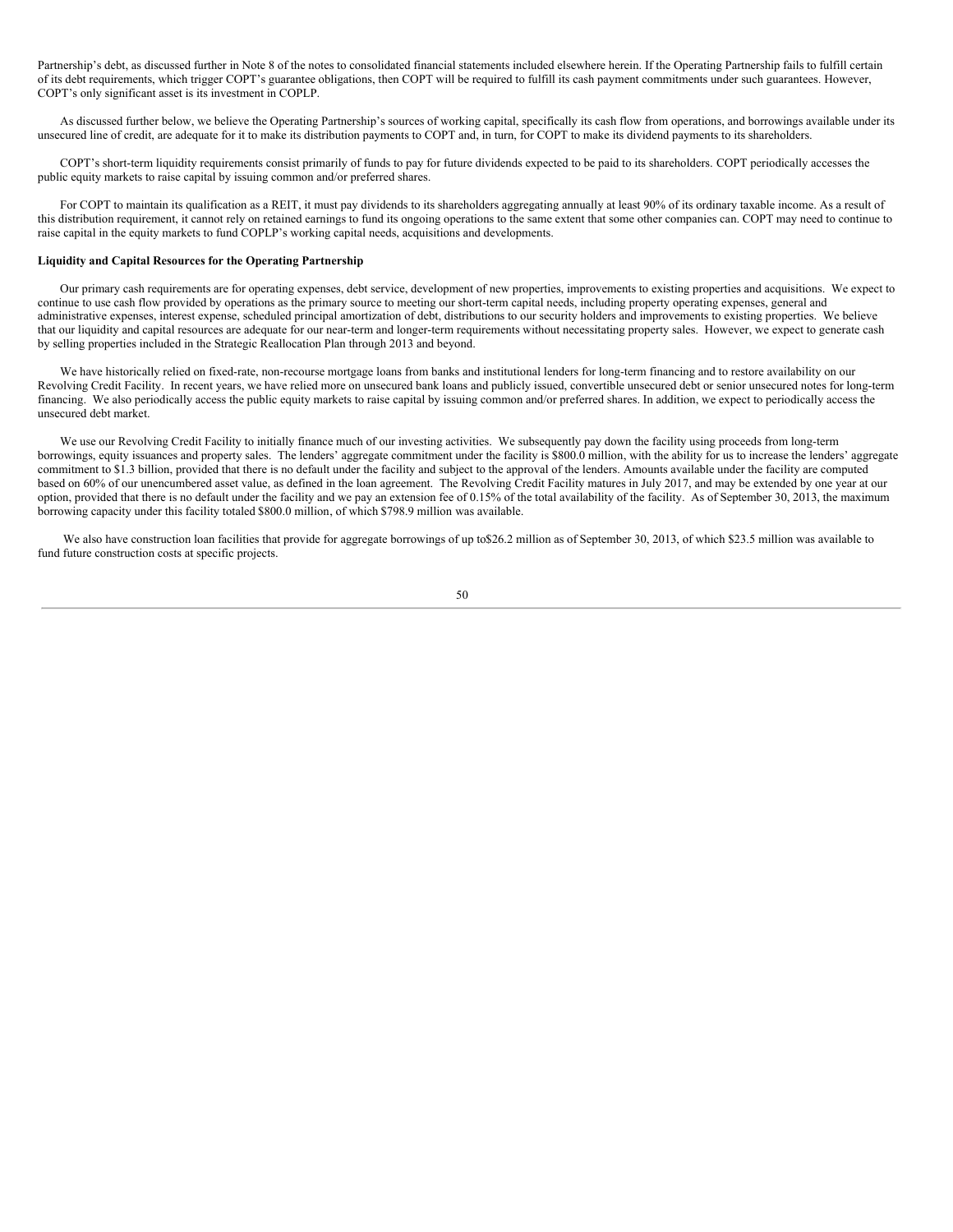The following table summarizes our contractual obligations as ofSeptember 30, 2013 (in thousands):

|                                                                 | For the Periods Ending December 31, |                          |    |         |   |         |   |         |    |         |    |            |   |           |
|-----------------------------------------------------------------|-------------------------------------|--------------------------|----|---------|---|---------|---|---------|----|---------|----|------------|---|-----------|
|                                                                 |                                     | 2013                     |    | 2014    |   | 2015    |   | 2016    |    | 2017    |    | Thereafter |   | Total     |
| Contractual obligations (1)                                     |                                     |                          |    |         |   |         |   |         |    |         |    |            |   |           |
| Debt(2)                                                         |                                     |                          |    |         |   |         |   |         |    |         |    |            |   |           |
| Balloon payments due upon maturity                              | $\mathbf{s}$                        | $\overline{\phantom{m}}$ | \$ | 151,681 | S | 389,751 | S | 274,605 | -S | 550,610 | S. | 746,864    | S | 2,113,511 |
| Scheduled principal payments                                    |                                     | 2,311                    |    | 7,304   |   | 6,218   |   | 4,734   |    | 1,505   |    | 7,228      |   | 29,300    |
| Interest on debt $(3)$                                          |                                     | 22,873                   |    | 85,173  |   | 78,138  |   | 59,568  |    | 34,172  |    | 153,929    |   | 433,853   |
| New construction and redevelopment obligations $(4)(5)$         |                                     | 40,126                   |    | 66,208  |   | 3,000   |   | __      |    |         |    | $-$        |   | 109,334   |
| Third-party construction and development obligations (5)<br>(6) |                                     | 4,047                    |    | 19,431  |   | --      |   |         |    |         |    | __         |   | 23,478    |
| Capital expenditures for operating properties $(5)(7)$          |                                     | 10,455                   |    | 19,213  |   | 3,037   |   |         |    |         |    |            |   | 32,705    |
| Operating leases (8)                                            |                                     | 301                      |    | 1,237   |   | 1,116   |   | 1,055   |    | 1,043   |    | 83,803     |   | 88,555    |
| Other purchase obligations (9)                                  |                                     | 699                      |    | 1,957   |   | 1,112   |   | 574     |    | 113     |    | 10         |   | 4,465     |
| Total contractual cash obligations                              |                                     | 80,812                   |    | 352,204 |   | 482,372 |   | 340,536 |    | 587,443 |    | 991,834    |   | 2,835,201 |

(1) The contractual obligations set forth in this table exclude property operations contracts that may be terminated with notice of one month or

less. (2) Represents scheduled principal amortization payments and maturities only and therefore excludes a net discount of \$7.8 million. We expect to refinance the balloon payments that are due in 2014 using primarily a combination of borrowings under our credit facilities and by accessing the unsecured debt market and/or secured debt market. Our balloon payment maturities in 2017 include \$146.5 million for a non recourse loan secured by 14 operating properties that we expect to convey to the lender to extinguish the loan, as discussed further above; we expect that these conveyances will occur in the fourth quarter of 2013.

(3) Represents interest costs for our outstanding debt as of September 30, 2013 for the terms of such debt. For variable rate debt, the amounts reflected above used September 30, 2013 interest rates on variable rate debt in computing interest costs for the terms of such debt.

(4) Represents contractual obligations pertaining to new construction and redevelopment activities. Properties under, or contractually committed for, construction or approved for redevelopment as of September 30, 2013 included the following:

| <b>Activity</b>                             | Number of<br><b>Properties</b> | <b>Square Feet</b><br>(in thousands) | <b>Estimated</b><br><b>Remaining Costs (in millions)</b> | <b>Expected Year</b><br>For Costs to be<br><b>Incurred Through</b> |
|---------------------------------------------|--------------------------------|--------------------------------------|----------------------------------------------------------|--------------------------------------------------------------------|
| Construction of new office properties       |                                | 1.276                                | 99.7                                                     | 2015                                                               |
| Redevelopment of existing office properties |                                | 235                                  | 13.7                                                     | 2015                                                               |

(5) Due to the long-term nature of certain construction and development contracts and leases included in these lines, the amounts reported in the table represent our estimate of the timing for the related obligations being payable.

(6) Represents contractual obligations pertaining to projects for which we are acting as construction manager on behalf of unrelated parties who are our clients. We expect to be reimbursed in full for these costs by our clients.

(7) Represents contractual obligations pertaining to recurring and nonrecurring capital expenditures for our operating properties. We expect to finance these costs primarily using cash flow from operations.

(8) We expect to pay these items using cash flow from

operations. (9) Primarily represents contractual obligations pertaining to managed-energy service contracts in place for certain of our operating properties. We expect to pay these items using cash flow from operations.

We expect to spend more than \$50.0 million on construction and development costs and approximately \$20.0 million on improvements to operating properties (including the commitments set forth in the table above) during the remainder of 2013. We expect to fund the construction and development costs using cash on hand, borrowings under our Revolving Credit Facility and existing construction loan facilities. We expect to fund improvements to existing operating properties using cash flow from operations.

Certain of our debt instruments require that we comply with a number of restrictive financial covenants, including maximum leverage ratio, unencumbered leverage ratio, minimum net worth, minimum fixed charge coverage, minimum unencumbered interest coverage ratio, minimum debt service and maximum secured indebtedness ratio. As of September 30, 2013, we were in compliance with these financial covenants.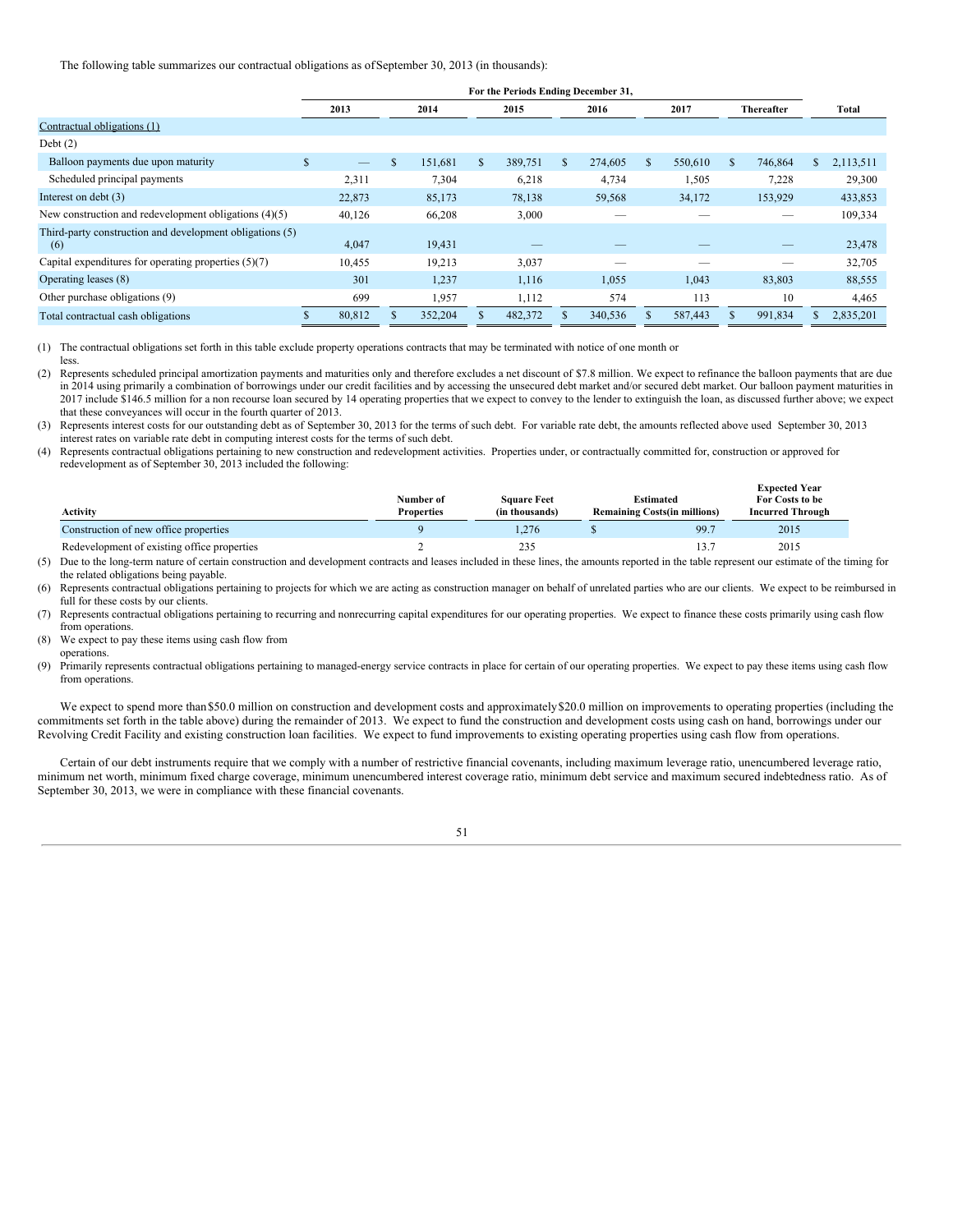#### Off-Balance Sheet Arrangements

We had no significant changes in our off-balance sheet arrangements from those described in the section entitled "Off-Balance Sheet Arrangements" in our 2012 Annual Report on Form 10-K and our Current Report on Form 8-K dated July 25, 2013.

#### **Inflation**

Most of our tenants are obligated to pay their share of a building's operating expenses to the extent such expenses exceed amounts established in their leases, which are based on historical expense levels. Some of our tenants are obligated to pay their full share of a building's operating expenses. These arrangements somewhat reduce our exposure to increases in such costs resulting from inflation.

#### <span id="page-53-0"></span>**Item 3. Quantitative and Qualitative Disclosures about Market Risk**

We are exposed to certain market risks, the most predominant of which is a change in interest rates. Increases in interest rates can result in increased interest expense under our Revolving Credit Facility and other variable rate debt. Increases in interest rates can also result in increased interest expense when our fixed rate debt matures and needs to be refinanced.

The following table sets forth as ofSeptember 30, 2013 our debt obligations and weighted average interest rates for fixed rate debt by expected maturity date (dollars in thousands):

|                                | For the Periods Ending December 31, |  |         |  |         |  |                   |  |         |  |            |              |
|--------------------------------|-------------------------------------|--|---------|--|---------|--|-------------------|--|---------|--|------------|--------------|
|                                | 2013                                |  | 2014    |  | 2015    |  | 2016              |  | 2017    |  | Thereafter | <b>Total</b> |
| Debt: $(1)$                    |                                     |  |         |  |         |  |                   |  |         |  |            |              |
| Fixed rate debt (2)            | 2.108                               |  | 158.171 |  | 109,092 |  | 279.339           |  | 302,115 |  | 634.092    | .484,917     |
| Weighted average interest rate | $6.42\%$                            |  | 6.40%   |  | 5.58%   |  | $6.56\%$          |  | 5.54%   |  | 4.27%      | 5.28%        |
| Variable rate debt             | 203                                 |  | 814     |  | 286,877 |  | $\hspace{0.05cm}$ |  | 250,000 |  | 120,000    | 657,894      |

(1) As of September 30, 2013, maturities include \$250.0 million in 2015 that may be extended for two one-year periods and \$250.0 million in 2017 that may be extended for one year, subject to certain conditions.

(2) Represents principal maturities only and therefore excludes net discounts of \$7.8 million.

The fair market value of our debt was\$2.1 billion at September 30, 2013. If interest rates had been 1% lower, the fair value of our fixed-rate debt would have increased by approximately \$91.3 million at September 30, 2013.

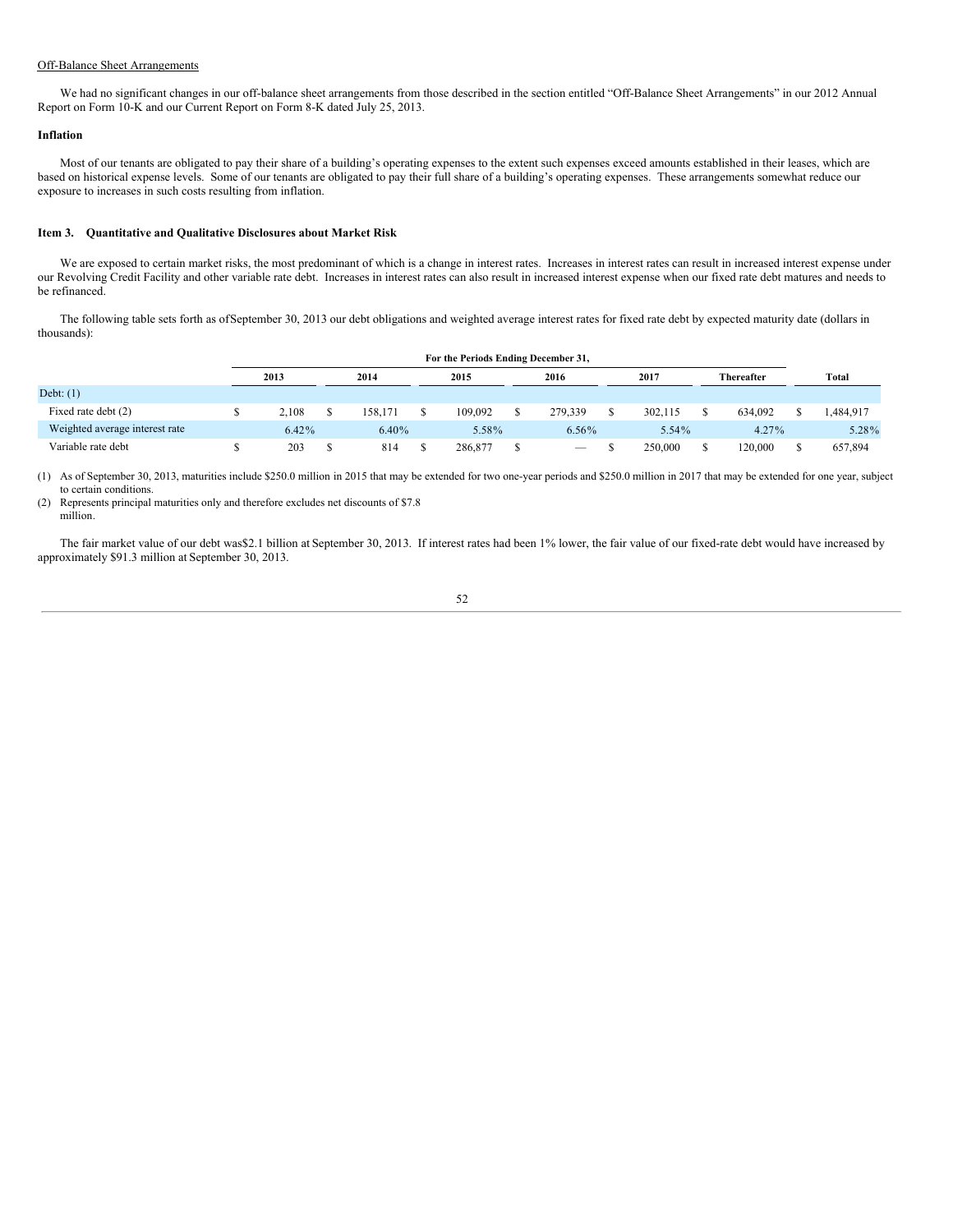The following table sets forth information pertaining to interest rate swap contracts in place as ofSeptember 30, 2013 and December 31, 2012 and their respective fair values (dollars in thousands):

|                        |           |                   |                            |                                                       |           |                       | <b>Fair Value at</b> |                      |
|------------------------|-----------|-------------------|----------------------------|-------------------------------------------------------|-----------|-----------------------|----------------------|----------------------|
| <b>Notional Amount</b> |           | <b>Fixed Rate</b> | <b>Floating Rate Index</b> | <b>Effective</b><br><b>Expiration</b><br>Date<br>Date |           | September 30,<br>2013 |                      | December 31,<br>2012 |
| $\mathbb{S}$           | 100,000   | 0.6123%           | One-Month LIBOR            | 1/3/2012                                              | 9/1/2014  | \$                    | $(365)$ \$           | (594)                |
|                        | 100,000   | $0.6100\%$        | One-Month LIBOR            | 1/3/2012                                              | 9/1/2014  |                       | (362)                | (591)                |
|                        | 100,000   | 0.8320%           | One-Month LIBOR            | 1/3/2012                                              | 9/1/2015  |                       | (963)                | (1,313)              |
|                        | 100,000   | 0.8320%           | One-Month LIBOR            | 1/3/2012                                              | 9/1/2015  |                       | (963)                | (1,313)              |
|                        | 37,894(1) | 3.8300%           | One-Month LIBOR $+ 2.25\%$ | 11/2/2010                                             | 11/2/2015 |                       | (933)                | (1,268)              |
|                        | 100,000   | 0.8055%           | One-Month LIBOR            | 9/2/2014                                              | 9/1/2016  |                       | 1                    | (263)                |
|                        | 100,000   | $0.8100\%$        | One-Month LIBOR            | 9/2/2014                                              | 9/1/2016  |                       | (9)                  | (272)                |
|                        | 100,000   | 1.6730%           | One-Month LIBOR            | 9/1/2015                                              | 8/1/2019  |                       | 2,685                | (154)                |
|                        | 100,000   | 1.7300%           | One-Month LIBOR            | 9/1/2015                                              | 8/1/2019  |                       | 2,509                | (417)                |
|                        |           |                   |                            |                                                       |           | S                     | 1.600                | (6, 185)             |

(1) The notional amount of this instrument is scheduled to amortize to\$36.2 million.

Based on our variable-rate debt balances, including the effect of interest rate swap contracts, our interest expense would have increased by\$3.0 million in the nine months ended September 30, 2013 if short-term interest rates were 1% higher.

#### <span id="page-54-0"></span>**Item 4. Controls and Procedures**

#### **COPT**

# (a) Evaluation of Disclosure Controls and Procedures

The Company's management, with the participation of our Chief Executive Officer and Chief Financial Officer, evaluated the effectiveness of its disclosure controls and procedures (as defined in Rule 13a-15(e) under the Exchange Act) as of September 30, 2013. Based on this evaluation, our Chief Executive Officer and Chief Financial Officer concluded that the Company's disclosure controls and procedures as of September 30, 2013 were functioning effectively to provide reasonable assurance that the information required to be disclosed by the Company in reports filed or submitted under the Securities Exchange Act of 1934 is (i) recorded, processed, summarized and reported within the time periods specified in the SEC's rules and forms, and (ii) accumulated and communicated to the Company's management, including its principal executive and principal financial officers, or persons performing similar functions, as appropriate to allow timely decisions regarding required disclosure.

# (b) Change in Internal Control over Financial Reporting

No change in the Company's internal control over financial reporting occurred during the most recent fiscal quarter that has materially affected, or is reasonably likely to materially affect, its internal control over financial reporting.

#### COPLP

# (a) Evaluation of Disclosure Controls and Procedures

The Operating Partnership's management, with the participation of our Chief Executive Officer and Chief Financial Officer, evaluated the effectiveness of its disclosure controls and procedures (as defined in Rule 15d-15(e) under the Exchange Act) as of September 30, 2013. Based on this evaluation, our Chief Executive Officer and Chief Financial Officer concluded that the Operating Partnership's disclosure controls and procedures as of September 30, 2013 were functioning effectively to provide reasonable assurance that the information required to be disclosed by the Operating Partnership in reports filed or submitted under the Securities Exchange Act of 1934 is (i) recorded, processed, summarized and reported within the time periods specified in the SEC's rules and forms, and (ii) accumulated and communicated to the Operating Partnership's management, including its principal executive and principal financial officers, or persons performing similar functions, as appropriate to allow timely decisions regarding required disclosure.

(b) Change in Internal Control over Financial Reporting

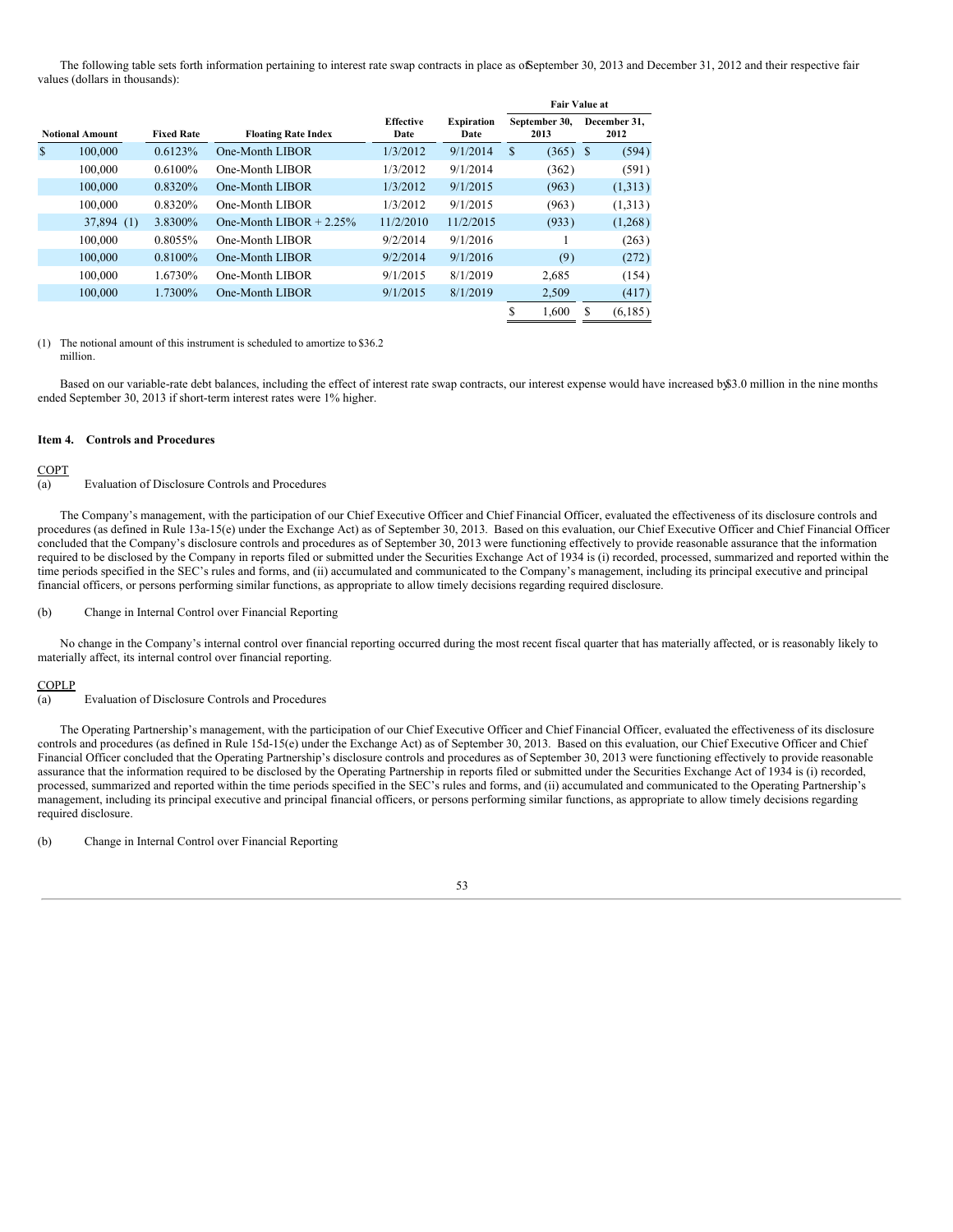No change in the Operating Partnership's internal control over financial reporting occurred during the most recent fiscal quarter that has materially affected, or is reasonably likely to materially affect, its internal control over financial reporting.

# <span id="page-55-0"></span>**PART II**

#### <span id="page-55-1"></span>**Item 1. Legal Proceedings**

We are not currently involved in any material litigation nor, to our knowledge, is any material litigation currently threatened against the Company or the Operating Partnership (other than routine litigation arising in the ordinary course of business, substantially all of which is expected to be covered by liability insurance).

# <span id="page-55-2"></span>**Item 1A. Risk Factors**

There have been no material changes to the risk factors included in COPT's 2012 Annual Report on Form 10-K and our Current Report on Form 8-K dated July 25, 2013.

#### <span id="page-55-3"></span>**Item 2. Unregistered Sales of Equity Securities and Use of Proceeds**

- (a) During the three months ended September 30, 2013, 31,870 of COPLP's common units were exchanged for31,870 common shares in accordance with COPLP's Second Amended and Restated Limited Partnership Agreement, as amended. The issuance of these common shares was effected in reliance upon the exemption from registration under Section 4(a)(2) of the Securities Act of 1933, as amended.
- (b) Not applicable
- (c) Not applicable

#### <span id="page-55-4"></span>**Item 3. Defaults Upon Senior Securities**

- (a) Not applicable
- (b) Not applicable

#### <span id="page-55-5"></span>**Item 4. Mine Safety Disclosures**

Not applicable

#### <span id="page-55-6"></span>**Item 5. Other Information**

None

#### <span id="page-55-7"></span>**Item 6. Exhibits**

(a) Exhibits:

| <b>EXHIBIT</b><br>NO. | <b>DESCRIPTION</b>                                                                                                                                                                                                                                                            |
|-----------------------|-------------------------------------------------------------------------------------------------------------------------------------------------------------------------------------------------------------------------------------------------------------------------------|
| 10.1.1                | Thirtieth Amendment to Second Amended and Restated Limited Partnership Agreement of Corporate Office Properties, L.P.,<br>dated July 16, 2013 (filed with the Company's Current Report on Form 8-K dated July 19, 2013 and incorporated herein by<br>reference).              |
| 10.1.2                | Thirty-First Amendment to Second Amended and Restated Limited Partnership Agreement of Corporate Office Properties, L.P.,<br>dated September 17, 2013 (filed with the Company's Current Report on Form 8-K dated September 19, 2013 and incorporated<br>herein by reference). |

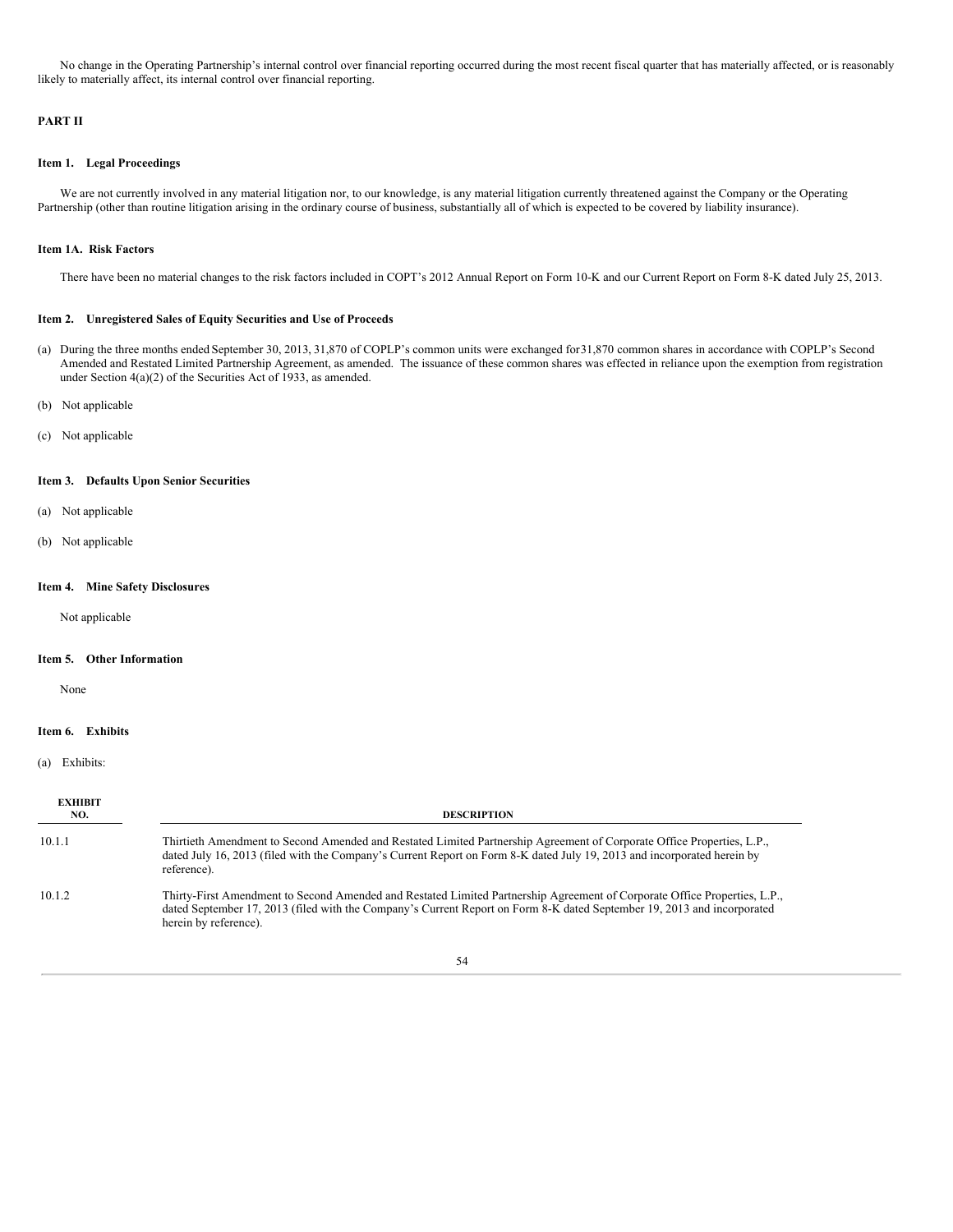| 10.2 | Second Amendment to Credit Agreement, dated as of July 16, 2013, by and among Corporate Office Properties, L.P.; Corporate<br>Office Properties Trust; J.P. Morgan Securities LLC; KeyBanc Capital Markets; KeyBank National Association; JPMorgan Chase<br>Bank, N.A.; Bank of America, N.A.; Royal Bank of Canada; Wells Fargo Bank, National Association; Barclays Bank PLC; PNC<br>Bank, National Association; Capital One, N.A., Regions Bank; Manufacturers and Traders Trust Company; and SunTrust Bank<br>(filed with the Company's Current Report on Form 8-K dated July 19, 2013 and incorporated herein by reference).       |
|------|-----------------------------------------------------------------------------------------------------------------------------------------------------------------------------------------------------------------------------------------------------------------------------------------------------------------------------------------------------------------------------------------------------------------------------------------------------------------------------------------------------------------------------------------------------------------------------------------------------------------------------------------|
| 10.3 | Second Amendment to Term Loan Agreement, dated as of July 16, 2013, by and among Corporate Office Properties, L.P.;<br>Corporate Office Properties Trust; J.P. Morgan Securities LLC; KeyBanc Capital Markets; KeyBank National Association;<br>JPMorgan Chase Bank, N.A.; Bank of America, N.A.; Royal Bank of Canada; Barclays Bank PLC; PNC Bank, National<br>Association; Wells Fargo Bank, National Association; Capital One, N.A., Regions Bank; Manufacturers and Traders Trust<br>Company; and SunTrust Bank (filed with the Company's Current Report on Form 8-K dated July 19, 2013 and incorporated<br>herein by reference). |
| 10.4 | First Amendment to Term Loan Agreement, dated as of July 16, 2013, by and among Corporate Office Properties, L.P.; Corporate<br>Office Properties Trust; J.P. Morgan Securities LLC; KeyBanc Capital Markets; KeyBank National Association; JPMorgan Chase<br>Bank, N.A.; Bank of America, N.A.; PNC Bank, National Association; Royal Bank of Canada; and Wells Fargo Bank, National<br>Association (filed with the Company's Current Report on Form 8-K dated July 19, 2013 and incorporated herein by reference).                                                                                                                    |
| 10.5 | Form of Global Note Representing \$250,000,000 Aggregate Principal Amount of 5.25% Senior Notes due 2024 (filed with the<br>Company's Current Report on Form 8-K dated September 13, 2013 and incorporated herein by reference).                                                                                                                                                                                                                                                                                                                                                                                                        |
| 10.6 | Indenture, dated as of September 16, 2013, by and among Corporate Office Properties, L.P., as issuer, Corporate Office Properties<br>Trust, as guarantor, and U.S. Bank National Association, as trustee (filed with the Company's Current Report on Form 8-K dated<br>September 19, 2013 and incorporated herein by reference).                                                                                                                                                                                                                                                                                                        |
| 10.7 | First Supplemental Indenture, dated September 16, 2013, by and among Corporate Office Properties, L.P., as issuer, Corporate<br>Office Properties Trust, as guarantor, and U.S. Bank National Association, as trustee (filed with the Company's Current Report on<br>Form 8-K dated September 19, 2013 and incorporated herein by reference).                                                                                                                                                                                                                                                                                           |
| 12.1 | COPT's Statement regarding Computation of Earnings to Combined Fixed Charges and Preferred Share Dividends (filed<br>herewith).                                                                                                                                                                                                                                                                                                                                                                                                                                                                                                         |
| 12.2 | COPLP's Statement regarding Computation of Consolidated Ratio of Earnings to Fixed Charges (filed herewith).                                                                                                                                                                                                                                                                                                                                                                                                                                                                                                                            |
| 31.1 | Certification of the Chief Executive Officer of Corporate Office Properties Trust required by Rule 13a-14(a) under the Securities<br>Exchange Act of 1934, as amended (filed herewith).                                                                                                                                                                                                                                                                                                                                                                                                                                                 |
| 31.2 | Certification of the Chief Financial Officer of Corporate Office Properties Trust required by Rule 13a-14(a) under the Securities<br>Exchange Act of 1934, as amended (filed herewith).                                                                                                                                                                                                                                                                                                                                                                                                                                                 |
| 31.3 | Certification of the Chief Executive Officer of Corporate Office Properties, L.P. required by Rule 15d-14(a) under the Securities<br>Exchange Act of 1934, as amended (filed herewith).                                                                                                                                                                                                                                                                                                                                                                                                                                                 |
| 31.4 | Certification of the Chief Financial Officer of Corporate Office Properties, L.P. required by Rule 15d-14(a) under the Securities<br>Exchange Act of 1934, as amended (filed herewith).                                                                                                                                                                                                                                                                                                                                                                                                                                                 |
| 32.1 | Certification of the Chief Executive Officer of Corporate Office Properties Trust required by Rule 13a-14(b) under the Securities<br>Exchange Act of 1934, as amended. (This exhibit shall not be deemed "filed" for purposes of Section 18 of the Securities<br>Exchange Act of 1934, as amended, or otherwise subject to the liability of that section. Further, this exhibit shall not be deemed to<br>be incorporated by reference into any filing under the Securities Exchange Act of 1933, as amended, or the Securities Exchange<br>Act of 1934, as amended.) (Furnished herewith).                                             |
| 32.2 | Certification of the Chief Financial Officer of Corporate Office Properties Trust required by Rule 13a-14(b) under the Securities<br>Exchange Act of 1934, as amended. (This exhibit shall not be deemed "filed" for purposes of Section 18 of the Securities<br>Exchange Act of 1934, as amended, or otherwise subject to the liability of that section. Further, this exhibit shall not be deemed to<br>be incorporated by reference into any filing under the Securities Exchange Act of 1933, as amended, or the Securities Exchange<br>Act of 1934, as amended). (Furnished herewith).                                             |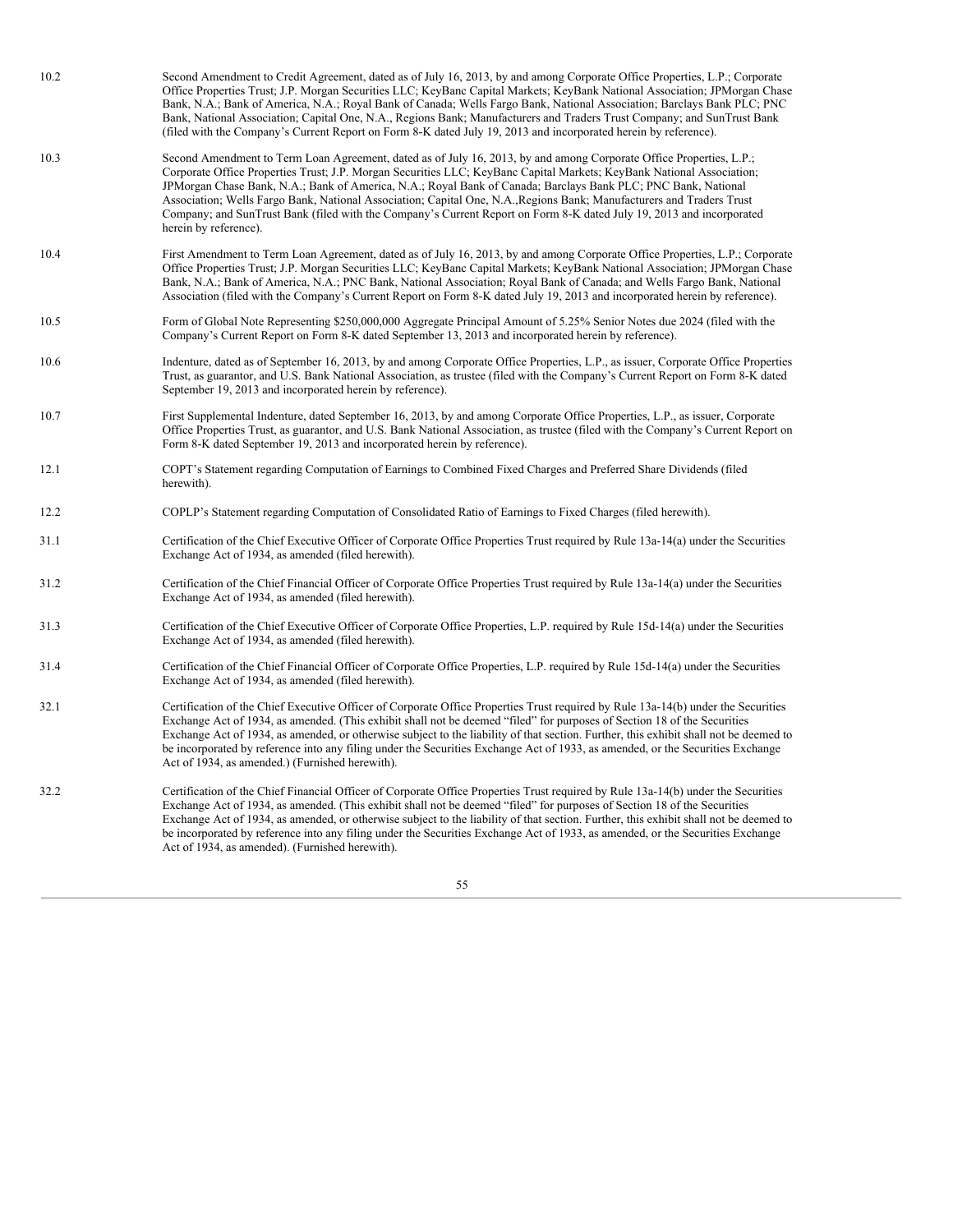| 32.3       | Certification of the Chief Executive Officer of Corporate Office Properties, L.P. required by Rule 15d-14(b) under the Securities<br>Exchange Act of 1934, as amended. (This exhibit shall not be deemed "filed" for purposes of Section 18 of the Securities<br>Exchange Act of 1934, as amended, or otherwise subject to the liability of that section. Further, this exhibit shall not be deemed to<br>be incorporated by reference into any filing under the Securities Exchange Act of 1933, as amended, or the Securities Exchange<br>Act of 1934, as amended.) (Furnished herewith). |
|------------|---------------------------------------------------------------------------------------------------------------------------------------------------------------------------------------------------------------------------------------------------------------------------------------------------------------------------------------------------------------------------------------------------------------------------------------------------------------------------------------------------------------------------------------------------------------------------------------------|
| 32.4       | Certification of the Chief Financial Officer of Corporate Office Properties, L.P. required by Rule 15d-14(b) under the Securities<br>Exchange Act of 1934, as amended. (This exhibit shall not be deemed "filed" for purposes of Section 18 of the Securities<br>Exchange Act of 1934, as amended, or otherwise subject to the liability of that section. Further, this exhibit shall not be deemed to<br>be incorporated by reference into any filing under the Securities Exchange Act of 1933, as amended, or the Securities Exchange<br>Act of 1934, as amended). (Furnished herewith). |
| 101.INS    | XBRL Instance Document (furnished herewith).                                                                                                                                                                                                                                                                                                                                                                                                                                                                                                                                                |
| 101.SCH    | XBRL Taxonomy Extension Schema Document (furnished herewith).                                                                                                                                                                                                                                                                                                                                                                                                                                                                                                                               |
| 101.CAL    | XBRL Taxonomy Extension Calculation Linkbase Document (furnished herewith).                                                                                                                                                                                                                                                                                                                                                                                                                                                                                                                 |
| $101$ .LAB | XBRL Extension Labels Linkbase (furnished herewith).                                                                                                                                                                                                                                                                                                                                                                                                                                                                                                                                        |
| 101.PRE    | XBRL Taxonomy Extension Presentation Linkbase Document (furnished herewith).                                                                                                                                                                                                                                                                                                                                                                                                                                                                                                                |
| 101.DEF    | XBRL Taxonomy Extension Definition Linkbase Document (furnished herewith).                                                                                                                                                                                                                                                                                                                                                                                                                                                                                                                  |
|            |                                                                                                                                                                                                                                                                                                                                                                                                                                                                                                                                                                                             |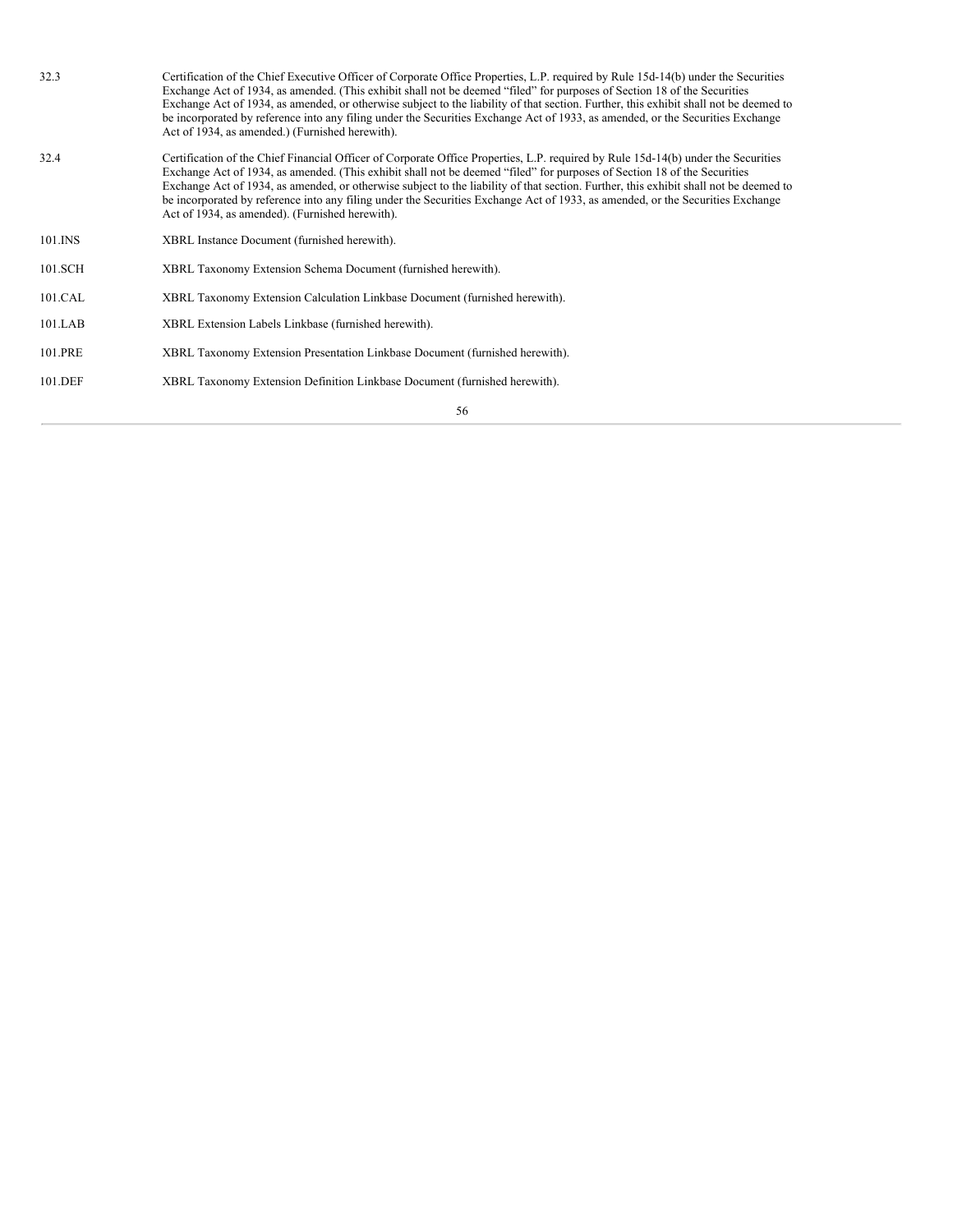# **SIGNATURES**

<span id="page-58-0"></span>Pursuant to the requirements of the Securities Exchange Act of 1934, the undersigned Registrants have duly caused this report to be signed on its behalf by the undersigned thereunto duly authorized.

/s/ Roger A. Waesche, Jr. /s/ Roger A. Waesche, Jr.

Roger A. Waesche, Jr.  $R_{Q}$  Roger A. Waesche, Jr. Roger A. Waesche, Jr.  $R_{Q}$ 

/s/ Stephen E. Riffee /s/ Stephen E. Riffee

Stephen E. Riffee Stephen E. Riffee

Dated: October 29, 2013 Dated: October 29, 2013

CORPORATE OFFICE PROPERTIES TRUST CORPORATE OFFICE PROPERTIES, L.P. By: Corporate Office Properties Trust, its General Partner

President and Chief Executive Officer President and Chief Executive Officer

Executive Vice President and Chief Financial Officer Executive Vice President and Chief Financial Officer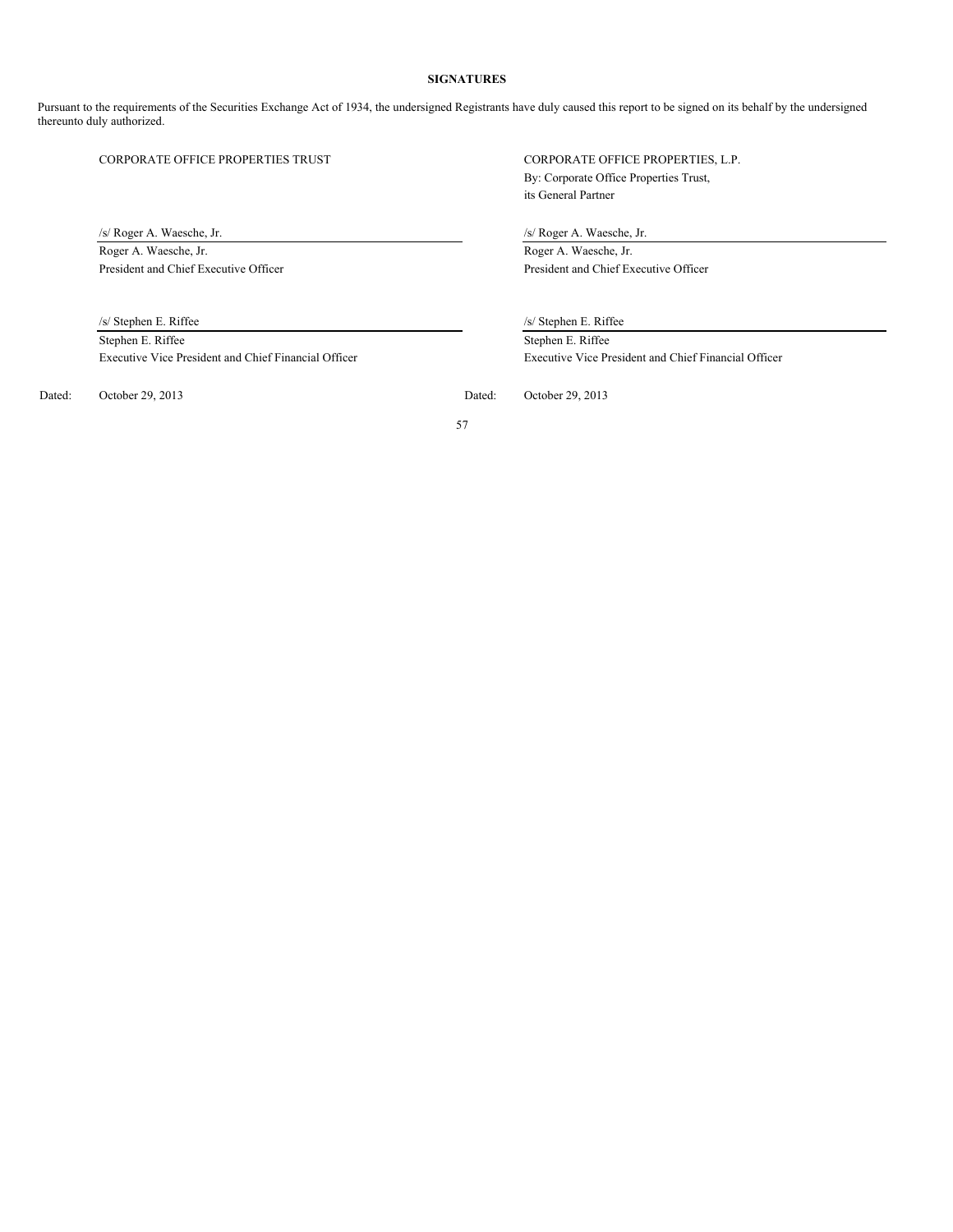# **Corporate Office Properties Trust**

# **Ratio of Earnings to Combined Fixed Charges and Preferred Share Dividends**

# **(Dollars in thousands)**

|                                                                                                          | <b>Nine Months Ended</b> |                    |  |
|----------------------------------------------------------------------------------------------------------|--------------------------|--------------------|--|
|                                                                                                          |                          | September 30, 2013 |  |
| <b>Earnings:</b>                                                                                         |                          |                    |  |
| Income from continuing operations before equity in income of unconsolidated entities<br>and income taxes | S                        | 8.633              |  |
| Gain on sales of real estate, excluding discontinued operations                                          |                          | 2,683              |  |
| Combined fixed charges and preferred share dividends (from below)                                        |                          | 90,245             |  |
| Amortization of capitalized interest                                                                     |                          | 1,566              |  |
| Distributed income of equity investees                                                                   |                          | 257                |  |
| Subtract:                                                                                                |                          |                    |  |
| Capitalized interest (from below)                                                                        |                          | (6,743)            |  |
| Preferred share dividends included in fixed charges                                                      |                          | (15, 481)          |  |
| Preferred unit distributions included in fixed charges                                                   |                          | (495)              |  |
| Preferred distributions of other consolidated entities                                                   |                          | (12)               |  |
| Total earnings                                                                                           | S                        | 80,653             |  |
|                                                                                                          |                          |                    |  |
| <b>Combined Fixed Charges and Preferred Share Dividends:</b>                                             |                          |                    |  |
| Combined fixed charges and preferred share dividends:                                                    |                          |                    |  |
| Interest expense on continuing operations                                                                | \$                       | 66,851             |  |
| Interest expense on discontinued operations                                                              |                          | 199                |  |
| Capitalized interest (internal and external)                                                             |                          | 6,743              |  |
| Amortization of debt issuance costs-capitalized                                                          |                          | 135                |  |
| Interest included in rental expense                                                                      |                          | 329                |  |
| Preferred share dividends                                                                                |                          | 15,481             |  |
| Preferred unit distributions                                                                             |                          | 495                |  |
| Preferred distributions of other consolidated entities                                                   |                          | 12                 |  |
| Total combined fixed charges and preferred share dividends                                               | S                        | 90,245             |  |
|                                                                                                          |                          |                    |  |
| Ratio of earnings to combined fixed charges and preferred share dividends                                |                          | (A)                |  |
|                                                                                                          |                          |                    |  |

(A) Combined fixed charges and preferred share dividends exceeded total earnings by \$9,592.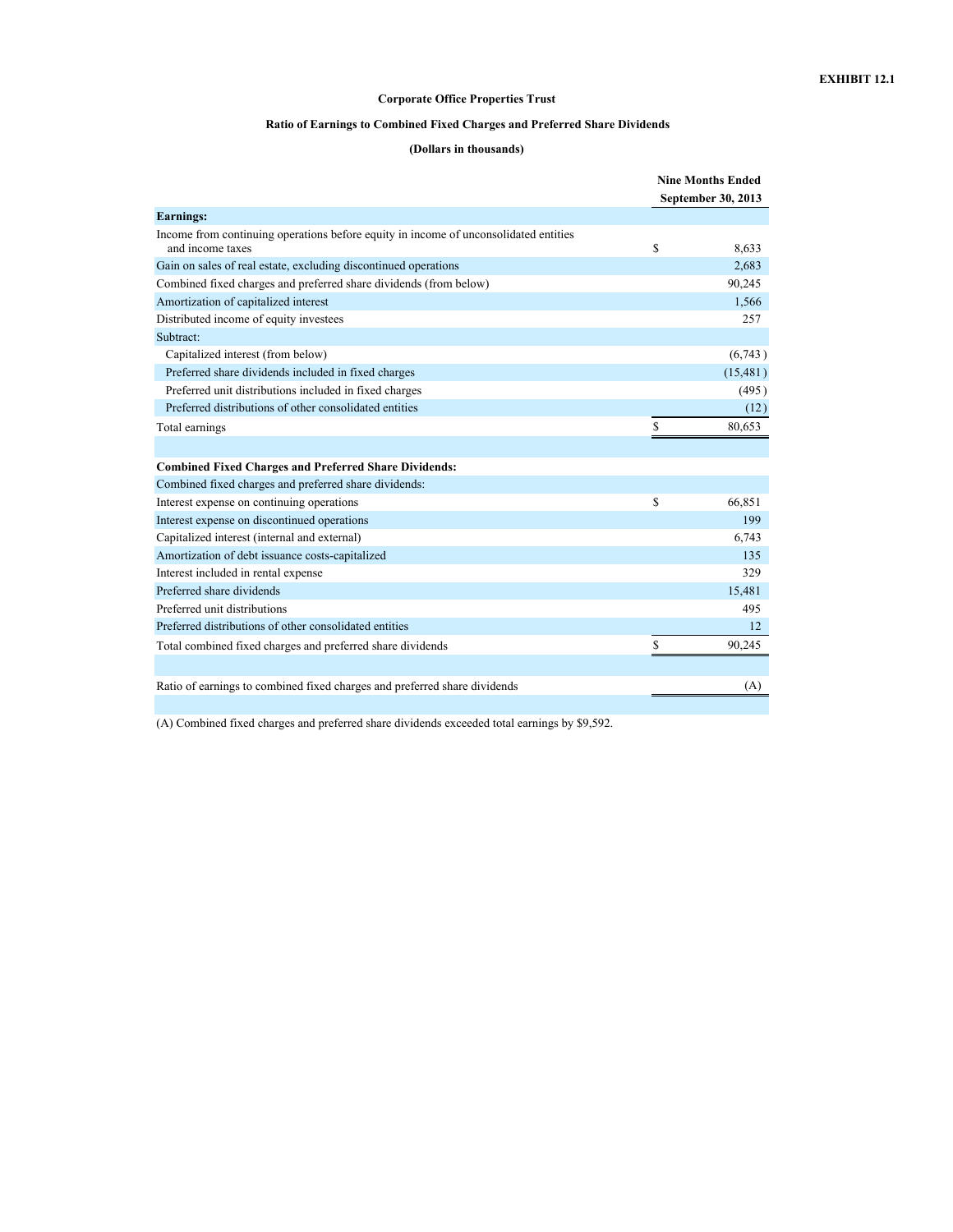# **Corporate Office Properties, L.P. and Subsidiaries**

# **Ratio of Earnings to Fixed Charges**

# **(Dollars in thousands)**

|                                                                                                          |                           | <b>Nine Months Ended</b> |  |  |  |
|----------------------------------------------------------------------------------------------------------|---------------------------|--------------------------|--|--|--|
| Earnings:                                                                                                | <b>September 30, 2013</b> |                          |  |  |  |
| Income from continuing operations before equity in income of unconsolidated entities<br>and income taxes | \$                        | 8,633                    |  |  |  |
| Gain on sales of real estate, excluding discontinued operations                                          |                           | 2,683                    |  |  |  |
| Fixed charges (from below)                                                                               |                           | 74,269                   |  |  |  |
| Amortization of capitalized interest                                                                     |                           | 1,566                    |  |  |  |
| Distributed income of equity investees                                                                   |                           | 257                      |  |  |  |
| Subtract:                                                                                                |                           |                          |  |  |  |
| Capitalized interest (from below)                                                                        |                           | (6,743)                  |  |  |  |
| Preferred distributions of other consolidated entities                                                   |                           | (12)                     |  |  |  |
| Total earnings                                                                                           | \$                        | 80,653                   |  |  |  |
|                                                                                                          |                           |                          |  |  |  |
| <b>Fixed charges:</b>                                                                                    |                           |                          |  |  |  |
| Interest expense on continuing operations                                                                | \$                        | 66,851                   |  |  |  |
| Interest expense on discontinued operations                                                              |                           | 199                      |  |  |  |
| Capitalized interest (internal and external)                                                             |                           | 6,743                    |  |  |  |
| Amortization of debt issuance costs-capitalized                                                          |                           | 135                      |  |  |  |
| Interest included in rental expense                                                                      |                           | 329                      |  |  |  |
| Preferred distributions of other consolidated entities                                                   |                           | 12                       |  |  |  |
| Total fixed charges                                                                                      | S                         | 74,269                   |  |  |  |
|                                                                                                          |                           |                          |  |  |  |
| Ratio of earnings to fixed charges                                                                       |                           | 1.09                     |  |  |  |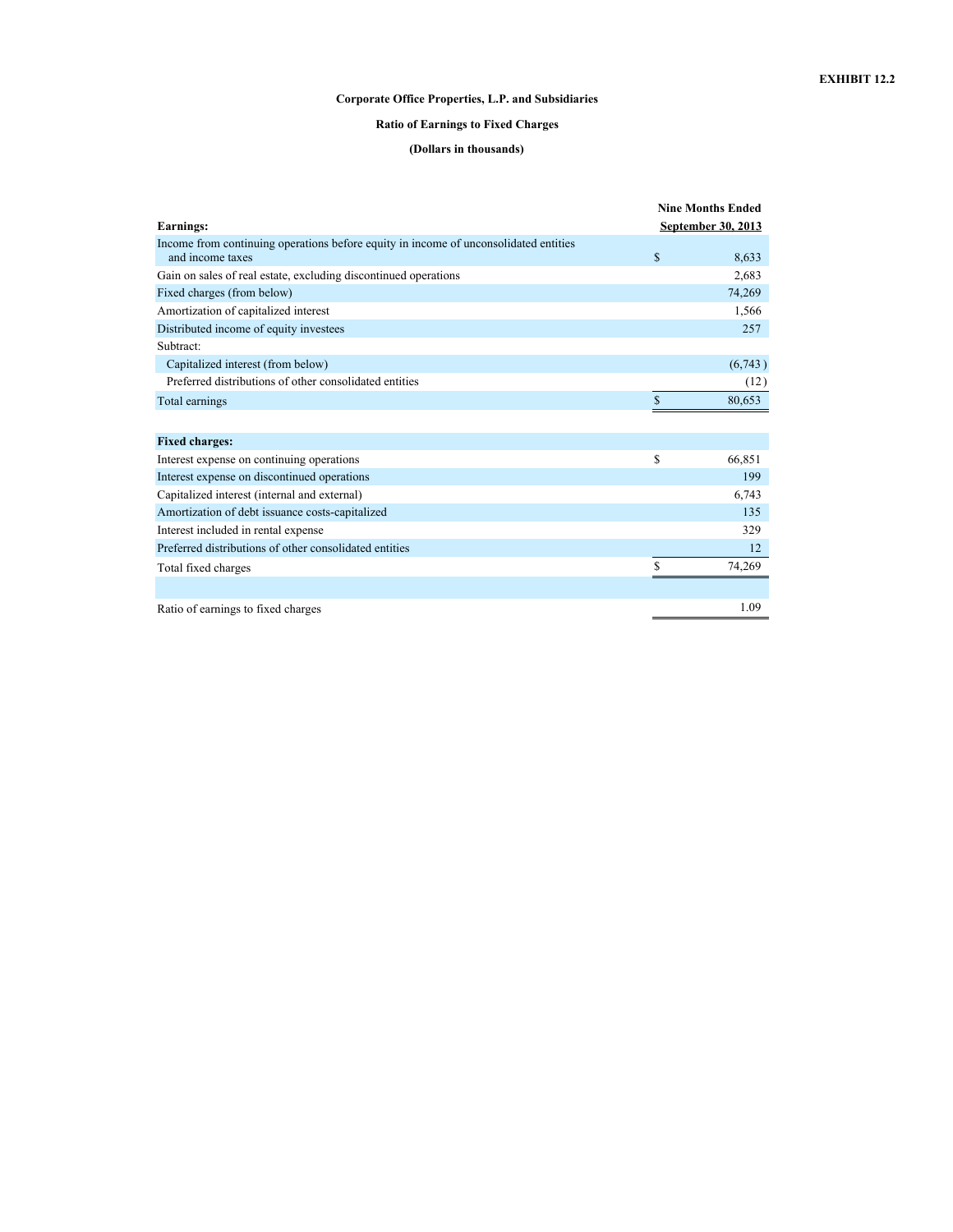#### **CORPORATE OFFICE PROPERTIES TRUST**

#### CERTIFICATIONS REQUIRED BY RULE 13a-14(a) UNDER THE SECURITIES EXCHANGE ACT OF 1934

#### **CERTIFICATIONS**

I, Roger A. Waesche, Jr., certify that:

1. I have reviewed this quarterly report on Form 10-Q of Corporate Office Properties Trust;

2. Based on my knowledge, this report does not contain any untrue statement of a material fact or omit to state a material fact necessary to make the statements made, in light of the circumstances under which such statements were made, not misleading with respect to the period covered by this report;

3. Based on my knowledge, the financial statements, and other financial information included in this report, fairly present in all material respects the financial condition, results of operations and cash flows of the registrant as of, and for, the periods presented in this report;

4. The registrant's other certifying officer(s) and I are responsible for establishing and maintaining disclosure controls and procedures (as defined in Exchange Act Rules  $13a-15(e)$  and  $15d-15(e)$ ) and internal control over financial reporting (as defined in Exchange Act Rules  $13a-15(f)$  and  $15d-15(f)$ ) for the registrant and have:

- a) Designed such disclosure controls and procedures, or caused such disclosure controls and procedures to be designed under our supervision, to ensure that material information relating to the registrant, including its consolidated subsidiaries, is made known to us by others within those entities, particularly during the period in which this report is being prepared;
- b) Designed such internal control over financial reporting, or caused such internal control over financial reporting to be designed under our supervision, to provide reasonable assurance regarding the reliability of financial reporting and the preparation of financial statements for external purposes in accordance with generally accepted accounting principles;
- c) Evaluated the effectiveness of the registrant's disclosure controls and procedures and presented in this report our conclusions about the effectiveness of the disclosure controls and procedures, as of the end of the period covered by this report based on such evaluation; and
- d) Disclosed in this report any change in the registrant's internal control over financial reporting that occurred during the registrant's most recent fiscal quarter (the registrant's fourth fiscal quarter in the case of an annual report) that has materially affected, or is reasonably likely to materially affect, the registrant's internal control over financial reporting; and

5. The registrant's other certifying officer(s) and I have disclosed, based on our most recent evaluation of internal control over financial reporting, to the registrant's auditors and the audit committee of the registrant's board of directors (or persons performing the equivalent functions):

- a) All significant deficiencies and material weaknesses in the design or operation of internal control over financial reporting which are reasonably likely to adversely affect the registrant's ability to record, process, summarize and report financial information; and
- b) Any fraud, whether or not material, that involves management or other employees who have a significant role in the registrant's internal control over financial reporting.

Date: October 29, 2013 /s/ Roger A. Waesche, Jr.

Roger A. Waesche, Jr. President and Chief Executive Officer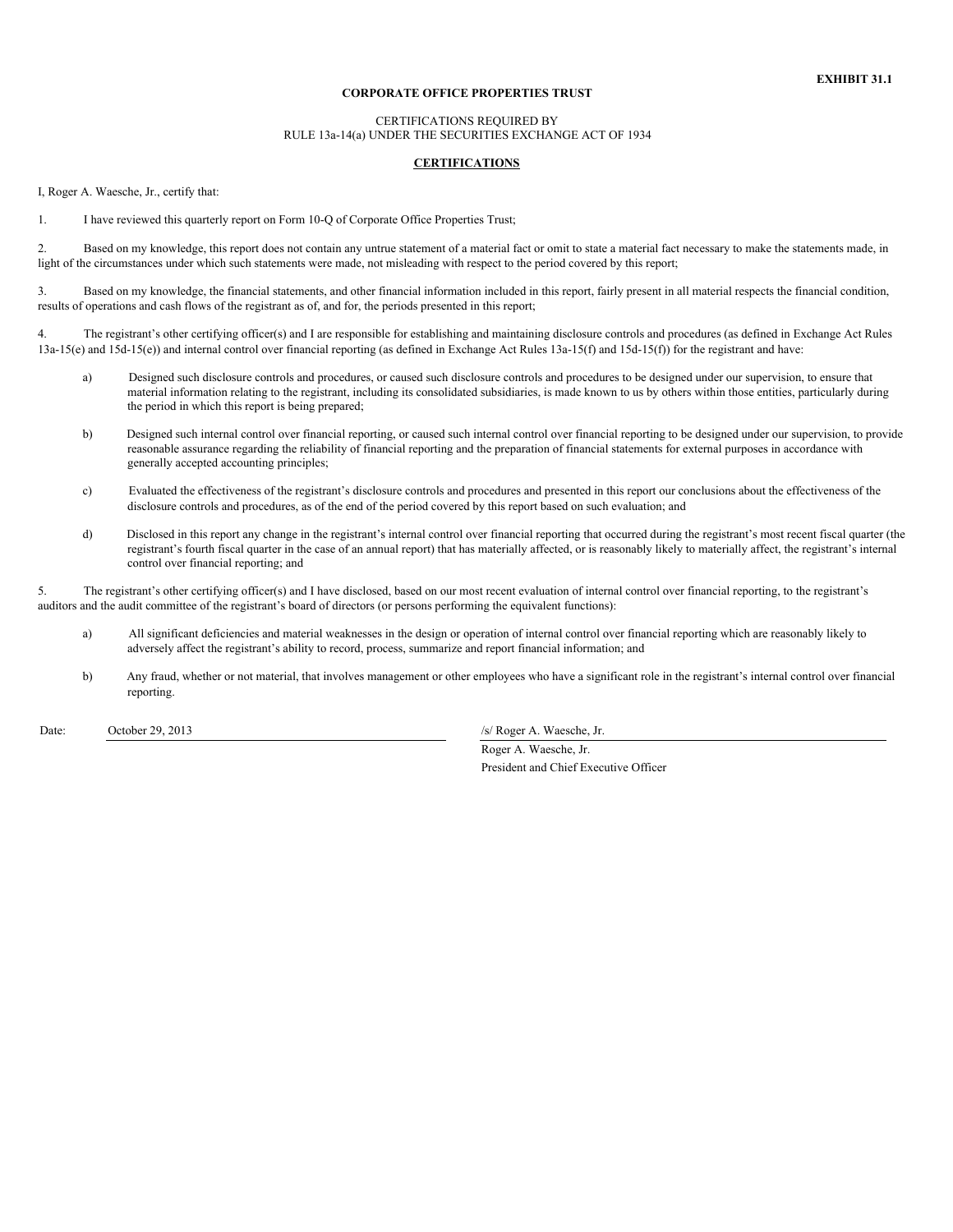#### **CORPORATE OFFICE PROPERTIES TRUST**

#### CERTIFICATIONS REQUIRED BY RULE 13a-14(a) UNDER THE SECURITIES EXCHANGE ACT OF 1934

#### **CERTIFICATIONS**

I, Stephen E. Riffee, certify that:

1. I have reviewed this quarterly report on Form 10-Q of Corporate Office Properties Trust;

2. Based on my knowledge, this report does not contain any untrue statement of a material fact or omit to state a material fact necessary to make the statements made, in light of the circumstances under which such statements were made, not misleading with respect to the period covered by this report;

3. Based on my knowledge, the financial statements, and other financial information included in this report, fairly present in all material respects the financial condition, results of operations and cash flows of the registrant as of, and for, the periods presented in this report;

4. The registrant's other certifying officer(s) and I are responsible for establishing and maintaining disclosure controls and procedures (as defined in Exchange Act Rules  $13a-15(e)$  and  $15d-15(e)$ ) and internal control over financial reporting (as defined in Exchange Act Rules  $13a-15(f)$  and  $15d-15(f)$ ) for the registrant and have:

- a) Designed such disclosure controls and procedures, or caused such disclosure controls and procedures to be designed under our supervision, to ensure that material information relating to the registrant, including its consolidated subsidiaries, is made known to us by others within those entities, particularly during the period in which this report is being prepared;
- b) Designed such internal control over financial reporting, or caused such internal control over financial reporting to be designed under our supervision, to provide reasonable assurance regarding the reliability of financial reporting and the preparation of financial statements for external purposes in accordance with generally accepted accounting principles;
- c) Evaluated the effectiveness of the registrant's disclosure controls and procedures and presented in this report our conclusions about the effectiveness of the disclosure controls and procedures, as of the end of the period covered by this report based on such evaluation; and
- d) Disclosed in this report any change in the registrant's internal control over financial reporting that occurred during the registrant's most recent fiscal quarter (the registrant's fourth fiscal quarter in the case of an annual report) that has materially affected, or is reasonably likely to materially affect, the registrant's internal control over financial reporting; and

5. The registrant's other certifying officer(s) and I have disclosed, based on our most recent evaluation of internal control over financial reporting, to the registrant's auditors and the audit committee of the registrant's board of directors (or persons performing the equivalent functions):

- a) All significant deficiencies and material weaknesses in the design or operation of internal control over financial reporting which are reasonably likely to adversely affect the registrant's ability to record, process, summarize and report financial information; and
- b) Any fraud, whether or not material, that involves management or other employees who have a significant role in the registrant's internal control over financial reporting.

Date: October 29, 2013 /s/ Stephen E. Riffee

Stephen E. Riffee Chief Financial Officer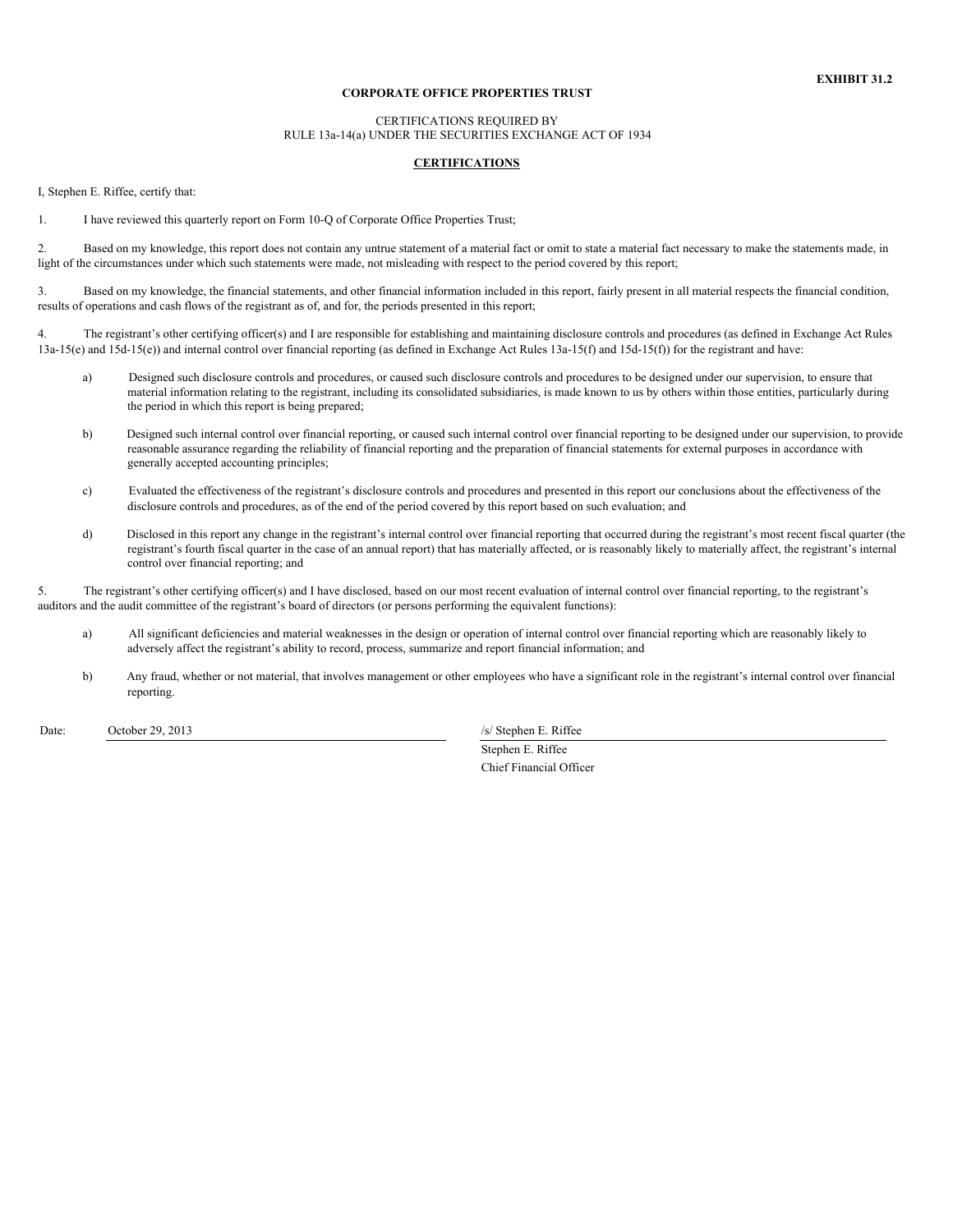#### **CORPORATE OFFICE PROPERTIES, L.P.**

CERTIFICATIONS REQUIRED BY RULE 15d-14(a) UNDER THE SECURITIES EXCHANGE ACT OF 1934

#### **CERTIFICATIONS**

I, Roger A. Waesche, Jr., certify that:

1. I have reviewed this quarterly report on Form 10-Q of Corporate Office Properties, L.P.;

2. Based on my knowledge, this report does not contain any untrue statement of a material fact or omit to state a material fact necessary to make the statements made, in light of the circumstances under which such statements were made, not misleading with respect to the period covered by this report;

3. Based on my knowledge, the financial statements, and other financial information included in this report, fairly present in all material respects the financial condition, results of operations and cash flows of the registrant as of, and for, the periods presented in this report;

4. The registrant's other certifying officer(s) and I are responsible for establishing and maintaining disclosure controls and procedures (as defined in Exchange Act Rules 13a-15(e) and 15d-15(e)) and internal control over financial reporting (as defined in Exchange Act Rules 13a-15(f) and 15d-15(f)) for the registrant and have:

- a) Designed such disclosure controls and procedures, or caused such disclosure controls and procedures to be designed under our supervision, to ensure that material information relating to the registrant, including its consolidated subsidiaries, is made known to us by others within those entities, particularly during the period in which this report is being prepared;
- b) Designed such internal control over financial reporting, or caused such internal control over financial reporting to be designed under our supervision, to provide reasonable assurance regarding the reliability of financial reporting and the preparation of financial statements for external purposes in accordance with generally accepted accounting principles;
- c) Evaluated the effectiveness of the registrant's disclosure controls and procedures and presented in this report our conclusions about the effectiveness of the disclosure controls and procedures, as of the end of the period covered by this report based on such evaluation; and
- d) Disclosed in this report any change in the registrant's internal control over financial reporting that occurred during the registrant's most recent fiscal quarter (the registrant's fourth fiscal quarter in the case of an annual report) that has materially affected, or is reasonably likely to materially affect, the registrant's internal control over financial reporting; and

5. The registrant's other certifying officer(s) and I have disclosed, based on our most recent evaluation of internal control over financial reporting, to the registrant's auditors and the audit committee of the registrant's board of directors (or persons performing the equivalent functions):

- a) All significant deficiencies and material weaknesses in the design or operation of internal control over financial reporting which are reasonably likely to adversely affect the registrant's ability to record, process, summarize and report financial information; and
- b) Any fraud, whether or not material, that involves management or other employees who have a significant role in the registrant's internal control over financial reporting.

Date: October 29, 2013 /s/ Roger A. Waesche, Jr.

Roger A. Waesche, Jr. President and Chief Executive Officer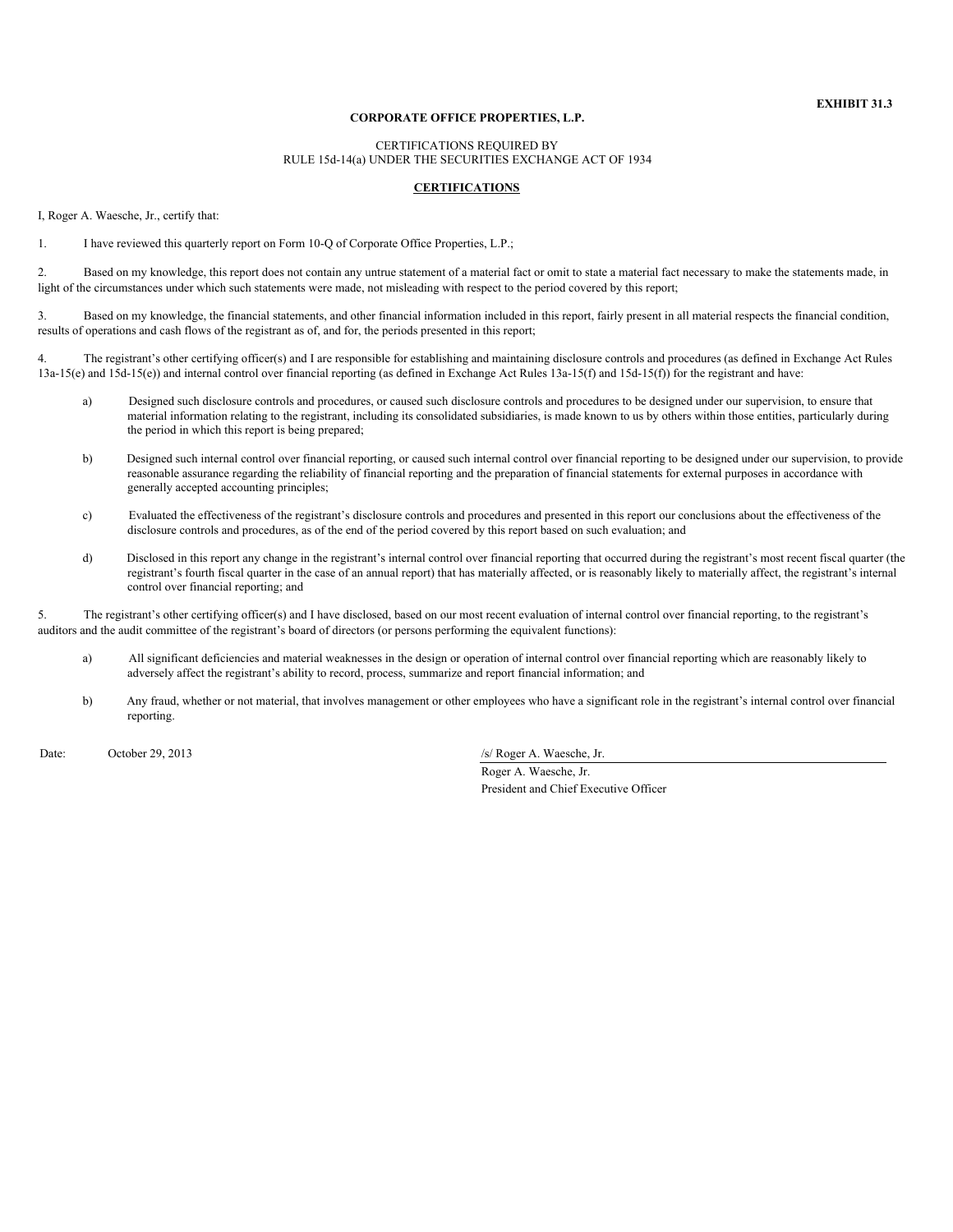#### **CORPORATE OFFICE PROPERTIES, L.P.**

# CERTIFICATIONS REQUIRED BY RULE 15d-14(a) UNDER THE SECURITIES EXCHANGE ACT OF 1934

#### **CERTIFICATIONS**

I, Stephen E. Riffee, certify that:

1. I have reviewed this quarterly report on Form 10-Q of Corporate Office Properties, L.P.;

2. Based on my knowledge, this report does not contain any untrue statement of a material fact or omit to state a material fact necessary to make the statements made, in light of the circumstances under which such statements were made, not misleading with respect to the period covered by this report;

3. Based on my knowledge, the financial statements, and other financial information included in this report, fairly present in all material respects the financial condition, results of operations and cash flows of the registrant as of, and for, the periods presented in this report;

4. The registrant's other certifying officer(s) and I are responsible for establishing and maintaining disclosure controls and procedures (as defined in Exchange Act Rules 13a-15(e) and 15d-15(e)) and internal control over financial reporting (as defined in Exchange Act Rules 13a-15(f) and 15d-15(f)) for the registrant and have:

- a) Designed such disclosure controls and procedures, or caused such disclosure controls and procedures to be designed under our supervision, to ensure that material information relating to the registrant, including its consolidated subsidiaries, is made known to us by others within those entities, particularly during the period in which this report is being prepared;
- b) Designed such internal control over financial reporting, or caused such internal control over financial reporting to be designed under our supervision, to provide reasonable assurance regarding the reliability of financial reporting and the preparation of financial statements for external purposes in accordance with generally accepted accounting principles;
- c) Evaluated the effectiveness of the registrant's disclosure controls and procedures and presented in this report our conclusions about the effectiveness of the disclosure controls and procedures, as of the end of the period covered by this report based on such evaluation; and
- d) Disclosed in this report any change in the registrant's internal control over financial reporting that occurred during the registrant's most recent fiscal quarter (the registrant's fourth fiscal quarter in the case of an annual report) that has materially affected, or is reasonably likely to materially affect, the registrant's internal control over financial reporting; and

5. The registrant's other certifying officer(s) and I have disclosed, based on our most recent evaluation of internal control over financial reporting, to the registrant's auditors and the audit committee of the registrant's board of directors (or persons performing the equivalent functions):

- a) All significant deficiencies and material weaknesses in the design or operation of internal control over financial reporting which are reasonably likely to adversely affect the registrant's ability to record, process, summarize and report financial information; and
- b) Any fraud, whether or not material, that involves management or other employees who have a significant role in the registrant's internal control over financial reporting.

Date: October 29, 2013 /s/ Stephen E. Riffee

Stephen E. Riffee Chief Financial Officer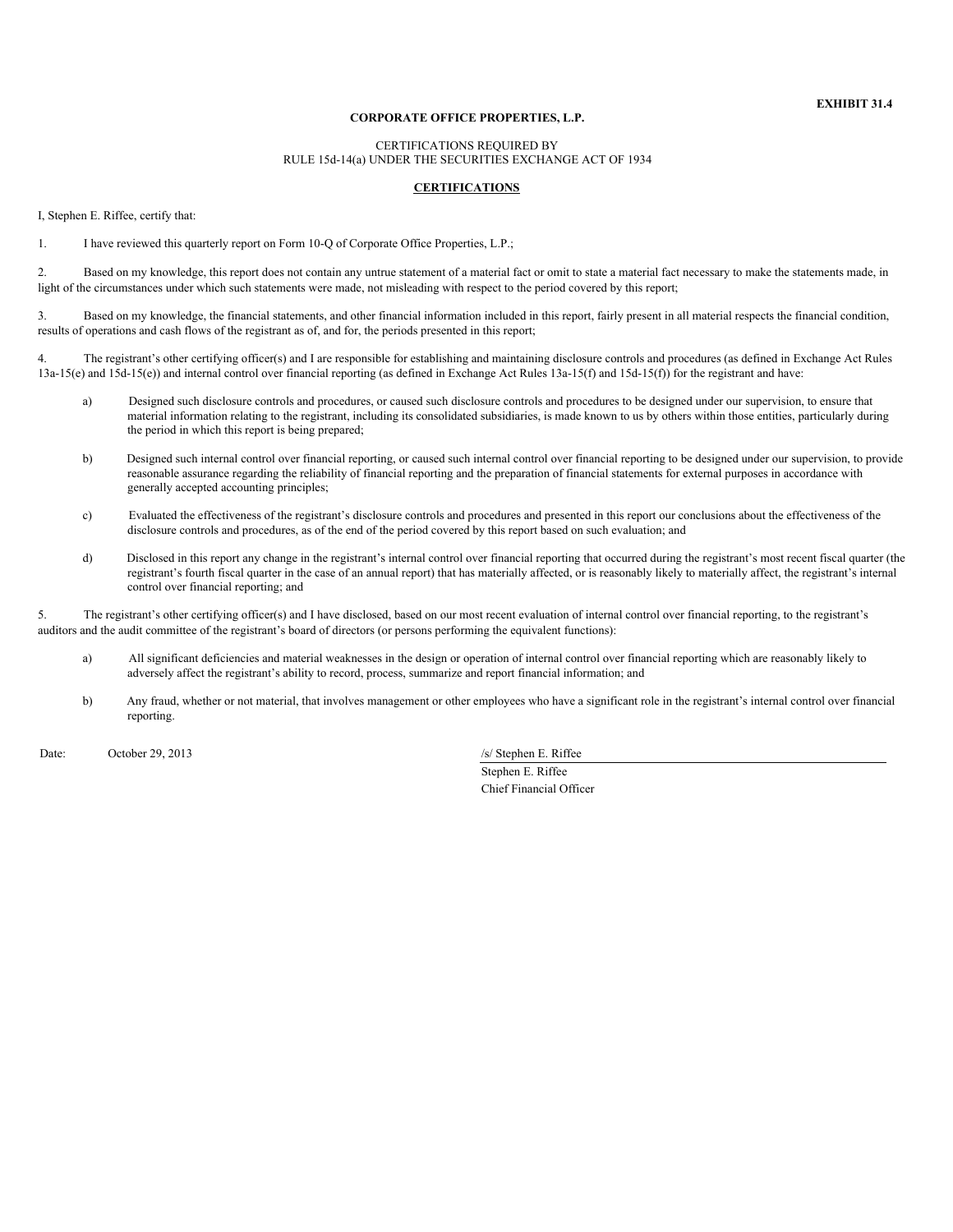# **CORPORATE OFFICE PROPERTIES TRUST**

# CERTIFICATIONS REQUIRED BY

# RULE 13a-14(b) UNDER THE SECURITIES EXCHANGE ACT OF 1934

In connection with the Quarterly Report on Form 10-Q of Corporate Office Properties Trust (the "Company") for the quarter endedSeptember 30, 2013, as filed with the Securities and Exchange Commission on the date hereof (the "Report"), I, Roger A. Waesche, Jr., President and Chief Executive Officer of the Company, certify that to my knowledge:

- (1) The Report fully complies with the requirements of section 13(a) or 15(d) of the Securities Exchange Act of 1934; and
- (2) The information contained in the Report fairly presents, in all material respects, the financial condition and result of operations of the Company.

/s/ Roger A. Waesche, Jr.

Roger A. Waesche, Jr. President and Chief Executive Officer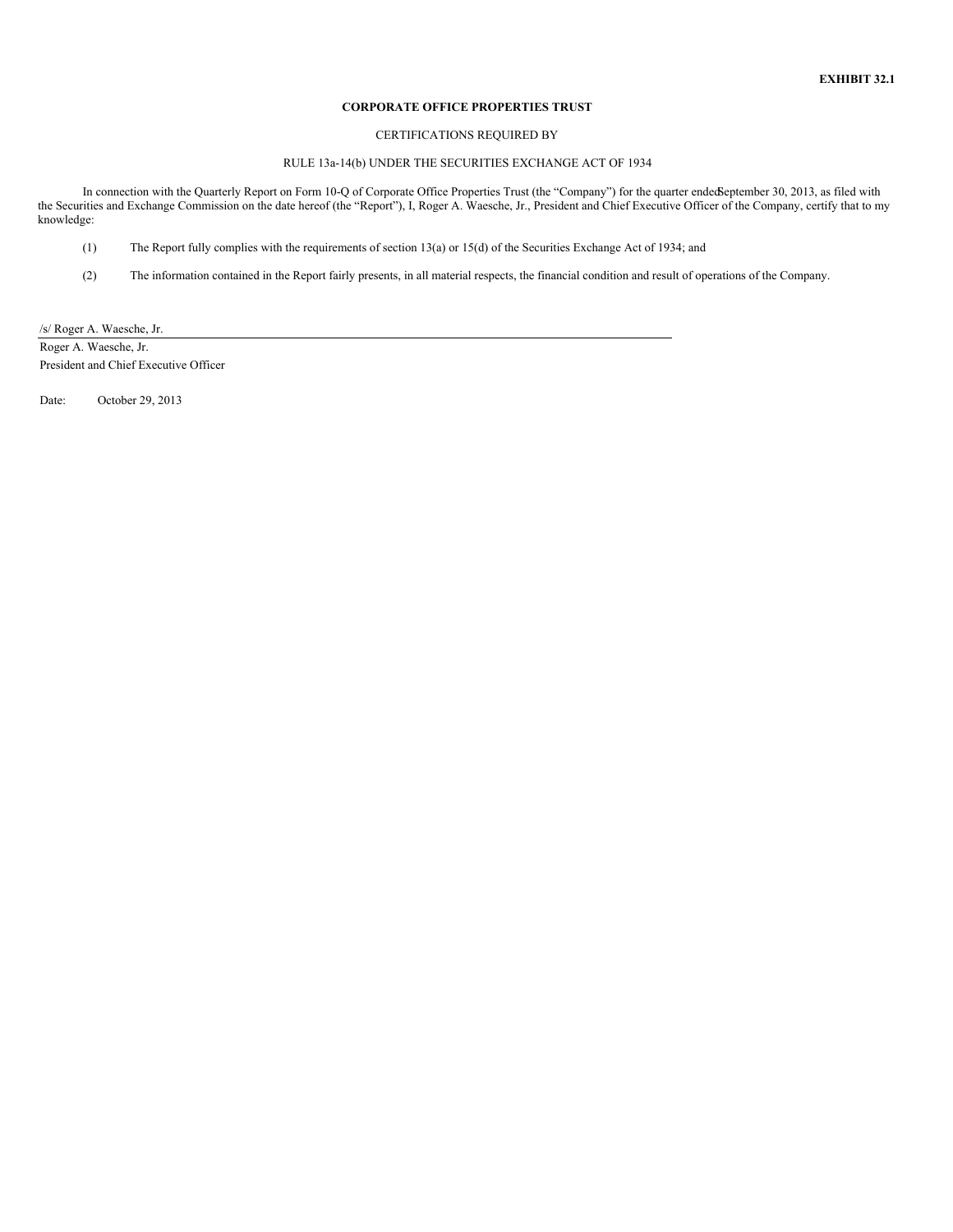# **CORPORATE OFFICE PROPERTIES TRUST**

# CERTIFICATIONS REQUIRED BY

# RULE 13a-14(b) UNDER THE SECURITIES EXCHANGE ACT OF 1934

In connection with the Quarterly Report on Form 10-Q of Corporate Office Properties Trust (the "Company") for the quarter endedSeptember 30, 2013, as filed with the Securities and Exchange Commission on the date hereof (the "Report"), I, Stephen E. Riffee, Chief Financial Officer of the Company, certify that to my knowledge:

- (1) The Report fully complies with the requirements of section 13(a) or 15(d) of the Securities Exchange Act of 1934; and
- (2) The information contained in the Report fairly presents, in all material respects, the financial condition and result of operations of the Company.

/s/ Stephen E. Riffee

Stephen E. Riffee Chief Financial Officer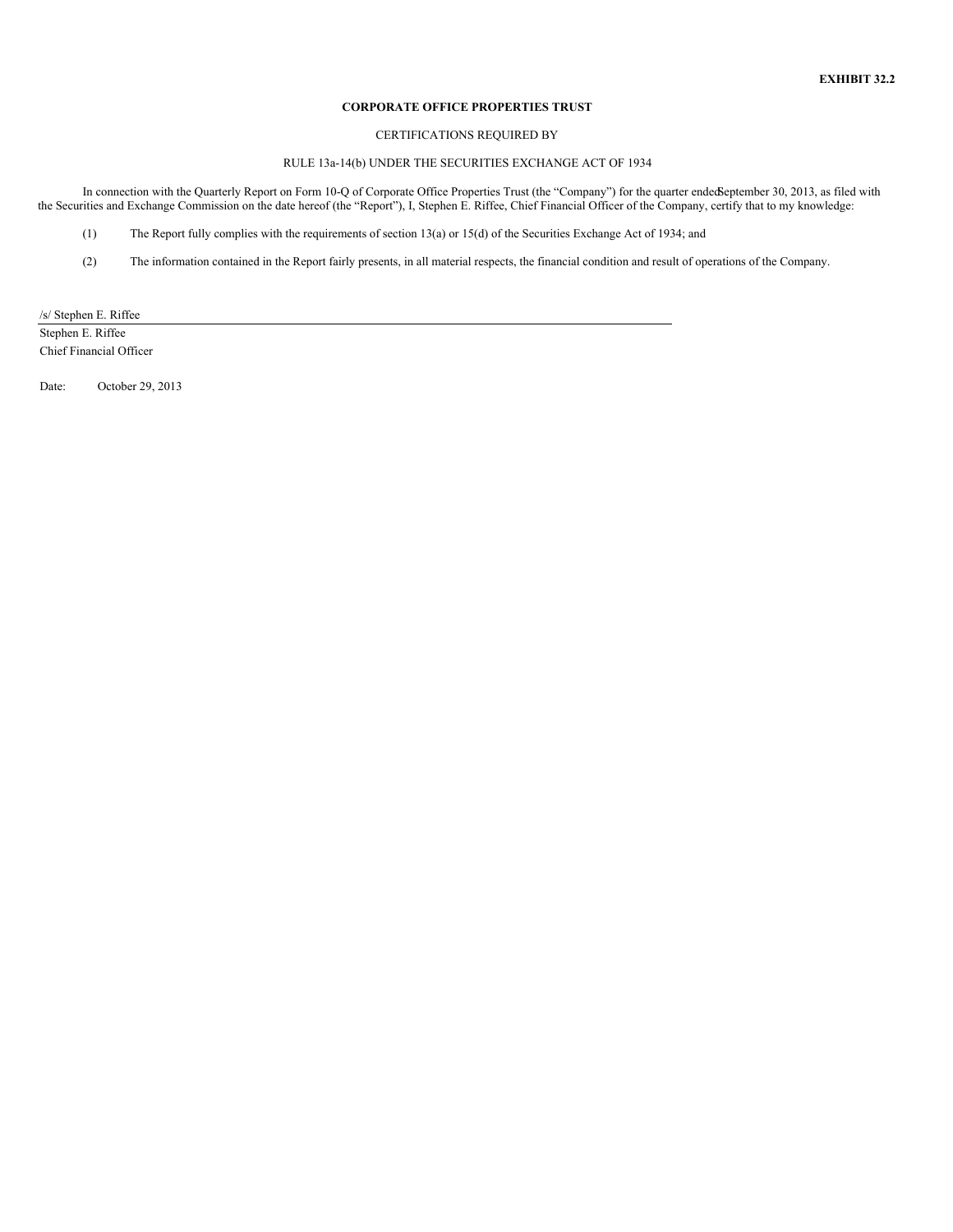# **CORPORATE OFFICE PROPERTIES, L.P.**

#### CERTIFICATIONS REQUIRED BY

# RULE 15d-14(b) UNDER THE SECURITIES EXCHANGE ACT OF 1934

In connection with the Quarterly Report on Form 10-Q of Corporate Office Properties, L.P. (the "Company") for the quarter endedSeptember 30, 2013, as filed with the Securities and Exchange Commission on the date hereof (the "Report"), I, Roger A. Waesche, Jr., President and Chief Executive Officer of the Company, certify that to my knowledge:

- (1) The Report fully complies with the requirements of section 13(a) or 15(d) of the Securities Exchange Act of 1934; and
- (2) The information contained in the Report fairly presents, in all material respects, the financial condition and result of operations of the Company.

/s/ Roger A. Waesche, Jr.

Roger A. Waesche, Jr. President and Chief Executive Officer